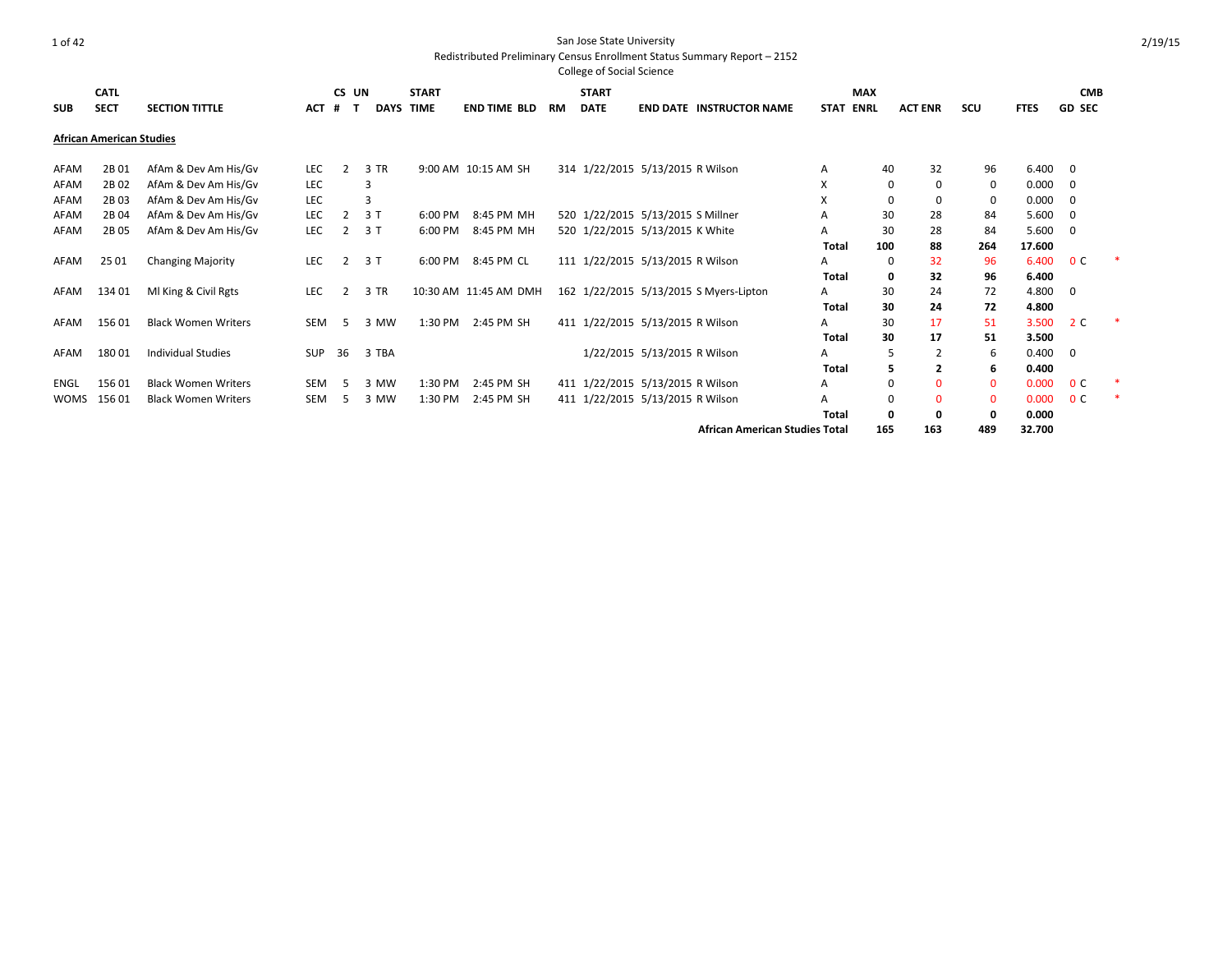| SUB                 | <b>CATL</b><br><b>SECT</b> | <b>SECTION TITTLE</b>                     |                   | CS UN<br>ACT # T | <b>DAYS TIME</b> | <b>START</b> | END TIME BLD                      | RM | <b>START</b><br><b>DATE</b> | <b>END DATE INSTRUCTOR NAME</b>                                           |              | <b>MAX</b><br><b>STAT ENRL</b> | <b>ACT ENR</b>       | SCU                         | <b>FTES</b>    | <b>CMB</b><br><b>GD SEC</b>      |        |
|---------------------|----------------------------|-------------------------------------------|-------------------|------------------|------------------|--------------|-----------------------------------|----|-----------------------------|---------------------------------------------------------------------------|--------------|--------------------------------|----------------------|-----------------------------|----------------|----------------------------------|--------|
|                     |                            |                                           |                   |                  |                  |              |                                   |    |                             |                                                                           |              |                                |                      |                             |                |                                  |        |
| <b>Anthropology</b> |                            |                                           |                   |                  |                  |              |                                   |    |                             |                                                                           |              |                                |                      |                             |                |                                  |        |
| ANTH                | 1101                       | <b>Cultural Anthro</b>                    | <b>LEC</b>        | $\overline{2}$   | 3 MW             |              | 9:00 AM 10:15 AM CL               |    |                             | 204 1/22/2015 5/13/2015 G Salazar                                         | Α            | 40                             | 41                   | 123                         | 8.200          | $\mathbf 0$                      |        |
| ANTH                | 1102                       | <b>Cultural Anthro</b>                    | <b>LEC</b>        | $\overline{2}$   | 3 MW             |              | 3:00 PM 4:15 PM CL                |    |                             | 310 1/22/2015 5/13/2015 G Salazar                                         | Α            | 40                             | 40                   | 120                         | 8.000          | $\mathbf 0$                      |        |
| ANTH                | 1103                       | <b>Cultural Anthro</b>                    | <b>LEC</b>        |                  | 2 3 TR           |              | 3:00 PM 4:15 PM CL                |    |                             | 310 1/22/2015 5/13/2015 A Faas                                            | Α            | 40                             | 41                   | 123                         | 8.200          | $\mathbf 0$                      |        |
|                     |                            |                                           |                   |                  |                  |              |                                   |    |                             |                                                                           | Total        | 120                            | 122                  | 366                         | 24.400         |                                  |        |
| <b>ANTH</b>         | 1201                       | Intro to Human Evol                       | LEC               | $\overline{2}$   | 3 MW             |              | 12:00 PM  1:15 PM  WSQ            |    |                             | 4 1/22/2015 5/13/2015 C Yan                                               | А            | 40                             | 44                   | 132                         | 8.800          | $\mathbf 0$                      |        |
| ANTH                | 1202                       | Intro to Human Evol                       | <b>LEC</b>        | $\overline{2}$   | 3 MW             |              | 9:00 AM 10:15 AM WSQ              |    |                             | 4 1/22/2015 5/13/2015 C Yan                                               | А            | 40                             | 45                   | 135                         | 9.000          | $\mathbf 0$                      |        |
| ANTH                | 1203                       | Intro to Human Evol                       | <b>LEC</b>        | $\overline{2}$   | 3 TR             |              | 12:00 PM   1:15 PM   WSQ          |    |                             | 207 1/22/2015 5/13/2015 E Weiss                                           | Α            | 120                            | 120                  | 360                         | 24.000         | $\Omega$                         |        |
|                     |                            |                                           |                   |                  |                  |              |                                   |    |                             |                                                                           | Total        | 200                            | 209                  | 627                         | 41.800         |                                  |        |
| ANTH                | 25 01                      | Human Life Context                        | LEC               | $\overline{2}$   | 3 TR             |              | 9:00 AM 10:15 AM CL               |    |                             | 204 1/22/2015 5/13/2015 J Anderson                                        | Α            | 40                             | 37                   | 111                         | 7.400          | 0                                |        |
| ANTH                | 25 02                      | Human Life Context                        | <b>LEC</b>        | $\overline{2}$   | 3 TR             |              | 3:00 PM 4:15 PM CL                |    |                             | 204 1/22/2015 5/13/2015 J Anderson                                        | Α            | 40                             | 38                   | 114                         | 7.600          | 0                                |        |
|                     |                            |                                           |                   |                  |                  |              |                                   |    |                             |                                                                           | Total        | 80                             | 75                   | 225                         | 15.000         |                                  |        |
| ANTH                |                            | 100W 01 Writing Workshop                  | SEM               | -5               | 3 TR             |              | 10:30 AM 11:45 AM CL              |    |                             | 204 1/22/2015 5/13/2015 J Anderson                                        | Α            | 25                             | 33                   | 99                          | 6.600          | 0                                |        |
|                     |                            |                                           |                   |                  |                  |              |                                   |    |                             |                                                                           | <b>Total</b> | 25                             | 33                   | 99                          | 6.600          |                                  |        |
| ANTH                | 105 01                     | Applied Anthro                            | <b>LEC</b>        | 3                | 3 TR             |              | 1:30 PM 2:45 PM WSQ               |    |                             | 4 1/22/2015 5/13/2015 A Faas                                              | Α            | 25                             | 18                   | 54                          | 3.600          | $\mathbf 0$                      |        |
|                     |                            |                                           |                   |                  |                  |              |                                   |    |                             |                                                                           | Total        | 25                             | 18                   | 54                          | 3.600          |                                  |        |
| <b>ANTH</b>         | 115 01                     | Global Culture                            | LEC               | $\overline{2}$   | 3 MW             |              | 9:00 AM 10:15 AM CL               |    |                             | 310 1/22/2015 5/13/2015 S Cate                                            | Α            | 40                             | 42                   | 126                         | 8.400          | 0 <sup>c</sup>                   |        |
| ASIA                | 115 01                     | <b>Global Culture</b>                     | LEC               | $\overline{2}$   | 3 MW             |              | 9:00 AM 10:15 AM CL               |    |                             | 310 1/22/2015 5/13/2015 S Cate                                            | Α            | $\mathbf 0$                    | $\mathbf{0}$         | $\mathbf{0}$                | 0.000          | 0 <sup>c</sup>                   | $\ast$ |
| <b>ANTH</b>         | 115 02                     | <b>Global Culture</b>                     | <b>LEC</b>        | $\overline{2}$   | 3 MW             |              | 1:30 PM 2:45 PM CL                |    |                             | 204 1/22/2015 5/13/2015 S Cate                                            | Α            | 40                             | 40                   | 120                         | 8.000          | 0 <sup>c</sup>                   | $\ast$ |
| ASIA                | 115 02                     | Global Culture                            | <b>LEC</b>        | $\overline{2}$   | 3 MW             |              | 1:30 PM 2:45 PM CL                |    |                             | 204 1/22/2015 5/13/2015 S Cate                                            | A            | $\Omega$                       | $\mathbf{0}$         | $\mathbf{0}$                | 0.000          | 0 <sup>c</sup>                   | $\ast$ |
| <b>ANTH</b>         | 115 03                     | Global Culture                            | <b>LEC</b>        | $\overline{2}$   | 3 TR             |              | 1:30 PM 2:45 PM CL                |    |                             | 204 1/22/2015 5/13/2015 R Gonzalez                                        | Α            | 40                             | 38                   | 114                         | 7.600          | 0 <sup>c</sup>                   |        |
| ASIA                | 115 03                     | Global Culture                            | LEC               | $\overline{2}$   | 3 TR             | 1:30 PM      | 2:45 PM CL                        |    |                             | 204 1/22/2015 5/13/2015 R Gonzalez                                        | Α            | $\Omega$                       | $\mathbf 0$          | $\mathbf 0$                 | 0.000          | 0 <sup>c</sup>                   | $\ast$ |
| <b>ANTH</b>         | 115 04                     | Global Culture                            | <b>LEC</b>        | $\overline{2}$   | 3 TR             | 4:30 PM      | 5:45 PM CL                        |    |                             | 204 1/22/2015 5/13/2015 J Anderson                                        | Α            | 40                             | 42                   | 126                         | 8.400          | 0 <sup>c</sup>                   | $\ast$ |
| ASIA                | 115 04                     | Global Culture                            | LEC               | $\overline{2}$   | 3 TR             | 4:30 PM      | 5:45 PM CL                        |    |                             | 204 1/22/2015 5/13/2015 J Anderson                                        | Α            | 0                              | $\mathbf 0$          | $\mathbf 0$                 | 0.000          | 0 <sup>c</sup>                   | $\ast$ |
| ANTH                | 115 05                     | Global Culture                            | <b>LEC</b>        | $\overline{2}$   | 3 R              | 6:00 PM      | 8:45 PM CL                        |    |                             | 204 1/22/2015 5/13/2015 Q McCrary                                         | Α            | 40                             | 40                   | 120                         | 8.050          | 1 C                              | $\ast$ |
| ASIA                | 115 05                     | <b>Global Culture</b>                     | <b>LEC</b>        | $\overline{2}$   | 3 R              | 6:00 PM      | 8:45 PM CL                        |    |                             | 204 1/22/2015 5/13/2015 Q McCrary                                         | Α            | $\mathbf 0$                    | $\mathbf 0$          | $\mathbf{0}$                | 0.000          | 0 <sup>c</sup>                   | $\ast$ |
|                     |                            |                                           |                   |                  |                  |              |                                   |    |                             |                                                                           | Total        | 200                            | 202                  | 606                         | 40.450         |                                  |        |
| ANTH                | 125 01                     | Urban Anth                                | <b>LEC</b>        | $\overline{2}$   | 3 MW             | 1:30 PM      | 2:45 PM WSQ                       |    |                             | 4 1/22/2015 5/13/2015 G Salazar                                           | А            | 25                             | 25                   | 75                          | 5.150          | 3 <sup>c</sup>                   | $\ast$ |
| <b>URBP</b>         | 125 01                     | Urban Anth                                | LEC               | $\overline{2}$   | 3 MW             | 1:30 PM      | 2:45 PM WSQ                       |    |                             | 4 1/22/2015 5/13/2015 G Salazar                                           | A            | 0                              | $\overline{0}$       | $\mathbf{0}$                | 0.000          | 0 <sup>c</sup>                   |        |
|                     |                            |                                           |                   |                  |                  |              |                                   |    |                             |                                                                           | Total        | 25                             | 25                   | 75                          | 5.150          |                                  |        |
| ANTH                | 13601                      | <b>Thought Control</b>                    | <b>LEC</b>        | $\overline{2}$   | 3 TR             |              | 12:00 PM 1:15 PM CL               |    |                             | 204 1/22/2015 5/13/2015 R Gonzalez                                        | Α            | 35                             | 39                   | 117                         | 7.850          | $\mathbf{1}$                     |        |
|                     |                            |                                           |                   |                  |                  |              |                                   |    |                             |                                                                           | <b>Total</b> | 35                             | 39                   | 117                         | 7.850          |                                  | $\ast$ |
| ANTH                | 140 01                     | <b>Human Sexuality</b>                    | LEC               | 1                | 3 MW             |              | 10:30 AM 11:45 AM CL              |    |                             | 310 1/22/2015 5/13/2015 S Cate                                            | А            | 40                             | 54                   | 162                         | 10.800         | 0 <sup>c</sup>                   |        |
| <b>BIOL</b>         | 140 01                     | <b>Human Sexuality</b>                    | LEC               | 1                | 3 MW             |              | 10:30 AM 11:45 AM CL              |    |                             | 310 1/22/2015 5/13/2015 S Cate                                            | Α            | $\Omega$                       | $\mathbf{0}$         | $\overline{0}$              | 0.000          | 0 <sup>c</sup>                   | $\ast$ |
| HS                  | 140 01                     | <b>Human Sexuality</b>                    | LEC               | 1                | 3 MW             |              | 10:30 AM 11:45 AM CL              |    |                             | 310 1/22/2015 5/13/2015 S Cate                                            | Α            | $\mathbf 0$                    | $\mathbf 0$          | $\mathbf 0$                 | 0.000          | 0 <sup>c</sup>                   | $\ast$ |
| ANTH                | 140 02                     | <b>Human Sexuality</b>                    | <b>LEC</b>        | 1                | 3 M              |              | 6:00 PM 8:45 PM CL                |    |                             | 204 1/22/2015 5/13/2015 J Karpf                                           | Α            | 40                             | 44                   | 132                         | 8.850          | 1 C                              | $\ast$ |
| <b>BIOL</b>         | 140 02                     | <b>Human Sexuality</b>                    | <b>LEC</b>        | $\mathbf{1}$     | 3 M              |              | 6:00 PM 8:45 PM CL                |    |                             | 204 1/22/2015 5/13/2015 J Karpf                                           | Α            | $\overline{0}$                 | $\mathbf 0$          | $\mathbf 0$                 | 0.000          | 0 <sup>c</sup>                   | $\ast$ |
| НS                  | 140 02                     | <b>Human Sexuality</b>                    | <b>LEC</b>        | 1                | 3 M              |              | 6:00 PM 8:45 PM CL                |    |                             | 204 1/22/2015 5/13/2015 J Karpf                                           | Α            | $\Omega$                       | $\mathbf 0$          | $\mathbf 0$                 | 0.000          | 0 <sup>c</sup>                   | $\ast$ |
| <b>ANTH</b>         | 140 03                     | <b>Human Sexuality</b>                    | LEC               | 1                | 3 TR             |              | 10:30 AM 11:45 AM CL              |    |                             | 310 1/22/2015 5/13/2015 J Marlovits                                       | Α            | 40                             | 44                   | 132                         | 8.800          | 0 <sup>c</sup>                   | $\ast$ |
| <b>BIOL</b>         | 140 03                     | <b>Human Sexuality</b>                    | <b>LEC</b>        | 1                | 3 TR             |              | 10:30 AM 11:45 AM CL              |    |                             | 310 1/22/2015 5/13/2015 J Marlovits                                       | A            | 0                              | $\Omega$             | $\mathbf{0}$                | 0.000          | 0 <sup>C</sup><br>0 <sup>C</sup> | $\ast$ |
| НS                  | 140 03                     | <b>Human Sexuality</b>                    | LEC<br><b>LEC</b> | 1                | 3 TR<br>3 TR     |              | 10:30 AM 11:45 AM CL              |    |                             | 310 1/22/2015 5/13/2015 J Marlovits                                       | Α            | 0                              | $\mathbf{0}$         | $\mathbf{0}$                | 0.000          | 0 <sup>c</sup>                   | $\ast$ |
| ANTH                | 140 04                     | <b>Human Sexuality</b>                    |                   | 1                |                  |              | 12:00 PM 1:15 PM CL               |    |                             | 310 1/22/2015 5/13/2015 J Marlovits                                       | A            | 40                             | 42                   | 126                         | 8.400          |                                  | $\ast$ |
| <b>BIOL</b>         | 140 04                     | <b>Human Sexuality</b>                    | <b>LEC</b>        | 1                | 3 TR             |              | 12:00 PM 1:15 PM CL               |    |                             | 310 1/22/2015 5/13/2015 J Marlovits                                       | Α            | 0<br>$\Omega$                  | $\Omega$<br>$\Omega$ | $\mathbf{0}$                | 0.000          | 0 <sup>C</sup><br>0 <sup>c</sup> | $\ast$ |
| HS                  | 140 04<br>140 05           | <b>Human Sexuality</b>                    | LEC<br>LEC        | 1<br>1           | 3 TR<br>3 MW     | 12:00 PM     | 12:00 PM 1:15 PM CL               |    |                             | 310 1/22/2015 5/13/2015 J Marlovits<br>318 1/22/2015 5/13/2015 J McDaniel | A            |                                | $\mathbf{0}$         | $\mathbf{0}$<br>$\mathbf 0$ | 0.000<br>0.000 | 0 <sup>c</sup>                   |        |
| ANTH<br>HS          | 140 05                     | Human Sexuality<br><b>Human Sexuality</b> | LEC               | $\mathbf{1}$     | 3 MW             |              | 1:15 PM DH<br>12:00 PM 1:15 PM DH |    |                             | 318 1/22/2015 5/13/2015 J McDaniel                                        | А<br>Α       | 50<br>$\mathbf 0$              | $\Omega$             | $\Omega$                    | 0.000          | 0 <sup>c</sup>                   | $\ast$ |
| ANTH                | 140 06                     |                                           | <b>LEC</b>        | 1                | 3 TR             |              | 3:00 PM 4:15 PM DH                |    |                             | 415 1/22/2015 5/13/2015 J McDaniel                                        | A            | 50                             | n                    | $\Omega$                    | 0.000          | 0 <sup>c</sup>                   |        |
|                     |                            | <b>Human Sexuality</b>                    |                   |                  |                  |              |                                   |    |                             |                                                                           |              |                                |                      |                             |                |                                  |        |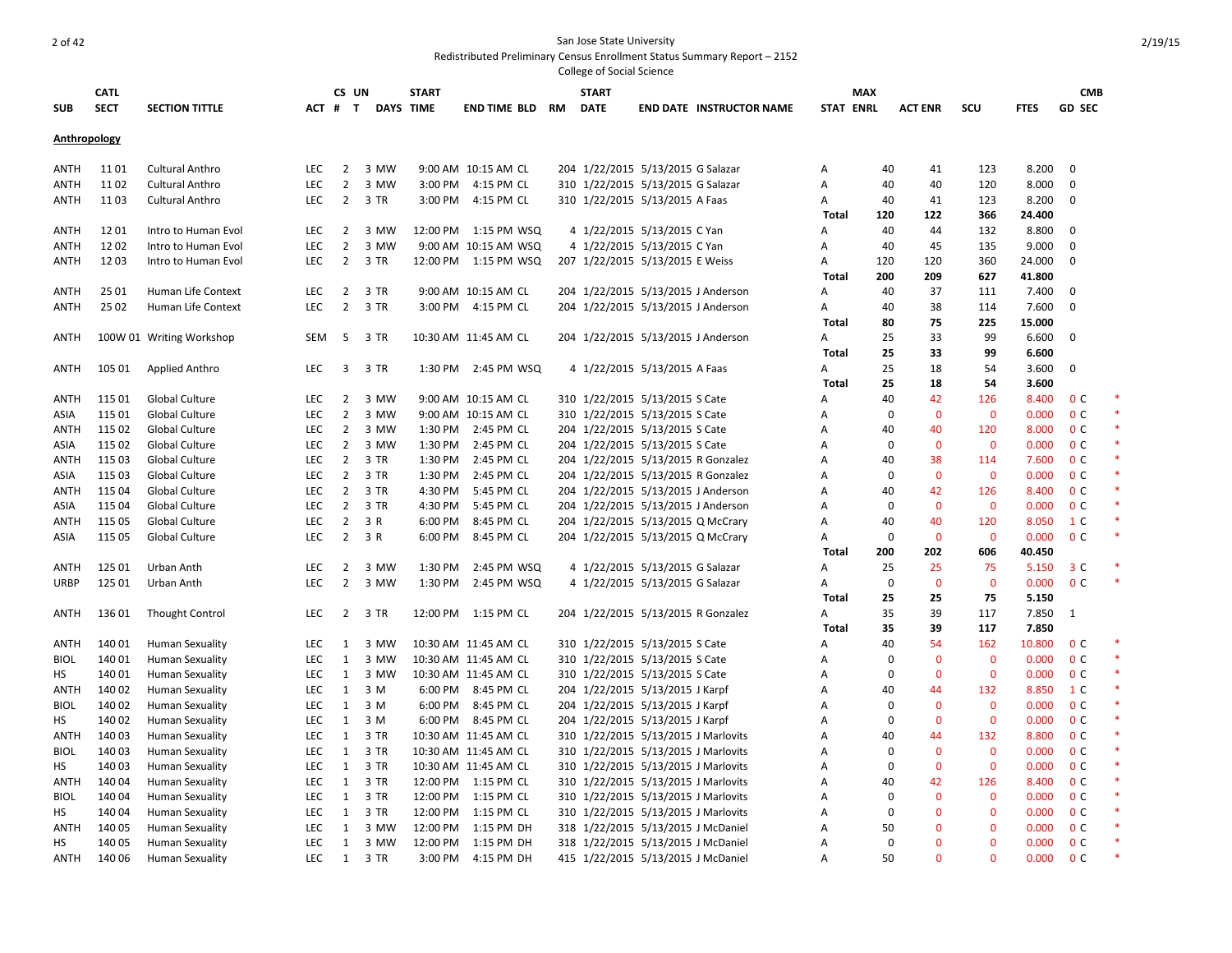|             | <b>CATL</b> |                                |               | CS UN          |                  | <b>START</b> |                       |           | <b>START</b>        |                                     |                | <b>MAX</b>       |                             |                |                 | <b>CMB</b>     |        |
|-------------|-------------|--------------------------------|---------------|----------------|------------------|--------------|-----------------------|-----------|---------------------|-------------------------------------|----------------|------------------|-----------------------------|----------------|-----------------|----------------|--------|
| <b>SUB</b>  | <b>SECT</b> | <b>SECTION TITTLE</b>          | ACT #         | $\mathbf{T}$   | <b>DAYS TIME</b> |              | <b>END TIME BLD</b>   | <b>RM</b> | <b>DATE</b>         | <b>END DATE INSTRUCTOR NAME</b>     |                | <b>STAT ENRL</b> | <b>ACT ENR</b>              | <b>SCU</b>     | <b>FTES</b>     | <b>GD SEC</b>  |        |
| нs          | 140 06      | Human Sexuality                | LEC           | 1              | 3 TR             | 3:00 PM      | 4:15 PM DH            |           |                     | 415 1/22/2015 5/13/2015 J McDaniel  | A              |                  | $\mathbf 0$<br>$\mathbf 0$  | $\mathbf{0}$   | 0.000           | 0 <sup>c</sup> |        |
|             |             |                                |               |                |                  |              |                       |           |                     |                                     | Total          | 260              | 184                         | 552            | 36.850          |                |        |
| ANTH        | 146 01      | <b>Culture &amp; Conflict</b>  | LEC           | $\overline{2}$ | 3 MW             |              | 10:30 AM 11:45 AM CL  |           |                     | 204 1/22/2015 5/13/2015 G Salazar   | Α              | 47               | 48                          | 144            | 9.650           | 1              |        |
|             |             |                                |               |                |                  |              |                       |           |                     |                                     | Total          | 47               | 48                          | 144            | 9.650           |                |        |
| ANTH        | 15101       | Modernity/Disease              | <b>LEC</b>    | 2              | 3 TR             |              | 9:00 AM 10:15 AM WSQ  |           |                     | 4 1/22/2015 5/13/2015 E Weiss       | A              | 25               | 20                          | 60             | 4.050           | 1              |        |
|             |             |                                |               |                |                  |              |                       |           |                     |                                     | Total          | 25               | 20                          | 60             | 4.050           |                |        |
| ANTH        | 15701       | Forensic Anthro                | <b>LEC</b>    | $\overline{2}$ | 3 W              | 3:00 PM      | 5:45 PM WSQ           |           |                     | 4 1/22/2015 5/13/2015 L Pierce      | A              | 25               | 27                          | 81             | 5.400           | $\mathbf 0$    |        |
|             |             |                                |               |                |                  |              |                       |           |                     |                                     | Total          | 25               | 27                          | 81             | 5.400           |                |        |
| <b>ANTH</b> | 15901       | Mummies                        | <b>LEC</b>    | $\overline{3}$ | 3 TR             | 3:00 PM      | 4:15 PM WSQ           |           |                     | 4 1/22/2015 5/13/2015 E Weiss       | A              | 35               | 34                          | 102            | 6.850           | 1              |        |
|             |             |                                |               |                |                  |              |                       |           |                     |                                     | <b>Total</b>   | 35               | 34                          | 102            | 6.850           |                |        |
| ANTH        | 16001       | <b>Recon Lost Civs</b>         | <b>LEC</b>    | $\overline{2}$ | 3 MW             |              | 12:00 PM 1:15 PM CL   |           |                     | 310 1/22/2015 5/13/2015 J Karpf     | A              | 40               | 43                          | 129            | 8.600           | 0              |        |
| ANTH        | 160 02      | <b>Recon Lost Civs</b>         | LEC           | $\overline{2}$ | 3 TR             |              | 9:00 AM 10:15 AM CL   |           |                     | 310 1/22/2015 5/13/2015 M Meniketti | A              | 40               | 47                          | 141            | 9.400           | 0              |        |
| ANTH        | 16003       | <b>Recon Lost Civs</b>         | LEC           | $\overline{2}$ | 3 TR             |              | 1:30 PM 2:45 PM CL    |           |                     | 310 1/22/2015 5/13/2015 M Meniketti | Α<br>Total     | 40               | 47<br>137                   | 141<br>411     | 9.400<br>27.400 | 0              |        |
|             |             |                                |               |                |                  |              |                       |           |                     |                                     |                | 120              |                             |                |                 | 1              |        |
| ANTH        | 164 01      | Prehist North Amer             | LEC           | $\overline{2}$ | 3 MW             |              | 10:30 AM 11:45 AM WSQ |           |                     | 4 1/22/2015 5/13/2015 C Sunseri     | A<br>Total     | 35<br>35         | 32<br>32                    | 96<br>96       | 6.450<br>6.450  |                |        |
| ANTH        | 16701       | Archaeological Lab Meth        | <b>LEC</b>    | 2              | 3 TR             |              | 10:30 AM 11:45 AM WSQ |           |                     | 4 1/22/2015 5/13/2015 M Meniketti   | Α              | 25               | 17                          | 51             | 3.450           | 1              |        |
|             |             |                                |               |                |                  |              |                       |           |                     |                                     | Total          | 25               | 17                          | 51             | 3.450           |                |        |
| ANTH        | 190 01      | Designing Research             | LEC           | 3              | 3 MW             | 3:00 PM      | 4:15 PM CL            |           |                     | 204 1/22/2015 5/13/2015 C Sunseri   | A              | 25               | 14                          | 42             | 3.300 10        |                |        |
|             |             |                                |               |                |                  |              |                       |           |                     |                                     | <b>Total</b>   | 25               | 14                          | 42             | 3.300           |                |        |
| ANTH        | 19101       | <b>Frontiers Anthro</b>        | <b>SEM</b>    | 5              | 3 MW             | 12:00 PM     | 1:15 PM CL            |           |                     | 204 1/22/2015 5/13/2015 C Darrah    | A              | 35               | 27                          | 81             | 5.400           | $\mathbf 0$    |        |
|             |             |                                |               |                |                  |              |                       |           |                     |                                     | Total          | 35               | 27                          | 81             | 5.400           |                |        |
| ANTH        | 19301       | <b>Beh Science in Practice</b> | <b>LEC</b>    | 2              | 3 M              | 3:00 PM      | 5:45 PM WSQ           |           |                     | 4 1/22/2015 5/13/2015 S Cate        | A              | 35               | 23                          | 69             | 4.600           | 0 <sup>c</sup> |        |
| <b>PSYC</b> | 193 01      | <b>Beh Science in Practice</b> | LEC           | $\overline{2}$ | 3 M              | 3:00 PM      | 5:45 PM WSQ           |           |                     | 4 1/22/2015 5/13/2015 S Cate        | A              |                  | $\mathbf 0$<br>$\mathbf{0}$ | $\mathbf{0}$   | 0.000           | 0 <sup>c</sup> |        |
| SOCI        | 193 01      | <b>Beh Science in Practice</b> | <b>LEC</b>    | $\overline{2}$ | 3 M              | 3:00 PM      | 5:45 PM WSQ           |           |                     | 4 1/22/2015 5/13/2015 S Cate        | A              |                  | $\mathbf 0$<br>$\mathbf 0$  | $\mathbf 0$    | 0.000           | 0 <sup>C</sup> |        |
| <b>ANTH</b> | 193 02      | <b>Beh Science in Practice</b> | LEC           | $\overline{2}$ | 3 TR             | 4:30 PM      | 5:45 PM WSQ           |           |                     | 4 1/22/2015 5/13/2015 R Gonzalez    | $\overline{A}$ | 35               | 20                          | 60             | 4.000           | 0 <sup>C</sup> |        |
| PSYC        | 19302       | Beh Science in Practice        | <b>LEC</b>    | $\overline{2}$ | 3 TR             | 4:30 PM      | 5:45 PM WSQ           |           |                     | 4 1/22/2015 5/13/2015 R Gonzalez    | A              |                  | $\mathbf 0$<br>$\mathbf 0$  | $\mathbf{0}$   | 0.000           | 0 <sup>c</sup> | $\ast$ |
| SOCI        | 19302       | Beh Science in Practice        | <b>LEC</b>    | $\overline{2}$ | 3 TR             | 4:30 PM      | 5:45 PM WSQ           |           |                     | 4 1/22/2015 5/13/2015 R Gonzalez    | A              |                  | $\mathbf 0$<br>$\mathbf 0$  | $\mathbf{0}$   | 0.000           | 0 <sup>c</sup> | $\ast$ |
|             |             |                                |               |                |                  |              |                       |           |                     |                                     | Total          | 70               | 43                          | 129            | 8.600           |                |        |
| ANTH        | 195 01      | Anthro Practicum               | <b>SUP</b>    | 36             | 3 TBA            |              |                       |           |                     | 1/22/2015 5/13/2015 R Gonzalez      | A              | 15               | $\overline{7}$              | 21             | 1.650           | 5              |        |
| ANTH        | 195 02      | Anthro Practicum               | SUP           | 36             | 3 TBA            |              |                       |           |                     | 1/22/2015 5/13/2015 A Leventhal     | Α              |                  | 3<br>5                      | 9              | 0.650           | $\mathbf{1}$   |        |
|             |             |                                |               |                |                  |              |                       |           |                     |                                     | Total          | 20               | 10                          | 30             | 2.300           |                |        |
| ANTH        | 198 01      | <b>Special Projects</b>        | <b>SUP</b>    | 25             | 4 TBA            |              |                       |           |                     | 1/22/2015 5/13/2015                 | A              |                  | $\mathbf 0$<br>$\mathbf 0$  | $\mathbf 0$    | 0.000           | 0              |        |
|             |             |                                |               |                |                  |              |                       |           |                     |                                     | Total          |                  | $\mathbf 0$<br>0            | 0              | 0.000           |                |        |
| ANTH        | 23201       | <b>Applications Core</b>       | SEM           | 4              | 3 M              | 6:00 PM      | 8:45 PM WSQ           |           |                     | 4 1/22/2015 5/13/2015 C Darrah      | Α              | 15               | 9                           | 27             | 2.250           | 9              |        |
|             |             |                                |               |                |                  |              |                       |           |                     |                                     | Total          | 15               | 9                           | 27             | 2.250           |                |        |
| ANTH        | 234 01      | Adv Research Methd             | SEM           | 4              | 3 R              | 6:00 PM      | 8:45 PM WSQ           |           |                     | 4 1/22/2015 5/13/2015 M Meniketti   | Α              | 15               | 9                           | 27             | 2.150           | $\overline{7}$ |        |
|             |             |                                |               |                |                  |              |                       |           |                     |                                     | <b>Total</b>   | 15               | 9                           | 27             | 2.150           |                |        |
| ANTH        | 235 01      | <b>Quantitative Meths</b>      | SEM           | 4              | 3 W              | 6:00 PM      | 8:45 PM WSQ           |           |                     | 4 1/22/2015 5/13/2015 C Sunseri     | A              | 15               | 8                           | 24             | 2.000           | 8              |        |
|             |             |                                |               |                |                  |              |                       |           |                     |                                     | Total          | 15               | 8                           | 24             | 2.000           |                |        |
| ANTH        | 28001       | Individual Studies             | <b>SUP</b>    | 25             | 3 TBA            |              |                       |           |                     | 1/22/2015 5/13/2015 R Gonzalez      | A              |                  | 3<br>$\overline{2}$         | 6              | 0.500           | $\overline{2}$ |        |
| ANTH        | 28002       | <b>Individual Studies</b>      | <b>SUP</b>    | 25             | 3 TBA            |              |                       |           |                     | 1/22/2015 5/13/2015 L Pierce        | A              |                  | 3<br>$\mathbf{1}$           | 3              | 0.250           | 1              |        |
| ANTH        | 28003       | Individual Studies             | SUP           | 25             | 3 TBA            |              |                       |           |                     | 1/22/2015 5/13/2015 C Sunseri       | A              |                  | 3<br>2                      | 6              | 0.500           | 2              |        |
| ANTH        | 28004       | <b>Individual Studies</b>      | <b>SUP</b>    | 25             | 3 TBA            |              |                       |           |                     | 1/22/2015 5/13/2015 C Darrah        | A              |                  | 5<br>$\mathbf{1}$           | $\overline{3}$ | 0.250           | 1              |        |
|             |             |                                |               |                |                  |              |                       |           |                     |                                     | Total          | 14               | 6                           | 18             | 1.500           |                |        |
| ANTH        |             | 290R 01 Project/Thesis         | SUP           |                | 1                |              |                       |           |                     |                                     | S              |                  | 3<br>$\Omega$               | $\mathbf 0$    | 0.000           | 0              |        |
|             |             |                                |               |                |                  |              |                       |           |                     |                                     | Total          |                  | 3<br>$\mathbf 0$            | $\mathbf 0$    | 0.000           |                |        |
| ANTH        | 298 01      | Anth Project                   | <b>SUP 25</b> |                | 6 TBA            |              |                       |           | 1/22/2015 5/13/2015 |                                     | A              |                  | $\Omega$<br>$\Omega$        | $\Omega$       | 0.000           | $\Omega$       |        |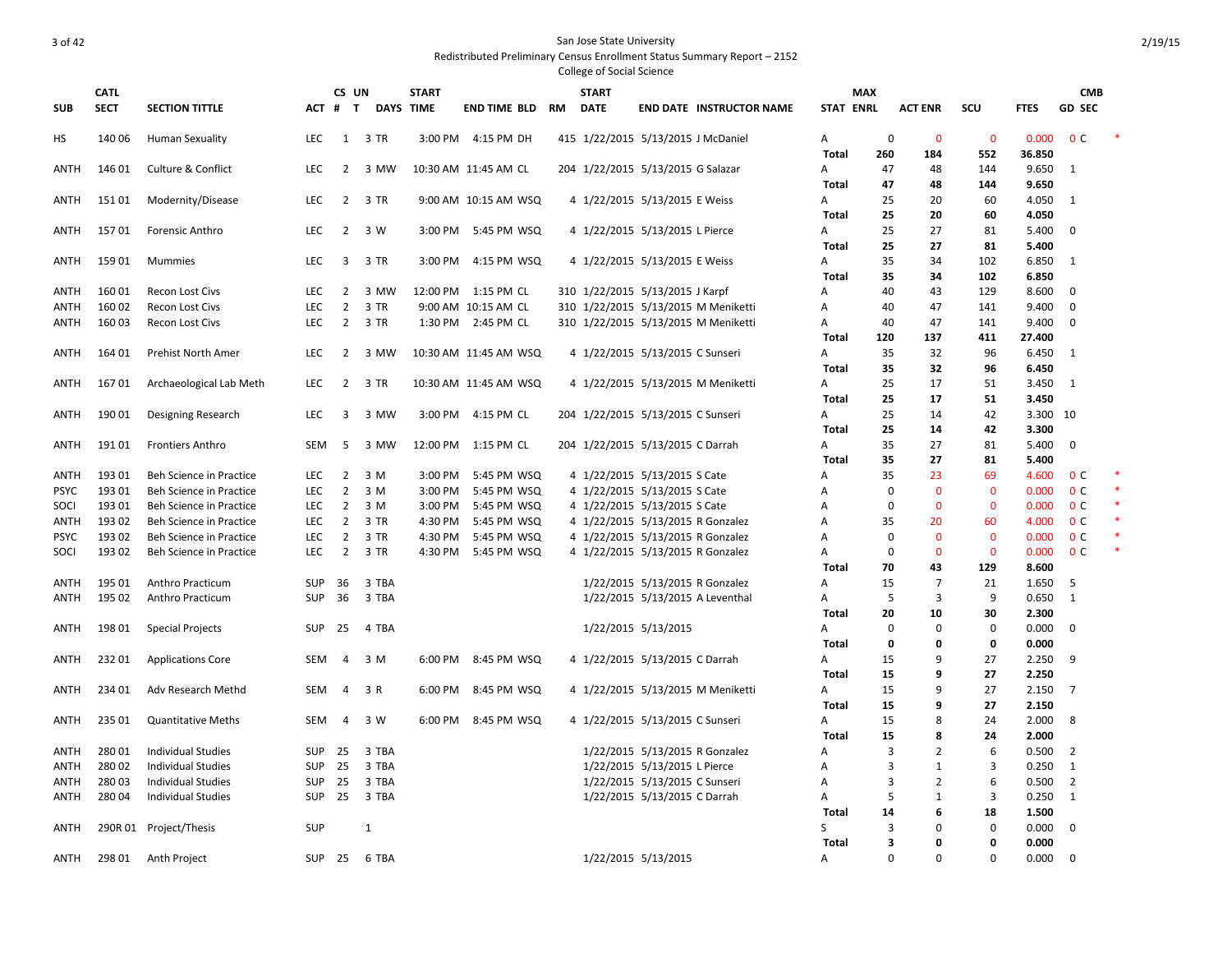College of Social Science **SUB CATL SECT SECTION TITTLE CS UN # T DAYS START TIME END TIME BLD RM START DATE END DATE INSTRUCTOR NAME STAT MAX ENRL ACT ENR SCU FTES GD CMB SEC** ANTH 298 02 Anth Project SUP 25 3 TBA 1/22/2015 5/13/2015 R Gonzalez A 3 1 3 0.250 1 ANTH 298 03 Anth Project SUP 25 3 TBA 1/22/2015 5/13/2015 C Sunseri A 3 1 3 0.250 1 ANTH 298 04 Anth Project SUP 25 3 TBA 1/22/2015 5/13/2015 M Meniketti A 3 1 3 0.250 1 **Total 9 3 9 0.750** ANTH 299 01 Master's Thesis SUP 25 5 TBA 1/22/2015 5/13/2015 W Reckmeyer A 3 1 5 0.417 1 ANTH 299 02 Master's Thesis SUP 25 3 TBA 1/22/2015 5/13/2015 R Gonzalez A 5 2 6 0.500 2 **Total 8 3 11 0.917** ORGS 102 01 Org Inquiry/Analys LEC 3 4 W 3:00 PM 4:15 PM HGH 219 1/22/2015 5/13/2015 L Gomez A 30 23 69 6.133 0 ORGS 102 02 Org Inquiry/Analys ACT 7 0 TBA HGH 219 1/22/2015 5/13/2015 L Gomez A 30 23 23 0.000 0 **Total 60 46 92 6.133 Anthropology Total 1571 1400 4156 280.250**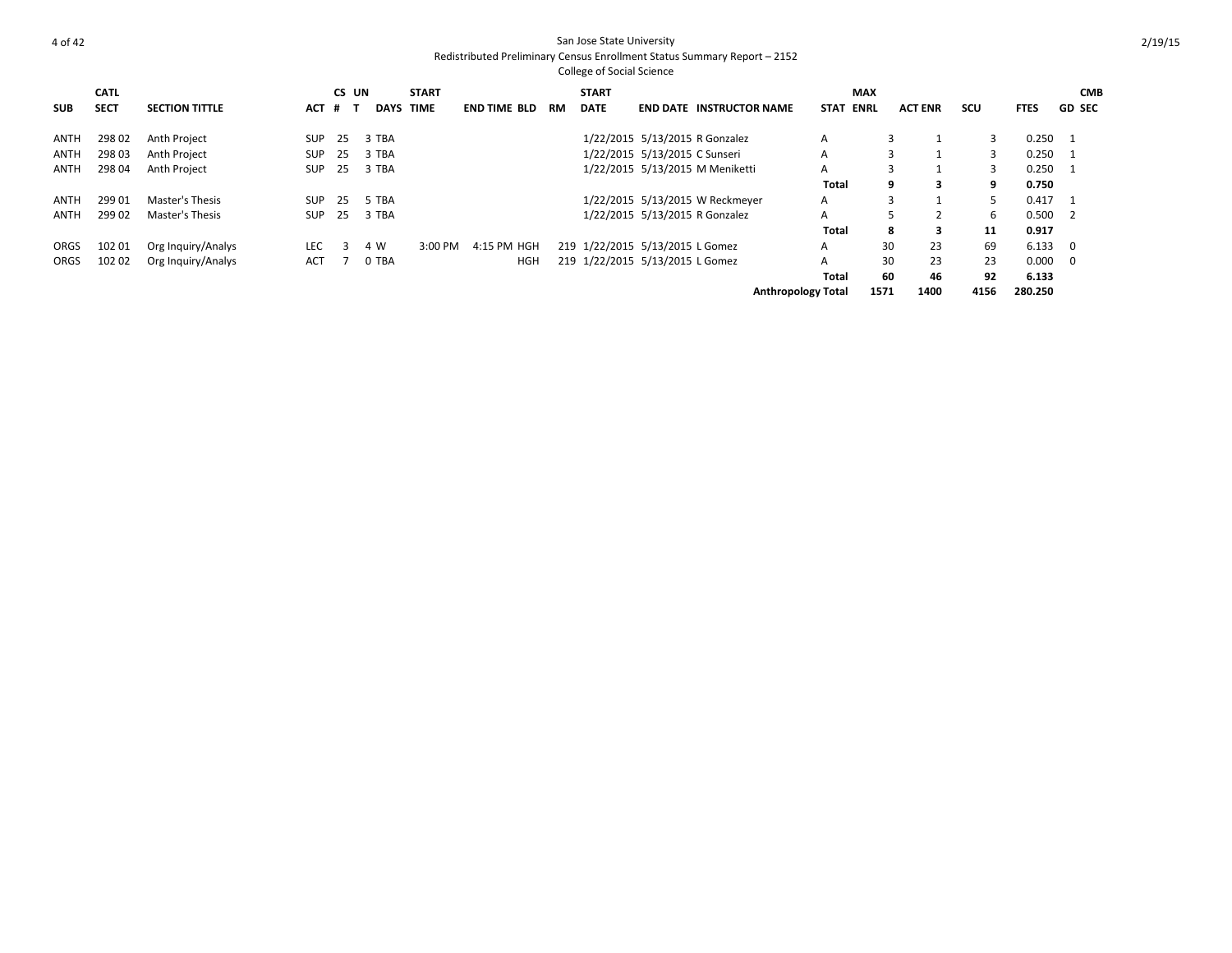|            | <b>CATL</b>                  |                                    |            | CS UN               |       | <b>START</b> |                       |    | <b>START</b> |                                     |                                     |                  | MAX         |                |      |             | <b>CMB</b>    |
|------------|------------------------------|------------------------------------|------------|---------------------|-------|--------------|-----------------------|----|--------------|-------------------------------------|-------------------------------------|------------------|-------------|----------------|------|-------------|---------------|
| <b>SUB</b> | <b>SECT</b>                  | <b>SECTION TITTLE</b>              | $ACT$ #    | T                   |       | DAYS TIME    | <b>END TIME BLD</b>   | RM | <b>DATE</b>  |                                     | <b>END DATE INSTRUCTOR NAME</b>     | <b>STAT ENRL</b> |             | <b>ACT ENR</b> | scu  | <b>FTES</b> | <b>GD SEC</b> |
|            |                              |                                    |            |                     |       |              |                       |    |              |                                     |                                     |                  |             |                |      |             |               |
|            | <b>Communication Studies</b> |                                    |            |                     |       |              |                       |    |              |                                     |                                     |                  |             |                |      |             |               |
| COMM       | 1001                         | Comm and Relations                 | LEC        |                     | 3     |              |                       |    |              |                                     |                                     | Χ                | 0           | 0              | 0    | 0.000       | $\Omega$      |
| COMM       | 1002                         | Comm and Relations                 | <b>LEC</b> | 1                   | 3 TBA |              |                       |    |              | 1/22/2015 5/13/2015                 |                                     | А                | 27          | 27             | 81   | 5.400       | 0             |
| COMM       | 1080                         | <b>Comm and Relations</b>          | LEC        | $\mathbf{1}$        | 3 TBA |              |                       |    |              | 1/22/2015 5/13/2015 C Perez         |                                     | А                | 27          | 27             | 81   | 5.400       | 0             |
|            |                              |                                    |            |                     |       |              |                       |    |              |                                     |                                     | Total            | 54          | 54             | 162  | 10.800      |               |
| COMM       | 2001                         | <b>Public Speaking</b>             | LEC        | 4                   | 3 MW  | 7:30 AM      | 8:45 AM HGH           |    |              | 223 1/22/2015 5/13/2015 A Gutierrez |                                     | A                | 27          | 30             | 90   | 6.000       | 0             |
| COMM       | 2002                         | <b>Public Speaking</b>             | LEC        | $\overline{4}$      | 3 TBA |              |                       |    |              | 1/22/2015 5/13/2015                 |                                     | А                | 27          | 28             | 84   | 5.600       | $\Omega$      |
| COMM       | 2003                         | <b>Public Speaking</b>             | <b>LEC</b> | $\overline{4}$      | 3 TBA |              |                       |    |              | 1/22/2015 5/13/2015                 |                                     | A                | 27          | 28             | 84   | 5.600       | $\Omega$      |
| COMM       | 2004                         | <b>Public Speaking</b>             | <b>LEC</b> | $\overline{4}$      | 3T    | 6:00 PM      | 8:45 PM HGH           |    |              |                                     | 223 1/22/2015 5/13/2015 M Lieberman | A                | 27          | 26             | 78   | 5.200       | 0             |
| COMM       | 20 05                        | <b>Public Speaking</b>             | LEC        | 4                   | 3 W   | 6:00 PM      | 8:45 PM HGH           |    |              | 223 1/22/2015 5/13/2015 M Dalton    |                                     | Α                | 27          | 27             | 81   | 5.400       | 0             |
| COMM       | 20 06                        | <b>Public Speaking</b>             | LEC        | 4                   | 3 TBA |              |                       |    |              | 1/22/2015 5/13/2015                 |                                     | А                | 27          | 27             | 81   | 5.400       | 0             |
| COMM       | 2007                         | <b>Public Speaking</b>             | <b>LEC</b> | 4                   | 3 TBA |              |                       |    |              | 1/22/2015 5/13/2015                 |                                     | Α                | 27          | 27             | 81   | 5.400       | $\Omega$      |
| COMM       | 2008                         | <b>Public Speaking</b>             | LEC        | 4                   | 3 TBA |              |                       |    |              | 1/22/2015 5/13/2015                 |                                     | A                | 27          | 27             | 81   | 5.400       | 0             |
| COMM       | 2009                         | <b>Public Speaking</b>             | <b>LEC</b> | 4                   | 3 TBA |              |                       |    |              | 1/22/2015 5/13/2015                 |                                     | Α                | 27          | 27             | 81   | 5.400       | 0             |
| COMM       | 20 10                        | <b>Public Speaking</b>             | LEC        | 4                   | 3 MW  | 12:00 PM     | 1:15 PM BBC           |    |              | 223 1/22/2015 5/13/2015 A Iyengar   |                                     | Α                | 27          | 29             | 87   | 5.800       | 0             |
| COMM       | 20 11                        | <b>Public Speaking</b>             | LEC        | 4                   | 3 MW  | 1:30 PM      | 2:45 PM BBC           |    |              | 223 1/22/2015 5/13/2015 A Iyengar   |                                     | А                | 27          | 29             | 87   | 5.800       | 0             |
| COMM       | 20 12                        | <b>Public Speaking</b>             | <b>LEC</b> | 4                   | 3 MW  | 3:00 PM      | 4:15 PM BBC           |    |              | 223 1/22/2015 5/13/2015 K Barrett   |                                     | А                | 27          | 26             | 78   | 5.200       | $\Omega$      |
| COMM       | 20 13                        | <b>Public Speaking</b>             | LEC        | $\overline{4}$      | 3 MW  | 4:30 PM      | 5:45 PM BBC           |    |              | 223 1/22/2015 5/13/2015 J Biagini   |                                     | A                | 27          | 28             | 84   | 5.600       | 0             |
| COMM       | 20 14                        | <b>Public Speaking</b>             | LEC        | $\overline{4}$      | 3 TBA |              |                       |    |              | 1/22/2015 5/13/2015                 |                                     | А                | 27          | 27             | 81   | 5.400       | 0             |
| COMM       | 20 15                        | <b>Public Speaking</b>             | LEC        | 4                   | 3 TBA |              |                       |    |              | 1/22/2015 5/13/2015                 |                                     | A                | 27          | 26             | 78   | 5.200       | 0             |
| COMM       | 20 16                        | <b>Public Speaking</b>             | <b>LEC</b> | 4                   | 3 TR  | 4:30 PM      | 5:45 PM BBC           |    |              | 223 1/22/2015 5/13/2015 D Galan     |                                     |                  | 27          | 26             | 78   | 5.200       | 0             |
|            | 20 17                        |                                    |            |                     |       |              |                       |    |              |                                     |                                     | Α                | 27          |                | 78   |             |               |
| COMM       |                              | <b>Public Speaking</b>             | LEC        | 4                   | 3 TBA |              |                       |    |              | 1/22/2015 5/13/2015                 |                                     | A                |             | 26             |      | 5.200       | 0<br>0        |
| COMM       | 20 18                        | <b>Public Speaking</b>             | <b>LEC</b> | 4<br>$\overline{4}$ | 3 MW  | 4:30 PM      | 5:45 PM HGH           |    |              | 219 1/22/2015 5/13/2015 E Barnett   |                                     | Α                | 27          | 27             | 81   | 5.400       |               |
| COMM       | 20 19                        | <b>Public Speaking</b>             | LEC        |                     | 3 TBA |              |                       |    |              | 1/22/2015 5/13/2015                 |                                     | Α                | 27          | 28             | 84   | 5.600       | 0             |
| COMM       | 20 20                        | <b>Public Speaking</b>             | LEC        | 4                   | 3 MW  | 1:30 PM      | 2:45 PM HGH           |    |              | 231 1/22/2015 5/13/2015 S Anderson  |                                     | Α                | 27          | 28             | 84   | 5.600       | 0             |
| COMM       | 20 21                        | <b>Public Speaking</b>             | LEC        | 4                   | 3 MW  | 7:30 AM      | 8:45 AM HGH           |    |              | 225 1/22/2015 5/13/2015 E Delmuro   |                                     | Α                | 27          | 26             | 78   | 5.200       | 0             |
| COMM       | 2022                         | <b>Public Speaking</b>             | LEC        | 4                   | 3 MW  | 4:30 PM      | 5:45 PM HGH           |    |              | 225 1/22/2015 5/13/2015 C Ravancho  |                                     | A                | 27          | 27             | 81   | 5.400       | 0             |
| COMM       | 2023                         | <b>Public Speaking</b>             | <b>LEC</b> | $\overline{4}$      | 3 TBA |              |                       |    |              | 1/22/2015 5/13/2015                 |                                     | A                | 27          | 28             | 84   | 5.600       | 0             |
| COMM       | 20 24                        | <b>Public Speaking</b>             | LEC        | $\overline{4}$      | 3 TR  | 12:00 PM     | 1:15 PM SH            |    |              | 315 1/22/2015 5/13/2015 K Raiff     |                                     | A                | 27          | 28             | 84   | 5.600       | $\Omega$      |
| COMM       | 20 25                        | <b>Public Speaking</b>             | <b>LEC</b> | $\overline{4}$      | 3 TR  | 7:30 AM      | 8:45 AM HGH           |    |              | 231 1/22/2015 5/13/2015 H Smith     |                                     | A                | 27          | 27             | 81   | 5.400       | 0             |
| COMM       | 20 26                        | <b>Public Speaking</b>             | LEC        | 4                   | 3 TR  |              | 9:00 AM 10:15 AM HGH  |    |              | 231 1/22/2015 5/13/2015 M Zweier    |                                     | A                | 27          | 27             | 81   | 5.400       | 0             |
| COMM       | 20 27                        | <b>Public Speaking</b>             | LEC        | 4                   | 3 TBA |              |                       |    |              | 1/22/2015 5/13/2015                 |                                     | A                | 27          | 23             | 69   | 4.600       | 0             |
| COMM       | 2028                         | <b>Public Speaking</b>             | LEC        | 4                   | 3 MW  | 7:30 AM      | 8:45 AM HGH           |    |              | 231 1/22/2015 5/13/2015 S Sequeira  |                                     | Α                | 27          | 26             | 78   | 5.200       | $\Omega$      |
|            |                              |                                    |            |                     |       |              |                       |    |              |                                     |                                     | <b>Total</b>     | 756         | 759            | 2277 | 151.800     |               |
| COMM       | 20N 01                       | Pub Sp Nonn Spks                   | SEM        | 4                   | 3 MW  | 4:30 PM      | 5:45 PM CL            |    |              | 318 1/22/2015 5/13/2015 X Tan       |                                     | A                | 25          | 23             | 69   | 4.600       | 0             |
| COMM       | 20N 02                       | Pub Sp Nonn Spks                   | SEM        | 4                   | 3 TR  | 1:30 PM      | 2:45 PM CL            |    |              | 318 1/22/2015 5/13/2015 T Teng      |                                     | Α                | 25          | 25             | 75   | 5.000       | 0             |
|            |                              |                                    |            |                     |       |              |                       |    |              |                                     |                                     | Total            | 50          | 48             | 144  | 9.600       |               |
| COMM       | 2101                         | Performing Culture and Society LEC |            | 4                   | 3 MW  | 12:00 PM     | 1:15 PM HGH           |    |              | 231 1/22/2015 5/13/2015 S Anderson  |                                     | Α                | 27          | 26             | 78   | 5.200       | 0             |
| COMM       | 2102                         | Performing Culture and Society LEC |            | 4                   | 3 TR  | 1:30 PM      | 2:45 PM HGH           |    |              | 231 1/22/2015 5/13/2015 S McGaffey  |                                     | А                | 27          | 22             | 66   | 4.400       | 0             |
|            |                              |                                    |            |                     |       |              |                       |    |              |                                     |                                     | <b>Total</b>     | 54          | 48             | 144  | 9.600       |               |
| COMM       | 40 01                        | Argmnt/Advocacy                    | SEM        | 4                   | 3 MW  | 12:00 PM     | 1:15 PM CL            |    |              | 318 1/22/2015 5/13/2015 S Sequeira  |                                     | Α                | 25          | 25             | 75   | 5.000       | 0             |
| COMM       | 40 02                        | Argmnt/Advocacy                    | <b>SEM</b> | $\overline{4}$      | 3 MW  | 1:30 PM      | 2:45 PM CL            |    |              | 318 1/22/2015 5/13/2015 S Sequeira  |                                     | Α                | 25          | 25             | 75   | 5.000       | 0             |
| COMM       | 40 03                        | Argmnt/Advocacy                    | <b>SEM</b> |                     | 3     |              |                       |    |              |                                     |                                     | X                | $\mathbf 0$ | 0              | 0    | 0.000       | 0             |
| COMM       | 40 04                        | Argmnt/Advocacy                    | SEM        | $\overline{4}$      | 3 TR  | 7:30 AM      | 8:45 AM HGH           |    |              | 219 1/22/2015 5/13/2015 M Sunseri   |                                     | A                | 27          | 26             | 78   | 5.200       | 0             |
| COMM       | 40 05                        | Argmnt/Advocacy                    | SEM        | $\overline{4}$      | 3 TR  |              | 10:30 AM 11:45 AM BBC |    |              | 223 1/22/2015 5/13/2015 J Hawker    |                                     | Α                | 27          | 27             | 81   | 5.400       | 0             |
| COMM       | 40 06                        | Argmnt/Advocacy                    | SEM        | 4                   | 3 TR  | 12:00 PM     | 1:15 PM BBC           |    |              | 223 1/22/2015 5/13/2015 J Hawker    |                                     | Α                | 27          | 27             | 81   | 5.400       | $\Omega$      |
| COMM       | 40 07                        | Argmnt/Advocacy                    | SEM        | $\overline{4}$      | 3 TR  | 3:00 PM      | 4:15 PM BBC           |    |              | 223 1/22/2015 5/13/2015 J Hawker    |                                     | A                | 27          | 27             | 81   | 5.400       | $\Omega$      |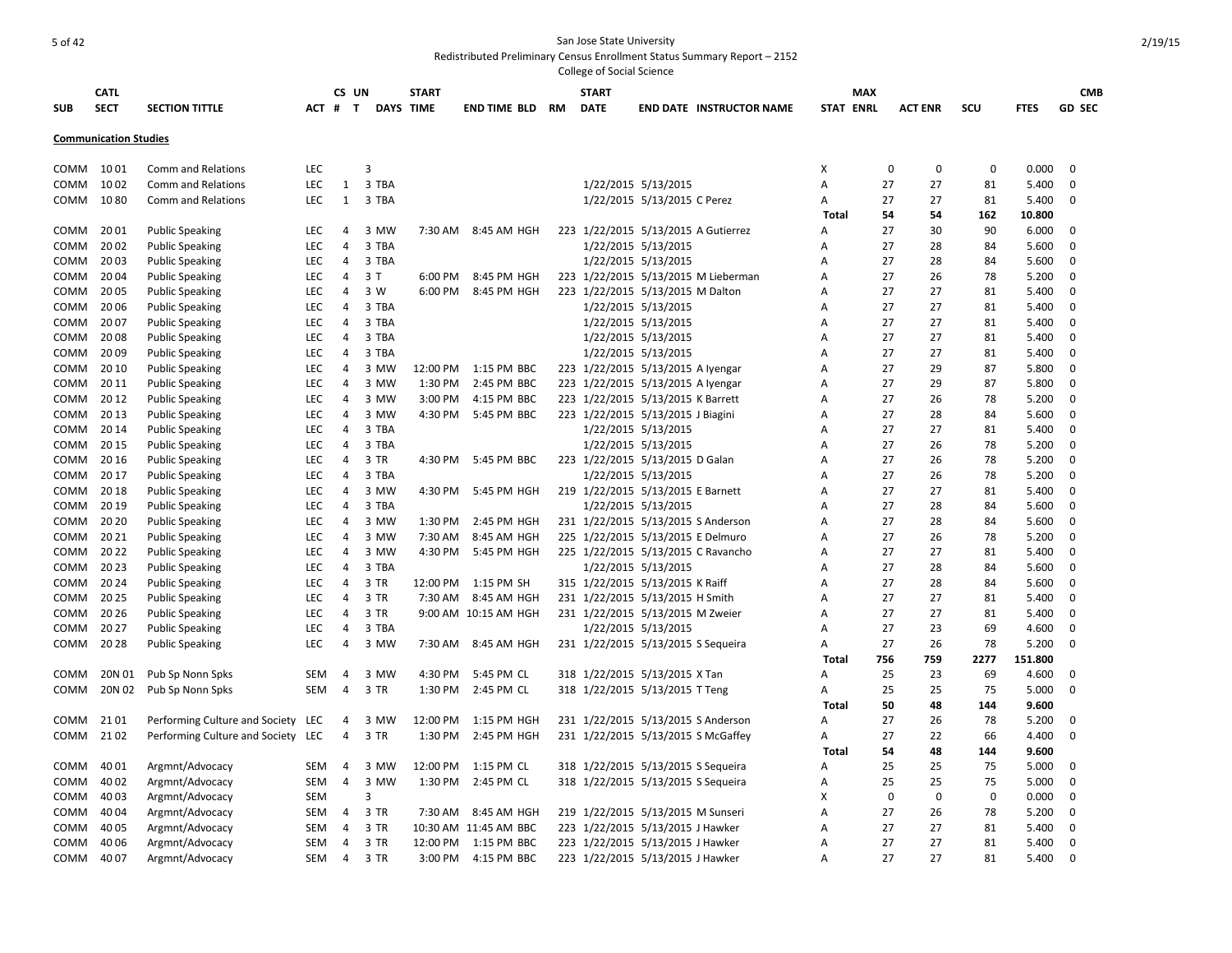|           | <b>CATL</b> |                               |            | CS UN          |                  | <b>START</b> |                        | <b>START</b> |                                     | <b>MAX</b>       |             |                |             |             | <b>CMB</b>    |
|-----------|-------------|-------------------------------|------------|----------------|------------------|--------------|------------------------|--------------|-------------------------------------|------------------|-------------|----------------|-------------|-------------|---------------|
| SUB       | <b>SECT</b> | <b>SECTION TITTLE</b>         | ACT #      | $\mathbf{T}$   | <b>DAYS TIME</b> |              | <b>END TIME BLD RM</b> | <b>DATE</b>  | <b>END DATE INSTRUCTOR NAME</b>     | <b>STAT ENRL</b> |             | <b>ACT ENR</b> | SCU         | <b>FTES</b> | <b>GD SEC</b> |
| COMM 4008 |             | Argmnt/Advocacy               | SEM        | 4              | 3 TR             |              | 12:00 PM 1:15 PM HGH   |              | 219 1/22/2015 5/13/2015 A Buxi      | A                | 27          | 26             | 78          | 5.200       | $\mathbf 0$   |
| СОММ      | 40 09       | Argmnt/Advocacy               | SEM        | $\overline{4}$ | 3 MW             |              | 7:30 AM 8:45 AM HGH    |              | 219 1/22/2015 5/13/2015 E Harris    | Α                | 27          | 27             | 81          | 5.400       | $\mathbf 0$   |
|           |             |                               |            |                |                  |              |                        |              |                                     | Total            | 212         | 210            | 630         | 42.000      |               |
| COMM 4101 |             | <b>Crit Dec Making</b>        | SEM        | $\overline{a}$ | 3 TBA            |              |                        |              | 1/22/2015 5/13/2015                 | A                | 27          | 27             | 81          | 5.400       | 0             |
| сомм      | 4102        | <b>Crit Dec Making</b>        | SEM        | $\overline{4}$ | 3 TBA            |              |                        |              | 1/22/2015 5/13/2015                 | Α                | 27          | 27             | 81          | 5.400       | 0             |
| СОММ      | 4103        | <b>Crit Dec Making</b>        | SEM        |                | 3                |              |                        |              |                                     | X                | $\mathbf 0$ | $\Omega$       | $\Omega$    | 0.000       | $\mathbf 0$   |
| COMM 4104 |             | <b>Crit Dec Making</b>        | SEM        | $\overline{4}$ | 3 MW             |              | 10:30 AM 11:45 AM CL   |              | 318 1/22/2015 5/13/2015 S Sequeira  | Α                | 25          | 25             | 75          | 5.000       | 0             |
| COMM      | 41 05       | <b>Crit Dec Making</b>        | SEM        | $\overline{a}$ | 3 TR             |              | 3:00 PM 4:15 PM CL     |              | 318 1/22/2015 5/13/2015 T Teng      | A                | 25          | 25             | 75          | 5.000       | 0             |
| COMM      | 41 06       | <b>Crit Dec Making</b>        | SEM        | -4             | 3 TR             | 4:30 PM      | 5:45 PM CL             |              | 318 1/22/2015 5/13/2015 T Teng      | A                | 25          | 24             | 72          | 4.800       | 0             |
| COMM      | 4107        | <b>Crit Dec Making</b>        | SEM        | 4              | 3 TR             | 7:30 AM      | 8:45 AM BBC            |              | 223 1/22/2015 5/13/2015 K Raiff     | A                | 27          | 27             | 81          | 5.400       | $\mathbf 0$   |
| COMM      | 4108        | <b>Crit Dec Making</b>        | SEM        | $\overline{4}$ | 3 TR             |              | 9:00 AM 10:15 AM BBC   |              | 223 1/22/2015 5/13/2015 K Raiff     | Α                | 27          | 27             | 81          | 5.400       | 0             |
| COMM 4109 |             | <b>Crit Dec Making</b>        | SEM        |                | 3                |              |                        |              |                                     | X                | $\mathbf 0$ | 0              | $\mathbf 0$ | 0.000       | 0             |
| COMM 4180 |             | <b>Crit Dec Making</b>        | SEM        | 4              | 3 TBA            |              |                        |              | 1/22/2015 5/13/2015 K Werking       | Α                | 27          | 28             | 84          | 5.600       | $\Omega$      |
| COMM 4181 |             | <b>Crit Dec Making</b>        | SEM        | 4              | 3 TBA            |              |                        |              | 1/22/2015 5/13/2015 G Firenzi       | A                | 27          | 23             | 69          | 4.600       | 0             |
| COMM      | 4182        | <b>Crit Dec Making</b>        | SEM        | 4              | 3 TBA            |              |                        |              | 1/22/2015 5/13/2015 G Firenzi       | A                | 27          | 27             | 81          | 5.400       | $\Omega$      |
|           |             |                               |            |                |                  |              |                        |              |                                     | Total            | 264         | 260            | 780         | 52.000      |               |
| COMM 8001 |             | <b>Communication Workshop</b> | ACT 12     |                | 1 TBA            |              |                        |              | 1/22/2015 5/13/2015 R Cnudde        | A                | 45          | 45             | 45          | 3.000       | 0             |
| СОММ      | 8002        | <b>Communication Workshop</b> | ACT 12     |                | 1 TBA            |              |                        |              | 1/22/2015 5/13/2015 M Peck          | A                | 45          | 46             | 46          | 3.067       | $\mathbf 0$   |
| СОММ      | 8003        | <b>Communication Workshop</b> | ACT 12     |                | 1 TBA            |              |                        |              | 1/22/2015 5/13/2015 M Peck          | A                | 45          | 44             | 44          | 2.933       | $\mathbf 0$   |
| COMM      | 8004        | <b>Communication Workshop</b> | ACT 12     |                | 1 TBA            |              |                        |              | 1/22/2015 5/13/2015 S McGaffey      | Α                | 45          | 44             | 44          | 2.933       | $\mathbf 0$   |
| COMM      | 8005        | <b>Communication Workshop</b> | ACT        | 12             | 1 TBA            |              |                        |              | 1/22/2015 5/13/2015 S McGaffey      | Α                | 45          | 45             | 45          | 3.000       | 0             |
| COMM      | 80 40       | <b>Communication Workshop</b> | ACT        |                | 1                |              |                        |              |                                     | Х                | 0           | 0              | 0           | 0.000       | 0             |
|           |             |                               |            |                |                  |              |                        |              |                                     | Total            | 225         | 224            | 224         | 14.933      |               |
|           |             | COMM 91A 01 Foren Act Debate  | SUP        | 36             | 1 TBA            |              |                        |              | 1/22/2015 5/13/2015 T Lim           | Α                | 15          | 15             | 15          | 1.000       | $\Omega$      |
|           |             |                               |            |                |                  |              |                        |              |                                     | Total            | 15          | 15             | 15          | 1.000       |               |
|           | COMM 91J 01 | <b>Judge Training</b>         | ACT        | 12             | 1 TBA            |              |                        |              | 1/22/2015 5/13/2015 B Brockmann     | A                | 45          | 43             | 43          | 2.867       | 0             |
|           | COMM 91J 02 | <b>Judge Training</b>         | ACT        | 12             | 1 TBA            |              |                        |              | 1/22/2015 5/13/2015 T Lim           | A                | 45          | 45             | 45          | 3.000       | 0             |
| сомм      | 91J 03      | <b>Judge Training</b>         | ACT        | 12             | 1 TBA            |              |                        |              | 1/22/2015 5/13/2015 T Lim           | A                | 45          | 17             | 17          | 1.133       | 0             |
|           |             |                               |            |                |                  |              |                        |              |                                     | <b>Total</b>     | 135         | 105            | 105         | 7.000       |               |
|           |             | COMM 100W 01 Writing Workshop | SEM        | $\overline{4}$ | 3 TR             |              | 9:00 AM 10:15 AM HGH   |              | 229 1/22/2015 5/13/2015 M Peck      | Α                | 27          | 27             | 81          | 5.400       | $\mathbf 0$   |
|           |             | COMM 100W 02 Writing Workshop | SEM        | $\overline{4}$ | 3 TR             |              | 9:00 AM 10:15 AM CL    |              | 318 1/22/2015 5/13/2015 M Sunseri   | Α                | 25          | 25             | 75          | 5.000       | 0             |
|           |             | COMM 100W 03 Writing Workshop | SEM        | $\overline{4}$ | 3 TBA            |              |                        |              | 1/22/2015 5/13/2015                 | Α                | 25          | 25             | 75          | 5.000       | $\mathbf 0$   |
|           |             | COMM 100W 04 Writing Workshop | SEM        | $\overline{4}$ | 3 TBA            |              |                        |              | 1/22/2015 5/13/2015                 | Α                | 25          | 25             | 75          | 5.000       | $\Omega$      |
|           |             | COMM 100W 05 Writing Workshop | SEM        | 4              | 3 TBA            |              |                        |              | 1/22/2015 5/13/2015                 | A                | 25          | 25             | 75          | 5.000       | 0             |
|           |             | COMM 100W 06 Writing Workshop | SEM        | $\overline{4}$ | 3 TBA            |              |                        |              | 1/22/2015 5/13/2015                 | A                | 25          | 25             | 75          | 5.000       | 0             |
|           |             | COMM 100W 07 Writing Workshop | SEM        | 4              | 3 MW             |              | 9:00 AM 10:15 AM HGH   |              | 231 1/22/2015 5/13/2015 S Anderson  | Α                | 27          | 28             | 84          | 5.600       | 0             |
|           |             | COMM 100W 08 Writing Workshop | SEM        | $\overline{4}$ | 3 TR             |              | 12:00 PM 1:15 PM HGH   |              | 231 1/22/2015 5/13/2015 M Sunseri   | Α                | 27          | 27             | 81          | 5.400       | 0             |
|           |             | COMM 100W 09 Writing Workshop | SEM        | 4              | 3 TR             |              | 10:30 AM 11:45 AM HGH  |              | 223 1/22/2015 5/13/2015 S Anderson  | A                | 27          | 28             | 84          | 5.600       | $\mathbf 0$   |
|           |             | COMM 100W 10 Writing Workshop | SEM        | 4              | 3 TR             |              | 7:30 AM 8:45 AM HGH    |              | 223 1/22/2015 5/13/2015 K Glass     | Α                | 27          | 27             | 81          | 5.400       | $\mathbf 0$   |
|           |             | COMM 100W 11 Writing Workshop | SEM        | 4              | 3 TR             |              | 1:30 PM 2:45 PM BBC    |              | 223 1/22/2015 5/13/2015 C Lancaster | A                | 27          | 26             | 78          | 5.200       | $\mathbf 0$   |
|           |             | COMM 100W 12 Writing Workshop | SEM        | $\overline{4}$ | 3 TBA            |              |                        |              | 1/22/2015 5/13/2015                 | Α                | 25          | 25             | 75          | 5.000       | 0             |
|           |             | COMM 100W 13 Writing Workshop | SEM        | 4              | 3 TBA            |              |                        |              | 1/22/2015 5/13/2015                 | A                | 25          | 25             | 75          | 5.000       | 0             |
|           |             | COMM 100W 14 Writing Workshop | <b>SEM</b> |                | 3                |              |                        |              |                                     | X                | 0           | $\Omega$       | $\mathbf 0$ | 0.000       | $\mathbf 0$   |
|           |             | COMM 100W 15 Writing Workshop | <b>SEM</b> |                | 3                |              |                        |              |                                     | X                | $\Omega$    | $\Omega$       | $\mathbf 0$ | 0.000       | $\Omega$      |
|           |             | COMM 100W 16 Writing Workshop | SEM        | $\overline{4}$ | 3 MW             | 3:00 PM      | 4:15 PM HGH            |              | 223 1/22/2015 5/13/2015 A Buxi      | A                | 25          | 29             | 87          | 5.800       | $\mathbf 0$   |
|           |             | COMM 100W 17 Writing Workshop | SEM        | 4              | 3 MW             | 4:30 PM      | 5:45 PM HGH            |              | 231 1/22/2015 5/13/2015 S Gunner    | A                | 25          | 25             | 75          | 5.000       | 0             |
|           |             | COMM 100W 18 Writing Workshop | SEM        | 4              | 3 MW             |              | 12:00 PM 1:15 PM HGH   |              | 122 1/22/2015 5/13/2015 K Ward      | Α                | 25          | 29             | 87          | 5.800       | 0             |
|           |             | COMM 100W 80 Writing Workshop | SEM        | $\overline{4}$ | 3 TBA            |              |                        |              | 1/22/2015 5/13/2015 B Lawhorne      | A                | 27          | 26             | 78          | 5.200       | $\Omega$      |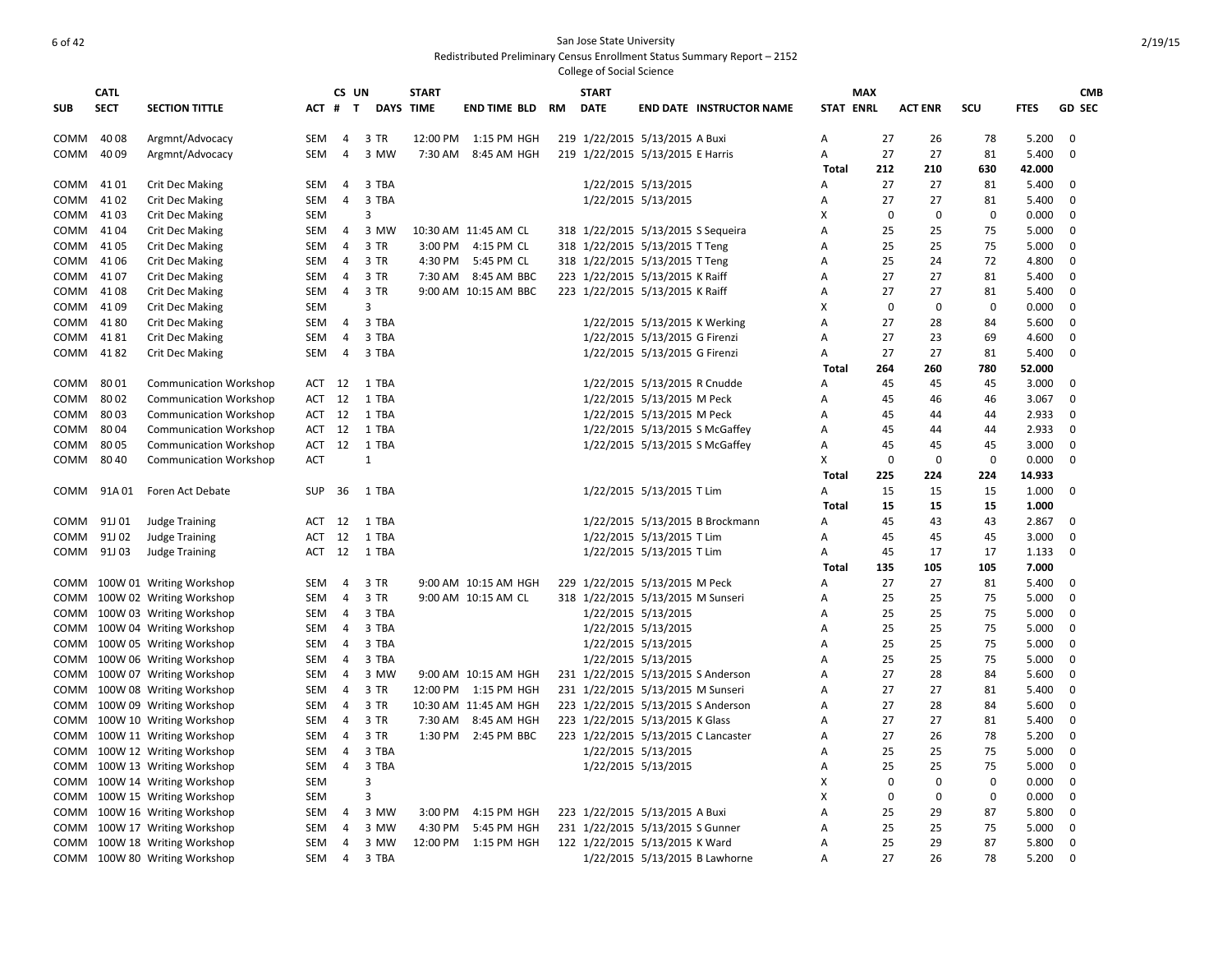|            |              |                                  |            |                                  |                  |              |                     |           | College of Social Science |                                |                                 |                  |             |                |              |                 |                |  |
|------------|--------------|----------------------------------|------------|----------------------------------|------------------|--------------|---------------------|-----------|---------------------------|--------------------------------|---------------------------------|------------------|-------------|----------------|--------------|-----------------|----------------|--|
|            | <b>CATL</b>  |                                  |            | CS UN                            |                  | <b>START</b> |                     |           | <b>START</b>              |                                |                                 |                  | <b>MAX</b>  |                |              |                 | <b>CMB</b>     |  |
| <b>SUB</b> | <b>SECT</b>  | <b>SECTION TITTLE</b>            | $ACT$ #    | T                                | <b>DAYS TIME</b> |              | <b>END TIME BLD</b> | <b>RM</b> | <b>DATE</b>               |                                | <b>END DATE INSTRUCTOR NAME</b> | <b>STAT ENRL</b> |             | <b>ACT ENR</b> | <b>SCU</b>   | <b>FTES</b>     | <b>GD SEC</b>  |  |
|            |              | COMM 100W 81 Writing Workshop    | SEM        | $\overline{4}$                   | 3 TBA            |              |                     |           |                           | 1/22/2015 5/13/2015 B Lawhorne |                                 | Α                | 27          | 27             | 81           | 5.400           | $\mathbf 0$    |  |
|            |              |                                  |            |                                  |                  |              |                     |           |                           |                                |                                 | Total            | 466         | 474            | 1422         | 94.800          |                |  |
| COMM       |              | 101C 01 Junior Seminar           | <b>LEC</b> | 3                                | 4 TBA            |              |                     |           | 1/22/2015 5/13/2015       |                                |                                 | Α                | 27          | 27             | 108          | 7.200           | 0              |  |
| COMM       |              | 101C 02 Junior Seminar           | <b>LEC</b> | 3                                | 4 TBA            |              |                     |           | 1/22/2015 5/13/2015       |                                |                                 | Α                | 27          | 27             | 108          | 7.200           | $\mathbf 0$    |  |
|            |              | COMM 101C 03 Junior Seminar      | <b>LEC</b> | 3                                | 4 TBA            |              |                     |           | 1/22/2015 5/13/2015       |                                |                                 | Α                | 27          | 27             | 108          | 7.200           | 0              |  |
|            |              | COMM 101C 04 Junior Seminar      | <b>LEC</b> | 3                                | 4 TBA            |              |                     |           | 1/22/2015 5/13/2015       |                                |                                 | A                | 27          | 26             | 104          | 6.933           | $\mathbf 0$    |  |
| COMM       |              | 101C 80 Junior Seminar           | <b>LEC</b> | 3                                | 4 TBA            |              |                     |           |                           | 1/22/2015 5/13/2015 S Hinerman |                                 | A                | 27          | 26             | 104          | 6.933           | $\mathbf 0$    |  |
|            |              |                                  |            |                                  |                  |              |                     |           |                           |                                |                                 | Total            | 135         | 133            | 532          | 35.467          |                |  |
|            |              | COMM 105P 80 Comm Self & Soc     | <b>SEM</b> | $\overline{3}$                   | 4 TBA            |              |                     |           |                           | 1/22/2015 5/13/2015 C Perez    |                                 | A                | 27          | 27             | 108          | 7.200           | $\mathbf 0$    |  |
|            |              |                                  |            |                                  |                  |              |                     |           |                           |                                |                                 | <b>Total</b>     | 27          | 27             | 108          | 7.200           |                |  |
|            |              | COMM 110F 01 Interpersonal Comm  | SEM        | $\overline{3}$<br>$\overline{3}$ | 4 TBA            |              |                     |           | 1/22/2015 5/13/2015       |                                |                                 | Α                | 27          | 29             | 116          | 7.733           | $\mathbf 0$    |  |
|            | COMM 110F80  | Interpersonal Comm               | <b>SEM</b> |                                  | 4 TBA            |              |                     |           |                           | 1/22/2015 5/13/2015 K Werking  |                                 | Α                | 27          | 27             | 108          | 7.200           | $\mathbf 0$    |  |
|            |              | COMM 111P 80 Interviewing        | <b>LEC</b> | 3                                | 4 TBA            |              |                     |           |                           |                                |                                 | Total            | 54<br>27    | 56<br>28       | 224<br>112   | 14.933<br>7.467 | $\mathbf 0$    |  |
|            |              |                                  |            |                                  |                  |              |                     |           |                           | 1/22/2015 5/13/2015 S Coopman  |                                 | Α                | 27          | 28             | 112          | 7.467           |                |  |
|            |              | COMM 113P 80 Games Everyday Life | <b>LEC</b> | 3                                | 4 TBA            |              |                     |           |                           | 1/22/2015 5/13/2015 S Coopman  |                                 | Total<br>Α       | 27          | 26             | 104          | 6.933           | $\mathbf 0$    |  |
|            |              |                                  |            |                                  |                  |              |                     |           |                           |                                |                                 | <b>Total</b>     | 27          | 26             | 104          | 6.933           |                |  |
|            |              | COMM 114P 01 Bus & Prof Spking   | <b>LEC</b> | $\overline{3}$                   | 4 TBA            |              |                     |           | 1/22/2015 5/13/2015       |                                |                                 | Α                | 27          | 28             | 112          | 7.467           | $\mathbf 0$    |  |
|            |              |                                  |            |                                  |                  |              |                     |           |                           |                                |                                 | Total            | 27          | 28             | 112          | 7.467           |                |  |
|            |              | COMM 115P 01 Comm and Conflict   | <b>LEC</b> | 3                                | 4 TBA            |              |                     |           | 1/22/2015 5/13/2015       |                                |                                 | Α                | 27          | 30             | 120          | 8.000           | $\mathbf 0$    |  |
|            |              |                                  |            |                                  |                  |              |                     |           |                           |                                |                                 | Total            | 27          | 30             | 120          | 8.000           |                |  |
|            |              | COMM 116P 01 Mediation           | <b>LEC</b> | 3                                | 4 TBA            |              |                     |           | 1/22/2015 5/13/2015       |                                |                                 | Α                | 27          | 27             | 108          | 7.200           | $\mathbf 0$    |  |
|            |              |                                  |            |                                  |                  |              |                     |           |                           |                                |                                 | Total            | 27          | 27             | 108          | 7.200           |                |  |
|            |              | COMM 120P 01 Pers & Pres Skills  | LEC        | $\overline{3}$                   | 4 TBA            |              |                     |           | 1/22/2015 5/13/2015       |                                |                                 | A                | 27          | 28             | 112          | 7.467           | 0              |  |
|            |              | COMM 120P 02 Pers & Pres Skills  | <b>LEC</b> | 3                                | 4 TBA            |              |                     |           | 1/22/2015 5/13/2015       |                                |                                 | Α                | 27          | 27             | 108          | 7.200           | $\mathbf 0$    |  |
|            |              |                                  |            |                                  |                  |              |                     |           |                           |                                |                                 | Total            | 54          | 55             | 220          | 14.667          |                |  |
|            |              | COMM 124P 01 Comm Training & Dev | <b>LEC</b> | $\overline{3}$                   | 4 TBA            |              |                     |           | 1/22/2015 5/13/2015       |                                |                                 | Α                | 27          | 29             | 116          | 7.733           | $\mathbf 0$    |  |
|            |              |                                  |            |                                  |                  |              |                     |           |                           |                                |                                 | Total            | 27          | 29             | 116          | 7.733           |                |  |
|            |              | COMM 125P 01 Ensemble Perf       | ACT        | 20                               | 4 TBA            |              |                     |           | 1/22/2015 5/13/2015       |                                |                                 | Α                | 27          | 27             | 108          | 7.200           | $\mathbf 0$    |  |
|            |              |                                  |            |                                  |                  |              |                     |           |                           |                                |                                 | Total            | 27          | 27             | 108          | 7.200           |                |  |
|            | COMM 131P80  | New/You Media                    | <b>LEC</b> | 4                                | 4 TBA            |              |                     |           |                           | 1/22/2015 5/13/2015 C Perez    |                                 | Α                | 27          | 27             | 108          | 7.200           | $\mathbf 0$    |  |
|            |              |                                  |            |                                  |                  |              |                     |           |                           |                                |                                 | <b>Total</b>     | 27          | 27             | 108          | 7.200           |                |  |
|            | COMM 133F80  | <b>Ethical Prob Comm</b>         | <b>LEC</b> | $\overline{3}$                   | 4 TBA            |              |                     |           |                           | 1/22/2015 5/13/2015 G Firenzi  |                                 | Α                | 27          | 28             | 112          | 7.667           | $\overline{3}$ |  |
|            |              |                                  |            |                                  |                  |              |                     |           |                           |                                |                                 | Total            | 27          | 28             | 112          | 7.667           |                |  |
|            |              | COMM 141P 01 Small Group Comm    | <b>LEC</b> | 3                                | 4 TBA            |              |                     |           | 1/22/2015 5/13/2015       |                                |                                 | Α                | 27          | 27             | 108          | 7.200           | 0              |  |
|            |              | COMM 141P 80 Small Group Comm    | <b>LEC</b> | $\overline{3}$                   | 4 TBA            |              |                     |           |                           | 1/22/2015 5/13/2015 C Perez    |                                 | A                | 27          | 28             | 112          | 7.467           | $\mathbf 0$    |  |
|            |              |                                  |            |                                  |                  |              |                     |           |                           |                                |                                 | Total            | 54          | 55             | 220          | 14.667          |                |  |
|            | COMM 144F 01 | Organiza Communica               | LEC        | 3                                | 4 TBA            |              |                     |           | 1/22/2015 5/13/2015       |                                |                                 | A                | 27          | 27             | 108          | 7.200           | $\mathbf 0$    |  |
|            | COMM 144F02  | Organiza Communica               | <b>LEC</b> | 3                                | 4 TBA            |              |                     |           | 1/22/2015 5/13/2015       |                                |                                 | A                | 27          | 27             | 108          | 7.200           | $\mathbf 0$    |  |
|            | COMM 144F03  | Organiza Communica               | <b>LEC</b> |                                  | $\overline{a}$   |              |                     |           |                           |                                |                                 | X                | $\mathbf 0$ | $\mathbf 0$    | 0            | 0.000           | 0              |  |
|            |              |                                  |            |                                  |                  |              |                     |           |                           |                                |                                 | Total            | 54          | 54             | 216          | 14.400          |                |  |
|            | COMM 145101  | <b>Rhet Criticism</b>            | <b>LEC</b> | 3                                | 4 TBA            |              |                     |           | 1/22/2015 5/13/2015       |                                |                                 | A                | 27          | 28             | 112          | 7.467           | $\mathbf 0$    |  |
|            | COMM 145102  | <b>Rhet Criticism</b>            | <b>LEC</b> | 3                                | 4 TBA            |              |                     |           | 1/22/2015 5/13/2015       |                                |                                 | A                | 27          | 28             | 112          | 7.467           | $\mathbf 0$    |  |
|            | COMM 145180  | <b>Rhet Criticism</b>            | <b>LEC</b> | 3                                | 4 TBA            |              |                     |           |                           | 1/22/2015 5/13/2015 G Firenzi  |                                 | Α                | 27          | 27             | 108          | 7.200           | 0              |  |
|            |              |                                  |            |                                  |                  |              |                     |           |                           |                                |                                 | Total            | 81          | 83             | 332          | 22.133          |                |  |
| COMM       | 146F 01      | Comm & Environment               | <b>LEC</b> | 3                                | 4 TBA            |              |                     |           | 1/22/2015 5/13/2015       |                                |                                 | A                | 27          | 27             | 108          | 7.200           | 0 <sup>c</sup> |  |
| ENVS       |              | 146F 01 Comm & Environment       | <b>LEC</b> | 3                                | 4 TBA            |              |                     |           | 1/22/2015 5/13/2015       |                                |                                 | Α                | $\mathbf 0$ | $\mathbf{0}$   | $\mathbf{0}$ | 0.000           | 0 <sup>c</sup> |  |
|            |              |                                  |            |                                  |                  |              |                     |           |                           |                                |                                 | Total            | 27          | 27             | 108          | 7.200           |                |  |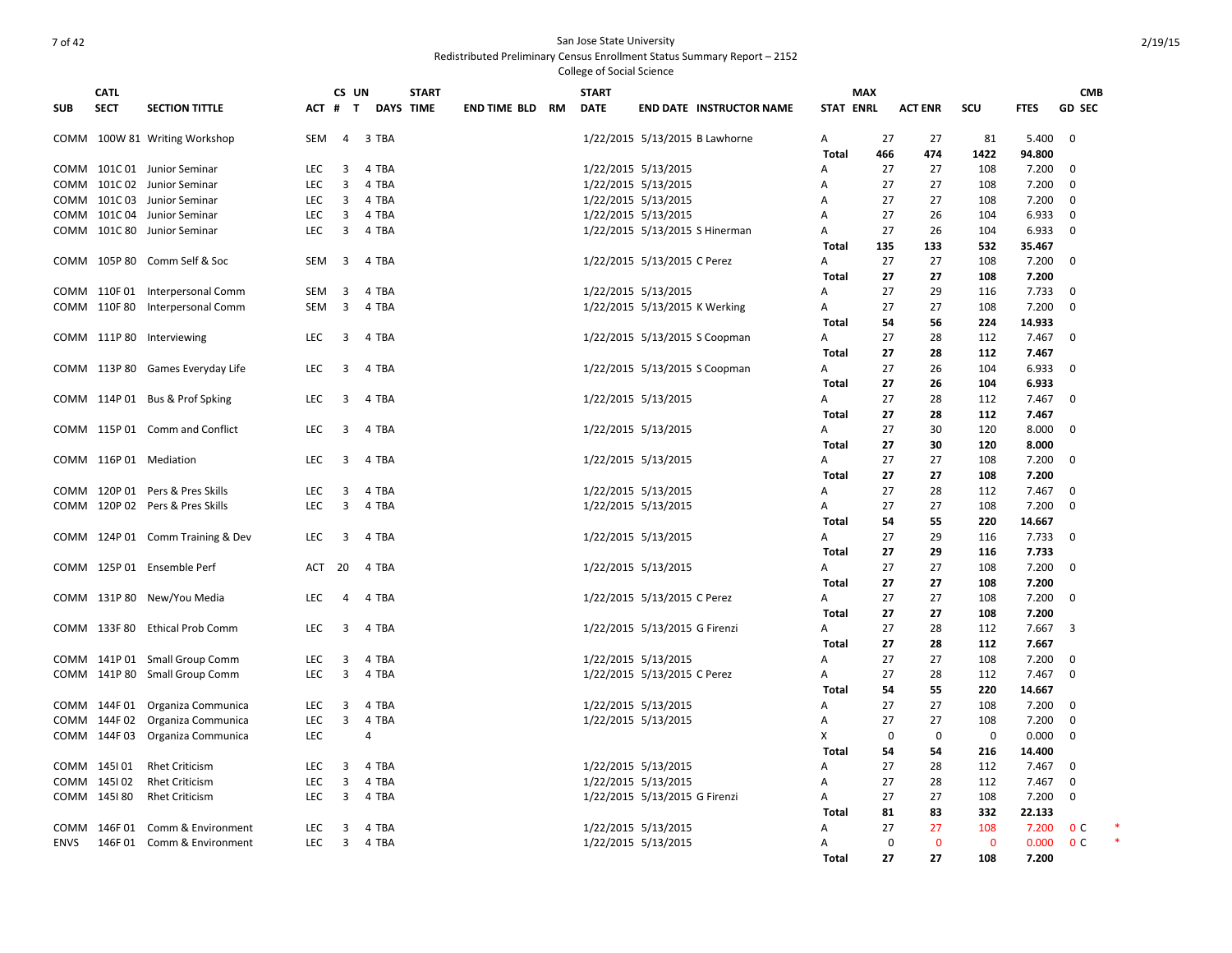|             | <b>CATL</b> |                                                            |                   | CS UN                            |                  | <b>START</b>       |                            |           | <b>START</b> |                                                                                        |                   | <b>MAX</b> |                                                            |                            |                | <b>CMB</b>                       |  |
|-------------|-------------|------------------------------------------------------------|-------------------|----------------------------------|------------------|--------------------|----------------------------|-----------|--------------|----------------------------------------------------------------------------------------|-------------------|------------|------------------------------------------------------------|----------------------------|----------------|----------------------------------|--|
| SUB         | <b>SECT</b> | <b>SECTION TITTLE</b>                                      |                   | ACT # T                          | <b>DAYS TIME</b> |                    | <b>END TIME BLD</b>        | <b>RM</b> | <b>DATE</b>  | <b>END DATE INSTRUCTOR NAME</b>                                                        | <b>STAT ENRL</b>  |            | <b>ACT ENR</b>                                             | SCU                        | <b>FTES</b>    | <b>GD SEC</b>                    |  |
|             | COMM 150101 | Org Com Inquiry                                            | <b>LEC</b>        | 3                                | 4 TBA            |                    |                            |           |              | 1/22/2015 5/13/2015                                                                    | Α                 | 27         | 29                                                         | 116                        | 7.733          | $\mathbf 0$                      |  |
|             |             |                                                            |                   |                                  |                  |                    |                            |           |              |                                                                                        | <b>Total</b>      | 27         | 29                                                         | 116                        | 7.733          |                                  |  |
|             | COMM 151101 | New Media/Methods                                          | LEC               | $\overline{4}$                   | 4 TBA            |                    |                            |           |              | 1/22/2015 5/13/2015                                                                    | Α                 | 27         | 28                                                         | 112                        | 7.467          | $\mathbf 0$                      |  |
|             | COMM 152101 | Comm in Wrld Cultr                                         | <b>LEC</b>        | 3                                | 4 TBA            |                    |                            |           |              |                                                                                        | <b>Total</b>      | 27<br>27   | 28<br>28                                                   | 112<br>112                 | 7.467          | $\Omega$                         |  |
|             |             |                                                            |                   |                                  |                  |                    |                            |           |              | 1/22/2015 5/13/2015                                                                    | Α<br><b>Total</b> | 27         | 28                                                         | 112                        | 7.467<br>7.467 |                                  |  |
|             | COMM 155180 | <b>Quantitative Comm</b>                                   | <b>LEC</b>        | 3                                | 4 TBA            |                    |                            |           |              | 1/22/2015 5/13/2015 G Gao                                                              | A                 | 27         | 25                                                         | 100                        | 6.667          | $\mathbf 0$                      |  |
|             |             |                                                            |                   |                                  |                  |                    |                            |           |              |                                                                                        | <b>Total</b>      | 27         | 25                                                         | 100                        | 6.667          |                                  |  |
|             | COMM 156180 | Observe/Interview                                          | <b>LEC</b>        | 3                                | 4 TBA            |                    |                            |           |              | 1/22/2015 5/13/2015 K Werking                                                          | Α                 | 27         | 27                                                         | 108                        | 7.200          | $\Omega$                         |  |
|             |             |                                                            |                   |                                  |                  |                    |                            |           |              |                                                                                        | <b>Total</b>      | 27         | 27                                                         | 108                        | 7.200          |                                  |  |
| сомм        |             | 157SL 01 Comm Action & Serv                                | <b>LEC</b>        | $\overline{2}$                   | 3T               | 3:00 PM            | 5:45 PM MH                 |           |              | 523 1/22/2015 5/13/2015 B Brockmann                                                    | Α                 | 30         | 30                                                         | 90                         | 6.000          | 0 <sup>c</sup>                   |  |
| EDUC        |             | 157SL 01 Comm Action & Serv                                | <b>LEC</b>        | $\overline{2}$                   | 3T               | $3:00$ PM          | 5:45 PM MH                 |           |              | 523 1/22/2015 5/13/2015 B Brockmann                                                    | Α                 |            | $\mathbf 0$<br>$\mathbf{0}$                                | $\overline{0}$             | 0.000          | 0 <sup>c</sup>                   |  |
| ENGR        |             | 157SL 01 Comm Action & Serv                                | LEC               | $\overline{2}$                   | 3T               | 3:00 PM            | 5:45 PM MH                 |           |              | 523 1/22/2015 5/13/2015 B Brockmann                                                    | Α                 |            | $\mathbf 0$<br>$\mathbf{0}$                                | $\mathbf 0$                | 0.000          | 0 <sup>c</sup>                   |  |
| НA          |             | 157SL 01 Comm Action & Serv                                | LEC               |                                  | $2 \t3 T$        | 3:00 PM            | 5:45 PM MH                 |           |              | 523 1/22/2015 5/13/2015 B Brockmann                                                    | Α                 |            | $\mathbf 0$<br>$\bf{0}$                                    | $\mathbf 0$                | 0.000          | 0 <sup>C</sup>                   |  |
| SCI         |             | 157SL 01 Comm Action & Serv                                | <b>LEC</b>        | $\overline{2}$                   | 3T               | 3:00 PM            | 5:45 PM MH                 |           |              | 523 1/22/2015 5/13/2015 B Brockmann                                                    | Α                 |            | $\mathbf 0$<br>$\bf{0}$                                    | $\mathbf{0}$               | 0.000          | 0 <sup>C</sup>                   |  |
| COMM        |             | 157SL 02 Comm Action & Serv                                | <b>LEC</b>        | $\overline{2}$                   | 3T               | 3:00 PM            | 5:45 PM MH                 |           |              | 523 1/22/2015 5/13/2015 M Lu                                                           | Α                 | 30         | 20                                                         | 60                         | 4.000          | 0 <sup>C</sup>                   |  |
| EDUC        |             | 157SL 02 Comm Action & Serv                                | LEC               | $\overline{2}$                   | 3T               | 3:00 PM            | 5:45 PM MH                 |           |              | 523 1/22/2015 5/13/2015 M Lu                                                           | Α                 |            | $\mathbf 0$<br>0                                           | $\mathbf 0$                | 0.000          | 0 <sup>C</sup>                   |  |
| ENGR        |             | 157SL 02 Comm Action & Serv                                | <b>LEC</b>        | $\overline{2}$                   | 3T               | 3:00 PM            | 5:45 PM MH                 |           |              | 523 1/22/2015 5/13/2015 M Lu                                                           | Α                 |            | $\mathbf 0$<br>$\bf{0}$                                    | $\mathbf 0$                | 0.000          | 0 <sup>C</sup>                   |  |
| НA          |             | 157SL 02 Comm Action & Serv                                | LEC               | $\overline{2}$                   | 3T               | 3:00 PM            | 5:45 PM MH                 |           |              | 523 1/22/2015 5/13/2015 M Lu                                                           | Α                 |            | $\mathbf 0$<br>$\mathbf{0}$                                | $\Omega$                   | 0.000          | 0 <sup>C</sup>                   |  |
| SCI         |             | 157SL 02 Comm Action & Serv                                | <b>LEC</b>        | $\overline{2}$                   | 3T               | 3:00 PM            | 5:45 PM MH                 |           |              | 523 1/22/2015 5/13/2015 M Lu                                                           | Α                 |            | $\mathbf 0$<br>$\bf{0}$                                    | $\mathbf 0$                | 0.000          | 0 <sup>C</sup>                   |  |
| COMM        |             | 157SL 03 Comm Action & Serv                                | LEC               | $\overline{2}$                   | 3 W              | 3:00 PM            | 5:45 PM DMH                |           |              | 348 1/22/2015 5/13/2015 M Lu                                                           | Α                 | 30         | 26                                                         | 78                         | 5.200          | 0 <sup>c</sup>                   |  |
| EDUC        |             | 157SL 03 Comm Action & Serv                                | <b>LEC</b>        | $\overline{2}$                   | 3 W              | 3:00 PM            | 5:45 PM DMH                |           |              | 348 1/22/2015 5/13/2015 M Lu                                                           | Α                 |            | $\mathbf 0$<br>$\mathbf{0}$                                | $\mathbf 0$                | 0.000          | 0 <sup>C</sup>                   |  |
| ENGR        |             | 157SL 03 Comm Action & Serv                                | <b>LEC</b>        | $\overline{2}$                   | 3 W              | 3:00 PM            | 5:45 PM DMH                |           |              | 348 1/22/2015 5/13/2015 M Lu                                                           | A                 |            | $\mathbf 0$<br>$\mathbf{0}$                                | $\Omega$                   | 0.000          | 0 <sup>c</sup>                   |  |
| НA          |             | 157SL 03 Comm Action & Serv                                | <b>LEC</b>        | $\overline{2}$                   | 3 W              | $3:00$ PM          | 5:45 PM DMH                |           |              | 348 1/22/2015 5/13/2015 M Lu                                                           | A                 |            | $\mathbf{0}$<br>$\mathbf 0$                                | $\mathbf 0$                | 0.000          | 0 <sup>C</sup>                   |  |
| SCI         |             | 157SL 03 Comm Action & Serv                                | LEC               | $\overline{2}$                   | 3 W              | 3:00 PM            | 5:45 PM DMH                |           |              | 348 1/22/2015 5/13/2015 M Lu                                                           | Α                 |            | $\mathbf{0}$<br>$\mathbf 0$                                | $\mathbf 0$                | 0.000          | 0 <sup>c</sup>                   |  |
| сомм        |             | 157SL 04 Comm Action & Serv                                | LEC               | $\overline{2}$                   | 3 W              | 3:00 PM            | 5:45 PM DMH                |           |              | 348 1/22/2015 5/13/2015 V Lehmkuhl-Dakhwe                                              | Α                 | 30         | 19                                                         | 57                         | 3.800          | 0 <sup>C</sup>                   |  |
| EDUC        |             | 157SL 04 Comm Action & Serv                                | LEC<br><b>LEC</b> | $\overline{2}$                   | 3 W<br>3 W       | 3:00 PM<br>3:00 PM | 5:45 PM DMH<br>5:45 PM DMH |           |              | 348 1/22/2015 5/13/2015 V Lehmkuhl-Dakhwe                                              | Α                 |            | $\mathbf 0$<br>$\mathbf{0}$<br>$\mathbf 0$<br>$\mathbf{0}$ | $\mathbf{0}$               | 0.000          | 0 <sup>c</sup><br>0 <sup>c</sup> |  |
| ENGR<br>ΗA  |             | 157SL 04 Comm Action & Serv<br>157SL 04 Comm Action & Serv | LEC               | $\overline{2}$<br>$\overline{2}$ | 3 W              | 3:00 PM            | 5:45 PM DMH                |           |              | 348 1/22/2015 5/13/2015 V Lehmkuhl-Dakhwe<br>348 1/22/2015 5/13/2015 V Lehmkuhl-Dakhwe | Α<br>Α            |            | $\mathbf{0}$<br>$\mathbf 0$                                | $\mathbf 0$<br>$\mathbf 0$ | 0.000<br>0.000 | 0 <sup>C</sup>                   |  |
| SCI         |             | 157SL 04 Comm Action & Serv                                | LEC               | $\overline{2}$                   | 3 W              | 3:00 PM            | 5:45 PM DMH                |           |              | 348 1/22/2015 5/13/2015 V Lehmkuhl-Dakhwe                                              | Α                 |            | $\mathbf 0$<br>$\mathbf 0$                                 | $\mathbf{0}$               | 0.000          | 0 <sup>C</sup>                   |  |
|             |             |                                                            |                   |                                  |                  |                    |                            |           |              |                                                                                        | <b>Total</b>      | 120        | 95                                                         | 285                        | 19.000         |                                  |  |
| сомм        |             | 161F 01 Comm & Culture                                     | <b>LEC</b>        | 3                                | 4 TBA            |                    |                            |           |              | 1/22/2015 5/13/2015                                                                    | Α                 | 27         | 28                                                         | 112                        | 7.467          | 0                                |  |
| COMM        | 161F80      | Comm & Culture                                             | LEC               | 3                                | 4 TBA            |                    |                            |           |              | 1/22/2015 5/13/2015 S Hinerman                                                         | Α                 | 27         | 27                                                         | 108                        | 7.200          | $\mathbf 0$                      |  |
|             |             |                                                            |                   |                                  |                  |                    |                            |           |              |                                                                                        | Total             | 54         | 55                                                         | 220                        | 14.667         |                                  |  |
| сомм        |             | 168B 01 Global Climate Change II                           | <b>LEC</b>        | 1                                | 3 TR             | 1:30 PM            | 2:45 PM WSQ                |           |              | 207 1/22/2015 5/13/2015 B Brockmann                                                    | Α                 | 40         | 43                                                         | 129                        | 8.600          | 0 <sup>c</sup>                   |  |
| ENVS        | 168B01      | Global Climate Change II                                   | LEC               | 1                                | 3 TR             | 1:30 PM            | 2:45 PM WSQ                |           |              | 207 1/22/2015 5/13/2015 B Brockmann                                                    | Α                 |            | $\mathbf 0$<br>$\bf{0}$                                    | $\Omega$                   | 0.000          | 0 <sup>C</sup>                   |  |
| GEOL        | 168B 01     | Global Climate Change II                                   | <b>LEC</b>        | $\mathbf{1}$                     | 3 TR             | 1:30 PM            | 2:45 PM WSQ                |           |              | 207 1/22/2015 5/13/2015 B Brockmann                                                    | Α                 |            | $\mathbf{0}$<br>$\mathbf 0$                                | $\mathbf 0$                | 0.000          | 0 <sup>C</sup>                   |  |
| HUM         | 168B01      | Global Climate Change II                                   | <b>LEC</b>        | $\mathbf{1}$                     | 3 TR             | 1:30 PM            | 2:45 PM WSQ                |           |              | 207 1/22/2015 5/13/2015 B Brockmann                                                    | Α                 |            | $\mathbf 0$<br>$\mathbf{0}$                                | $\mathbf 0$                | 0.000          | 0 <sup>C</sup>                   |  |
| METR        | 168B01      | Global Climate Change II                                   | <b>LEC</b>        | 1                                | 3 TR             | 1:30 PM            | 2:45 PM WSQ                |           |              | 207 1/22/2015 5/13/2015 B Brockmann                                                    | A                 |            | $\mathbf 0$<br>$\mathbf{0}$                                | $\mathbf 0$                | 0.000          | 0 <sup>c</sup>                   |  |
| сомм        |             | 168B 02 Global Climate Change II                           | <b>LEC</b>        | $\mathbf{1}$                     | 3 TR             | 1:30 PM            | 2:45 PM WSQ                |           |              | 207 1/22/2015 5/13/2015 A Gershenson                                                   | A                 | 40         | 42                                                         | 126                        | 8.400          | 0 <sup>C</sup>                   |  |
| ENVS        | 168B02      | Global Climate Change II                                   | <b>LEC</b>        | 1                                | 3 TR             | 1:30 PM            | 2:45 PM WSQ                |           |              | 207 1/22/2015 5/13/2015 A Gershenson                                                   | Α                 |            | $\mathbf 0$<br>$\mathbf{0}$                                | $\mathbf{0}$               | 0.000          | 0 <sup>c</sup>                   |  |
| GEOL        | 168B02      | Global Climate Change II                                   | LEC               | $\mathbf{1}$                     | 3 TR             | 1:30 PM            | 2:45 PM WSQ                |           |              | 207 1/22/2015 5/13/2015 A Gershenson                                                   | Α                 |            | $\mathbf{0}$<br>$\mathbf 0$                                | $\mathbf 0$                | 0.000          | 0 <sup>C</sup>                   |  |
| HUM         | 168B02      | Global Climate Change II                                   | LEC               | $\mathbf{1}$                     | 3 TR             | 1:30 PM            | 2:45 PM WSQ                |           |              | 207 1/22/2015 5/13/2015 A Gershenson                                                   | Α                 |            | $\mathbf 0$<br>$\bf{0}$                                    | $\mathbf 0$                | 0.000          | 0 <sup>C</sup>                   |  |
| METR        | 168B02      | Global Climate Change II                                   | LEC               | $\mathbf{1}$                     | 3 TR             | 1:30 PM            | 2:45 PM WSQ                |           |              | 207 1/22/2015 5/13/2015 A Gershenson                                                   | Α                 |            | $\mathbf 0$<br>$\bf{0}$                                    | $\mathbf{0}$               | 0.000          | 0 <sup>C</sup>                   |  |
| COMM        | 168B03      | Global Climate Change II                                   | <b>LEC</b>        | $\mathbf{1}$                     | 3 TR             | 1:30 PM            | 2:45 PM WSQ                |           |              | 207 1/22/2015 5/13/2015 B Murphy                                                       | Α                 | 40         | $\mathbf{0}$                                               | $\mathbf 0$                | 0.000          | 0 <sup>C</sup>                   |  |
| <b>ENVS</b> | 168B03      | Global Climate Change II                                   | LEC               | $\mathbf{1}$                     | 3 TR             | 1:30 PM            | 2:45 PM WSQ                |           |              | 207 1/22/2015 5/13/2015 B Murphy                                                       | Α                 |            | 0<br>0                                                     | $\mathbf 0$                | 0.000          | 0 <sup>C</sup>                   |  |
| GEOL        |             | 168B 03 Global Climate Change II                           | LEC               | $\mathbf{1}$                     | 3 TR             | 1:30 PM            | 2:45 PM WSQ                |           |              | 207 1/22/2015 5/13/2015 B Murphy                                                       | Α                 |            | $\mathbf 0$<br>$\mathbf{0}$                                | $\mathbf 0$                | 0.000          | 0 <sup>C</sup>                   |  |
| HUM         |             | 168B 03 Global Climate Change II                           | LEC               | 1                                | 3 TR             | 1:30 PM            | 2:45 PM WSQ                |           |              | 207 1/22/2015 5/13/2015 B Murphy                                                       | Α                 |            | $\mathbf 0$<br>$\mathbf{0}$                                | $\Omega$                   | 0.000          | 0 <sup>c</sup>                   |  |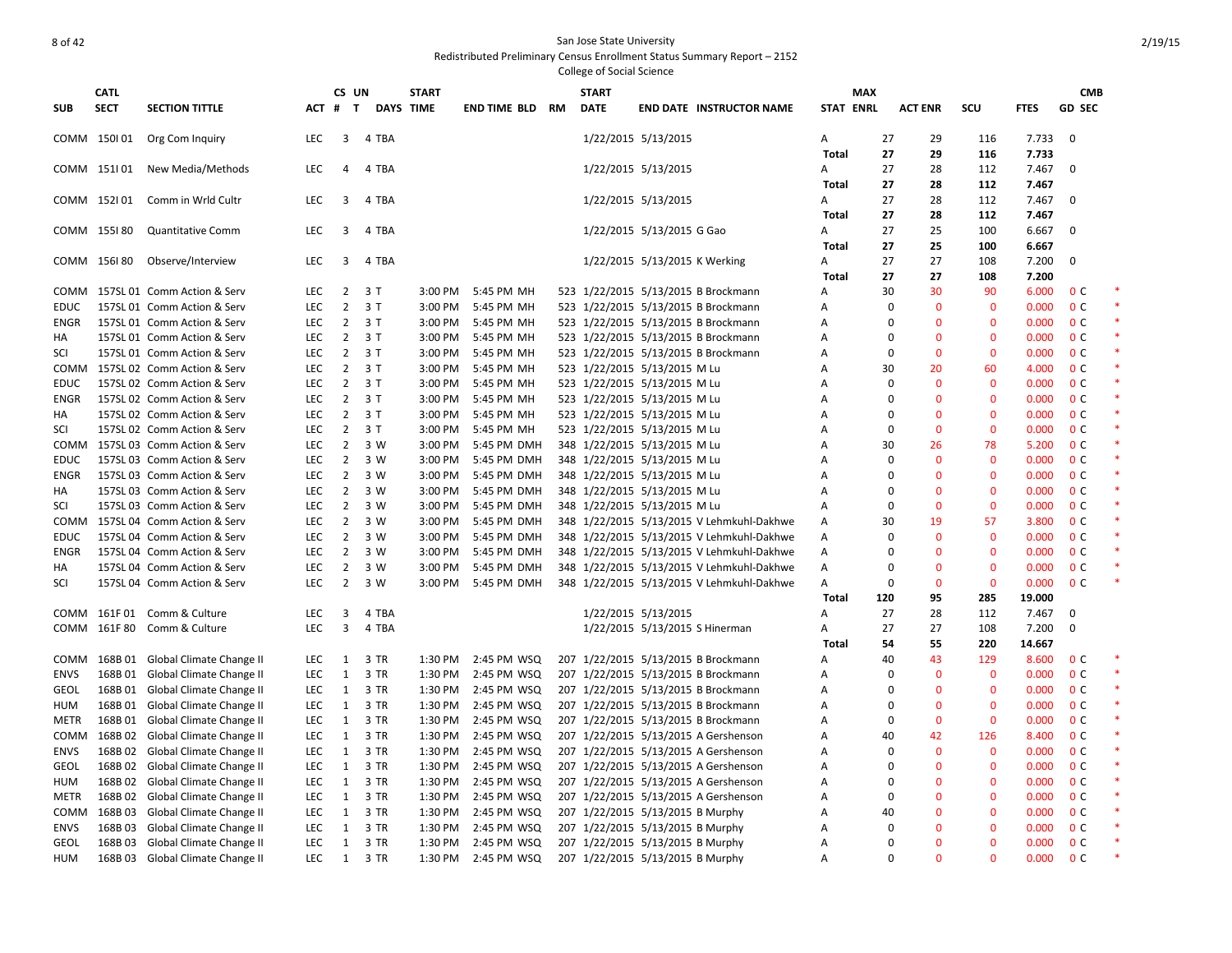|            | <b>CATL</b>  |                                              |                          | CS UN                   |                  | <b>START</b> |                     |    | <b>START</b> |                                     |                                 |                   | <b>MAX</b>  |                |                |                | <b>CMB</b>    |
|------------|--------------|----------------------------------------------|--------------------------|-------------------------|------------------|--------------|---------------------|----|--------------|-------------------------------------|---------------------------------|-------------------|-------------|----------------|----------------|----------------|---------------|
| <b>SUB</b> | <b>SECT</b>  | <b>SECTION TITTLE</b>                        |                          | ACT # T                 | <b>DAYS TIME</b> |              | <b>END TIME BLD</b> | RM | <b>DATE</b>  |                                     | <b>END DATE INSTRUCTOR NAME</b> | <b>STAT ENRL</b>  |             | <b>ACT ENR</b> | scu            | <b>FTES</b>    | <b>GD SEC</b> |
|            |              |                                              |                          |                         |                  |              |                     |    |              |                                     |                                 | <b>Total</b>      | 120         | 85             | 255            | 17.000         |               |
|            | COMM 169180  | Media Respns Crit                            | <b>LEC</b>               | $\overline{3}$          | 4 TBA            |              |                     |    |              | 1/22/2015 5/13/2015 S Hinerman      |                                 | A                 | 27          | 28             | 112            | 7.467          | 0             |
|            |              |                                              |                          |                         |                  |              |                     |    |              |                                     |                                 | <b>Total</b>      | 27          | 28             | 112            | 7.467          |               |
|            | COMM 170F 80 | Persuasion                                   | <b>LEC</b>               | 3                       | 4 TBA            |              |                     |    |              | 1/22/2015 5/13/2015 S Coopman       |                                 | A                 | 27          | 27             | 108            | 7.200          | 0             |
|            |              |                                              |                          |                         |                  |              |                     |    |              |                                     |                                 | Total             | 27          | 27             | 108            | 7.200          |               |
|            |              | COMM 172F 01 Multicultural Comm              | <b>LEC</b>               | 3                       | 4 TBA            |              |                     |    |              | 1/22/2015 5/13/2015                 |                                 | Α                 | 27          | 29             | 116            | 7.733          | 0             |
|            |              |                                              |                          |                         |                  |              |                     |    |              |                                     |                                 | <b>Total</b>      | 27          | 29             | 116            | 7.733          |               |
|            |              | COMM 173F 01 Comm & Global Understanding LEC |                          | 3                       | 4 TBA            |              |                     |    |              | 1/22/2015 5/13/2015                 |                                 | A                 | 27          | 28             | 112            | 7.467          | 0             |
|            |              | COMM 173F 80 Comm & Global Understanding LEC |                          | 3                       | 4 TBA            |              |                     |    |              | 1/22/2015 5/13/2015 G Gao           |                                 | A                 | 27          | 27             | 108            | 7.267          | 1             |
|            |              |                                              |                          |                         |                  |              |                     |    |              |                                     |                                 | Total             | 54          | 55             | 220            | 14.733         |               |
|            | COMM 174 80  | Intercult & Inequal                          | <b>LEC</b>               | 4                       | 3 TBA            |              |                     |    |              | 1/22/2015 5/13/2015 J Morrison      |                                 | A                 | 27          | 27             | 81             | 5.450          | -1            |
|            |              |                                              |                          |                         |                  |              |                     |    |              |                                     |                                 | Total             | 27          | 27             | 81             | 5.450          |               |
|            |              | COMM 176P 01 Comm & Gender                   | <b>LEC</b>               | 3                       | 4 TR             |              | 1:30 PM 2:45 PM HGH |    |              | 223 1/22/2015 5/13/2015 M Peck      |                                 | A                 | 27          | 28             | 112            | 7.467          | 0             |
|            |              |                                              |                          |                         |                  |              |                     |    |              |                                     |                                 | <b>Total</b>      | 27          | 28             | 112            | 7.467          |               |
|            | COMM 179 80  | Media & Resistance                           | <b>LEC</b>               | 4                       | 3 TBA            |              |                     |    |              | 1/22/2015 5/13/2015 S Hinerman      |                                 | A                 | 27          | 27             | 81             | 5.400          | $\Omega$      |
|            |              |                                              |                          |                         |                  |              |                     |    |              |                                     |                                 | <b>Total</b>      | 27          | 27             | 81             | 5.400          |               |
|            | COMM 18001   | Individual Study                             | <b>SUP</b>               | 36                      | 1 TBA            |              |                     |    |              | 1/22/2015 5/13/2015 R Cnudde        |                                 | А                 | 5           | 1              | 1              | 0.083          | 1             |
|            | COMM 18002   | Individual Study                             | <b>SUP</b>               | 36                      | 2 TBA            |              |                     |    |              | 1/22/2015 5/13/2015 T Coopman       |                                 | Α                 | 3           | $\overline{2}$ | 4              | 0.267          | 0             |
|            |              |                                              |                          |                         |                  |              |                     |    |              |                                     |                                 | Total             | 8           | 3              | 5              | 0.350          |               |
|            |              | COMM 181F 01 New Media/World                 | <b>LEC</b>               | $\overline{\mathbf{3}}$ | 4 TBA            |              |                     |    |              | 1/22/2015 5/13/2015                 |                                 | A                 | 27          | 28             | 112            | 7.467          | 0             |
|            |              |                                              |                          |                         |                  |              |                     |    |              |                                     |                                 | Total             | 27          | 28             | 112            | 7.467          |               |
|            | COMM 184 01  | Directed Reading                             | <b>SUP</b>               | 36                      | 1 TBA            |              |                     |    |              | 1/22/2015 5/13/2015                 |                                 | А                 | 5           | $\mathbf 0$    | $\mathbf 0$    | 0.000          | 0             |
| COMM       | 18402        | Directed Reading                             | <b>SUP</b>               | 36                      | 2 TBA            |              |                     |    |              | 1/22/2015 5/13/2015 T Coopman       |                                 | A                 | 5           | $\overline{2}$ | 4              | 0.267          | 0             |
|            |              |                                              |                          |                         |                  |              |                     |    |              |                                     |                                 | Total             | 10          | $\overline{2}$ | 4              | 0.267          |               |
|            | COMM 19001   | Act Proj in Speech                           | <b>SUP</b>               | 36                      | 1 TBA            |              |                     |    |              | 1/22/2015 5/13/2015 T Hart          |                                 | A                 | 5           | $\overline{4}$ | $\overline{4}$ | 0.267          | $\mathbf 0$   |
| COMM       | 19002        | Act Proj in Speech                           | <b>SUP</b>               | 36                      | 2 TBA            |              |                     |    |              | 1/22/2015 5/13/2015 T Hart          |                                 | A                 | 5           | 3              | 6              | 0.400          | 0             |
|            | COMM 19003   | Act Proj in Speech                           | <b>SUP</b>               | 36                      | 3 TBA            |              |                     |    |              | 1/22/2015 5/13/2015 T Hart          |                                 | A                 | 5           | $\mathbf{1}$   | 3              | 0.200          | $\mathbf 0$   |
| COMM       | 19004        | Act Proj in Speech                           | <b>SUP</b>               | 36                      | 4 TBA            |              |                     |    |              | 1/22/2015 5/13/2015 T Hart          |                                 | Α                 | 10          | $\overline{2}$ | 8              | 0.533          | 0             |
| COMM       | 190 05       | Act Proj in Speech                           | <b>SUP</b>               | 36                      | 5 TBA            |              |                     |    |              | 1/22/2015 5/13/2015 T Hart          |                                 | А                 | 5           | $\overline{2}$ | 10             | 0.667          | 0             |
| COMM       | 190 06       | Act Proj in Speech                           | SUP                      | 36                      | 6 TBA            |              |                     |    |              | 1/22/2015 5/13/2015 T Hart          |                                 | А                 | 5           | $\Omega$       | 0              | 0.000          | 0             |
|            |              |                                              |                          |                         |                  |              |                     |    |              |                                     |                                 | <b>Total</b>      | 35          | 12             | 31             | 2.067          |               |
|            |              | COMM 191A 01 Foren Act Debate                | <b>SUP</b>               | 36                      | 1 TBA            |              |                     |    |              | 1/22/2015 5/13/2015 O Hatton        |                                 | A                 | 45          | 45             | 45             | 3.000          | 0             |
| COMM       |              | 191A 02 Foren Act Debate                     | <b>SUP</b>               |                         | $\mathbf{1}$     |              |                     |    |              |                                     |                                 | X                 | $\mathbf 0$ | $\mathbf 0$    | $\mathbf 0$    | 0.000          | 0             |
|            |              |                                              |                          |                         |                  |              |                     |    |              |                                     |                                 | Total             | 45          | 45             | 45             | 3.000          |               |
| COMM       |              | 191B 01 Ind Evnts Plat Spk                   | SUP                      | - 36                    | 1 TBA            |              |                     |    |              | 1/22/2015 5/13/2015 M Zweier        |                                 | A                 | 45          | 45             | 45             | 3.000          | 0             |
|            |              | COMM 191C 01 Ind Evnts Oral Int              |                          | 36                      |                  |              |                     |    |              |                                     |                                 | Total             | 45<br>45    | 45             | 45             | 3.000          | 0             |
|            |              |                                              | <b>SUP</b>               |                         | 1 TBA            |              |                     |    |              | 1/22/2015 5/13/2015 M Sunseri       |                                 | A<br><b>Total</b> | 45          | 46<br>46       | 46<br>46       | 3.067<br>3.067 |               |
|            |              |                                              |                          |                         | 1 TBA            |              |                     |    |              |                                     |                                 |                   |             |                | 45             | 3.000          | 0             |
|            | COMM 191J 01 | Speech Judging                               | SUP                      | 36                      |                  |              |                     |    |              | 1/22/2015 5/13/2015 M Sunseri       |                                 | А                 | 45          | 45             |                |                | 0             |
|            |              | COMM 191J 02 Speech Judging                  | <b>SUP</b>               | 36                      | 1 TBA            |              |                     |    |              | 1/22/2015 5/13/2015 T Lim           |                                 | Α                 | 45<br>90    | 34<br>79       | 34<br>79       | 2.267<br>5.267 |               |
|            |              | COMM 191M 01 Moot Court                      | <b>SUP</b>               | 36                      | 1 TBA            |              |                     |    |              | 1/22/2015 5/13/2015 G Firenzi       |                                 | Total<br>Α        | 15          | 17             | 17             | 1.133          | 0             |
|            |              |                                              |                          |                         |                  |              |                     |    |              |                                     |                                 | Total             | 15          | 17             | 17             | 1.133          |               |
|            |              |                                              |                          |                         | $\overline{4}$   |              |                     |    |              |                                     |                                 |                   | $\mathbf 0$ | $\mathbf 0$    | $\mathbf 0$    |                |               |
| COMM       |              | COMM 196F 01 Dis/Ability COMM                | <b>LEC</b><br><b>LEC</b> | 3                       | 4 TR             | 12:00 PM     | 1:15 PM HGH         |    |              | 223 1/22/2015 5/13/2015 B Brockmann |                                 | x<br>A            | 27          | 29             | 116            | 0.000<br>7.733 | 0<br>0        |
|            |              | 196F 02 Dis/Ability COMM                     |                          |                         |                  |              |                     |    |              |                                     |                                 | Total             | 27          | 29             | 116            | 7.733          |               |
|            | COMM 198 01  | <b>Comm Applied Activity</b>                 | SUP                      | 36                      | 1 TBA            |              |                     |    |              | 1/22/2015 5/13/2015 R Cnudde        |                                 | Α                 | 30          | 32             | 32             | 2.133          | 0             |
|            | COMM 198 02  | Comm Applied Activity                        | <b>SUP</b>               | 36                      | 2 TBA            |              |                     |    |              | 1/22/2015 5/13/2015 R Cnudde        |                                 | Α                 | 10          | 6              | 12             | 0.800          | $\Omega$      |
|            |              |                                              |                          |                         |                  |              |                     |    |              |                                     |                                 |                   |             |                |                |                |               |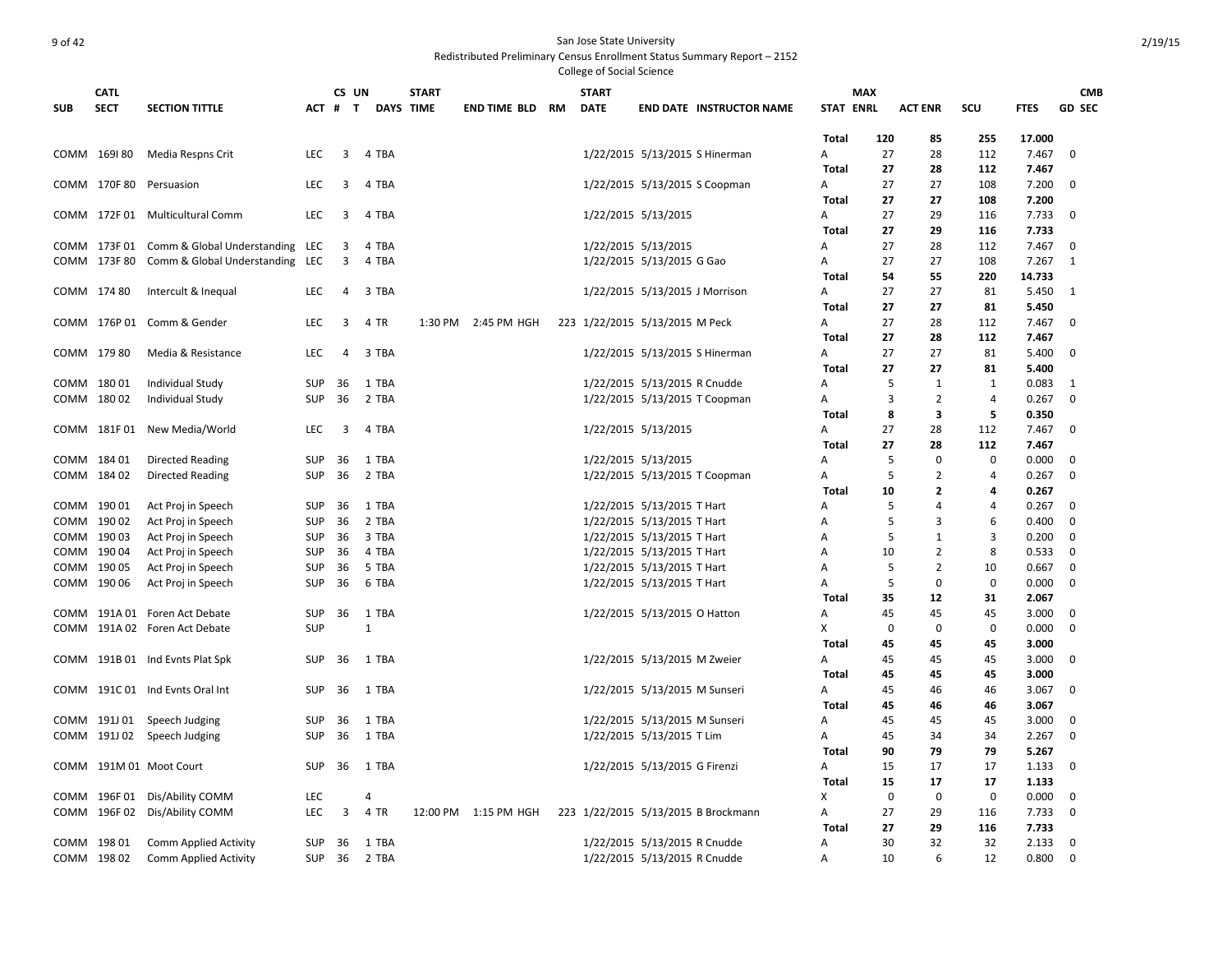|             | <b>CATL</b> |                                 |               | CS UN          |                  | <b>START</b> |                     |    | <b>START</b> |                                     |                | <b>MAX</b>       |                |                |             | <b>CMB</b>     |  |
|-------------|-------------|---------------------------------|---------------|----------------|------------------|--------------|---------------------|----|--------------|-------------------------------------|----------------|------------------|----------------|----------------|-------------|----------------|--|
| <b>SUB</b>  | <b>SECT</b> | <b>SECTION TITTLE</b>           | ACT #         | T              | <b>DAYS TIME</b> |              | <b>END TIME BLD</b> | RM | <b>DATE</b>  | <b>END DATE INSTRUCTOR NAME</b>     |                | <b>STAT ENRL</b> | <b>ACT ENR</b> | SCU            | <b>FTES</b> | <b>GD SEC</b>  |  |
| COMM 19803  |             | Comm Applied Activity           | <b>SUP</b>    | 36             | 1 TBA            |              |                     |    |              | 1/22/2015 5/13/2015 T Hart          | Α              | 45               | 7              | $\overline{7}$ | 0.467       | $\mathbf 0$    |  |
| COMM 198 04 |             | <b>Comm Applied Activity</b>    | <b>SUP</b>    | 36             | 2 TBA            |              |                     |    |              | 1/22/2015 5/13/2015 T Hart          | A              | 20               | 26             | 52             | 3.467       | $\mathbf 0$    |  |
| COMM 198 05 |             | <b>Comm Applied Activity</b>    | <b>SUP</b>    | 36             | 1 TBA            |              |                     |    |              | 1/22/2015 5/13/2015 T Coopman       | $\overline{A}$ | 15               | 22             | 22             | 1.467       | $\mathbf 0$    |  |
| COMM        | 198 06      | <b>Comm Applied Activity</b>    | <b>SUP</b>    | 36             | 2 TBA            |              |                     |    |              | 1/22/2015 5/13/2015 T Coopman       | A              | 5                | $\mathbf{1}$   | $\overline{2}$ | 0.133       | 0              |  |
| COMM        | 19807       | Comm Applied Activity           | <b>SUP</b>    | 36             | 1 TBA            |              |                     |    |              | 1/22/2015 5/13/2015 T Lim           | Α              | 5                | 3              | 3              | 0.200       | 0              |  |
| COMM        | 19808       | <b>Comm Applied Activity</b>    | <b>SUP</b>    | 36             | 2 TBA            |              |                     |    |              | 1/22/2015 5/13/2015 T Lim           | Α              | 5                | $\Omega$       | 0              | 0.000       | 0              |  |
| COMM        | 198 09      | Comm Applied Activity           | <b>SUP</b>    | 36             | 1 TBA            |              |                     |    |              | 1/22/2015 5/13/2015                 | A              | 25               | $\mathbf 0$    | $\mathbf 0$    | 0.000       | $\mathbf 0$    |  |
| COMM        | 198 10      | Comm Applied Activity           | <b>SUP</b>    | 36             | 2 TBA            |              |                     |    |              | 1/22/2015 5/13/2015                 | A              | 5                | $\mathbf 0$    | $\mathbf 0$    | 0.000       | 0              |  |
|             |             |                                 |               |                |                  |              |                     |    |              |                                     | <b>Total</b>   | 165              | 97             | 130            | 8.667       |                |  |
| COMM        |             | 199C 01 Senior Seminar          | <b>LEC</b>    | 3              | 4 TBA            |              |                     |    |              | 1/22/2015 5/13/2015                 | A              | 27               | 28             | 112            | 7.467       | 0              |  |
| COMM        | 199C 02     | Senior Seminar                  | <b>LEC</b>    | 3              | 4 TBA            |              |                     |    |              | 1/22/2015 5/13/2015                 | $\overline{A}$ | 27               | 28             | 112            | 7.467       | $\mathbf 0$    |  |
| COMM        | 199C 80     | Senior Seminar                  | LEC           | 3              | 4 TBA            |              |                     |    |              | 1/22/2015 5/13/2015 G Gao           | Α              | 27               | 28             | 112            | 7.467       | 0              |  |
| COMM        |             | 199C 81 Senior Seminar          | <b>LEC</b>    | $\overline{3}$ | 4 TBA            |              |                     |    |              | 1/22/2015 5/13/2015 K Werking       | A              | 27               | 29             | 116            | 7.733       | $\mathbf 0$    |  |
|             |             |                                 |               |                |                  |              |                     |    |              |                                     | Total          | 108              | 113            | 452            | 30.133      |                |  |
|             | COMM 20101  | Comm Methodologies              | SEM           | 5              | 3 M              | 6:00 PM      | 8:45 PM CL          |    |              | 316 1/22/2015 5/13/2015 R Halualani | Α              | 20               | 16             | 48             | 4.000 16    |                |  |
|             |             |                                 |               |                |                  |              |                     |    |              |                                     | <b>Total</b>   | 20               | 16             | 48             | 4.000       |                |  |
|             |             | COMM 231R 01 Present Aesthetics | SEM           | 5              | 4 T              | 6:00 PM      | 8:45 PM HGH         |    |              | 231 1/22/2015 5/13/2015 O Hatton    | A              | 15               | 15             | 60             | 5.000 15 C  |                |  |
| TA          |             | 231R 01 Present Aesthetics      | SEM           | 5              | 4 T              | 6:00 PM      | 8:45 PM HGH         |    |              | 231 1/22/2015 5/13/2015 O Hatton    | Α              | 0                | $\Omega$       | $\mathbf 0$    | 0.000       | 0 <sup>c</sup> |  |
|             |             |                                 |               |                |                  |              |                     |    |              |                                     | Total          | 15               | 15             | 60             | 5.000       |                |  |
| COMM        |             | 249R 01 Sem Phil of Comm        | <b>SEM</b>    | - 5            | 4 TBA            |              |                     |    |              | 1/22/2015 5/13/2015                 | A              | 15               | 9              | 36             | 3.000       | 9              |  |
|             |             |                                 |               |                |                  |              |                     |    |              |                                     | Total          | 15               | 9              | 36             | 3.000       |                |  |
|             | COMM 265 01 | Sem Crisis Comm                 | SEM           | 5              | 3 W              | 6:00 PM      | 8:45 PM CL          |    |              | 316 1/22/2015 5/13/2015 L Gomez     | Α              | 15               | 17             | 51             | 4.250 17    |                |  |
|             |             |                                 |               |                |                  |              |                     |    |              |                                     | <b>Total</b>   | 15               | 17             | 51             | 4.250       |                |  |
| COMM 28001  |             | Independent Study               | <b>SUP</b>    | 25             | 1 TBA            |              |                     |    |              | 1/22/2015 5/13/2015 L Gomez         | A              | 10               | $\overline{2}$ | $\overline{2}$ | 0.167       | $\overline{2}$ |  |
| COMM        | 28002       | Independent Study               | <b>SUP</b>    | 25             | 2 TBA            |              |                     |    |              | 1/22/2015 5/13/2015 A Todd          | Α              | 5                | $\overline{2}$ | $\overline{a}$ | 0.333       | $\overline{2}$ |  |
| сомм        | 28003       | Independent Study               | <b>SUP</b>    | 25             | 3 TBA            |              |                     |    |              | 1/22/2015 5/13/2015 D Fassett       | A              | $\overline{2}$   | $\overline{2}$ | 6              | 0.500       | $\overline{2}$ |  |
|             | 28004       | Independent Study               | <b>SUP</b>    | 25             | 1 TBA            |              |                     |    |              | 1/22/2015 5/13/2015                 | A              | 1                | $\mathbf 0$    | $\mathbf 0$    | 0.000       | $\mathbf 0$    |  |
| сомм        | 28005       |                                 | SUP           | 25             | 3 TBA            |              |                     |    |              | 1/22/2015 5/13/2015 M Byrd          | A              |                  | 1              | 3              | 0.200       | $\mathbf 0$    |  |
| COMM        |             | Independent Study               |               | 25             | 3 TBA            |              |                     |    |              |                                     | $\overline{A}$ | 1                | $\mathbf{1}$   |                |             | 1              |  |
| COMM        | 28006       | Independent Study               | <b>SUP</b>    |                |                  |              |                     |    |              | 1/22/2015 5/13/2015 M Spangler      |                | 1<br>20          | 8              | 3              | 0.250       |                |  |
|             |             |                                 |               |                |                  |              |                     |    |              |                                     | Total          |                  | 6              | 18             | 1.450       |                |  |
| COMM        |             | 285B 01 TA Practicum II         | <b>SUP</b>    | 25             | 2 TBA            |              |                     |    |              | 1/22/2015 5/13/2015 D Fassett       | A              | 10               |                | 12             | 1.000       | 6              |  |
| COMM        |             | 285B 02 TA Practicum II         | <b>SUP</b>    | 25             | 1 TBA            |              |                     |    |              | 1/22/2015 5/13/2015 D Fassett       | Α              | $\mathbf{1}$     | 1              | 1              | 0.083       | $\mathbf{1}$   |  |
|             |             |                                 |               |                |                  |              |                     |    |              |                                     | Total          | 11               | $\overline{7}$ | 13             | 1.083       |                |  |
| COMM        | 29101       | Grad Internship                 | SUP           | 25             | 1 TBA            |              |                     |    |              | 1/22/2015 5/13/2015 T Hart          | A              | 5                | $\mathbf 0$    | $\mathbf 0$    | 0.000       | 0              |  |
| COMM        | 29102       | Grad Internship                 | SUP           | 25             | 2 TBA            |              |                     |    |              | 1/22/2015 5/13/2015 T Hart          | Α              | 5                | 1              | $\overline{2}$ | 0.167       | 1              |  |
| COMM        | 29103       | Grad Internship                 | <b>SUP</b>    | 25             | 3 TBA            |              |                     |    |              | 1/22/2015 5/13/2015 T Hart          | Α              | 5                | $\mathbf 0$    | 0              | 0.000       | 0              |  |
| COMM 29104  |             | Grad Internship                 | <b>SUP</b>    | 25             | 4 TBA            |              |                     |    |              | 1/22/2015 5/13/2015 T Hart          | $\overline{A}$ | 5                | $\mathbf 0$    | 0              | 0.000       | $\mathbf 0$    |  |
|             |             |                                 |               |                |                  |              |                     |    |              |                                     | Total          | 20               | 1              | $\overline{2}$ | 0.167       |                |  |
| COMM 297 01 |             | Adv Writing Workshop            | SEM           | - 5            | 2 W              | 6:00 PM      | 8:45 PM HGH         |    |              | 225 1/22/2015 5/13/2015 M Spangler  | A              | 15               | 9              | 18             | 1.500       | 9              |  |
|             |             |                                 |               |                |                  |              |                     |    |              |                                     | Total          | 15               | 9              | 18             | 1.500       |                |  |
| COMM 298 01 |             | Master's Project                | SUP           | 25             | 1 TBA            |              |                     |    |              | 1/22/2015 5/13/2015                 | A              | 5                | $\Omega$       | $\mathbf 0$    | 0.000       | $\mathbf 0$    |  |
|             | COMM 298 02 | Master's Project                | <b>SUP</b>    | 25             | 2 TBA            |              |                     |    |              | 1/22/2015 5/13/2015                 | A              | 25               | $\mathbf 0$    | $\mathbf 0$    | 0.000       | $\mathbf 0$    |  |
| COMM        | 298 03      | Master's Project                | <b>SUP</b>    | 25             | 4 TBA            |              |                     |    |              | 1/22/2015 5/13/2015 K McConnell     | A              | 1                | $\mathbf{1}$   | 4              | 0.333       | 1              |  |
| COMM 298 04 |             | Master's Project                | <b>SUP</b>    | 25             | 4 TBA            |              |                     |    |              | 1/22/2015 5/13/2015 M Spangler      | $\overline{A}$ | 1                | $\mathbf{1}$   | 4              | 0.333       | 1              |  |
|             |             |                                 |               |                |                  |              |                     |    |              |                                     | Total          | 32               | $\overline{2}$ | 8              | 0.667       |                |  |
| COMM        | 29901       | Master's Thesis                 | <b>SUP</b>    | 25             | 1 TBA            |              |                     |    |              | 1/22/2015 5/13/2015                 | A              | 5                | $\mathbf 0$    | 0              | 0.000       | $\mathbf 0$    |  |
| COMM        | 299 02      | Master's Thesis                 | <b>SUP</b>    | 25             | 2 TBA            |              |                     |    |              | 1/22/2015 5/13/2015                 | A              | .5               | $\mathbf 0$    | 0              | 0.000       | 0              |  |
| COMM 299 03 |             | Master's Thesis                 | <b>SUP 25</b> |                | 3 TBA            |              |                     |    |              | 1/22/2015 5/13/2015                 | A              | $\mathbf{3}$     | $\Omega$       | $\Omega$       | 0.000       | $\Omega$       |  |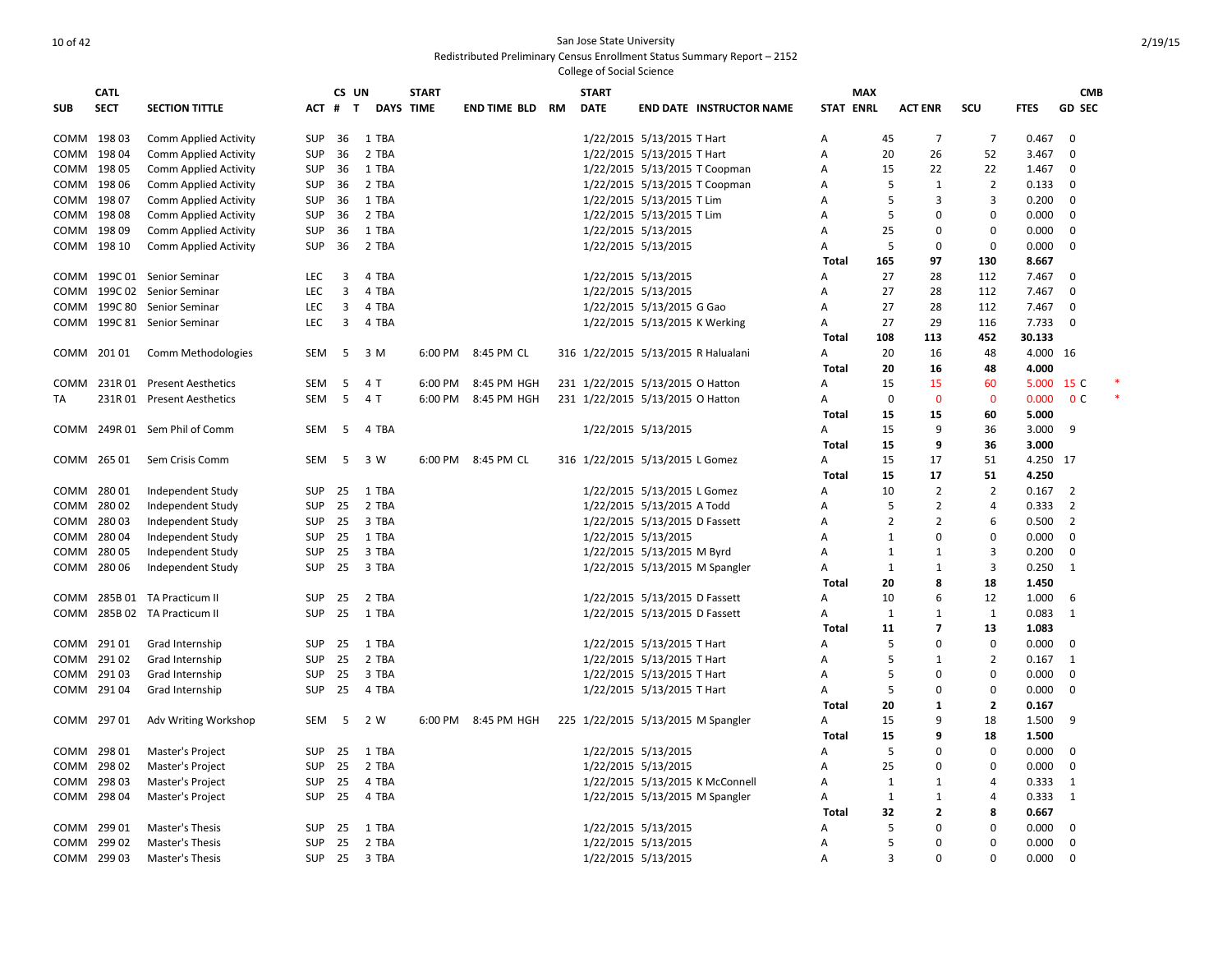|            | <b>CATL</b> |                       |            | CS UN |       |             | <b>START</b> |                     |    | <b>START</b> |                     |                                    | <b>MAX</b>                 |      |                |            |             | <b>CMB</b>               |
|------------|-------------|-----------------------|------------|-------|-------|-------------|--------------|---------------------|----|--------------|---------------------|------------------------------------|----------------------------|------|----------------|------------|-------------|--------------------------|
| <b>SUB</b> | <b>SECT</b> | <b>SECTION TITTLE</b> | ACT # 1    |       |       | <b>DAYS</b> | <b>TIME</b>  | <b>END TIME BLD</b> | RM | <b>DATE</b>  |                     | <b>END DATE INSTRUCTOR NAME</b>    | <b>STAT</b><br><b>ENRL</b> |      | <b>ACT ENR</b> | <b>SCU</b> | <b>FTES</b> | <b>GD SEC</b>            |
|            | COMM 299 04 | Master's Thesis       | SUP        | 25    | 4 TBA |             |              |                     |    |              | 1/22/2015 5/13/2015 |                                    | A                          |      | 0              | $\Omega$   | 0.000       | $\overline{\mathbf{0}}$  |
| COMM       | 299 05      | Master's Thesis       | <b>SUP</b> | 25    | 6 TBA |             |              |                     |    |              | 1/22/2015 5/13/2015 |                                    | A                          |      | 0              | 0          | 0.000       | $\overline{\phantom{0}}$ |
|            |             |                       |            |       |       |             |              |                     |    |              |                     |                                    | <b>Total</b>               | 21   | 0              | 0          | 0.000       |                          |
| SPED       |             | 184Y 01 Stdt Tchg II  | SUP        | - 25  | 6 TBA |             |              |                     |    |              | 1/22/2015 5/13/2015 |                                    | A                          | 0    | 0              | $\Omega$   | 0.000       | $\overline{\phantom{0}}$ |
|            |             |                       |            |       |       |             |              |                     |    |              |                     |                                    | Total                      | 0    | 0              | 0          | 0.000       |                          |
| SPED       | 242C 01     | Educ Internship       | SUP        | 25    | 6 TBA |             |              |                     |    |              | 1/22/2015 5/13/2015 |                                    | A                          | 0    | 0              | $\Omega$   | 0.000       | $\overline{\phantom{0}}$ |
|            |             |                       |            |       |       |             |              |                     |    |              |                     |                                    | <b>Total</b>               | 0    | 0              | 0          | 0.000       |                          |
|            |             |                       |            |       |       |             |              |                     |    |              |                     | <b>Communication Studies Total</b> |                            | 4409 | 4130           | 12337      | 826.983     |                          |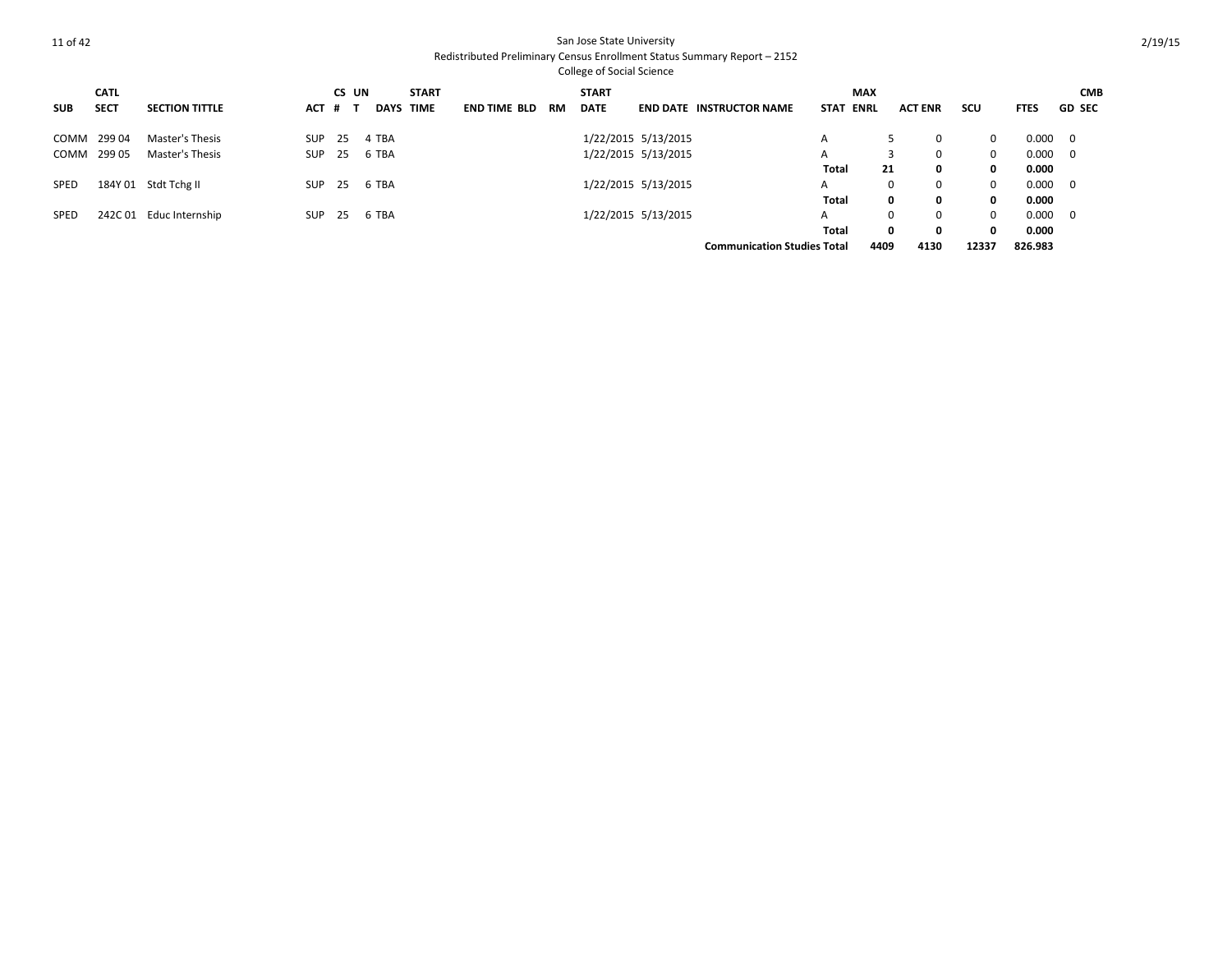|                  | <b>CATL</b> |                            |            | CS UN          |                  | <b>START</b> |                       |    | <b>START</b>                     |                              |                                       |              | MAX              |                |          |             | <b>CMB</b>     |
|------------------|-------------|----------------------------|------------|----------------|------------------|--------------|-----------------------|----|----------------------------------|------------------------------|---------------------------------------|--------------|------------------|----------------|----------|-------------|----------------|
| <b>SUB</b>       | <b>SECT</b> | <b>SECTION TITTLE</b>      | ACT #      | T              | <b>DAYS TIME</b> |              | <b>END TIME BLD</b>   | RM | <b>DATE</b>                      |                              | <b>END DATE INSTRUCTOR NAME</b>       |              | <b>STAT ENRL</b> | <b>ACT ENR</b> | SCU      | <b>FTES</b> | <b>GD SEC</b>  |
| <b>Economics</b> |             |                            |            |                |                  |              |                       |    |                                  |                              |                                       |              |                  |                |          |             |                |
| <b>ECON</b>      | 1A 01       | Prin of Econ               | <b>LEC</b> | $\overline{2}$ | 4 MW             | 12:00 PM     | 1:15 PM DMH           |    | 160 1/22/2015 5/13/2015 Y Shieh  |                              |                                       | Α            | 40               | 49             | 147      | 13.133      | 1              |
| <b>ECON</b>      | 1A 02       | Prin of Econ               | <b>ACT</b> | 8              | 0 TBA            |              |                       |    |                                  | 1/22/2015 5/13/2015 Y Shieh  |                                       | Α            | 40               | 49             | 49       | 0.000       | 1              |
| <b>ECON</b>      | 1A03        | Prin of Econ               | LEC        | $\overline{2}$ | 4 MW             | 1:30 PM      | 2:45 PM DMH           |    | 166 1/22/2015 5/13/2015 Y Shieh  |                              |                                       | Α            | 40               | 48             | 144      | 12.800      | $\mathbf 0$    |
| <b>ECON</b>      | 1A 04       | Prin of Econ               | <b>ACT</b> | 8              | 0 TBA            |              |                       |    |                                  | 1/22/2015 5/13/2015 Y Shieh  |                                       | Α            | 40               | 48             | 48       | 0.000       | $\mathbf 0$    |
| <b>ECON</b>      | 1A05        | Prin of Econ               | LEC        | $\overline{2}$ | 4 TR             |              | 10:30 AM 11:45 AM DMH |    | 234 1/22/2015 5/13/2015 R Liu    |                              |                                       | Α            | 64               | 65             | 195      | 17.333      | $\mathbf 0$    |
| <b>ECON</b>      | 1A06        | Prin of Econ               | <b>ACT</b> | 8              | 0 TBA            |              |                       |    |                                  | 1/22/2015 5/13/2015 R Liu    |                                       | Α            | 64               | 65             | 65       | 0.000       | $\Omega$       |
| ECON             | 1A 07       | Prin of Econ               | <b>LEC</b> | $\overline{2}$ | 4 TR             |              | 1:30 PM 2:45 PM DMH   |    | 234 1/22/2015 5/13/2015 R Liu    |                              |                                       | A            | 64               | 64             | 192      | 17.067      | 0              |
| ECON             | 1A08        | Prin of Econ               | ACT        | 8              | 0 TBA            |              |                       |    |                                  | 1/22/2015 5/13/2015 R Liu    |                                       | Α            | 64               | 64             | 64       | 0.000       | 0              |
| <b>ECON</b>      | 1A41        | Prin of Econ               | <b>LEC</b> | $\overline{2}$ | 4 TBA            |              |                       |    |                                  | 1/22/2015 5/13/2015 M Holian |                                       | A            | 40               | 29             | 87       | 7.733       | 0              |
| <b>ECON</b>      | 1A 42       | Prin of Econ               | <b>ACT</b> | 8              | 0 TBA            |              |                       |    |                                  | 1/22/2015 5/13/2015 M Holian |                                       | Α            | 40               | 29             | 29       | 0.000       | $\mathbf 0$    |
| ECON             | 1A 43       | Prin of Econ               | <b>LEC</b> | $\overline{2}$ | 4 TBA            |              |                       |    |                                  | 1/22/2015 5/13/2015 T Means  |                                       | Α            | 40               | 52             | 156      | 13.867      | 0              |
| ECON             | 1A 44       | Prin of Econ               | ACT        | 8              | 0 TBA            |              |                       |    |                                  | 1/22/2015 5/13/2015 T Means  |                                       | A            | 40               | 52             | 52       | 0.000       | 0              |
| ECON             | 1A 45       | Prin of Econ               | <b>LEC</b> | $\overline{2}$ | 4 TBA            |              |                       |    |                                  | 1/22/2015 5/13/2015 T Means  |                                       | A            | 40               | 12             | 36       | 3.200       | 0              |
| <b>ECON</b>      | 1A 46       | Prin of Econ               | <b>ACT</b> | 8              | 0 TBA            |              |                       |    |                                  | 1/22/2015 5/13/2015 T Means  |                                       | Α            | 40               | 12             | 12       | 0.000       | $\mathbf 0$    |
| <b>ECON</b>      | 1B01        | Prin of Econ               | LEC        | $\overline{2}$ | 4 MW             |              | 10:30 AM 11:45 AM DMH |    | 166 1/22/2015 5/13/2015 R Ragan  |                              |                                       | Α            | 51               | 50             | 150      | 13.333      | $\mathbf 0$    |
| <b>ECON</b>      | 1B02        | Prin of Econ               | <b>ACT</b> | 8              | 0 TBA            |              |                       |    |                                  | 1/22/2015 5/13/2015 R Ragan  |                                       | Α            | 51               | 50             | 50       | 0.000       | 0              |
| <b>ECON</b>      | 1B03        | Prin of Econ               | <b>LEC</b> | $\overline{2}$ | 4 MW             | 12:00 PM     | 1:15 PM DMH           |    | 348 1/22/2015 5/13/2015 R Ragan  |                              |                                       | Α            | 64               | 63             | 189      | 16.800      | $\mathbf 0$    |
| <b>ECON</b>      | 1B04        | Prin of Econ               | <b>ACT</b> | 8              | 0 TBA            |              |                       |    |                                  | 1/22/2015 5/13/2015 R Ragan  |                                       | Α            | 64               | 63             | 63       | 0.000       | $\mathbf 0$    |
| <b>ECON</b>      | 1B05        | Prin of Econ               | <b>LEC</b> | $\overline{2}$ | 4 MW             | 1:30 PM      | 2:45 PM DMH           |    | 160 1/22/2015 5/13/2015 G Cheng  |                              |                                       | Α            | 40               | 47             | 141      | 12.533      | 0              |
| <b>ECON</b>      | 1B06        | Prin of Econ               | <b>ACT</b> | 8              | 0 TBA            |              |                       |    |                                  | 1/22/2015 5/13/2015 G Cheng  |                                       | Α            | 40               | 47             | 47       | 0.000       | 0              |
| <b>ECON</b>      | 1B07        | Prin of Econ               | LEC        | $\overline{2}$ | 4 TR             |              | 9:00 AM 10:15 AM DMH  |    |                                  |                              | 160 1/22/2015 5/13/2015 J Pogodzinski | Α            | 52               | 52             | 156      | 13.867      | 0              |
| <b>ECON</b>      | 1B08        | Prin of Econ               | ACT        | 8              | 0 TBA            |              |                       |    |                                  |                              | 1/22/2015 5/13/2015 J Pogodzinski     | Α            | 52               | 52             | 52       | 0.000       | 0              |
| <b>ECON</b>      | 1B09        | Prin of Econ               | <b>LEC</b> | $\overline{2}$ | 4 TR             |              | 12:00 PM 1:15 PM DMH  |    |                                  |                              | 160 1/22/2015 5/13/2015 J Pogodzinski | Α            | 52               | 52             | 156      | 13.867      | 0              |
| ECON             | 1B 10       | Prin of Econ               | <b>ACT</b> | 8              | 0 TBA            |              |                       |    |                                  |                              | 1/22/2015 5/13/2015 J Pogodzinski     | A            | 52               | 52             | 52       | 0.000       | 0              |
| ECON             | 1B41        | Prin of Econ               | <b>LEC</b> | $\overline{2}$ | 4 TBA            |              |                       |    |                                  | 1/22/2015 5/13/2015 T Means  |                                       | A            | 40               | 9              | 27       | 2.400       | $\mathbf 0$    |
| ECON             | 1B42        | Prin of Econ               | <b>ACT</b> | 8              | 0 TBA            |              |                       |    |                                  | 1/22/2015 5/13/2015 T Means  |                                       | Α            | 40               | 9              | 9        | 0.000       | $\mathbf 0$    |
| <b>ECON</b>      | 1B43        | Prin of Econ               | LEC        | $\overline{2}$ | 4 TBA            |              |                       |    |                                  | 1/22/2015 5/13/2015          |                                       | Α            | 40               | $\Omega$       | 0        | 0.000       | 0              |
| ECON             | 1B44        | Prin of Econ               | ACT        | 8              | 0 TBA            |              |                       |    |                                  | 1/22/2015 5/13/2015          |                                       | A            | 40               | 0              | $\Omega$ | 0.000       | 0              |
| <b>ECON</b>      | 1B 45       | Prin of Econ               | <b>LEC</b> | $\overline{2}$ | 4 TBA            |              |                       |    |                                  | 1/22/2015 5/13/2015          |                                       | A            | 40               | $\Omega$       | $\Omega$ | 0.000       | 0              |
| <b>ECON</b>      | 1B46        | Prin of Econ               | <b>ACT</b> | 8              | 0 TBA            |              |                       |    |                                  | 1/22/2015 5/13/2015          |                                       | A            | 40               | $\mathbf 0$    | $\Omega$ | 0.000       | $\mathbf 0$    |
|                  |             |                            |            |                |                  |              |                       |    |                                  |                              |                                       | Total        | 1414             | 1184           | 2368     | 157.933     |                |
| <b>ECON</b>      | 2A 01       | Macro Online Lab           | <b>ACT</b> | 8              | 1 TBA            |              |                       |    |                                  | 1/22/2015 5/13/2015 G Cheng  |                                       | А            | 20               | 17             | 17       | 1.133       | 0              |
|                  |             |                            |            |                |                  |              |                       |    |                                  |                              |                                       | <b>Total</b> | 20               | 17             | 17       | 1.133       |                |
| <b>ECON</b>      | 2B01        | Micro Online Lab           | <b>ACT</b> | 8              | 1 TBA            |              |                       |    |                                  | 1/22/2015 5/13/2015 G Cheng  |                                       | Α            | 20               | 15             | 15       | 1.000       | 0              |
|                  |             |                            |            |                |                  |              |                       |    |                                  |                              |                                       | <b>Total</b> | 20               | 15             | 15       | 1.000       |                |
| <b>ECON</b>      | 3 0 1       | <b>Econ Statistics</b>     | SEM        | 5              | 4 MW             | 3:00 PM      | 4:15 PM DMH           |    | 160 1/22/2015 5/13/2015 T Means  |                              |                                       | А            | 30               | 31             | 93       | 8.267       | 0              |
| ECON             | 302         | <b>Econ Statistics</b>     | LAB        | 15             | 0 MW             | 4:30 PM      | 5:45 PM DMH           |    | 236 1/22/2015 5/13/2015 T Means  |                              |                                       | Α            | 30               | 31             | 31       | 0.000       | $\mathbf 0$    |
|                  |             |                            |            |                |                  |              |                       |    |                                  |                              |                                       | Total        | 60               | 62             | 124      | 8.267       |                |
| <b>ECON</b>      |             | 100W 01 Wrtg Wsh/Econ Reps | <b>SEM</b> | 4              | 4 TBA            |              |                       |    |                                  | 1/22/2015 5/13/2015          |                                       | A            | 25               | 19             | 76       | 5.067       | 0              |
| ECON             |             | 100W 02 Wrtg Wsh/Econ Reps | SEM        | $\overline{4}$ | 4 TBA            |              |                       |    |                                  | 1/22/2015 5/13/2015          |                                       | A            | 25               | 11             | 44       | 2.933       | $\mathbf 0$    |
|                  |             |                            |            |                |                  |              |                       |    |                                  |                              |                                       | Total        | 50               | 30             | 120      | 8.000       |                |
| ECON             | 101 01      | Micr-Econ Analysis         | <b>SEM</b> | -5             | 4 TBA            |              |                       |    |                                  | 1/22/2015 5/13/2015          |                                       | A            | 40               | 40             | 160      | 10.800      | 2              |
|                  |             |                            |            |                |                  |              |                       |    |                                  |                              |                                       | Total        | 40               | 40             | 160      | 10.800      |                |
| <b>ECON</b>      | 102 01      | Macr-Econ Analysis         | SEM        | - 5            | 4 TBA            |              |                       |    |                                  | 1/22/2015 5/13/2015          |                                       | A            | 35               | 47             | 188      | 12.533      | $\Omega$       |
|                  |             |                            |            |                |                  |              |                       |    |                                  |                              |                                       | Total        | 35               | 47             | 188      | 12.533      |                |
| ECON             | 103 01      | Intro Econometrics         | SEM        | $\overline{4}$ | 4 TR             | 1:30 PM      | 2:45 PM DMH           |    | 358 1/22/2015 5/13/2015 M Holian |                              |                                       | A            | 45               | 47             | 141      | 12.667      | $\overline{2}$ |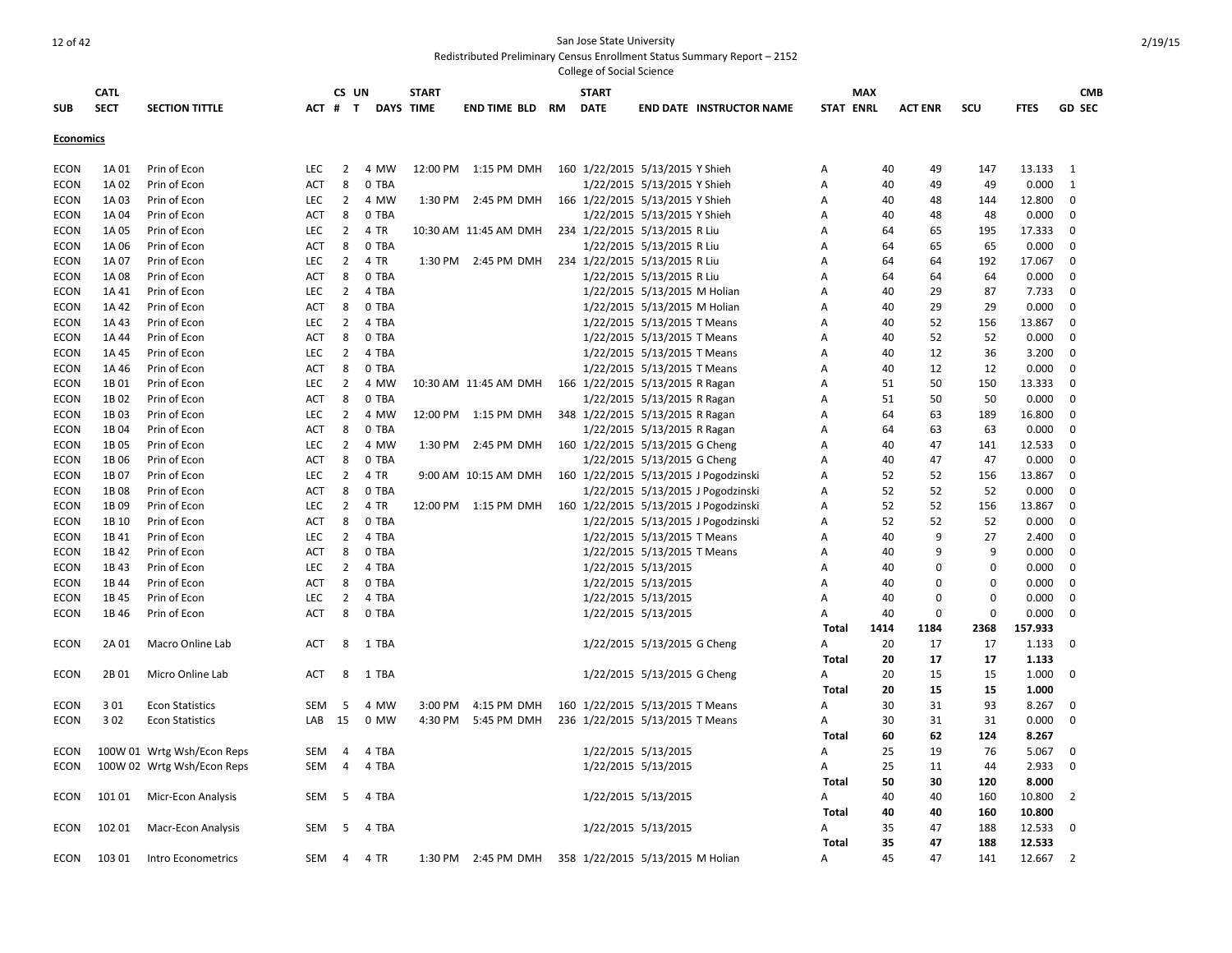|             |             |                            |            |                   |                  |              |                     |    | College of Social Science          |                              |                                   |                  |              |                |              |             |                |        |
|-------------|-------------|----------------------------|------------|-------------------|------------------|--------------|---------------------|----|------------------------------------|------------------------------|-----------------------------------|------------------|--------------|----------------|--------------|-------------|----------------|--------|
|             | <b>CATL</b> |                            |            | CS UN             |                  | <b>START</b> |                     |    | <b>START</b>                       |                              |                                   |                  | <b>MAX</b>   |                |              |             | <b>CMB</b>     |        |
| <b>SUB</b>  | <b>SECT</b> | <b>SECTION TITTLE</b>      | ACT        | $\mathbf{T}$<br># | <b>DAYS TIME</b> |              | <b>END TIME BLD</b> | RM | <b>DATE</b>                        |                              | <b>END DATE INSTRUCTOR NAME</b>   | <b>STAT ENRL</b> |              | <b>ACT ENR</b> | <b>SCU</b>   | <b>FTES</b> | <b>GD SEC</b>  |        |
| ECON        | 103 02      | Intro Econometrics         | ACT        | 13                | 0 TR             | 3:00 PM      | 4:15 PM DMH         |    | 358 1/22/2015 5/13/2015 M Holian   |                              |                                   | А                | 45           | 47             | 47           | 0.000       | $\overline{2}$ |        |
|             |             |                            |            |                   |                  |              |                     |    |                                    |                              |                                   | <b>Total</b>     | 90           | 94             | 188          | 12.667      |                |        |
| ECON        | 104 01      | Math Meth for Econ         | SEM        | 5                 | 4 TBA            |              |                     |    |                                    | 1/22/2015 5/13/2015          |                                   | А                | 45           | 32             | 128          | 8.867       | 5              |        |
|             |             |                            |            |                   |                  |              |                     |    |                                    |                              |                                   | Total            | 45           | 32             | 128          | 8.867       |                |        |
| <b>ECON</b> | 11201       | <b>Econ Development</b>    | SEM        | 5                 | 4 TBA            |              |                     |    |                                    | 1/22/2015 5/13/2015          |                                   | А                | 48           | 43             | 172          | 11.467      | $\mathbf 0$    |        |
|             |             |                            |            |                   |                  |              |                     |    |                                    |                              |                                   | Total            | 48           | 43             | 172          | 11.467      |                |        |
| ECON        |             | 113B 01 Econ Hist Europe   | SEM        | 5                 | 4 TBA            |              |                     |    |                                    | 1/22/2015 5/13/2015          |                                   | А                | 30           | 25             | 100          | 6.730       | 1 C            |        |
| <b>HIST</b> |             | 113B 01 Econ Hist Europe   | SEM        | 5                 | 4 TBA            |              |                     |    |                                    | 1/22/2015 5/13/2015          |                                   | Α                | $\mathbf 0$  | $\mathbf 0$    | $\mathbf{0}$ | 0.000       | 0 <sup>c</sup> | $\ast$ |
|             |             |                            |            |                   |                  |              |                     |    |                                    |                              |                                   | Total            | 30           | 25             | 100          | 6.730       |                |        |
| ECON        | 135 01      | Money & Banking            | SEM        | 5                 | 4 TBA            |              |                     |    |                                    | 1/22/2015 5/13/2015          |                                   | А                | 35           | 35             | 140          | 9.467       | $\overline{2}$ |        |
|             |             |                            |            |                   |                  |              |                     |    |                                    |                              |                                   | Total            | 35           | 35             | 140          | 9.467       |                |        |
| ECON        | 13601       | Internatl Econ             | SEM        | 5                 | 4 TBA            |              |                     |    |                                    | 1/22/2015 5/13/2015          |                                   | Α                | 48           | 45             | 180          | 12.000      | $\mathbf 0$    |        |
|             |             |                            |            |                   |                  |              |                     |    |                                    |                              |                                   | <b>Total</b>     | 48           | 45             | 180          | 12.000      |                |        |
| <b>ECON</b> |             | 137A 01 Fund Corp Finance  | SEM        | 5                 | 4 TBA            |              |                     |    |                                    | 1/22/2015 5/13/2015          |                                   | А                | 25           | 27             | 108          | 7.200       | $\mathbf 0$    |        |
|             |             |                            |            |                   |                  |              |                     |    |                                    |                              |                                   | Total            | 25           | 27             | 108          | 7.200       |                |        |
| <b>ECON</b> |             | 137B 01 Topic Corp Finance | SEM        | -5                | 4 TBA            |              |                     |    |                                    | 1/22/2015 5/13/2015          |                                   | Α                | 35           | 32             | 128          | 8.733       | 3              |        |
|             |             |                            |            |                   |                  |              |                     |    |                                    |                              |                                   | <b>Total</b>     | 35           | 32             | 128          | 8.733       |                |        |
| ECON        | 13901       | Prin of Invest             | SEM        | 5                 | 4 TBA            |              |                     |    |                                    | 1/22/2015 5/13/2015          |                                   | А                | 40           | 39             | 156          | 10.533      | $\overline{2}$ |        |
|             |             |                            |            |                   |                  |              |                     |    |                                    |                              |                                   | Total            | 40           | 39             | 156          | 10.533      |                |        |
| <b>ECON</b> | 15801       | Econ of Entrepr            | SEM        | 5                 | 4 TBA            |              |                     |    |                                    | 1/22/2015 5/13/2015          |                                   | Α                | 35           | 29             | 116          | 7.733       | $\mathbf 0$    |        |
|             |             |                            |            |                   |                  |              |                     |    |                                    |                              |                                   | Total            | 35           | 29             | 116          | 7.733       |                |        |
| ECON        | 165 01      | <b>Regional Economics</b>  | SEM        | 5                 | 4 TBA            |              |                     |    |                                    | 1/22/2015 5/13/2015          |                                   | А                | 45           | 44             | 176          | 11.867      | $\overline{2}$ |        |
|             |             |                            |            |                   |                  |              |                     |    |                                    |                              |                                   | <b>Total</b>     | 45           | 44             | 176          | 11.867      |                |        |
| <b>ECON</b> | 18001       | <b>Indiv Studies</b>       | SUP        | 36                | 4 TBA            |              |                     |    |                                    | 1/22/2015 5/13/2015          |                                   | Α                | $\mathbf 0$  | $\Omega$       | $\Omega$     | 0.000       | $\Omega$       |        |
| ECON        | 18002       | <b>Indiv Studies</b>       | <b>SUP</b> | 36                | 1 TBA            |              |                     |    |                                    | 1/22/2015 5/13/2015 T Means  |                                   | Α                | 12           | 5              | 5            | 0.333       | 0              |        |
| ECON        | 18003       | <b>Indiv Studies</b>       | <b>SUP</b> | 36                | 4 T              | 3:00 PM      | 5:45 PM IS          |    | 215 1/22/2015 5/13/2015 J Estill   |                              |                                   | A                | 20           | 9              | 36           | 2.667       | $\overline{4}$ |        |
| ECON        | 18004       | <b>Indiv Studies</b>       | SUP        | 36                | 3 TBA            |              |                     |    |                                    |                              | 1/22/2015 5/13/2015 J Pogodzinski | Α                | 5            | $\overline{2}$ | 6            | 0.400       | $\mathbf 0$    |        |
| <b>ECON</b> | 18005       | <b>Indiv Studies</b>       | SUP        | 36                | 3 TBA            |              |                     |    |                                    | 1/22/2015 5/13/2015          |                                   | Α                | 5            | $\mathbf 0$    | $\Omega$     | 0.000       | 0              |        |
| ECON        | 18006       | <b>Indiv Studies</b>       | <b>SUP</b> | 36                | 3 TBA            |              |                     |    |                                    | 1/22/2015 5/13/2015          |                                   | Α                | $\mathbf{1}$ | $\Omega$       | 0            | 0.000       | 0              |        |
| ECON        | 18007       | <b>Indiv Studies</b>       | SUP        | 36                | 3 TBA            |              |                     |    |                                    | 1/22/2015 5/13/2015          |                                   | Α                | 5            | $\Omega$       | $\mathbf 0$  | 0.000       | $\mathbf 0$    |        |
|             |             |                            |            |                   |                  |              |                     |    |                                    |                              |                                   | Total            | 48           | 16             | 47           | 3.400       |                |        |
| <b>ECON</b> | 185 01      | Appld Econ Intrn           | <b>SUP</b> | 36                | 3 TBA            |              |                     |    |                                    | 1/22/2015 5/13/2015 C Haight |                                   | А                | $\mathbf 0$  | $\Omega$       | $\Omega$     | 0.000       | $\mathbf 0$    |        |
| ECON        | 185 02      | Appld Econ Intrn           | <b>SUP</b> | 36                | 3 TBA            |              |                     |    |                                    | 1/22/2015 5/13/2015          |                                   | Α                | 5            | $\Omega$       | $\mathbf 0$  | 0.000       | $\mathbf 0$    |        |
|             |             |                            |            |                   |                  |              |                     |    |                                    |                              |                                   | Total            | 5            | 0              | 0            | 0.000       |                |        |
| <b>ECON</b> | 200 01      | Sem Law and Econ           | SEM        | 5                 | 3 R              | 6:30 PM      | 9:15 PM DMH         |    | 160 1/22/2015 5/13/2015 F Foldvary |                              |                                   | Α                | 15           | 10             | 30           | 2.450       | 9              |        |
|             |             |                            |            |                   |                  |              |                     |    |                                    |                              |                                   | <b>Total</b>     | 15           | 10             | 30           | 2.450       |                |        |
| ECON        | 202 02      | Macro Analysis             | SEM        | 5                 | 3 M              | 6:30 PM      | 9:15 PM DMH         |    | 166 1/22/2015 5/13/2015 J Hummel   |                              |                                   | Α                | 10           | 10             | 30           | 2.500 10    |                |        |
|             |             |                            |            |                   |                  |              |                     |    |                                    |                              |                                   | <b>Total</b>     | 10           | 10             | 30           | 2.500       |                |        |
| <b>ECON</b> | 203 02      | Sem Econometr Meth         | SEM        | - 5               | 3 W              | 6:30 PM      | 9:15 PM DMH         |    | 358 1/22/2015 5/13/2015 T Means    |                              |                                   | А                | 15           | 19             | 57           | 4.700 18    |                |        |
|             |             |                            |            |                   |                  |              |                     |    |                                    |                              |                                   | Total            | 15           | 19             | 57           | 4.700       |                |        |
| <b>ECON</b> |             | 205B 01 Workshop in Policy | SEM        | 5                 | 3 MW             | 4:30 PM      | 5:45 PM DMH         |    | 358 1/22/2015 5/13/2015 C Haight   |                              |                                   | А                | 20           | 12             | 36           | 3.000 12    |                |        |
|             |             |                            |            |                   |                  |              |                     |    |                                    |                              |                                   | <b>Total</b>     | 20           | 12             | 36           | 3.000       |                |        |
| ECON        | 22101       | Indus Organization         | SEM        | -5                | 3 T              | 6:30 PM      | 9:15 PM DMH         |    | 166 1/22/2015 5/13/2015 M Holian   |                              |                                   | А                | 20           | 17             | 51           | 4.200 16    |                |        |
|             |             |                            |            |                   |                  |              |                     |    |                                    |                              |                                   | Total            | 20           | 17             | 51           | 4.200       |                |        |
| <b>ECON</b> | 285 01      | Applied Econ Intrn         | SUP        | 25                | 6 TBA            |              |                     |    |                                    | 1/22/2015 5/13/2015 C Haight |                                   | Α                | $\mathbf 0$  | $\Omega$       | 0            | 0.000       | $\mathbf 0$    |        |
| <b>ECON</b> | 285 02      | Applied Econ Intrn         | <b>SUP</b> | 25                | 3 TBA            |              |                     |    |                                    | 1/22/2015 5/13/2015 C Haight |                                   | A                | 5            | $\Omega$       | $\Omega$     | 0.000       | $\mathbf 0$    |        |
| ECON        | 28503       | Applied Econ Intrn         | <b>SUP</b> | 25                | 6 TBA            |              |                     |    |                                    | 1/22/2015 5/13/2015 C Haight |                                   | Α                | 5            | $\Omega$       | $\Omega$     | 0.000       | $\mathbf 0$    |        |
|             |             |                            |            |                   |                  |              |                     |    |                                    |                              |                                   | Total            | 10           | $\Omega$       | $\mathbf{0}$ | 0.000       |                |        |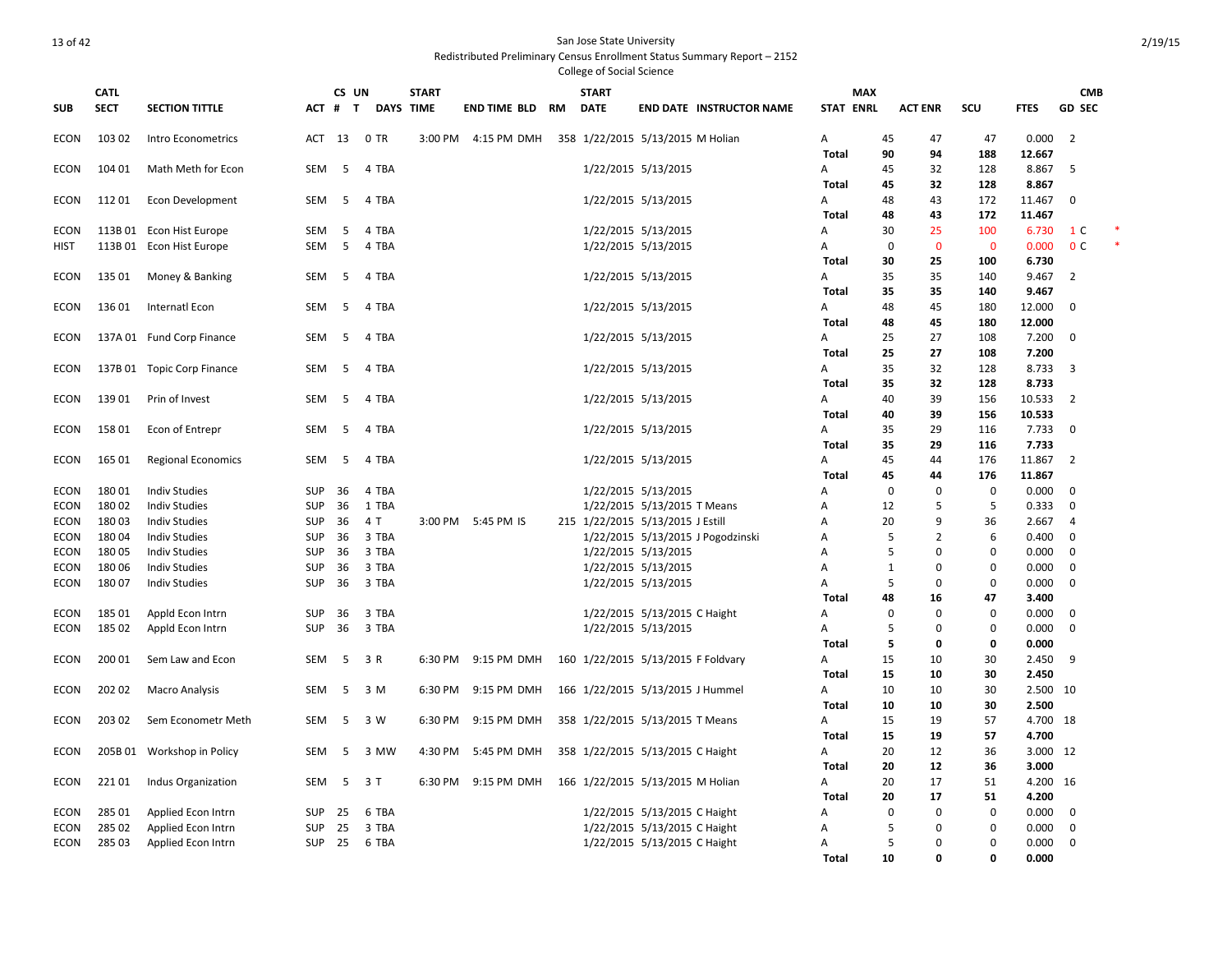|             | <b>CATL</b> |                          |            | CS UN |             | <b>START</b> |                     |    | <b>START</b> |                             |                                 |                        | <b>MAX</b>  |                |              |             | <b>CMB</b>    |
|-------------|-------------|--------------------------|------------|-------|-------------|--------------|---------------------|----|--------------|-----------------------------|---------------------------------|------------------------|-------------|----------------|--------------|-------------|---------------|
| <b>SUB</b>  | <b>SECT</b> | <b>SECTION TITTLE</b>    | <b>ACT</b> | #     | <b>DAYS</b> | <b>TIME</b>  | <b>END TIME BLD</b> | RM | <b>DATE</b>  |                             | <b>END DATE INSTRUCTOR NAME</b> | <b>STAT</b>            | <b>ENRL</b> | <b>ACT ENR</b> | <b>SCU</b>   | <b>FTES</b> | <b>GD SEC</b> |
| <b>ECON</b> | 298 01      | Spec Study               | SUP        | 25    | 3 TBA       |              |                     |    |              | 1/22/2015 5/13/2015         |                                 | A                      | 0           | 0              | $\mathbf{0}$ | 0.000       | 0             |
| <b>ECON</b> | 298 02      | Spec Study               | SUP        | 25    | 3 TBA       |              |                     |    |              | 1/22/2015 5/13/2015         |                                 | A                      | 5           | 0              | $\mathbf{0}$ | 0.000       | - 0           |
| <b>ECON</b> | 298 03      | Spec Study               | <b>SUP</b> | -25   | 3 TBA       |              |                     |    |              | 1/22/2015 5/13/2015         |                                 | A                      | 5           | 0              | $\mathbf{0}$ | 0.000       | 0             |
| <b>ECON</b> | 298 04      | Spec Study               | <b>SUP</b> | 25    | 3 TBA       |              |                     |    |              | 1/22/2015 5/13/2015         |                                 | A                      | 5           | $\Omega$       | $\mathbf{0}$ | 0.000       | 0             |
| <b>ECON</b> | 298 05      | Spec Study               | <b>SUP</b> | 25    | 3 TBA       |              |                     |    |              | 1/22/2015 5/13/2015         |                                 | A                      |             | 0              | $\mathbf{0}$ | 0.000       | - 0           |
| <b>ECON</b> | 298 06      | Spec Study               | SUP        | 25    | 3 TBA       |              |                     |    |              | 1/22/2015 5/13/2015         |                                 | A                      |             | 0              | $\mathbf{0}$ | 0.000       | 0             |
| <b>ECON</b> | 298 07      | Spec Study               | <b>SUP</b> | 25    | 1 TBA       |              |                     |    |              | 1/22/2015 5/13/2015         |                                 | A                      |             | 0              | $\mathbf{0}$ | 0.000       | 0             |
|             |             |                          |            |       |             |              |                     |    |              |                             |                                 | Total                  | 30          | 0              | 0            | 0.000       |               |
| <b>ECON</b> |             | 298E 01 Comp Exam        | SUP        | 25    | 1 TBA       |              |                     |    |              | 1/22/2015 5/13/2015 G Cheng |                                 | A                      | 15          | 9              | 9            | 0.750       | -9            |
|             |             |                          |            |       |             |              |                     |    |              |                             |                                 | Total                  | 15          | 9              | 9            | 0.750       |               |
| <b>ECON</b> | 299 01      | <b>MA Thesis Project</b> | <b>SUP</b> | 25    | 6 TBA       |              |                     |    |              | 1/22/2015 5/13/2015         |                                 | A                      | $\Omega$    | $\Omega$       | $\Omega$     | 0.000       | 0             |
| <b>ECON</b> | 299 02      | <b>MA Thesis Project</b> | <b>SUP</b> | 25    | 4 TBA       |              |                     |    |              | 1/22/2015 5/13/2015         |                                 | A                      |             | $\Omega$       | $\Omega$     | 0.000       | 0             |
|             |             |                          |            |       |             |              |                     |    |              |                             |                                 | <b>Total</b>           |             | $\mathbf{o}$   | 0            | 0.000       |               |
|             |             |                          |            |       |             |              |                     |    |              |                             |                                 | <b>Economics Total</b> | 2304        | 1933           | 4844         | 327.930     |               |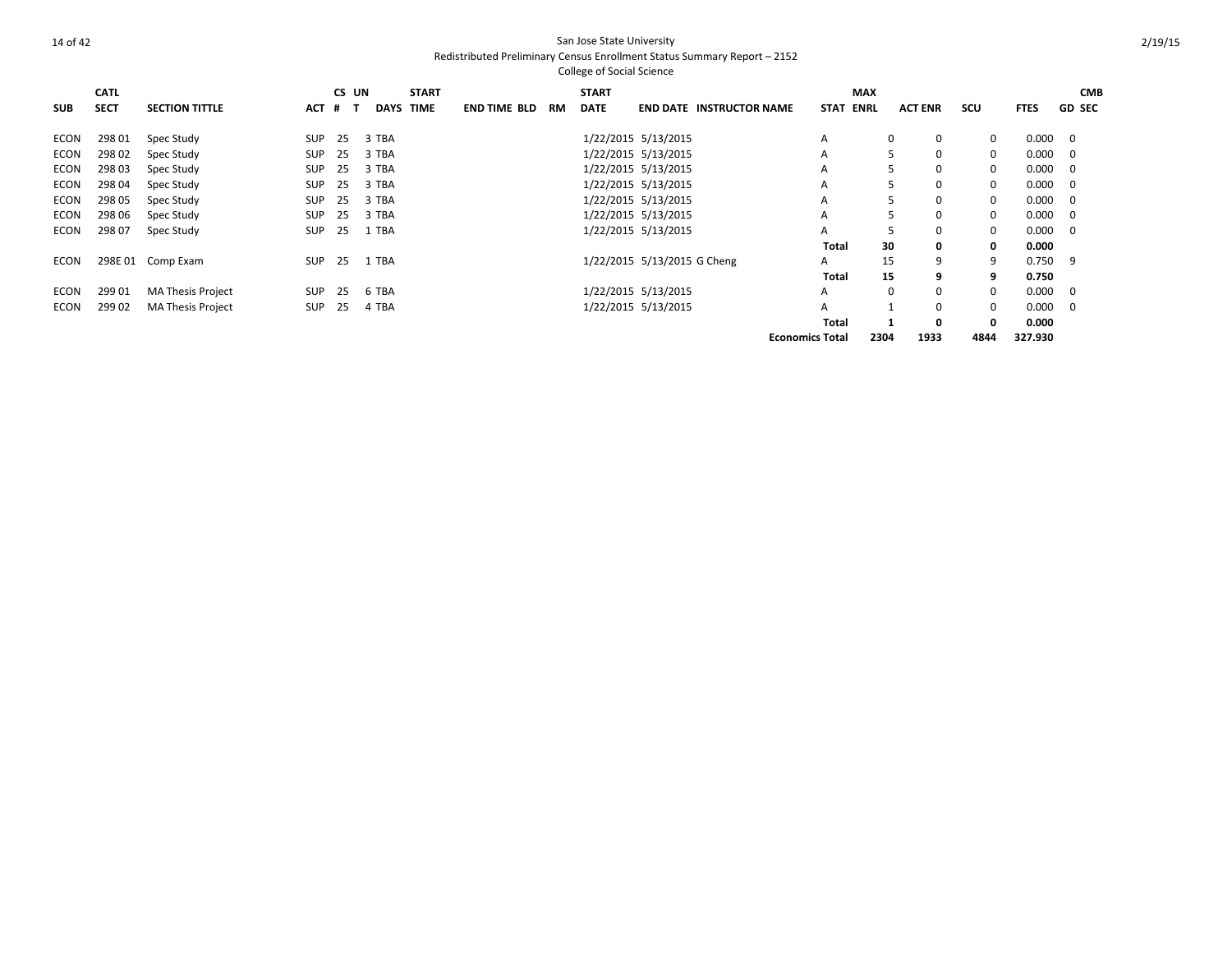|             | <b>CATL</b>                  |                           |            | CS UN          |                         | <b>START</b>     |                       |    | <b>START</b>                       |                                |                                         |                   | <b>MAX</b>  |                             |              |                | <b>CMB</b>     |        |
|-------------|------------------------------|---------------------------|------------|----------------|-------------------------|------------------|-----------------------|----|------------------------------------|--------------------------------|-----------------------------------------|-------------------|-------------|-----------------------------|--------------|----------------|----------------|--------|
| <b>SUB</b>  | <b>SECT</b>                  | <b>SECTION TITTLE</b>     |            | ACT # T        |                         | <b>DAYS TIME</b> | <b>END TIME BLD</b>   | RM | <b>DATE</b>                        |                                | <b>END DATE INSTRUCTOR NAME</b>         | <b>STAT ENRL</b>  |             | <b>ACT ENR</b>              | SCU          | <b>FTES</b>    | <b>GD SEC</b>  |        |
|             | <b>Environmental Studies</b> |                           |            |                |                         |                  |                       |    |                                    |                                |                                         |                   |             |                             |              |                |                |        |
|             |                              |                           |            |                |                         |                  |                       |    |                                    |                                |                                         |                   |             |                             |              |                |                |        |
| <b>ENVS</b> | 101                          | Intro Environ Iss         | <b>LEC</b> | 1              | 3 MW                    |                  | 10:30 AM 11:45 AM WSQ |    | 207 1/22/2015 5/13/2015 J Denver   |                                |                                         | A                 | 120         | 119                         | 357          | 23.800         | $\mathbf 0$    |        |
| <b>ENVS</b> | 102                          | Intro Environ Iss         | LEC        | $\mathbf{1}$   | 3 M                     |                  | 6:00 PM 8:45 PM DMH   |    | 164 1/22/2015 5/13/2015 J Denver   |                                |                                         | Α                 | 40          | 38                          | 114          | 7.600          | $\Omega$       |        |
| <b>ENVS</b> | 103                          | Intro Environ Iss         | LEC        | $\mathbf{1}$   | 3 TBA                   |                  |                       |    |                                    |                                | 1/22/2015 5/13/2015 D Mulvaney          | Α                 | 75          | 81                          | 243          | 16.200         | $\mathbf 0$    |        |
|             |                              |                           |            |                |                         |                  |                       |    |                                    |                                |                                         | Total             | 235         | 238                         | 714          | 47.600         |                |        |
| <b>ENVS</b> | 1001                         | Life Chang Planet         | <b>LEC</b> | 1              | 3 TR                    |                  | 10:30 AM 11:45 AM CL  |    |                                    |                                | 234 1/22/2015 5/13/2015 R Lazzeri-Aerts | А                 | 30          | 32                          | 96           | 6.400          | $\mathbf 0$    |        |
| <b>ENVS</b> | 1002                         | Life Chang Planet         | <b>LEC</b> | $\mathbf{1}$   | 3 TR                    |                  | 12:00 PM 1:15 PM CL   |    |                                    |                                | 234 1/22/2015 5/13/2015 R Lazzeri-Aerts | А                 | 30          | 34                          | 102          | 6.800          | $\mathbf 0$    |        |
| <b>ENVS</b> | 1003                         | Life Chang Planet         | LEC        | $\mathbf{1}$   | 3 TBA                   |                  |                       |    |                                    | 1/22/2015 5/13/2015 J Pfeiffer |                                         | А                 | 30          | 40                          | 120          | 8.000          | $\mathbf 0$    |        |
| <b>ENVS</b> | 1004                         | Life Chang Planet         | LEC        |                | $\overline{3}$          |                  |                       |    |                                    |                                |                                         | X                 |             | $\mathbf 0$<br>$\mathbf 0$  | $\mathbf 0$  | 0.000          | $\mathbf 0$    |        |
|             |                              |                           |            |                |                         |                  |                       |    |                                    |                                |                                         | Total             | 90          | 106                         | 318          | 21.200         |                |        |
| <b>ENVS</b> |                              | 100W 01 Env Res and Writ  | <b>SEM</b> | $\overline{4}$ | 3 TR                    |                  | 12:00 PM 1:15 PM CL   |    | 243 1/22/2015 5/13/2015 S Bane     |                                |                                         | А                 | 24          | 28                          | 84           | 5.600          | $\mathbf 0$    |        |
| <b>ENVS</b> |                              | 100W 03 Env Res and Writ  | <b>SEM</b> |                | $\overline{\mathbf{3}}$ |                  |                       |    |                                    |                                |                                         | X                 |             | $\mathbf 0$<br>$\mathbf 0$  | $\mathbf 0$  | 0.000          | $\mathbf 0$    |        |
| <b>ENVS</b> |                              | 100W 04 Env Res and Writ  | SEM        | $\overline{4}$ | 3 TR                    | 1:30 PM          | 2:45 PM CL            |    | 308 1/22/2015 5/13/2015 S Bane     |                                |                                         | А                 | 24          | 16                          | 48           | 3.200          | $\mathbf 0$    |        |
|             |                              |                           |            |                |                         |                  |                       |    |                                    |                                |                                         | Total             | 48          | 44                          | 132          | 8.800          |                |        |
| <b>ENVS</b> | 10701                        | Env Econ & Policy         | <b>LEC</b> | 1              | 3 TR                    | 12:00 PM         | 1:15 PM BBC           |    |                                    |                                | 107 1/22/2015 5/13/2015 A Gershenson    | А                 | 25          | 32                          | 96           | 6.500          | 2 C            |        |
| ECON        | 10701                        | Env Econ & Policy         | <b>LEC</b> | $\mathbf{1}$   | 3 TR                    | 12:00 PM         | 1:15 PM BBC           |    |                                    |                                | 107 1/22/2015 5/13/2015 A Gershenson    | A                 | $\mathbf 0$ | $\mathbf{0}$                | $\mathbf{0}$ | 0.000          | 0 <sup>c</sup> |        |
| <b>ENVS</b> | 10702                        | Env Econ & Policy         | <b>LEC</b> | $\mathbf{1}$   | 3 TR                    | 3:00 PM          | 4:15 PM BBC           |    |                                    |                                | 105 1/22/2015 5/13/2015 A Gershenson    | A                 | 25          | 30                          | 90           | 6.000          | 0 <sup>c</sup> |        |
| <b>ECON</b> | 10702                        | Env Econ & Policy         | <b>LEC</b> | $\mathbf{1}$   | 3 TR                    | 3:00 PM          | 4:15 PM BBC           |    |                                    |                                | 105 1/22/2015 5/13/2015 A Gershenson    | A                 |             | $\mathbf 0$<br>$\mathbf{0}$ | $\mathbf{0}$ | 0.000          | 0 <sup>c</sup> |        |
|             |                              |                           |            |                |                         |                  |                       |    |                                    |                                |                                         | Total             | 50          | 62                          | 186          | 12.500         |                |        |
| <b>ENVS</b> | 11001                        | Resource Analysis         | <b>LEC</b> | $\overline{2}$ | 4 F                     |                  | 1:30 PM 4:15 PM DMH   |    |                                    |                                | 164 1/22/2015 5/13/2015 R Lazzeri-Aerts | Α                 | 40          | 38                          | 114          | 10.133         | $\mathbf 0$    |        |
| <b>ENVS</b> | 11002                        | Resource Analysis         | LAB        | 16             | 0 MF                    |                  | 9:00 AM 10:15 AM WSQ  |    | 208 1/22/2015 5/13/2015 A Wynes    |                                |                                         | A                 | 20          | 18                          | 18           | 0.000          | $\mathbf 0$    |        |
| <b>ENVS</b> | 11003                        | <b>Resource Analysis</b>  | LAB        | 16             | $0$ TF                  |                  | 10:30 AM 11:45 AM WSQ |    | 208 1/22/2015 5/13/2015 A Wynes    |                                |                                         | A                 | 20          | 20                          | 20           | 0.000          | $\Omega$       |        |
|             |                              |                           |            |                |                         |                  |                       |    |                                    |                                |                                         | Total             | 80          | 76                          | 152          | 10.133         |                |        |
| <b>ENVS</b> | 11701                        | Human Ecology             | SEM        | 5              | 3 MW                    |                  | 10:30 AM 11:45 AM CL  |    | 224 1/22/2015 5/13/2015 G Klee     |                                |                                         | Α                 | 20          | 30                          | 90           | 6.100          | $\overline{2}$ |        |
|             |                              |                           |            |                |                         |                  |                       |    |                                    |                                |                                         | <b>Total</b>      | 20          | 30                          | 90           | 6.100          |                |        |
| <b>ENVS</b> | 11901                        | Energy & Environ          | <b>LEC</b> | $\overline{2}$ | 3 TR                    |                  | 7:30 AM 8:45 AM CL    |    |                                    |                                | 238 1/22/2015 5/13/2015 D Mulvaney      | Α                 | 30          | 32                          | 96           | 6.400          | 0 <sup>c</sup> |        |
| ENGR        | 11901                        | Energy & Environ          | <b>LEC</b> | $\overline{2}$ | 3 TR                    |                  | 7:30 AM 8:45 AM CL    |    |                                    |                                | 238 1/22/2015 5/13/2015 D Mulvaney      | А                 | 0           | 0                           | $\mathbf 0$  | 0.000          | 0 <sup>c</sup> |        |
| <b>ENVS</b> | 11902                        | Energy & Environ          | <b>LEC</b> | $\overline{2}$ | 3 TR                    |                  | 10:30 AM 11:45 AM CL  |    |                                    |                                | 238 1/22/2015 5/13/2015 D Mulvaney      | А                 | 30          | 39                          | 117          | 7.850          | 1 C            | *      |
| ENGR        | 11902                        | Energy & Environ          | <b>LEC</b> | $\overline{2}$ | 3 TR                    |                  | 10:30 AM 11:45 AM CL  |    |                                    |                                | 238 1/22/2015 5/13/2015 D Mulvaney      | А                 |             | $\mathbf 0$<br>$\bf{0}$     | $\mathbf 0$  | 0.000          | 0 <sup>C</sup> | $\ast$ |
|             |                              |                           |            |                |                         |                  |                       |    |                                    |                                |                                         | Total             | 60          | 71                          | 213          | 14.250         |                |        |
| <b>ENVS</b> | 124 01                       | Intro Env Law             | LEC        | $\mathbf{1}$   | 3 R                     | 3:00 PM          | 5:45 PM DMH           |    | 166 1/22/2015 5/13/2015 T Trumbull |                                |                                         | А                 | 30          | 31                          | 93           | 6.350          | 3 <sup>c</sup> |        |
| <b>POLS</b> | 124 01                       | Intro Env Law             | LEC        | $\mathbf{1}$   | 3 R                     | 3:00 PM          | 5:45 PM DMH           |    | 166 1/22/2015 5/13/2015 T Trumbull |                                |                                         | А                 |             | $\mathbf 0$<br>$\bf{0}$     | $\mathbf 0$  | 0.000          | 0 <sup>C</sup> |        |
| <b>ENVS</b> | 124 02                       | Intro Env Law             | LEC        | $\mathbf{1}$   | 3 F                     | 1:30 PM          | 4:15 PM DMH           |    | 167 1/22/2015 5/13/2015 T Trumbull |                                |                                         | А                 | 30          | 21                          | 63           | 4.250          | 1 C            |        |
| <b>POLS</b> | 124 02                       | Intro Env Law             | LEC        |                | $1 \quad 3 \ F$         | 1:30 PM          | 4:15 PM DMH           |    | 167 1/22/2015 5/13/2015 T Trumbull |                                |                                         | Α                 |             | $\mathbf 0$<br>$\mathbf 0$  | $\mathbf 0$  | 0.000          | 0 <sup>C</sup> |        |
|             |                              |                           |            |                |                         |                  |                       |    |                                    |                                |                                         | Total             | 60          | 52                          | 156          | 10.600         |                |        |
| <b>ENVS</b> | 128 01                       | Water Res Mgt             | <b>LEC</b> | $\overline{2}$ | 3T                      |                  | 3:00 PM 5:45 PM HGH   |    | 122 1/22/2015 5/13/2015 P Ferraro  |                                |                                         | Α                 | 25          | 33                          | 99           | 6.650          | 1              |        |
|             |                              |                           |            |                |                         |                  |                       |    |                                    |                                |                                         | <b>Total</b>      | 25          | 33                          | 99           | 6.650          |                |        |
| <b>ENVS</b> | 13301                        | Sustainable Energy        | LEC        | $\overline{2}$ | 3 TR                    |                  | 9:00 AM 10:15 AM CL   |    |                                    |                                | 238 1/22/2015 5/13/2015 D Mulvaney      | Α                 | 24          | 29                          | 87           | 5.850          | $\mathbf{1}$   |        |
|             |                              |                           |            |                |                         |                  |                       |    |                                    |                                |                                         | Total             | 24          | 29                          | 87           | 5.850          |                |        |
| <b>ENVS</b> | 13701                        | Green Build Des Issues    | <b>LEC</b> | $\overline{2}$ | 3 M                     | 3:00 PM          | 5:45 PM DMH           |    | 164 1/22/2015 5/13/2015 J Denver   |                                |                                         | Α                 | 30          | 32                          | 96           | 6.400          | 0              |        |
|             |                              |                           |            |                |                         |                  |                       |    |                                    |                                |                                         | <b>Total</b>      | 30          | 32                          | 96           | 6.400          |                |        |
| <b>ENVS</b> | 14401                        | Calif Wetland Controv     | <b>LEC</b> | $\overline{2}$ | 4 MW                    |                  | 12:00 PM 12:50 PM CL  |    | 224 1/22/2015 5/13/2015 G Klee     |                                |                                         | Α                 | 20          | 23                          | 46           | 6.133          | 0              |        |
| <b>ENVS</b> | 144 02                       | Calif Wetland Controv     | ACT        | 13             | 0 TBA                   |                  |                       |    |                                    | 1/22/2015 5/13/2015 G Klee     |                                         | Α                 | 20          | 23                          | 46           | 0.000          | $\mathbf 0$    |        |
|             |                              |                           |            |                |                         |                  |                       |    |                                    |                                |                                         | Total             | 40          | 46                          | 92           | 6.133          |                |        |
| <b>ENVS</b> | 15001                        | Intro Env Thought         | SEM        | -5             | 3 W                     |                  | 3:00 PM 5:45 PM DMH   |    | 164 1/22/2015 5/13/2015 W Russell  |                                |                                         | Α<br><b>Total</b> | 30<br>30    | 27<br>27                    | 81<br>81     | 5.450<br>5.450 | 1              |        |
| <b>ENVS</b> | 152 80                       | <b>Global Environment</b> | <b>LEC</b> | $2^{\circ}$    | 3 TBA                   |                  |                       |    |                                    |                                | 1/22/2015 5/13/2015 B Olszewski         | A                 | 25          | 26                          | 78           | 5.200          | 0 <sup>c</sup> |        |
|             |                              |                           |            |                |                         |                  |                       |    |                                    |                                |                                         |                   |             |                             |              |                |                |        |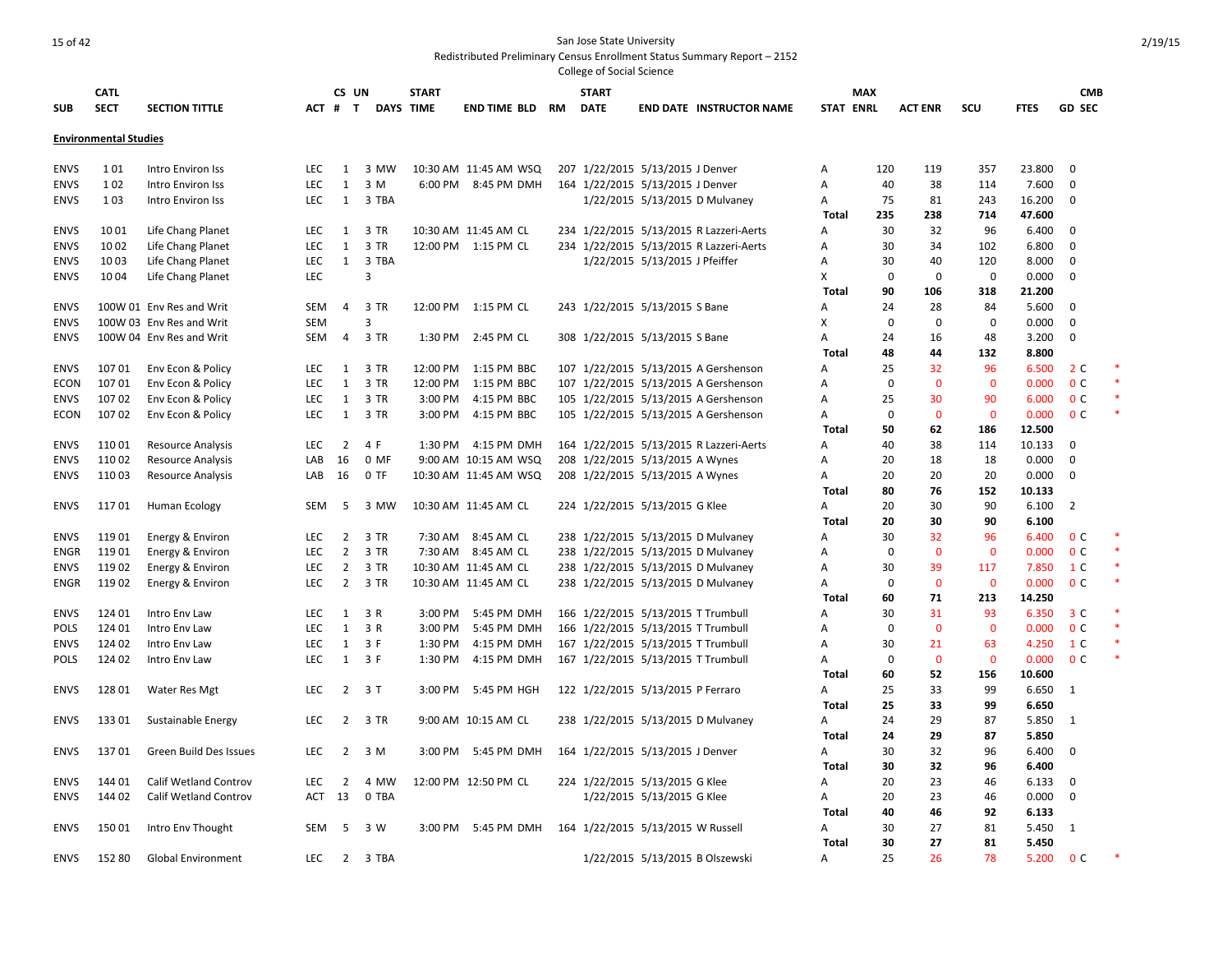|                            | <b>CATL</b>    |                                                 |            | CS UN          |                | <b>START</b> |                                              | <b>START</b>                                              |                             |                                         |                  | <b>MAX</b>     |                |                            |                | <b>CMB</b>       |        |
|----------------------------|----------------|-------------------------------------------------|------------|----------------|----------------|--------------|----------------------------------------------|-----------------------------------------------------------|-----------------------------|-----------------------------------------|------------------|----------------|----------------|----------------------------|----------------|------------------|--------|
| <b>SUB</b>                 | <b>SECT</b>    | <b>SECTION TITTLE</b>                           | ACT #      | $\mathbf{T}$   |                | DAYS TIME    | <b>END TIME BLD RM</b>                       | <b>DATE</b>                                               |                             | <b>END DATE INSTRUCTOR NAME</b>         | <b>STAT ENRL</b> |                | <b>ACT ENR</b> | scu                        | <b>FTES</b>    | <b>GD SEC</b>    |        |
| <b>PKG</b>                 | 152 80         | Global Environment                              | LEC        | $\overline{2}$ | 3 TBA          |              |                                              |                                                           |                             | 1/22/2015 5/13/2015 B Olszewski         | А                | $\mathbf 0$    | $\mathbf 0$    | $\mathbf 0$                | 0.000          | 0 <sup>C</sup>   |        |
| <b>ENVS</b>                | 152 81         | <b>Global Environment</b>                       | LEC        | $\overline{2}$ | 3 TBA          |              |                                              |                                                           |                             | 1/22/2015 5/13/2015 B Olszewski         | Α                | 25             | 24             | 72                         | 4.800          | 0 <sup>c</sup>   | $\ast$ |
| <b>PKG</b>                 | 15281          | <b>Global Environment</b>                       | LEC        | $\overline{2}$ | 3 TBA          |              |                                              |                                                           |                             | 1/22/2015 5/13/2015 B Olszewski         | Α                | 0              | $\mathbf{0}$   | $\mathbf 0$                | 0.000          | 0 <sup>C</sup>   |        |
| <b>ENVS</b>                | 15282          | <b>Global Environment</b>                       | <b>LEC</b> | $\overline{2}$ | 3 TBA          |              |                                              |                                                           |                             | 1/22/2015 5/13/2015 B Olszewski         | А                | 25             | 25             | 75                         | 5.000          | 0 <sup>c</sup>   | $\ast$ |
| <b>PKG</b>                 | 15282          | <b>Global Environment</b>                       | <b>LEC</b> | $\overline{2}$ | 3 TBA          |              |                                              |                                                           |                             | 1/22/2015 5/13/2015 B Olszewski         | Α                | $\mathbf 0$    | $\mathbf 0$    | $\mathbf{0}$               | 0.000          | 0 <sup>c</sup>   |        |
|                            |                |                                                 |            |                |                |              |                                              |                                                           |                             |                                         | <b>Total</b>     | 75             | 75             | 225                        | 15.000         |                  |        |
| <b>ENVS</b>                | 154 01         | Sustainable Agriculture                         | LEC        | 3              | 4 MW           |              | 1:30 PM 2:45 PM CL                           |                                                           |                             | 218 1/22/2015 5/13/2015 G Bacigalupi    | А                | 24             | 23             | 69                         | 6.133          | 0                |        |
| <b>ENVS</b>                | 154 02         | Sustainable Agriculture                         | <b>ACT</b> | $\overline{7}$ | 0 W            |              | 3:00 PM 5:45 PM CL                           |                                                           |                             | 243 1/22/2015 5/13/2015 G Bacigalupi    | A                | 24             | 23             | 23                         | 0.000          | $\mathbf 0$      |        |
|                            |                |                                                 |            |                |                |              |                                              |                                                           |                             |                                         | Total            | 48             | 46             | 92                         | 6.133          |                  |        |
| <b>ENVS</b>                | 158 01         | <b>Environmental Education</b>                  | <b>LEC</b> | $\overline{2}$ | 3T             | 3:00 PM      | 5:45 PM DMH                                  |                                                           |                             | 164 1/22/2015 5/13/2015 R Lazzeri-Aerts | А                | 25             | 28             | 84                         | 5.600          | $\mathbf 0$      |        |
| <b>ENVS</b>                | 158 02         | <b>Environmental Education</b>                  | LEC        | $\overline{2}$ | 3T             | 6:00 PM      | 8:45 PM DMH                                  |                                                           |                             | 164 1/22/2015 5/13/2015 G Bacigalupi    | А                | 25             | 27             | 81                         | 5.400          | $\mathbf 0$      |        |
|                            |                |                                                 |            |                |                |              |                                              |                                                           |                             |                                         | <b>Total</b>     | 50             | 55             | 165                        | 11.000         |                  |        |
| <b>ENVS</b>                | 18101          | <b>Envir Res Center</b>                         | ACT        | 13             | 1 MW           | 1:30 PM      | 2:45 PM DMH                                  | 164 1/22/2015 5/13/2015 R O'Malley                        |                             |                                         | А                | 3              | $\overline{4}$ | $\overline{4}$             | 0.283          | 1                |        |
| <b>ENVS</b>                | 18102          | <b>Envir Res Center</b>                         | <b>ACT</b> | 13             | 2 MW           | 1:30 PM      | 2:45 PM DMH                                  | 164 1/22/2015 5/13/2015 R O'Malley                        |                             |                                         | А                | $\overline{3}$ | 14             | 14                         | 1.867          | 0                |        |
| <b>ENVS</b>                | 18103          | <b>Envir Res Center</b>                         | ACT        | 13             | 3 MW           | 1:30 PM      | 2:45 PM DMH                                  | 164 1/22/2015 5/13/2015 R O'Malley                        |                             |                                         | А                | $\overline{3}$ | 10             | 10                         | 2.000          | $\mathbf 0$      |        |
|                            |                |                                                 |            |                |                |              |                                              |                                                           |                             |                                         | <b>Total</b>     | 9              | 28             | 28                         | 4.150          |                  |        |
| <b>ENVS</b>                | 185 01         | <b>Envir Impact Anal</b>                        | LEC        | $\overline{2}$ | 4 TR           | 1:30 PM      | 2:45 PM CL                                   | 202 1/22/2015 5/13/2015 A Marquez                         |                             |                                         | А                | 24             | 25             | 75                         | 6.800          | 2 <sub>c</sub>   |        |
| <b>URBP</b>                | 185 01         | <b>Envir Impact Anal</b>                        | <b>LEC</b> | $\overline{2}$ | 4 TR           |              | 1:30 PM 2:45 PM CL                           | 202 1/22/2015 5/13/2015 A Marquez                         |                             |                                         | A                | 0              | $\mathbf{0}$   | $\mathbf 0$                | 0.000          | 0 <sup>c</sup>   | $*$    |
| <b>ENVS</b>                | 185 02         | <b>Envir Impact Anal</b>                        | ACT        | 13             | 0 TBA          |              |                                              |                                                           |                             | 1/22/2015 5/13/2015 A Marquez           | A                | 24             | 26             | 26                         | 0.000          | 3 <sup>c</sup>   |        |
| <b>URBP</b>                | 185 02         | <b>Envir Impact Anal</b>                        | ACT        | 13             | 0 TBA          |              |                                              |                                                           |                             | 1/22/2015 5/13/2015 A Marquez           | A                | 0              | $\mathbf{0}$   | $\mathbf 0$                | 0.000          | 0 <sup>C</sup>   |        |
| <b>ENVS</b>                | 185 03         | <b>Envir Impact Anal</b>                        | LEC        | $\overline{2}$ | 4 F            | 10:30 AM     | 1:15 PM DMH                                  | 164 1/22/2015 5/13/2015 A Marquez                         |                             |                                         | Α                | 24             | 26             | 78                         | 7.130          | 3 <sup>c</sup>   |        |
| <b>URBP</b>                | 185 03         | <b>Envir Impact Anal</b>                        | LEC        | $\overline{2}$ | 4 F            |              | 10:30 AM  1:15 PM DMH                        | 164 1/22/2015 5/13/2015 A Marquez                         |                             |                                         | А                | $\mathbf 0$    | $\mathbf 0$    | $\mathbf 0$                | 0.000          | 0 <sup>C</sup>   | $\ast$ |
| <b>ENVS</b>                | 185 04         | <b>Envir Impact Anal</b>                        | ACT        | 13             | 0 TBA          |              |                                              |                                                           |                             | 1/22/2015 5/13/2015 A Marquez           | А                | 24             | 25             | 25                         | 0.000          | 2 C              | $\ast$ |
| <b>URBP</b>                | 185 04         | <b>Envir Impact Anal</b>                        | ACT        | 13             | 0 TBA          |              |                                              |                                                           |                             | 1/22/2015 5/13/2015 A Marquez           | А                | 0              | $\mathbf{0}$   | $\mathbf{0}$               | 0.000          | 0 <sup>c</sup>   |        |
|                            |                |                                                 |            |                |                |              |                                              |                                                           |                             |                                         | Total            | 96             | 102            | 204                        | 13.930         |                  |        |
| <b>ENVS</b>                | 18701          | <b>Environ Restor</b>                           | LEC        | $\overline{2}$ | 4 TR           |              | 1:30 PM 2:45 PM DH                           | 243 1/22/2015 5/13/2015 M Melen                           |                             |                                         | A                | 12             | 19             | 57                         | 5.067          | $\mathbf 0$      |        |
| <b>ENVS</b>                | 18702          | <b>Environ Restor</b>                           | ACT        | 13             | 0 TBA          |              |                                              |                                                           | 1/22/2015 5/13/2015 M Melen |                                         | Α                | 12             | 19             | 19                         | 0.000          | $\mathbf 0$      |        |
|                            |                |                                                 |            |                |                |              |                                              |                                                           |                             |                                         | Total            | 24<br>$\Omega$ | 38<br>$\Omega$ | 76                         | 5.067          |                  |        |
| <b>ENVS</b><br><b>ENVS</b> | 19101<br>19102 | Adv Environ Restor                              | LEC<br>ACT |                | 4<br>$\Omega$  |              |                                              |                                                           |                             |                                         | X<br>x           | 0              | 0              | $\mathbf 0$<br>$\mathbf 0$ | 0.000<br>0.000 | $\mathbf 0$<br>0 |        |
| <b>ENVS</b>                | 19103          | <b>Adv Environ Restor</b>                       | LEC        | $\overline{2}$ | 4 S            |              |                                              |                                                           |                             |                                         |                  | 15             | 9              | 27                         | 2.400          | $\mathbf 0$      |        |
| <b>ENVS</b>                | 19104          | <b>Adv Environ Restor</b><br>Adv Environ Restor | ACT        | 13             | 0 <sub>S</sub> |              | 10:00 AM 11:15 AM DH<br>11:30 AM  1:20 PM DH | 515 1/22/2015 5/13/2015<br>515 1/22/2015 5/13/2015 S Bane |                             |                                         | А<br>Α           | 15             | 9              | 9                          | 0.000          | $\mathbf 0$      |        |
|                            |                |                                                 |            |                |                |              |                                              |                                                           |                             |                                         | <b>Total</b>     | 30             | 18             | 36                         | 2.400          |                  |        |
| <b>ENVS</b>                | 19301          | Supr Proj & Res                                 | <b>SUP</b> | 36             | 1 R            |              | 9:00 AM 10:15 AM WSQ                         |                                                           |                             | 115 1/22/2015 5/13/2015 B Olszewski     | A                | 3              | 8              | 8                          | 0.533          | $\mathbf 0$      |        |
| <b>ENVS</b>                | 193 02         | Supr Proj & Res                                 | <b>SUP</b> | 36             | 2 R            |              | 9:00 AM 10:15 AM WSQ                         |                                                           |                             | 115 1/22/2015 5/13/2015 B Olszewski     | A                | 3              | 5              | 10                         | 0.667          | $\mathbf 0$      |        |
| <b>ENVS</b>                | 193 03         | Supr Proj & Res                                 | <b>SUP</b> | 36             | 3 R            |              | 9:00 AM 10:15 AM WSQ                         |                                                           |                             | 115 1/22/2015 5/13/2015 B Olszewski     | А                | $\overline{3}$ | 10             | 30                         | 2.000          | 0                |        |
| <b>ENVS</b>                | 193 04         | Supr Proj & Res                                 | SUP        | 36             | 4 R            |              | 9:00 AM 10:15 AM WSQ                         |                                                           |                             | 115 1/22/2015 5/13/2015 B Olszewski     | Α                | 3              | $\mathbf{1}$   | $\overline{4}$             | 0.267          | $\mathbf 0$      |        |
| <b>ENVS</b>                | 193 05         | Supr Proj & Res                                 | <b>SUP</b> | 36             | 5 R            |              | 9:00 AM 10:15 AM WSQ                         |                                                           |                             | 115 1/22/2015 5/13/2015 B Olszewski     | Α                | 3              | $\Omega$       | $\mathbf 0$                | 0.000          | 0                |        |
| <b>ENVS</b>                | 193 06         | Supr Proj & Res                                 | <b>SUP</b> | 36             | 6 R            |              | 9:00 AM 10:15 AM WSQ                         |                                                           |                             | 115 1/22/2015 5/13/2015 B Olszewski     | A                | 3              | $\overline{2}$ | 12                         | 0.800          | $\mathbf 0$      |        |
|                            |                |                                                 |            |                |                |              |                                              |                                                           |                             |                                         | Total            | 18             | 26             | 64                         | 4.267          |                  |        |
| <b>ENVS</b>                | 194 01         | Environment Intern                              | SUP        | 36             | 1 M            |              | 9:00 AM 10:15 AM WSQ                         | 115 1/22/2015 5/13/2015 G Klee                            |                             |                                         | A                | $\overline{3}$ | $\overline{2}$ | $\overline{2}$             | 0.133          | $\mathbf 0$      |        |
| <b>ENVS</b>                | 194 02         | Environment Intern                              | <b>SUP</b> | 36             | 2 M            |              | 9:00 AM 10:15 AM WSQ                         | 115 1/22/2015 5/13/2015 G Klee                            |                             |                                         | Α                | 3              | $\overline{7}$ | 14                         | 0.967          | 1                |        |
| <b>ENVS</b>                | 194 03         | <b>Environment Intern</b>                       | SUP        | 36             | 3 M            |              | 9:00 AM 10:15 AM WSQ                         | 115 1/22/2015 5/13/2015 G Klee                            |                             |                                         | Α                | 3              | $\overline{7}$ | 21                         | 1.400          | 0                |        |
| <b>ENVS</b>                | 194 04         | <b>Environment Intern</b>                       | SUP        | 36             | 4 M            |              | 9:00 AM 10:15 AM WSQ                         | 115 1/22/2015 5/13/2015 G Klee                            |                             |                                         | Α                | 3              | $\mathbf{1}$   | $\overline{4}$             | 0.267          | $\mathbf 0$      |        |
| <b>ENVS</b>                | 194 05         | <b>Environment Intern</b>                       | SUP        | 36             | 5 M            |              | 9:00 AM 10:15 AM WSQ                         | 115 1/22/2015 5/13/2015 G Klee                            |                             |                                         | Α                | 3              | $\overline{2}$ | 10                         | 0.667          | 0                |        |
| <b>ENVS</b>                | 194 06         | Environment Intern                              | <b>SUP</b> | -36            | 6 M            |              | 9:00 AM 10:15 AM WSQ                         | 115 1/22/2015 5/13/2015 R O'Malley                        |                             |                                         | A                | 3              | $\Omega$       | $\mathbf 0$                | 0.000          | 0                |        |
| <b>ENVS</b>                | 194 07         | Environment Intern                              | <b>SUP</b> | 36             | 7 M            |              | 9:00 AM 10:15 AM WSQ                         | 115 1/22/2015 5/13/2015 R O'Malley                        |                             |                                         | A                | 3              | 3              | 21                         | 1.400          | $\mathbf 0$      |        |
| <b>ENVS</b>                | 194 08         | <b>Environment Intern</b>                       | <b>SUP</b> | 36             | 8 M            |              | 9:00 AM 10:15 AM WSQ                         | 115 1/22/2015 5/13/2015 R O'Malley                        |                             |                                         | A                | $\overline{3}$ | $\Omega$       | $\Omega$                   | 0.000          | $\mathbf 0$      |        |
|                            |                |                                                 |            |                |                |              |                                              |                                                           |                             |                                         |                  |                |                |                            |                |                  |        |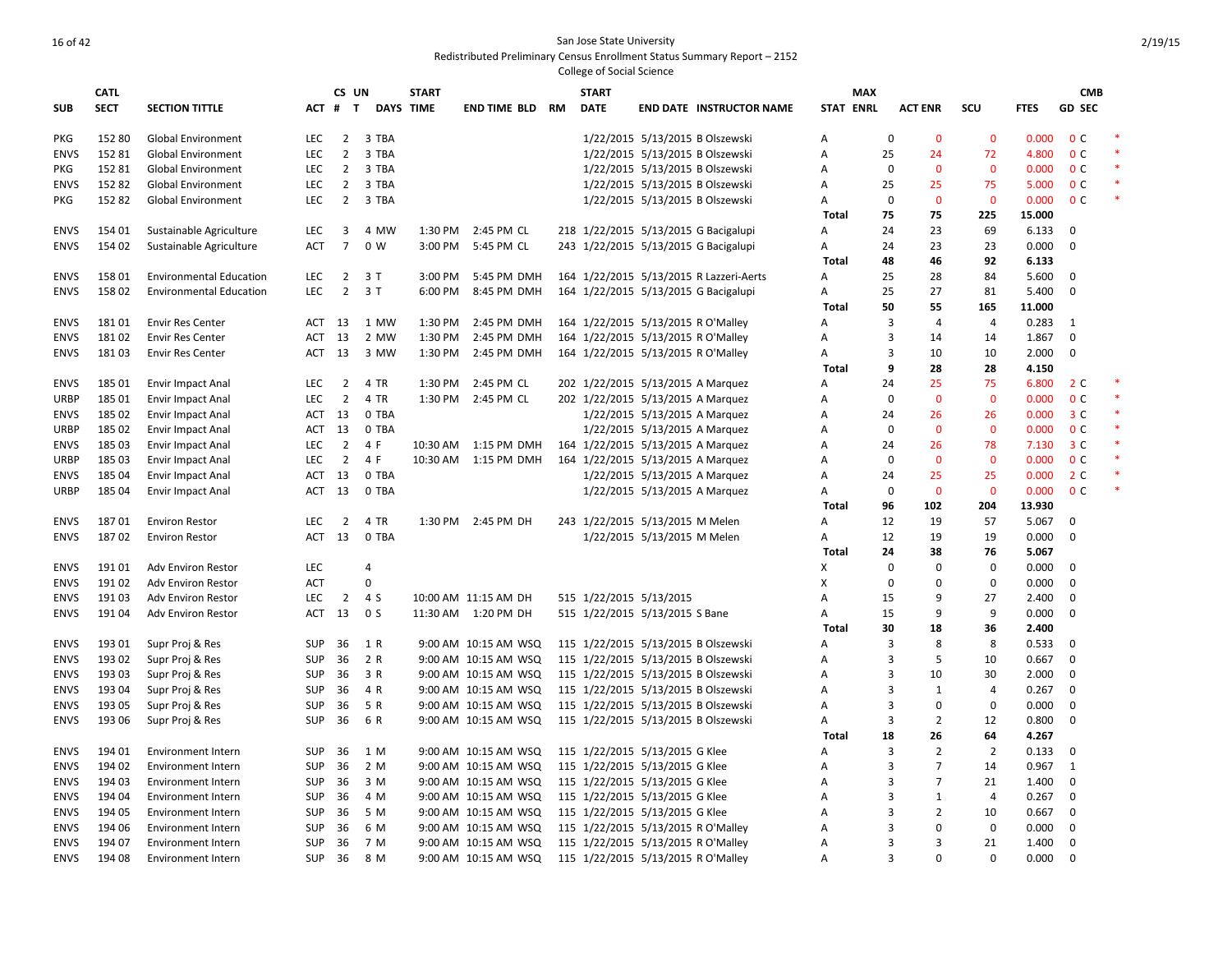|             |             |                           |            |        |                  |              |                      |           | <b>College of Social Science</b> |                                    |                                    |                  |            |                          |             |             |                |
|-------------|-------------|---------------------------|------------|--------|------------------|--------------|----------------------|-----------|----------------------------------|------------------------------------|------------------------------------|------------------|------------|--------------------------|-------------|-------------|----------------|
|             | <b>CATL</b> |                           |            | CS UN  |                  | <b>START</b> |                      |           | <b>START</b>                     |                                    |                                    |                  | <b>MAX</b> |                          |             |             | <b>CMB</b>     |
| <b>SUB</b>  | <b>SECT</b> | <b>SECTION TITTLE</b>     | <b>ACT</b> | #<br>т | <b>DAYS TIME</b> |              | <b>END TIME BLD</b>  | <b>RM</b> | <b>DATE</b>                      |                                    | <b>END DATE INSTRUCTOR NAME</b>    | <b>STAT ENRL</b> |            | <b>ACT ENR</b>           | SCU         | <b>FTES</b> | <b>GD SEC</b>  |
| <b>ENVS</b> | 194 09      | <b>Environment Intern</b> | <b>SUP</b> | 36     | 9 M              |              | 9:00 AM 10:15 AM WSQ |           |                                  | 115 1/22/2015 5/13/2015 R O'Malley |                                    | A                | 3          | 0                        | 0           | 0.000       | $\overline{0}$ |
|             |             |                           |            |        |                  |              |                      |           |                                  |                                    |                                    | Total            | 27         | 22                       | 72          | 4.833       |                |
| <b>ENVS</b> | 195 01      | Inst Asst Env Stud        | <b>SUP</b> | 36     | 3 TBA            |              |                      |           |                                  | 1/22/2015 5/13/2015 R O'Malley     |                                    | A                | 3          | 3                        | 9           | 0.600       | 0              |
|             |             |                           |            |        |                  |              |                      |           |                                  |                                    |                                    | <b>Total</b>     | 3          | 3                        | 9           | 0.600       |                |
| <b>ENVS</b> | 19801       | Sr Sem                    | SEM        | - 5    | 3 R              | 3:00 PM      | 5:45 PM CL           |           |                                  | 243 1/22/2015 5/13/2015 R O'Malley |                                    | A                | 24         | 25                       | 75          | 5.000       | $\overline{0}$ |
|             |             |                           |            |        |                  |              |                      |           |                                  |                                    |                                    | Total            | 24         | 25                       | 75          | 5.000       |                |
| <b>ENVS</b> | 200 01      | Sem Env Methods           | SEM        | -5     | 3 W              | 6:00 PM      | 8:45 PM WSQ          |           |                                  | 115 1/22/2015 5/13/2015 K Cushing  |                                    | А                | 12         | 9                        | 27          | 2.250       | 9              |
|             |             |                           |            |        |                  |              |                      |           |                                  |                                    |                                    | <b>Total</b>     | 12         | 9                        | 27          | 2.250       |                |
| <b>ENVS</b> | 21001       | <b>Environ Topics</b>     | <b>SUP</b> | 25     | 1 MW             | 12:00 PM     | 1:15 PM CL           |           |                                  | 205 1/22/2015 5/13/2015 R O'Malley |                                    | Α                | 15         |                          | 1           | 0.083       | 1              |
| <b>ENVS</b> | 21002       | <b>Environ Topics</b>     | SUP        | 25     | 2 MW             | 12:00 PM     | 1:15 PM CL           |           |                                  | 205 1/22/2015 5/13/2015 R O'Malley |                                    | A                | 15         | $\Omega$                 | 0           | 0.000       | $\mathbf 0$    |
| <b>ENVS</b> | 21003       | <b>Environ Topics</b>     | <b>SUP</b> | 25     | 3 MW             | 12:00 PM     | 1:15 PM CL           |           |                                  | 205 1/22/2015 5/13/2015 R O'Malley |                                    | Α                | 15         |                          | 9           | 0.750       | 3              |
|             |             |                           |            |        |                  |              |                      |           |                                  |                                    |                                    | <b>Total</b>     | 45         | 4                        | 10          | 0.833       |                |
| <b>ENVS</b> | 285 01      | Grad Internship           | <b>SUP</b> | 25     | 3 TBA            |              |                      |           |                                  | 1/22/2015 5/13/2015 W Russell      |                                    | A                | 3          | 3                        | 9           | 0.750       | 3              |
|             |             |                           |            |        |                  |              |                      |           |                                  |                                    |                                    | <b>Total</b>     | 3          | 3                        | 9           | 0.750       |                |
| <b>ENVS</b> | 295 01      | Grad Teach Asst           | SUP        | 25     | 3 TBA            |              |                      |           |                                  | 1/22/2015 5/13/2015 W Russell      |                                    | A                | 3          | 0                        | $\mathbf 0$ | 0.000       | $\overline{0}$ |
|             |             |                           |            |        |                  |              |                      |           |                                  |                                    |                                    | <b>Total</b>     | 3          | 0                        | 0           | 0.000       |                |
| <b>ENVS</b> | 29701       | Research & Proposals      | SEM        | -5     | 3 M              | 4:30 PM      | 7:15 PM WSQ          |           |                                  | 115 1/22/2015 5/13/2015 W Russell  |                                    | A                | 12         | 11                       | 33          | 2.750 11    |                |
|             |             |                           |            |        |                  |              |                      |           |                                  |                                    |                                    | Total            | 12         | 11                       | 33          | 2.750       |                |
| <b>ENVS</b> | 299 01      | MS Thesis/Project         | <b>SUP</b> | 25     | 1 TBA            |              |                      |           |                                  | 1/22/2015 5/13/2015 W Russell      |                                    | Α                | 3          | 0                        | 0           | 0.000       | 0              |
| <b>ENVS</b> | 299 02      | <b>MS Thesis/Project</b>  | SUP        | 25     | 2 TBA            |              |                      |           |                                  | 1/22/2015 5/13/2015 W Russell      |                                    | A                | 3          | $\Omega$                 | 0           | 0.000       | $\Omega$       |
| <b>ENVS</b> | 299 03      | <b>MS Thesis/Project</b>  | SUP        | 25     | 3 TBA            |              |                      |           |                                  | 1/22/2015 5/13/2015 W Russell      |                                    | Α                | R          | 3                        | 9           | 0.750       | 3              |
| <b>ENVS</b> | 299 04      | MS Thesis/Project         | <b>SUP</b> | 25     | 4 TBA            |              |                      |           |                                  | 1/22/2015 5/13/2015 W Russell      |                                    | A                |            |                          | 4           | 0.333       | $\mathbf{1}$   |
| <b>ENVS</b> | 299 05      | <b>MS Thesis/Project</b>  | <b>SUP</b> | 25     | 5 TBA            |              |                      |           |                                  | 1/22/2015 5/13/2015 W Russell      |                                    | Α                | ς          | $\Omega$                 | $\mathbf 0$ | 0.000       | $\mathbf 0$    |
| <b>ENVS</b> | 299 06      | MS Thesis/Project         | SUP        | 25     | 6 TBA            |              |                      |           |                                  | 1/22/2015 5/13/2015 W Russell      |                                    | А                |            | 3                        | 18          | 1.500       | 3              |
|             |             |                           |            |        |                  |              |                      |           |                                  |                                    |                                    | <b>Total</b>     | 18         | $\overline{\phantom{a}}$ | 31          | 2.583       |                |
|             |             |                           |            |        |                  |              |                      |           |                                  |                                    | <b>Environmental Studies Total</b> |                  | 1289       | 1318                     | 3572        | 243.213     |                |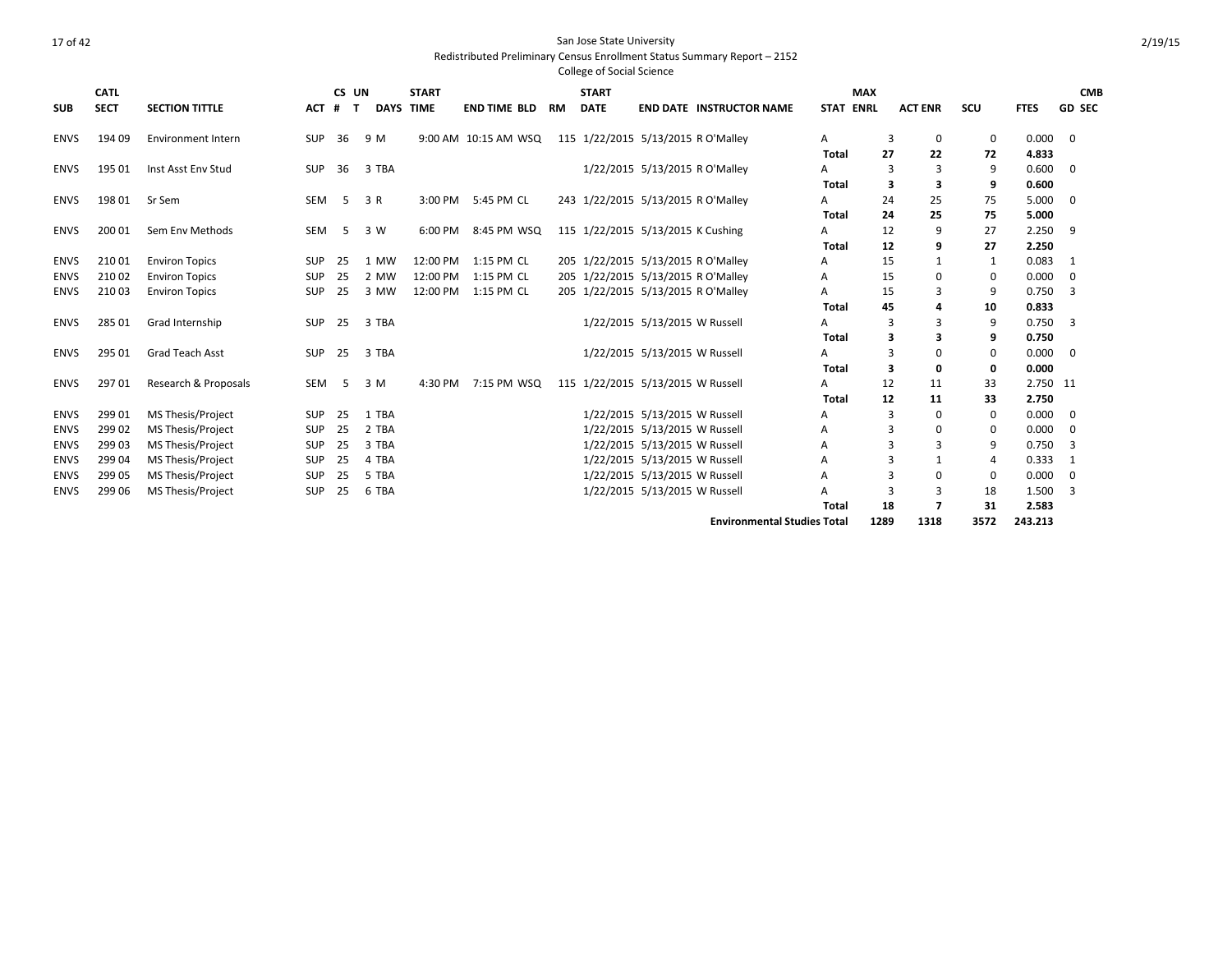|             | <b>CATL</b> |                           |            | CS UN          |       | <b>START</b> |                       |    | <b>START</b>                      |                               |                                      |                   | <b>MAX</b>       |                |             |                | <b>CMB</b>    |
|-------------|-------------|---------------------------|------------|----------------|-------|--------------|-----------------------|----|-----------------------------------|-------------------------------|--------------------------------------|-------------------|------------------|----------------|-------------|----------------|---------------|
| <b>SUB</b>  | <b>SECT</b> | <b>SECTION TITTLE</b>     | ACT #      | $\mathbf{T}$   |       | DAYS TIME    | END TIME BLD          | RM | <b>DATE</b>                       |                               | <b>END DATE INSTRUCTOR NAME</b>      |                   | <b>STAT ENRL</b> | <b>ACT ENR</b> | SCU         | <b>FTES</b>    | <b>GD SEC</b> |
| Geography   |             |                           |            |                |       |              |                       |    |                                   |                               |                                      |                   |                  |                |             |                |               |
|             |             |                           |            |                |       |              |                       |    |                                   |                               |                                      |                   |                  |                |             |                |               |
| <b>GEOG</b> | 101         | Geog Natural Env          | <b>LEC</b> | $\overline{2}$ | 3 MW  |              | 9:00 AM 10:15 AM CL   |    | 224 1/22/2015 5/13/2015 G Pereira |                               |                                      | A                 | 40               | 42             | 126         | 8.400          | $\mathbf 0$   |
| GEOG        | 1 0 2       | Geog Natural Env          | LEC        | $\overline{2}$ | 3 MW  |              | 10:30 AM 11:45 AM DMH |    | 234 1/22/2015 5/13/2015 G Pereira |                               |                                      | Α                 | 40               | 40             | 120         | 8.000          | $\mathbf 0$   |
| GEOG        | 103         | Geog Natural Env          | <b>LEC</b> | $\overline{2}$ | 3 TR  |              | 1:30 PM 2:45 PM DH    |    | 351 1/22/2015 5/13/2015 T Seeley  |                               |                                      | Α                 | 30               | 27             | 81          | 5.400          | 0             |
| GEOG        | 104         | Geog Natural Env          | LEC        | $\overline{2}$ | 3 TBA |              |                       |    |                                   | 1/22/2015 5/13/2015 E Collins |                                      | Α                 | 30               | 23             | 69          | 4.600          | $\mathbf 0$   |
|             |             |                           |            |                |       |              |                       |    |                                   |                               |                                      | <b>Total</b>      | 140              | 132            | 396         | 26.400         |               |
| GEOG        | 1001        | <b>Cultural Geography</b> | <b>LEC</b> | 2              | 3 TR  | 12:00 PM     | 1:15 PM BBC           |    | 21 1/22/2015 5/13/2015 M Kelley   |                               |                                      | Α                 | 40               | 40             | 120         | 8.000          | $\mathbf 0$   |
| <b>GEOG</b> | 1002        | <b>Cultural Geography</b> | LEC        | $\overline{2}$ | 3 MW  |              | 3:00 PM 4:15 PM CL    |    | 303 1/22/2015 5/13/2015 J Hasty   |                               |                                      | Α                 | 30               | 28             | 84          | 5.600          | $\mathbf 0$   |
| <b>GEOG</b> | 1003        | <b>Cultural Geography</b> | LEC        | $\overline{2}$ | 3 TBA |              |                       |    |                                   |                               | 1/22/2015 5/13/2015 E O'Halloran     | Α                 | 39               | 36             | 108         | 7.200          | $\mathbf 0$   |
|             |             |                           |            |                |       |              |                       |    |                                   |                               |                                      | <b>Total</b>      | 109              | 104            | 312         | 20.800         |               |
| <b>GEOG</b> | 1201        | Global Geography          | <b>LEC</b> | 1              | 3 MW  |              | 10:30 AM 11:45 AM DMH |    | 163 1/22/2015 5/13/2015 R Taketa  |                               |                                      | A                 | 30               | 28             | 84          | 5.600          | $\mathbf 0$   |
| <b>GEOG</b> | 1202        | Global Geography          | <b>LEC</b> | $\mathbf{1}$   | 3 MW  |              | 12:00 PM 1:15 PM CL   |    | 202 1/22/2015 5/13/2015 R Taketa  |                               |                                      | A                 | 30               | 29             | 87          | 5.800          | $\mathbf 0$   |
| GEOG        | 1203        | Global Geography          | LEC        | $\mathbf{1}$   | 3 MW  | 1:30 PM      | 2:45 PM CL            |    | 224 1/22/2015 5/13/2015 R Taketa  |                               |                                      | Α                 | 30               | 27             | 81          | 5.400          | 0             |
| GEOG        | 1204        | Global Geography          | LEC        | 1              | 3 TR  |              | 9:00 AM 10:15 AM CL   |    | 224 1/22/2015 5/13/2015 T Orf     |                               |                                      | Α                 | 30               | 28             | 84          | 5.600          | 0             |
| <b>GEOG</b> | 1205        | Global Geography          | LEC        | $\mathbf{1}$   | 3 TR  |              | 10:30 AM 11:45 AM ENG |    | 401 1/22/2015 5/13/2015 T Seeley  |                               |                                      | Α                 | 30               | 29             | 87          | 5.800          | 0             |
| <b>GEOG</b> | 1206        | Global Geography          | LEC        |                | 3     |              |                       |    |                                   |                               |                                      | X                 | $\mathbf 0$      | 0              | 0           | 0.000          | $\mathbf 0$   |
|             |             |                           |            |                |       |              |                       |    |                                   |                               |                                      | <b>Total</b>      | 150              | 141            | 423         | 28.200         |               |
| <b>GEOG</b> | 11001       | Urban Global South        | <b>LEC</b> | 4              | 3 TR  | 1:30 PM      | 2:45 PM CL            |    |                                   |                               | 224 1/22/2015 5/13/2015 K Richardson | Α                 | 25               | 20             | 60          | 4.000          | $\mathbf 0$   |
|             |             |                           |            |                |       |              |                       |    |                                   |                               |                                      | <b>Total</b>      | 25               | 20             | 60          | 4.000          |               |
| GEOG        | 11201       | Nat Cult Terr Disp        | <b>LEC</b> | 2              | 3 TR  | 12:00 PM     | 1:15 PM CL            |    |                                   |                               | 224 1/22/2015 5/13/2015 K Rohrmeier  | Α                 | 35               | 37             | 111         | 7.400          | $\mathbf 0$   |
| <b>GEOG</b> | 11202       | Nat Cult Terr Disp        | <b>LEC</b> | $\overline{2}$ | 3T    | 3:00 PM      | 5:45 PM SH            |    | 311 1/22/2015 5/13/2015 M Kelley  |                               |                                      | Α                 | 30               | 29             | 87          | 5.800          | $\mathbf 0$   |
|             |             |                           |            |                |       |              |                       |    |                                   |                               |                                      | <b>Total</b>      | 65               | 66             | 198         | 13.200         |               |
| <b>GEOG</b> | 115 01      | Geog Global Econ          | <b>LEC</b> | $2^{\circ}$    | 3T    |              | 3:00 PM 5:45 PM CL    |    |                                   |                               | 224 1/22/2015 5/13/2015 K Richardson | A                 | 25<br>25         | 18             | 54          | 3.650<br>3.650 | 1             |
| <b>GEOG</b> | 168 01      | Sub-Saharan Africa        | LEC        | $\overline{2}$ | 3 TR  |              | 10:30 AM 11:45 AM CL  |    |                                   |                               | 224 1/22/2015 5/13/2015 K Rohrmeier  | <b>Total</b><br>Α | 25               | 18<br>20       | 54<br>60    | 4.000          | $\mathbf 0$   |
|             |             |                           |            |                |       |              |                       |    |                                   |                               |                                      | <b>Total</b>      | 25               | 20             | 60          | 4.000          |               |
| GEOG        | 17101       | Maps & GIS                | <b>LEC</b> | $\overline{2}$ | 3 W   | 4:30 PM      | 6:20 PM WSQ           |    |                                   |                               | 111 1/22/2015 5/13/2015 K Rohrmeier  | A                 | 15               | 14             | 28          | 2.950          | 3             |
| <b>GEOG</b> | 17102       | Maps & GIS                | LAB        | 15             | 0 W   | 6:30 PM      | 9:20 PM WSQ           |    |                                   |                               | 113 1/22/2015 5/13/2015 K Rohrmeier  | Α                 | 15               | 14             | 14          | 0.000          | 3             |
|             |             |                           |            |                |       |              |                       |    |                                   |                               |                                      | Total             | 30               | 28             | 42          | 2.950          |               |
| <b>GEOG</b> | 175 01      | <b>GIS Project Devel</b>  | LEC        | $\overline{2}$ | 3T    | 6:00 PM      | 7:50 PM WSQ           |    | 111 1/22/2015 5/13/2015 R Taketa  |                               |                                      | Α                 | 15               | 12             | 24          | 2.650          | 5             |
| <b>GEOG</b> | 175 02      | <b>GIS Project Devel</b>  | LAB        | 15             | 0T    |              | 8:00 PM 10:50 PM WSQ  |    | 113 1/22/2015 5/13/2015 R Taketa  |                               |                                      | Α                 | 15               | 12             | 12          | 0.000          | 5             |
|             |             |                           |            |                |       |              |                       |    |                                   |                               |                                      | <b>Total</b>      | 30               | 24             | 36          | 2.650          |               |
| <b>GEOG</b> | 18001       | <b>Indiv Studies</b>      | <b>SUP</b> | 36             | 3 TBA |              |                       |    |                                   | 1/22/2015 5/13/2015 M Davis   |                                      | A                 | $\overline{2}$   | $\Omega$       | $\Omega$    | 0.000          | $\mathbf 0$   |
| <b>GEOG</b> | 18002       | <b>Indiv Studies</b>      | <b>SUP</b> | 36             | 4 TBA |              |                       |    |                                   | 1/22/2015 5/13/2015 M Davis   |                                      | A                 | $\mathbf{1}$     | $\Omega$       | $\Omega$    | 0.000          | $\mathbf 0$   |
|             |             |                           |            |                |       |              |                       |    |                                   |                               |                                      | <b>Total</b>      | 3                | 0              | 0           | 0.000          |               |
| <b>GEOG</b> | 18101       | Rem Sens Basi Theo        | <b>LEC</b> | $\overline{2}$ | 3 R   | 6:00 PM      | 7:50 PM WSQ           |    | 111 1/22/2015 5/13/2015 G Pereira |                               |                                      | Α                 | 15               | 15             | 30          | 3.150          | 3             |
| <b>GEOG</b> | 18102       | Rem Sens Basi Theo        | LAB        | 15             | 0 R   |              | 8:00 PM 10:50 PM WSQ  |    | 113 1/22/2015 5/13/2015 G Pereira |                               |                                      | Α                 | 15               | 15             | 15          | 0.000          | 3             |
|             |             |                           |            |                |       |              |                       |    |                                   |                               |                                      | <b>Total</b>      | 30               | 30             | 45          | 3.150          |               |
| GEOG        | 19701       | Geog Internship           | <b>SUP</b> | 36             | 1 TBA |              |                       |    |                                   | 1/22/2015 5/13/2015 M Davis   |                                      | A                 | $\mathbf{1}$     | 1              | 1           | 0.067          | $\mathbf 0$   |
| <b>GEOG</b> | 19702       | Geog Internship           | <b>SUP</b> | 36             | 2 TBA |              |                       |    |                                   | 1/22/2015 5/13/2015 M Davis   |                                      | Α                 | $\mathbf{1}$     | $\Omega$       | $\Omega$    | 0.000          | $\mathbf 0$   |
| GEOG        | 19703       | Geog Internship           | <b>SUP</b> | 36             | 3 TBA |              |                       |    |                                   | 1/22/2015 5/13/2015 M Davis   |                                      | Α                 | $\mathbf{1}$     | 0              | $\mathbf 0$ | 0.000          | $\mathbf 0$   |
|             |             |                           |            |                |       |              |                       |    |                                   |                               |                                      | <b>Total</b>      | 3                | 1              | 1           | 0.067          |               |
| GEOG        | 19901       | Senior Seminar            | SEM        | 5              | 3 R   |              | 3:00 PM 5:45 PM CL    |    |                                   |                               | 224 1/22/2015 5/13/2015 K Richardson | A                 | 10               | 5              | 15          | 1.000          | $\mathbf 0$   |
|             |             |                           |            |                |       |              |                       |    |                                   |                               |                                      | <b>Total</b>      | 10               | 5              | 15          | 1.000          |               |
| <b>GEOG</b> | 239 01      | Sem: Geog Info Tech       | SEM        | -5             | 3 M   | 6:00 PM      | 8:45 PM WSQ           |    | 111 1/22/2015 5/13/2015 G Pereira |                               |                                      | A                 | 12               | 6              | 18          | 1.500          | 6             |
|             |             |                           |            |                |       |              |                       |    |                                   |                               |                                      | <b>Total</b>      | 12               | 6              | 18          | 1.500          |               |
| GEOG        | 298 01      | Special Study             | <b>SUP</b> | 25             | 3 TBA |              |                       |    |                                   | 1/22/2015 5/13/2015 M Davis   |                                      | A                 | $\mathbf{1}$     | 1              | 3           | 0.250          | 1             |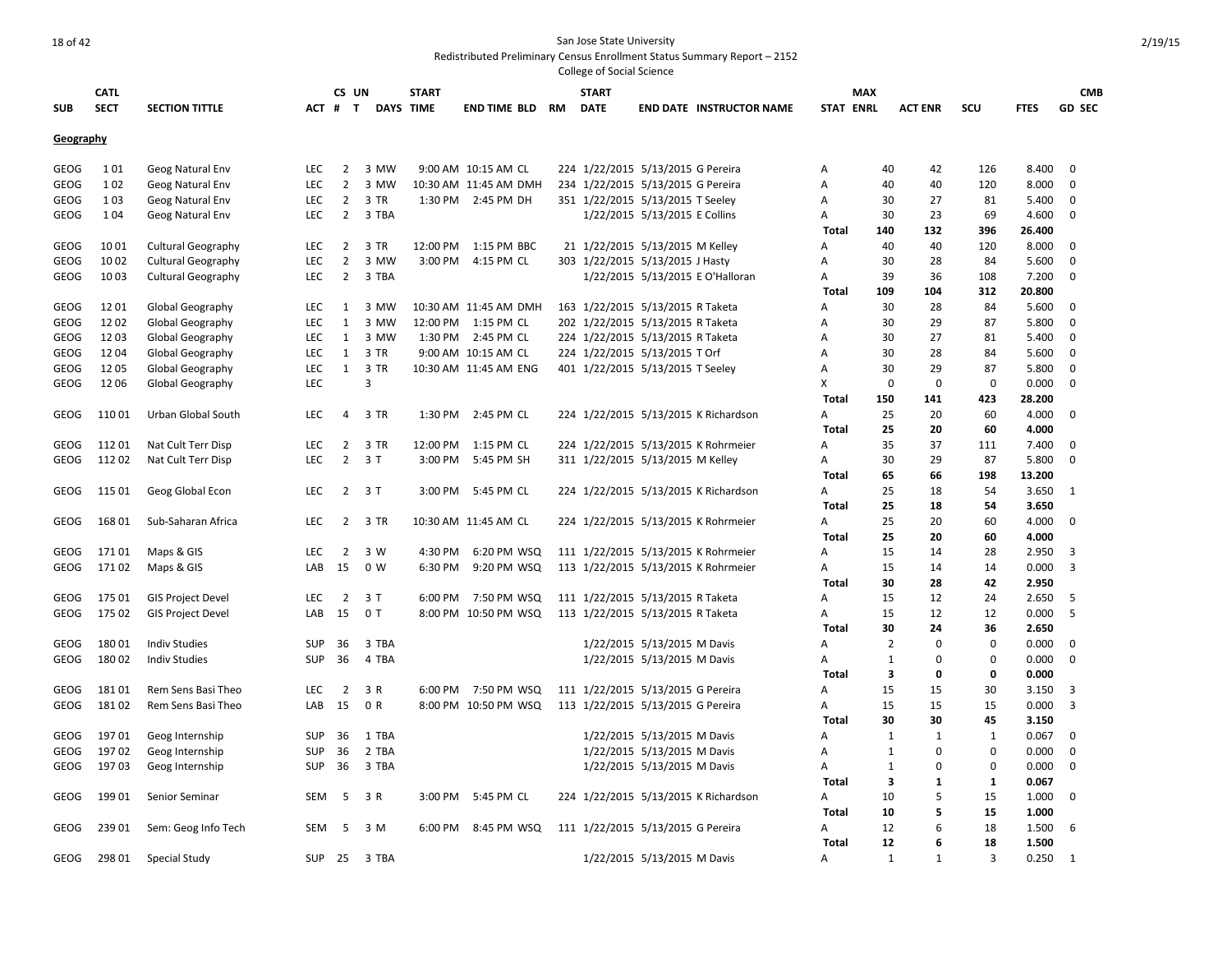|            | <b>CATL</b> |                       |            | CS UN |             | <b>START</b> |                     |     | <b>START</b> |                             |                                 | <b>MAX</b>                 |     |                |              |             | <b>CMB</b>               |
|------------|-------------|-----------------------|------------|-------|-------------|--------------|---------------------|-----|--------------|-----------------------------|---------------------------------|----------------------------|-----|----------------|--------------|-------------|--------------------------|
| <b>SUB</b> | <b>SECT</b> | <b>SECTION TITTLE</b> | <b>ACT</b> | # 1   | <b>DAYS</b> | <b>TIME</b>  | <b>END TIME BLD</b> | RM. | <b>DATE</b>  |                             | <b>END DATE INSTRUCTOR NAME</b> | <b>STAT</b><br><b>ENRL</b> |     | <b>ACT ENR</b> | scu          | <b>FTES</b> | <b>GD SEC</b>            |
| GEOG       | 29802       | Special Study         | SUP 25     |       | 4 TBA       |              |                     |     |              | 1/22/2015 5/13/2015 M Davis |                                 |                            |     |                | 0            | 0.000       | $\overline{\phantom{0}}$ |
|            |             |                       |            |       |             |              |                     |     |              |                             |                                 | Total                      |     |                |              | 0.250       |                          |
| GEOG       | 29901       | MA Thesis/Project     | SUP        | - 25  | 1 TBA       |              |                     |     |              | 1/22/2015 5/13/2015 M Davis |                                 | A                          |     |                | <sup>0</sup> | 0.000       | $\overline{\phantom{0}}$ |
| GEOG       | 29902       | MA Thesis/Project     | <b>SUP</b> | - 25  | 3 TBA       |              |                     |     |              | 1/22/2015 5/13/2015 M Davis |                                 | A                          |     |                | 0            | 0.000       | $\overline{\phantom{0}}$ |
| GEOG       | 29903       | MA Thesis/Project     | <b>SUP</b> | - 25  | 6 TBA       |              |                     |     |              | 1/22/2015 5/13/2015 M Davis |                                 | A                          |     |                | 0            | 0.000       | $\overline{\phantom{0}}$ |
|            |             |                       |            |       |             |              |                     |     |              |                             |                                 | Total                      |     | Ω              | 0            | 0.000       |                          |
|            |             |                       |            |       |             |              |                     |     |              |                             |                                 | <b>Geography Total</b>     | 664 | 596            | 1663         | 111.817     |                          |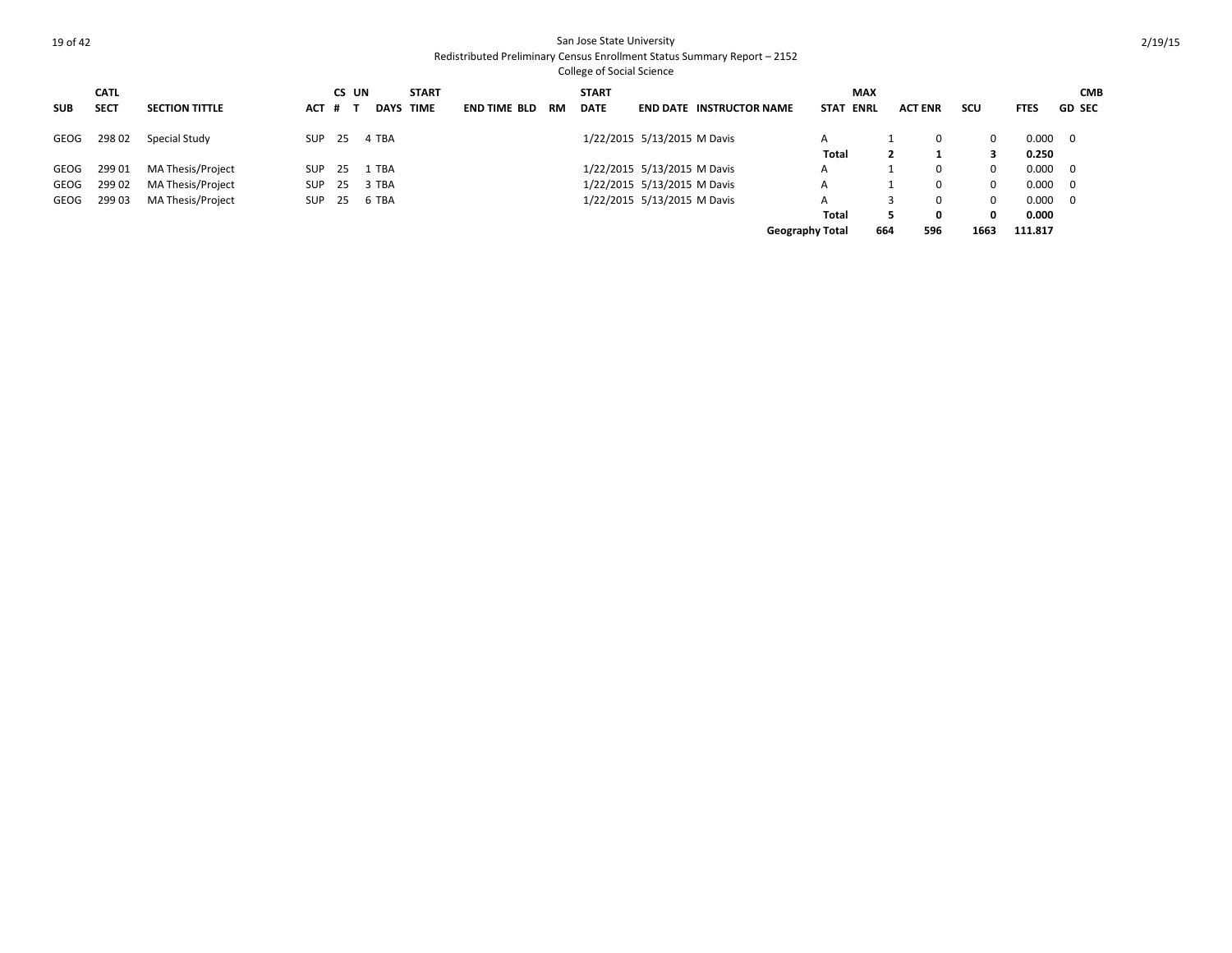|                |                            |                                   |            |                |                         |                                  |                        | CONCRE OF JOCIUL JUICHICE   |                                       |                                    |                   |            |                |             |                  |                             |  |
|----------------|----------------------------|-----------------------------------|------------|----------------|-------------------------|----------------------------------|------------------------|-----------------------------|---------------------------------------|------------------------------------|-------------------|------------|----------------|-------------|------------------|-----------------------------|--|
| <b>SUB</b>     | <b>CATL</b><br><b>SECT</b> | <b>SECTION TITTLE</b>             |            |                | CS UN<br>ACT # T        | <b>START</b><br><b>DAYS TIME</b> | <b>END TIME BLD RM</b> | <b>START</b><br><b>DATE</b> |                                       | <b>END DATE INSTRUCTOR NAME</b>    | <b>STAT ENRL</b>  | <b>MAX</b> | <b>ACT ENR</b> | scu         | <b>FTES</b>      | <b>CMB</b><br><b>GD SEC</b> |  |
|                |                            |                                   |            |                |                         |                                  |                        |                             |                                       |                                    |                   |            |                |             |                  |                             |  |
| <b>History</b> |                            |                                   |            |                |                         |                                  |                        |                             |                                       |                                    |                   |            |                |             |                  |                             |  |
| HIST           | 1A01                       | World History to 1500             | LEC        |                | $\overline{2}$<br>3T    | 6:00 PM                          | 8:45 PM DMH            |                             | 163 1/22/2015 5/13/2015 B Kline       |                                    | Α                 | 25         | 20             | 60          | 4.000            | $\mathbf 0$                 |  |
|                |                            |                                   |            |                |                         |                                  |                        |                             |                                       |                                    | <b>Total</b>      | 25         | 20             | 60          | 4.000            |                             |  |
| HIST           | 1B01                       | World History from 1500           | <b>LEC</b> | $\overline{2}$ | 3 MW                    |                                  | 10:30 AM 11:45 AM DMH  |                             | 165 1/22/2015 5/13/2015 R Buyco       |                                    | Α                 | 30         | 23             | 69          | 4.600            | $\mathbf 0$                 |  |
| <b>HIST</b>    | 10A 01                     | Western Civilizatn                | LEC        | $\overline{2}$ | 3 TR                    | 12:00 PM                         | 1:15 PM DMH            |                             | 165 1/22/2015 5/13/2015 R Cirivilleri |                                    | <b>Total</b><br>Α | 30<br>30   | 23<br>28       | 69<br>84    | 4.600<br>5.600   | 0                           |  |
| <b>HIST</b>    | 10B01                      | Western Civilizatn                | LEC        |                | $2^{\circ}$<br>3 TR     | 1:30 PM                          | 2:45 PM DMH            |                             | 163 1/22/2015 5/13/2015 R Cirivilleri |                                    | Α                 | 30         | 27             | 81          | 5.400            | $\mathbf 0$                 |  |
|                |                            |                                   |            |                |                         |                                  |                        |                             |                                       |                                    | <b>Total</b>      | 60         | 55             | 165         | 11.000           |                             |  |
| <b>HIST</b>    | 15B 01                     | U.S. Hist/Govt                    | <b>LEC</b> | 3              | 3 MW                    |                                  | 9:00 AM 10:15 AM DMH   |                             | 150 1/22/2015 5/13/2015 I Jerke       |                                    | A                 | 92         | 46             | 138         | 9.200            | 0 <sup>c</sup>              |  |
| HIST           | 15B 02                     | U.S. Hist/Govt                    | LEC        | 3              | 3 MW                    |                                  | 10:30 AM 11:45 AM DMH  |                             | 150 1/22/2015 5/13/2015 I Jerke       |                                    | $\overline{A}$    | 92         | 47             | 141         | 9.400            | 0 <sup>C</sup>              |  |
| <b>HIST</b>    | 15B03                      | U.S. Hist/Govt                    | <b>LEC</b> | 3              | 3 MW                    | 12:00 PM                         | 1:15 PM DMH            |                             | 150 1/22/2015 5/13/2015 M Wilson      |                                    | A                 | 92         | 46             | 138         | 9.200            | 0 <sup>c</sup>              |  |
| <b>HIST</b>    | 15B 04                     | U.S. Hist/Govt                    | <b>LEC</b> | 3              | 3 MW                    | 1:30 PM                          | 2:45 PM DMH            |                             | 150 1/22/2015 5/13/2015 I Jerke       |                                    | A                 | 92         | 45             | 135         | 9.000            | 0 <sup>c</sup>              |  |
| <b>HIST</b>    | 15B 05                     | U.S. Hist/Govt                    | <b>LEC</b> | 3              | 3 MW                    | 3:00 PM                          | 4:15 PM DMH            |                             | 150 1/22/2015 5/13/2015 I Jerke       |                                    | A                 | 92         | 45             | 135         | 9.000            | 0 <sup>c</sup>              |  |
| <b>HIST</b>    | 15B06                      | U.S. Hist/Govt                    | <b>LEC</b> | 3              | 3 M                     | 6:00 PM                          | 8:45 PM DMH            |                             | 150 1/22/2015 5/13/2015 M Wilson      |                                    | $\overline{A}$    | 92         | 46             | 138         | 9.200            | 0 <sup>c</sup>              |  |
| <b>HIST</b>    | 15B 07                     | U.S. Hist/Govt                    | LEC        | 3              | 3 TR                    | 7:30 AM                          | 8:45 AM DMH            |                             | 150 1/22/2015 5/13/2015 R Cirivilleri |                                    | $\overline{A}$    | 92         | 43             | 129         | 8.600            | 0 <sup>c</sup>              |  |
| <b>HIST</b>    | 15B08                      | U.S. Hist/Govt                    | LEC        | $\overline{3}$ | 3 TR                    |                                  | 9:00 AM 10:15 AM DMH   |                             | 150 1/22/2015 5/13/2015 R Cirivilleri |                                    | A                 | 92         | 46             | 138         | 9.200            | 0 <sup>C</sup>              |  |
| <b>HIST</b>    | 15B09                      | U.S. Hist/Govt                    | LEC        | 3              | 3 TR                    |                                  | 10:30 AM 11:45 AM DMH  |                             | 150 1/22/2015 5/13/2015 M McBane      |                                    | A                 | 92         | 45             | 135         | 9.000            | 0 <sup>c</sup>              |  |
| <b>HIST</b>    | 15B 10                     | U.S. Hist/Govt                    | <b>LEC</b> | 3              | 3 TR                    |                                  | 12:00 PM 1:15 PM DMH   |                             | 150 1/22/2015 5/13/2015 M McBane      |                                    | A                 | 92         | 43             | 129         | 8.600            | 0 <sup>c</sup>              |  |
| <b>HIST</b>    | 15B 11                     | U.S. Hist/Govt                    | <b>LEC</b> | 3              | 3 TR                    | 1:30 PM                          | 2:45 PM DMH            |                             | 150 1/22/2015 5/13/2015 L Guardino    |                                    | A                 | 92         | 47             | 141         | 9.400            | 0 <sup>c</sup>              |  |
| HIST           | 15B 12                     | U.S. Hist/Govt                    | <b>LEC</b> | 3              | 3 TR                    | 3:00 PM                          | 4:15 PM DMH            |                             | 150 1/22/2015 5/13/2015 L Guardino    |                                    | A                 | 92<br>1104 | 45<br>544      | 135<br>1632 | 9.000<br>108.800 | 0 <sup>c</sup>              |  |
|                | 20B 01                     | Hist of Amer Peopl                |            | $\overline{2}$ | 3 MW                    | 1:30 PM                          | 2:45 PM CL             |                             | 216 1/22/2015 5/13/2015 M Wilson      |                                    | Total             | 30         | 28             | 84          | 5.600            | $\mathbf 0$                 |  |
| HIST           |                            |                                   | <b>LEC</b> |                |                         |                                  |                        |                             |                                       |                                    | Α<br><b>Total</b> | 30         | 28             | 84          | 5.600            |                             |  |
| HIST           | 5001                       | <b>Historical Process</b>         | <b>SEM</b> | $\overline{4}$ | 3T                      | 3:00 PM                          | 5:45 PM CL             |                             | 218 1/22/2015 5/13/2015 A Katsev      |                                    | A                 | 25         | 17             | 51          | 3.400            | $\mathbf 0$                 |  |
| HIST           | 5002                       | <b>Historical Process</b>         | <b>SEM</b> | $\overline{4}$ | 3 W                     | 3:00 PM                          | 5:45 PM DMH            |                             |                                       | 167 1/22/2015 5/13/2015 E Narveson | A                 | 25         | 24             | 72          | 4.800            | $\mathbf 0$                 |  |
| HIST           | 5003                       | <b>Historical Process</b>         | <b>SEM</b> | $\overline{4}$ | 3 R                     | 3:00 PM                          | 5:45 PM DMH            |                             | 167 1/22/2015 5/13/2015 A Katsev      |                                    | A                 | 25         | 19             | 57          | 3.800            | $\mathbf 0$                 |  |
|                |                            |                                   |            |                |                         |                                  |                        |                             |                                       |                                    | Total             | 75         | 60             | 180         | 12.000           |                             |  |
| <b>HIST</b>    | 99 01                      | <b>History Fundamentals</b>       | SEM        | 5              | 3 TR                    |                                  | 10:30 AM 11:45 AM DMH  |                             | 167 1/22/2015 5/13/2015 L Guardino    |                                    | Α                 | 25         | 20             | 60          | 4.000            | $\mathbf{0}$                |  |
|                |                            |                                   |            |                |                         |                                  |                        |                             |                                       |                                    | <b>Total</b>      | 25         | 20             | 60          | 4.000            |                             |  |
| HIST           |                            | 100W 01 History Writers' Workshop | <b>SEM</b> | 4              | 3 MW                    | 1:30 PM                          | 2:45 PM DMH            |                             | 165 1/22/2015 5/13/2015 L Hilde       |                                    | A                 | 25         | 25             | 75          | 5.000            | 0                           |  |
| <b>HIST</b>    |                            | 100W 02 History Writers' Workshop | <b>SEM</b> | 4              | 3 TR                    | 3:00 PM                          | 4:15 PM DMH            |                             | 165 1/22/2015 5/13/2015 M Wilson      |                                    | Α                 | 25         | 21             | 63          | 4.250            | 1                           |  |
|                |                            |                                   |            |                |                         |                                  |                        |                             |                                       |                                    | Total             | 50         | 46             | 138         | 9.250            |                             |  |
| <b>HIST</b>    | 102 01                     | Historiography                    | <b>LEC</b> | $\overline{2}$ | 4 TBA                   |                                  |                        |                             | 1/22/2015 5/13/2015                   |                                    | Α                 | 20         | 26             | 104         | 7.133            | $\overline{\mathbf{3}}$     |  |
|                |                            |                                   |            |                |                         |                                  |                        |                             |                                       |                                    | <b>Total</b>      | 20         | 26             | 104         | 7.133            |                             |  |
| HIST           | 104 01                     | <b>Adv Topics Ancient</b>         | <b>LEC</b> | $\overline{2}$ | 4 TBA                   |                                  |                        |                             | 1/22/2015 5/13/2015                   |                                    | Α                 | 26         | 26             | 104         | 7.000            | $\overline{1}$              |  |
|                |                            |                                   |            |                |                         |                                  |                        |                             |                                       |                                    | <b>Total</b>      | 26         | 26             | 104         | 7.000            |                             |  |
| <b>HIST</b>    | 114 01                     | <b>Ancient West</b>               | LEC        | $\overline{2}$ | 4 TBA                   |                                  |                        |                             | 1/22/2015 5/13/2015                   |                                    | Α                 | 28         | 26             | 104         | 6.933            | $\mathbf 0$                 |  |
|                |                            |                                   |            |                |                         |                                  |                        |                             |                                       |                                    | <b>Total</b>      | 28         | 26             | 104         | 6.933            |                             |  |
| <b>HIST</b>    | 121A01                     | Med. Worlds, 4-11c                | <b>LEC</b> | $\overline{2}$ | 4 TBA                   |                                  |                        |                             | 1/22/2015 5/13/2015                   |                                    | Α<br><b>Total</b> | 30<br>30   | 28<br>28       | 112<br>112  | 7.467<br>7.467   | $\mathbf 0$                 |  |
| <b>HIST</b>    | 13201                      | Adv Topics World                  | <b>LEC</b> | $\overline{2}$ | 4 TBA                   |                                  |                        |                             | 1/22/2015 5/13/2015                   |                                    | Α                 | 25         | 23             | 92          | 6.200            | $\overline{1}$              |  |
|                |                            |                                   |            |                |                         |                                  |                        |                             |                                       |                                    | <b>Total</b>      | 25         | 23             | 92          | 6.200            |                             |  |
| <b>HIST</b>    | 146 01                     | Adv Topic Euro Hist               | <b>LEC</b> |                | $\overline{2}$<br>4 TBA |                                  |                        |                             | 1/22/2015 5/13/2015                   |                                    | Α                 | 25         | 23             | 92          | 6.200            | $\overline{1}$              |  |
|                |                            |                                   |            |                |                         |                                  |                        |                             |                                       |                                    | <b>Total</b>      | 25         | 23             | 92          | 6.200            |                             |  |
| HIST           | 155 01                     | 20th Century World                | <b>LEC</b> | $\overline{2}$ | 3 MW                    |                                  | 9:00 AM 10:15 AM DMH   |                             | 163 1/22/2015 5/13/2015 E Reynolds    |                                    | $\overline{A}$    | 30         | 30             | 90          | 6.000            | $\mathbf 0$                 |  |
| HIST           | 155 02                     | 20th Century World                | <b>LEC</b> |                | $2^{\circ}$<br>3 TR     |                                  | 9:00 AM 10:15 AM DMH   |                             | 163 1/22/2015 5/13/2015 A Katsev      |                                    | Α                 | 30         | 32             | 96          | 6.400            | $\mathbf 0$                 |  |
|                |                            |                                   |            |                |                         |                                  |                        |                             |                                       |                                    | Total             | 60         | 62             | 186         | 12.400           |                             |  |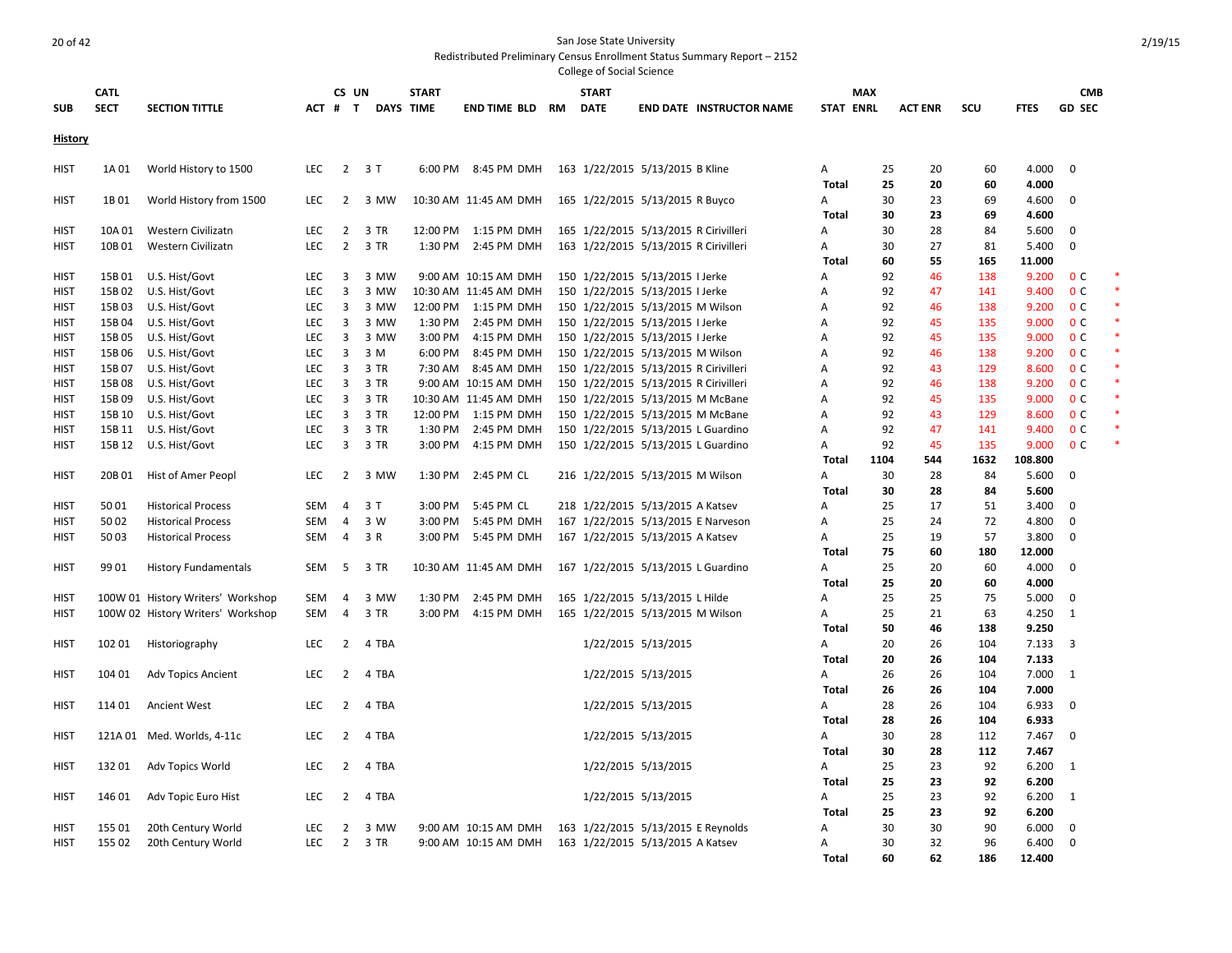|             | <b>CATL</b> |                           |            | CS UN          |                  | <b>START</b> |                      |    | <b>START</b> |                                   |                      | <b>MAX</b>       |              |                |                |             | <b>CMB</b>     |
|-------------|-------------|---------------------------|------------|----------------|------------------|--------------|----------------------|----|--------------|-----------------------------------|----------------------|------------------|--------------|----------------|----------------|-------------|----------------|
| <b>SUB</b>  | <b>SECT</b> | <b>SECTION TITTLE</b>     |            | ACT # T        | <b>DAYS TIME</b> |              | <b>END TIME BLD</b>  | RM | <b>DATE</b>  | <b>END DATE INSTRUCTOR NAME</b>   |                      | <b>STAT ENRL</b> |              | <b>ACT ENR</b> | SCU            | <b>FTES</b> | <b>GD SEC</b>  |
| <b>HIST</b> | 17001       | <b>Topics Amer Hist</b>   | LEC        | $\overline{2}$ | 3 TR             | 3:00 PM      | 4:15 PM DMH          |    |              | 163 1/22/2015 5/13/2015 M McBane  | Α                    |                  | 30           | 25             | 75             | 5.000       | 0              |
| <b>HIST</b> | 17002       | <b>Topics Amer Hist</b>   | <b>LEC</b> | $\overline{2}$ | 3 TR             | 4:30 PM      | 5:45 PM DMH          |    |              | 163 1/22/2015 5/13/2015 M McBane  | A                    |                  | 30           | 29             | 87             | 5.800       | $\mathbf 0$    |
|             |             |                           |            |                |                  |              |                      |    |              |                                   |                      | Total            | 60           | 54             | 162            | 10.800      |                |
| HIST        |             | 170S 01 Topics Am History | LEC        | 3              | 3 M              | 3:00 PM      | 5:45 PM DMH          |    |              | 167 1/22/2015 5/13/2015 K Chilton | A                    |                  | 30           | 25             | 75             | 5.000       | 0              |
|             |             |                           |            |                |                  |              |                      |    |              |                                   |                      | Total            | 30           | 25             | 75             | 5.000       |                |
| <b>HIST</b> | 17601       | Civil War & Recon         | <b>LEC</b> | $\overline{2}$ | 4 TBA            |              |                      |    |              | 1/22/2015 5/13/2015               | Α                    |                  | 30           | 30             | 120            | 8.067       | 1              |
|             |             |                           |            |                |                  |              |                      |    |              |                                   |                      | Total            | 30           | 30             | 120            | 8.067       |                |
| HIST        | 17701       | Industrial Am             | <b>LEC</b> | $\overline{2}$ | 4 TBA            |              |                      |    |              | 1/22/2015 5/13/2015               | Α                    |                  | 25           | 15             | 60             | 4.333       | -5             |
|             |             |                           |            |                |                  |              |                      |    |              |                                   |                      | Total            | 25           | 15             | 60             | 4.333       |                |
| <b>HIST</b> | 18001       | <b>Indiv Studies</b>      | SUP        | 36             | 2 TBA            |              |                      |    |              | 1/22/2015 5/13/2015 A Katsev      | Α                    |                  | $\mathbf{1}$ | $\mathbf{1}$   | 2              | 0.167       | 1              |
|             |             |                           |            |                |                  |              |                      |    |              |                                   |                      | Total            | 1            | $\mathbf{1}$   | $\overline{2}$ | 0.167       |                |
| HIST        | 18101       | Adv Topics Am Hist        | LEC.       | 2              | 4 TBA            |              |                      |    |              | 1/22/2015 5/13/2015               | A                    |                  | 30           | 29             | 116            | 7.800       | 1              |
|             |             |                           |            |                |                  |              |                      |    |              |                                   |                      | Total            | 30           | 29             | 116            | 7.800       |                |
| HIST        | 18401       | <b>Directed Reading</b>   | SUP        | 36             | 4 TBA            |              |                      |    |              | 1/22/2015 5/13/2015               | Α                    |                  | $\mathbf 0$  | 0              | 0              | 0.000       | 0              |
|             |             |                           |            |                |                  |              |                      |    |              |                                   |                      | Total            | 0            | 0              | 0              | 0.000       |                |
| <b>HIST</b> | 18801       | Hist Women in U.S.        | LEC        | $\overline{2}$ | 3 TR             |              | 12:00 PM 1:15 PM BBC |    |              | 102 1/22/2015 5/13/2015 P Hill    | Α                    |                  | 25           | 24             | 72             | 4.800       | 0              |
|             |             |                           |            |                |                  |              |                      |    |              |                                   |                      | Total            | 25           | 24             | 72             | 4.800       |                |
| <b>HIST</b> | 205 01      | Topics in History         | SEM        | - 5            | 3 TBA            |              |                      |    |              | 1/22/2015 5/13/2015               | A                    |                  | $\mathbf 0$  | $\mathbf 0$    | $\mathbf 0$    | 0.000       | 0              |
|             |             |                           |            |                |                  |              |                      |    |              |                                   |                      | Total            | 0            | 0              | 0              | 0.000       |                |
| <b>HIST</b> |             | 210B 01 Colloq 19th C Am  | SEM        | - 5            | 4 TBA            |              |                      |    |              | 1/22/2015 5/13/2015               | A                    |                  | 15           | 14             | 56             | 4.667 14    |                |
|             |             |                           |            |                |                  |              |                      |    |              |                                   |                      | Total            | 15           | 14             | 56             | 4.667       |                |
| HIST        | 211 01      | Adv Coll Mod Euro         | SEM        | - 5            | 4 TBA            |              |                      |    |              | 1/22/2015 5/13/2015               | Α                    |                  | 15           | 12             | 48             | 4.000 12    |                |
|             |             |                           |            |                |                  |              |                      |    |              |                                   |                      | Total            | 15           | 12             | 48             | 4.000       |                |
| HIST        | 22101       | Sem in World Hist         | SEM        | - 5            | 4 TBA            |              |                      |    |              | 1/22/2015 5/13/2015               | Α                    |                  | 15           | 15             | 60             | 4.867 13    |                |
|             |             |                           |            |                |                  |              |                      |    |              |                                   |                      | Total            | 15           | 15             | 60             | 4.867       |                |
| <b>HIST</b> | 23001       | Sem Anc Med Europe        | SEM        | - 5            | 4 TBA            |              |                      |    |              | 1/22/2015 5/13/2015               | A                    |                  | 15           | 8              | 32             | 2.600       | $\overline{7}$ |
|             |             |                           |            |                |                  |              |                      |    |              |                                   |                      | Total            | 15           | 8              | 32             | 2.600       |                |
| HIST        | 298 02      | <b>Spec Studies</b>       | SUP        | 25             | 1 TBA            |              |                      |    |              | 1/22/2015 5/13/2015 G Gendzel     | Α                    |                  | $\mathbf{1}$ | $\mathbf{1}$   | 1              | 0.083       | 1              |
|             |             |                           |            |                |                  |              |                      |    |              |                                   |                      | Total            | 1            | 1              | 1              | 0.083       |                |
| <b>HIST</b> | 299 01      | <b>Masters Thesis</b>     | <b>SUP</b> | 25             | 6 TBA            |              |                      |    |              | 1/22/2015 5/13/2015               | A                    |                  | $\Omega$     | 0              | 0              | 0.000       | 0              |
|             |             |                           |            |                |                  |              |                      |    |              |                                   |                      | Total            | 0            | 0              | 0              | 0.000       |                |
| JWSS        | 18001       | <b>Individual Studies</b> | SUP        | 36             | 3 TBA            |              |                      |    |              | 1/22/2015 5/13/2015               | Α                    |                  | 5            | 0              | 0              | 0.000       | 0              |
|             |             |                           |            |                |                  |              |                      |    |              |                                   |                      | <b>Total</b>     | 5            | 0              | 0              | 0.000       |                |
|             |             |                           |            |                |                  |              |                      |    |              |                                   | <b>History Total</b> |                  | 1880         | 1238           | 3986           | 269.767     |                |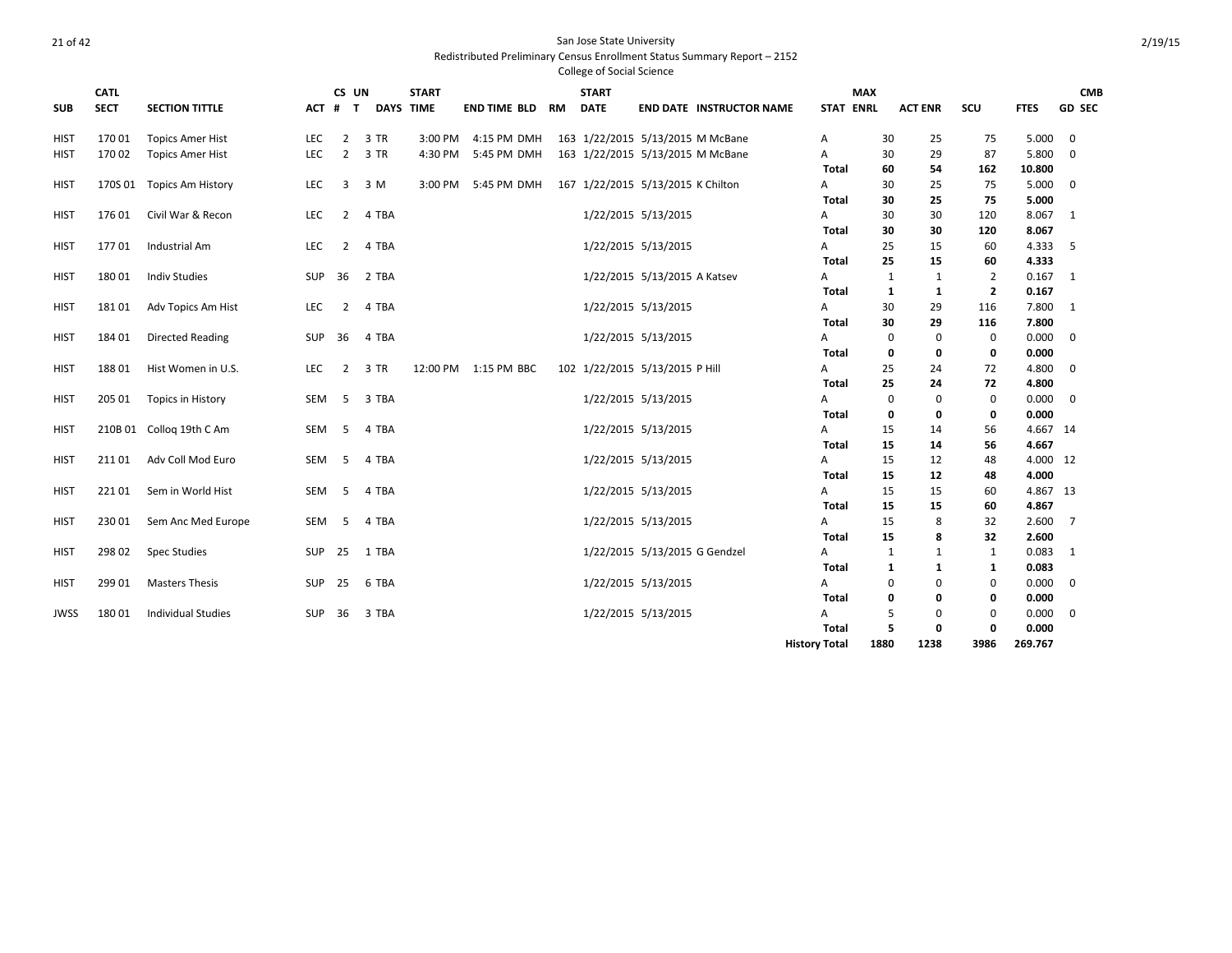|             |                      |                           |            |                |             |              |                     |    | <b>College of Social Science</b> |                                   |                                      |                            |     |                |            |             |                         |
|-------------|----------------------|---------------------------|------------|----------------|-------------|--------------|---------------------|----|----------------------------------|-----------------------------------|--------------------------------------|----------------------------|-----|----------------|------------|-------------|-------------------------|
|             | <b>CATL</b>          |                           |            | CS UN          |             | <b>START</b> |                     |    | <b>START</b>                     |                                   |                                      | <b>MAX</b>                 |     |                |            |             | <b>CMB</b>              |
| <b>SUB</b>  | <b>SECT</b>          | <b>SECTION TITTLE</b>     | <b>ACT</b> | #              | <b>DAYS</b> | <b>TIME</b>  | <b>END TIME BLD</b> | RM | <b>DATE</b>                      |                                   | <b>END DATE INSTRUCTOR NAME</b>      | <b>ENRL</b><br><b>STAT</b> |     | <b>ACT ENR</b> | <b>SCU</b> | <b>FTES</b> | <b>GD SEC</b>           |
|             | Int'l Global Studies |                           |            |                |             |              |                     |    |                                  |                                   |                                      |                            |     |                |            |             |                         |
| <b>GLST</b> | 143 01               | Tech & Development        | <b>LEC</b> |                | 3 MW        | 12:00 PM     | 1:15 PM CL          |    |                                  | 226 1/22/2015 5/13/2015 M Davis   |                                      | A                          | 40  | 41             | 123        | 8.200       | $\overline{\mathbf{0}}$ |
|             |                      |                           |            |                |             |              |                     |    |                                  |                                   |                                      | Total                      | 40  | 41             | 123        | 8.200       |                         |
| <b>GLST</b> | 164 01               | Global Citizenship        | SEM        | .5.            | 3T          | 3:00 PM      | 5:45 PM SH          |    |                                  | 346 1/22/2015 5/13/2015 J Goodman |                                      | A                          | 30  | 31             | 93         | 6.300       | $\overline{2}$          |
|             |                      |                           |            |                |             |              |                     |    |                                  |                                   |                                      | Total                      | 30  | 31             | 93         | 6.300       |                         |
| <b>GLST</b> | 16701                | <b>Changing Ecologies</b> | <b>LEC</b> | $\overline{a}$ | 3 MW        | 3:00 PM      | 4:15 PM CL          |    |                                  | 224 1/22/2015 5/13/2015 M Davis   |                                      | A                          | 40  | 37             | 111        | 7.400       | $\overline{\mathbf{0}}$ |
|             |                      |                           |            |                |             |              |                     |    |                                  |                                   |                                      | Total                      | 40  | 37             | 111        | 7.400       |                         |
| <b>GLST</b> | 17901                | Seminar Global Studies    | <b>LEC</b> | 3              | 3 R         | 3:00 PM      | 5:45 PM CL          |    |                                  |                                   | 224 1/22/2015 5/13/2015 K Richardson | A                          | 20  | 10             | 30         | 2.000       | $\overline{\mathbf{0}}$ |
|             |                      |                           |            |                |             |              |                     |    |                                  |                                   |                                      | <b>Total</b>               | 20  | 10             | 30         | 2.000       |                         |
| <b>GLST</b> | 18901                | Global Experience         | <b>SUP</b> | 48             | 3 TBA       |              |                     |    |                                  | 1/22/2015 5/13/2015 M Davis       |                                      | A                          | 10  |                | 6          | 0.400       | $\overline{\mathbf{0}}$ |
|             |                      |                           |            |                |             |              |                     |    |                                  |                                   |                                      | Total                      | 10  | $\overline{2}$ | 6          | 0.400       |                         |
|             |                      |                           |            |                |             |              |                     |    |                                  |                                   | Int'l Global Studies Total           |                            | 140 | 121            | 363        | 24.300      |                         |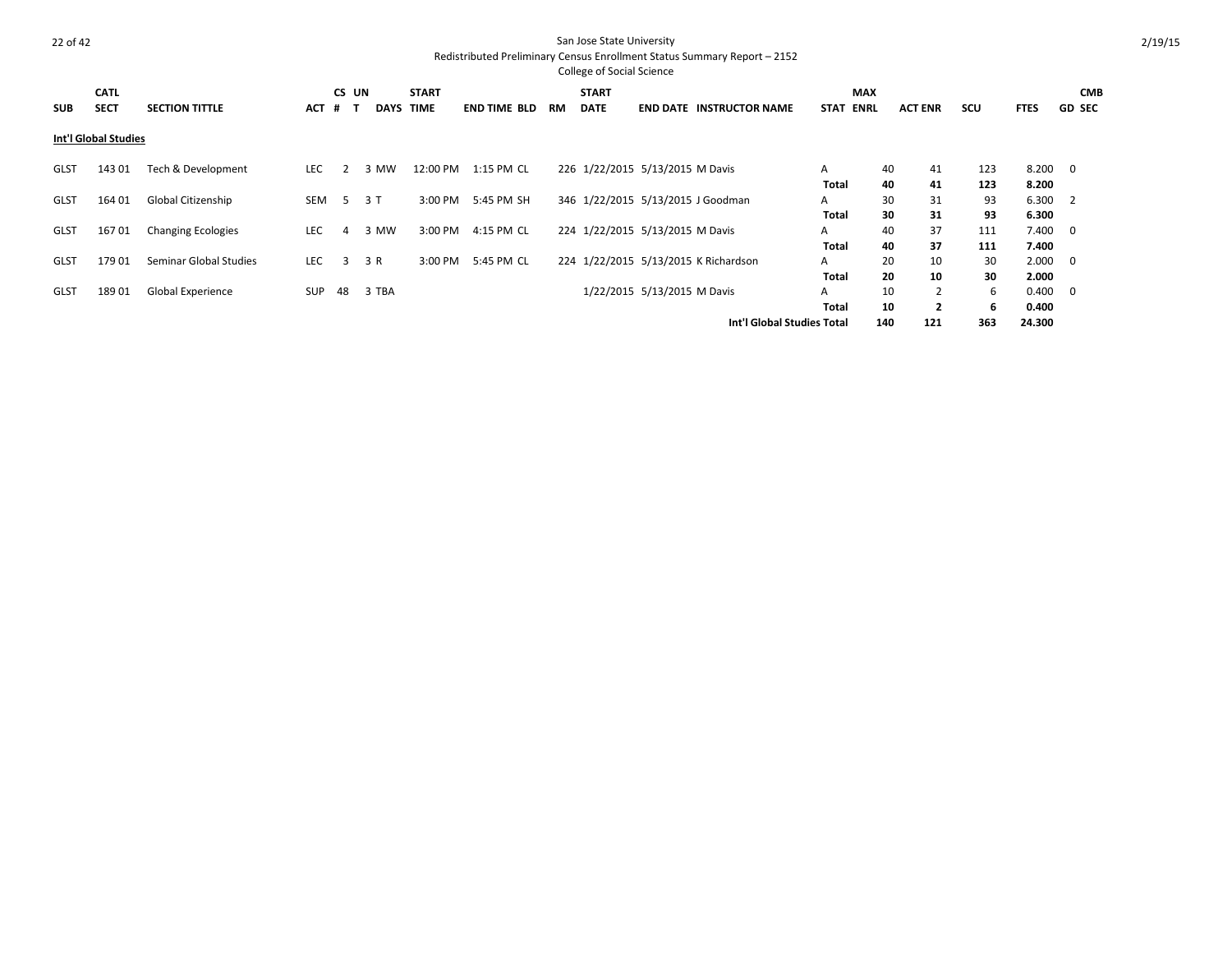|     |                                 |                                 |            |                |        |                  |                       |    | College of Social Science |                                    |                                           |              |                  |                |              |             |                |        |
|-----|---------------------------------|---------------------------------|------------|----------------|--------|------------------|-----------------------|----|---------------------------|------------------------------------|-------------------------------------------|--------------|------------------|----------------|--------------|-------------|----------------|--------|
|     | <b>CATL</b>                     |                                 |            | CS UN          |        | <b>START</b>     |                       |    | <b>START</b>              |                                    |                                           |              | <b>MAX</b>       |                |              |             | <b>CMB</b>     |        |
| SUB | <b>SECT</b>                     | <b>SECTION TITTLE</b>           | ACT #      | $\mathbf{T}$   |        | <b>DAYS TIME</b> | <b>END TIME BLD</b>   | RM | <b>DATE</b>               |                                    | <b>END DATE INSTRUCTOR NAME</b>           |              | <b>STAT ENRL</b> | <b>ACT ENR</b> | SCU          | <b>FTES</b> | <b>GD SEC</b>  |        |
|     | <b>Mexican American Studies</b> |                                 |            |                |        |                  |                       |    |                           |                                    |                                           |              |                  |                |              |             |                |        |
| MAS | 10B 01                          | Mex Am US Hist/Gov              | <b>LEC</b> | $\overline{2}$ | 3 MW   |                  | 9:00 AM 10:15 AM CL   |    |                           |                                    | 226 1/22/2015 5/13/2015 J Covarrubias     | Α            | 36               | 40             | 120          | 8.000       | $\mathbf 0$    |        |
| MAS | 10B02                           | Mex Am US Hist/Gov              | LEC        | $\overline{2}$ | 3 MW   |                  | 9:00 AM 10:15 AM CL   |    |                           | 226 1/22/2015 5/13/2015 J Gamboa   |                                           | Α            | 36               | 40             | 120          | 8.000       | $\mathbf 0$    |        |
| MAS | 10B03                           | Mex Am US Hist/Gov              | <b>LEC</b> | $\overline{2}$ | 3 MW   |                  | 10:30 AM 11:45 AM SH  |    |                           | 435 1/22/2015 5/13/2015 M Barrera  |                                           | Α            | 40               | 31             | 93           | 6.200       | $\mathbf 0$    |        |
| MAS | 10B 04                          | Mex Am US Hist/Gov              | <b>LEC</b> | $\overline{2}$ | 3 MW   |                  | 10:30 AM 11:45 AM CL  |    |                           |                                    | 226 1/22/2015 5/13/2015 J Covarrubias     | Α            | 36               | 42             | 126          | 8.400       | $\Omega$       |        |
| MAS | 10B05                           | Mex Am US Hist/Gov              | LEC        | $\overline{2}$ | 3 MW   |                  | 10:30 AM 11:45 AM CL  |    |                           | 226 1/22/2015 5/13/2015 J Gamboa   |                                           | Α            | 36               | 40             | 120          | 8.000       | $\mathbf 0$    |        |
| MAS | 10B 06                          | Mex Am US Hist/Gov              | LEC        |                | 3      |                  |                       |    |                           |                                    |                                           | х            | $\mathbf 0$      | $\mathbf 0$    | $\mathbf 0$  | 0.000       | $\Omega$       |        |
| MAS | 10B 07                          | Mex Am US Hist/Gov              | LEC        |                | 3      |                  |                       |    |                           |                                    |                                           | X            | 0                | $\mathbf 0$    | $\mathbf 0$  | 0.000       | $\Omega$       |        |
| MAS | 10B08                           | Mex Am US Hist/Gov              | LEC        | $\overline{2}$ | 3 TR   |                  | 9:00 AM 10:15 AM CL   |    |                           |                                    | 226 1/22/2015 5/13/2015 G Mora-Torres     | A            | 36               | 37             | 111          | 7.400       | $\Omega$       |        |
| MAS | 10B09                           | Mex Am US Hist/Gov              | <b>LEC</b> | $\overline{2}$ | 3 TR   |                  | 9:00 AM 10:15 AM CL   |    |                           | 226 1/22/2015 5/13/2015 P Tabera   |                                           | Α            | 36               | 32             | 96           | 6.400       | $\mathbf 0$    |        |
| MAS | 10B 10                          | Mex Am US Hist/Gov              | <b>LEC</b> | $\overline{2}$ | 3 TR   |                  | 10:30 AM 11:45 AM CL  |    |                           |                                    | 226 1/22/2015 5/13/2015 G Mora-Torres     | A            | 36               | 34             | 102          | 6.800       | $\Omega$       |        |
| MAS | 10B 11                          | Mex Am US Hist/Gov              | LEC        | $\overline{2}$ | 3 TR   |                  | 10:30 AM 11:45 AM CL  |    |                           | 226 1/22/2015 5/13/2015 P Tabera   |                                           | A            | 36               | 40             | 120          | 8.000       | $\Omega$       |        |
| MAS | 10B 12                          | Mex Am US Hist/Gov              | LEC        |                | 2 3 TR |                  | 12:00 PM 1:15 PM CL   |    |                           | 226 1/22/2015 5/13/2015 M Callahan |                                           | Α            | 36               | 40             | 120          | 8.000       | $\Omega$       |        |
| MAS | 10B 13                          | Mex Am US Hist/Gov              | LEC        | $\overline{2}$ | 3 TR   | 12:00 PM         | 1:15 PM CL            |    |                           | 226 1/22/2015 5/13/2015 L Chacon   |                                           | A            | 36               | 38             | 114          | 7.600       | $\Omega$       |        |
| MAS | 10B 14                          | Mex Am US Hist/Gov              | LEC        | $\overline{2}$ | 3 TR   | 1:30 PM          | 2:45 PM CL            |    |                           | 226 1/22/2015 5/13/2015 M Callahan |                                           | Α            | 36               | 38             | 114          | 7.600       | $\Omega$       |        |
| MAS | 10B 15                          | Mex Am US Hist/Gov              | LEC        | $\overline{2}$ | 3 TR   | 1:30 PM          | 2:45 PM CL            |    |                           | 226 1/22/2015 5/13/2015 L Chacon   |                                           | Α            | 36               | 39             | 117          | 7.800       | $\mathbf 0$    |        |
|     |                                 |                                 |            |                |        |                  |                       |    |                           |                                    |                                           | Total        | 472              | 491            | 1473         | 98.200      |                |        |
| MAS | 25 01                           | <b>Changing Majority</b>        | LEC        | $\overline{2}$ | 3T     | 6:00 PM          | 8:45 PM CL            |    |                           | 111 1/22/2015 5/13/2015 R Wilson   |                                           | Α            | 30               | $\mathbf{0}$   | $\mathbf{0}$ | 0.000       | 0 <sup>C</sup> |        |
| AAS | 25 01                           | <b>Changing Majority</b>        | <b>LEC</b> | $\overline{2}$ | 3T     | 6:00 PM          | 8:45 PM CL            |    |                           | 111 1/22/2015 5/13/2015 R Wilson   |                                           | A            | $\mathbf 0$      | $\mathbf{0}$   | $\mathbf{0}$ | 0.000       | 0 <sup>C</sup> | $\ast$ |
|     |                                 |                                 |            |                |        |                  |                       |    |                           |                                    |                                           | <b>Total</b> | 30               | 0              | 0            | 0.000       |                |        |
| MAS | 74 01                           | <b>Public Address</b>           | SEM        | 4              | 3 MW   |                  | 9:00 AM 10:15 AM CL   |    |                           | 318 1/22/2015 5/13/2015 P Tabera   |                                           | A            | 25               | 25             | 75           | 5.000       | $\Omega$       |        |
| MAS | 74 02                           | <b>Public Address</b>           | <b>SEM</b> |                | 3      |                  |                       |    |                           |                                    |                                           | X            | $\mathbf 0$      | $\mathbf 0$    | $\mathbf 0$  | 0.000       | $\Omega$       |        |
| MAS | 74 03                           | <b>Public Address</b>           | SEM        | 4              | 3 MW   |                  | 10:30 AM 11:45 AM CL  |    |                           | 243 1/22/2015 5/13/2015 P Tabera   |                                           | Α            | 25               | 25             | 75           | 5.000       | $\Omega$       |        |
| MAS | 74 04                           | <b>Public Address</b>           | SEM        | 4              | 3 TR   |                  | 9:00 AM 10:15 AM CL   |    |                           | 243 1/22/2015 5/13/2015 L Juarez   |                                           | Α            | 25               | 25             | 75           | 5.000       | $\Omega$       |        |
| MAS | 74 05                           | <b>Public Address</b>           | SEM        | 4              | 3 MW   |                  | 12:00 PM 1:15 PM CL   |    |                           |                                    | 243 1/22/2015 5/13/2015 G Mora-Torres     | Α            | 25               | 25             | 75           | 5.000       | $\Omega$       |        |
| MAS | 74 06                           | <b>Public Address</b>           | <b>SEM</b> | $\overline{4}$ | 3 TR   |                  | 10:30 AM 11:45 AM CL  |    |                           | 243 1/22/2015 5/13/2015 L Juarez   |                                           | Α            | 25               | 27             | 81           | 5.400       | $\Omega$       |        |
| MAS | 74 07                           | <b>Public Address</b>           | <b>SEM</b> |                | 3      |                  |                       |    |                           |                                    |                                           | X            | 0                | $\mathbf 0$    | 0            | 0.000       | 0              |        |
| MAS | 7408                            | <b>Public Address</b>           | <b>SEM</b> |                | 3      |                  |                       |    |                           |                                    |                                           | X            | $\mathbf 0$      | 0              | $\Omega$     | 0.000       | $\Omega$       |        |
| MAS | 74 09                           | <b>Public Address</b>           | SEM        | 4              | 3 TR   | 1:30 PM          | 2:45 PM CL            |    |                           | 243 1/22/2015 5/13/2015 K Rios     |                                           | Α            | 25               | 25             | 75           | 5.000       | $\Omega$       |        |
| MAS | 74 10                           | <b>Public Address</b>           | SEM        | 4              | 3 TR   | 3:00 PM          | 4:15 PM SH            |    |                           | 444 1/22/2015 5/13/2015 K Rios     |                                           | Α            | 25               | 25             | 75           | 5.000       | $\Omega$       |        |
| MAS | 74 11                           | <b>Public Address</b>           | SEM        | 4              | 3 MW   |                  | 12:00 PM 1:15 PM SH   |    |                           | 414 1/22/2015 5/13/2015 K Rios     |                                           | Α            | 25               | 25             | 75           | 5.000       | $\Omega$       |        |
|     |                                 |                                 |            |                |        |                  |                       |    |                           |                                    |                                           | Total        | 200              | 202            | 606          | 40.400      |                |        |
| MAS | 13001                           | Chicna/o Amer Soc               | LEC        | $\overline{2}$ | 3 MW   |                  | 10:30 AM 11:45 AM DMH |    |                           |                                    | 164 1/22/2015 5/13/2015 G Mora-Torres     | А            | 30               | 28             | 84           | 5.600       | $\Omega$       |        |
| MAS | 13002                           | Chicna/o Amer Soc               | LEC        | $\overline{2}$ | 3 TR   |                  | 9:00 AM 10:15 AM SH   |    |                           |                                    | 435 1/22/2015 5/13/2015 J Curry-Rodriguez | Α            | 30               | 32             | 96           | 6.500       | 2              |        |
|     |                                 |                                 |            |                |        |                  |                       |    |                           |                                    |                                           | <b>Total</b> | 60               | 60             | 180          | 12.100      |                |        |
| MAS | 144 01                          | Chicana/o Lit                   | LEC        | $\mathbf{1}$   | 3 MW   |                  | 1:30 PM 2:45 PM CL    |    |                           | 243 1/22/2015 5/13/2015 M Barrera  |                                           | Α            | 30               | 29             | 87           | 5.850       | 1              |        |
|     |                                 |                                 |            |                |        |                  |                       |    |                           |                                    |                                           | <b>Total</b> | 30               | 29             | 87           | 5.850       |                |        |
| MAS | 16001                           | Gender and Sexuality            | LEC        | $\overline{2}$ | 3 MW   |                  | 9:00 AM 10:15 AM DMH  |    |                           | 164 1/22/2015 5/13/2015 K Rios     |                                           | A            | 30               | 30             | 90           | 6.000       | $\Omega$       |        |
| MAS | 160 02                          | <b>Gender and Sexuality</b>     | LEC        |                | 3      |                  |                       |    |                           |                                    |                                           | X            | 0                | $\mathbf 0$    | $\mathbf 0$  | 0.000       | $\Omega$       |        |
| MAS | 160 03                          | Gender and Sexuality            | LEC        |                | 3      |                  |                       |    |                           |                                    |                                           | X            | $\mathbf 0$      | $\mathbf 0$    | $\Omega$     | 0.000       | $\mathbf 0$    |        |
|     |                                 |                                 |            |                |        |                  |                       |    |                           |                                    |                                           | <b>Total</b> | 30               | 30             | 90           | 6.000       |                |        |
| MAS | 18001                           | <b>Indiv Studies</b>            | <b>SUP</b> | 36             | 4 TBA  |                  |                       |    |                           |                                    | 1/22/2015 5/13/2015 J Curry-Rodriguez     | Α            | $\mathbf 0$      | $\mathbf 0$    | $\mathbf 0$  | 0.000       | $\Omega$       |        |
| MAS | 18002                           | <b>Indiv Studies</b>            | <b>SUP</b> | 36             | 3 TBA  |                  |                       |    |                           |                                    | 1/22/2015 5/13/2015 J Curry-Rodriguez     | Α            | 30               | 8              | 24           | 1.650       | $\mathbf{1}$   |        |
|     |                                 |                                 |            |                |        |                  |                       |    |                           |                                    |                                           | <b>Total</b> | 30               | 8              | 24           | 1.650       |                |        |
| MAS | 185 01                          | Teaching in Diverse Society     | <b>LEC</b> | 2              | 3 MW   |                  | 12:00 PM 1:15 PM DMH  |    |                           | 162 1/22/2015 5/13/2015 M Pizarro  |                                           | А            | $\mathbf 0$      | 27             | 81           | 5.400       | 0 <sup>c</sup> |        |
|     |                                 |                                 |            |                |        |                  |                       |    |                           |                                    |                                           | Total        | 0                | 27             | 81           | 5.400       |                |        |
| MAS |                                 | 196F 01 Leadership and Advocacy | SEM        | 5              | 3T     |                  | 3:00 PM 5:45 PM CL    |    |                           |                                    | 238 1/22/2015 5/13/2015 J Curry-Rodriguez | Α            | 30               | 19             | 57           | 4.100       | -6             |        |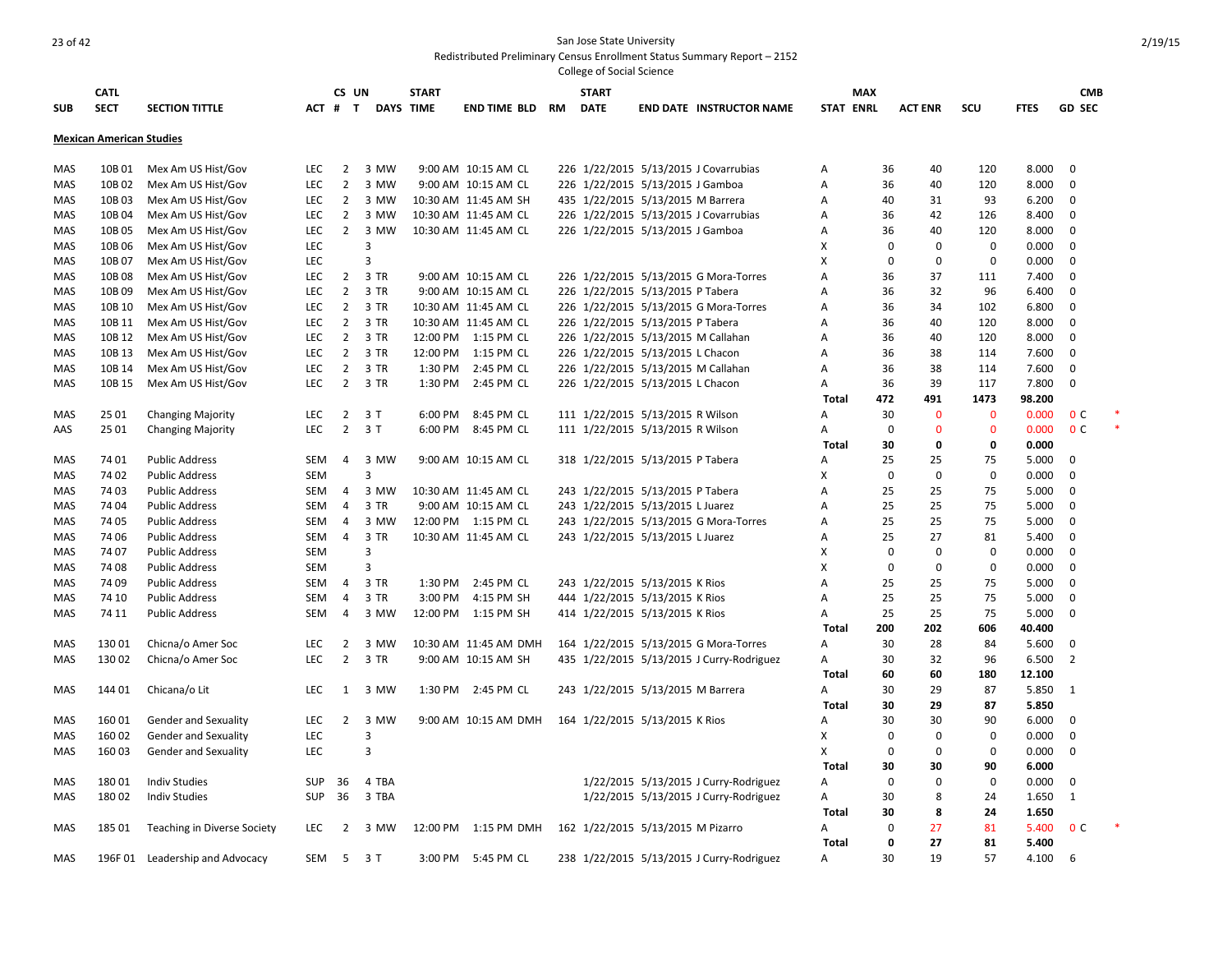|            |             |                         |            |       |                  |              |                     |           | <b>College of Social Science</b>   |                               |                                           |                            |          |                |             |             |                |
|------------|-------------|-------------------------|------------|-------|------------------|--------------|---------------------|-----------|------------------------------------|-------------------------------|-------------------------------------------|----------------------------|----------|----------------|-------------|-------------|----------------|
|            | <b>CATL</b> |                         |            | CS UN |                  | <b>START</b> |                     |           | <b>START</b>                       |                               |                                           | <b>MAX</b>                 |          |                |             |             | <b>CMB</b>     |
| <b>SUB</b> | <b>SECT</b> | <b>SECTION TITTLE</b>   | <b>ACT</b> | #     | <b>DAYS TIME</b> |              | <b>END TIME BLD</b> | <b>RM</b> | <b>DATE</b>                        |                               | <b>END DATE INSTRUCTOR NAME</b>           | <b>ENRL</b><br><b>STAT</b> |          | <b>ACT ENR</b> | <b>SCU</b>  | <b>FTES</b> | <b>GD SEC</b>  |
|            |             |                         |            |       |                  |              |                     |           |                                    |                               |                                           | <b>Total</b>               | 30       | 19             | 57          | 4.100       |                |
| <b>MAS</b> | 215 01      | Chicanas/os & Educ      | SEM        | 5     | 3 M              | 6:00 PM      | 8:45 PM CL          |           | 318 1/22/2015 5/13/2015 M Pizarro  |                               |                                           | A                          | 15       | 9              | 27          | 2.250       | -9             |
|            |             |                         |            |       |                  |              |                     |           |                                    |                               |                                           | Total                      | 15       | 9              | 27          | 2.250       |                |
| MAS        | 225 01      | Am Inst & Ch Comm       | SEM        | 6     | 3T               | 6:00 PM      | 8:45 PM CL          |           | 318 1/22/2015 5/13/2015 J Troncoso |                               |                                           | Α                          | 15       | 11             | 33          | 2.750 11    |                |
|            |             |                         |            |       |                  |              |                     |           |                                    |                               |                                           | Total                      | 15       | 11             | 33          | 2.750       |                |
| <b>MAS</b> | 252 01      | Comp Ethnic Studies     | SEM        | -5    | 3 W              | 6:00 PM      | 8:45 PM CL          |           | 318 1/22/2015 5/13/2015 M Barrera  |                               |                                           | A                          | 15       | 11             | 33          | 2.650       | -9             |
|            |             |                         |            |       |                  |              |                     |           |                                    |                               |                                           | <b>Total</b>               | 15       | 11             | 33          | 2.650       |                |
| MAS        | 275 02      | <b>Research Methods</b> | SEM        | -5    | 3 S              | 10:30 AM     | 3:00 PM CL          |           |                                    |                               | 243 1/22/2015 5/13/2015 J Curry-Rodriguez | Α                          | 15       | 13             | 39          | 3.250 13    |                |
|            |             |                         |            |       |                  |              |                     |           |                                    |                               |                                           | <b>Total</b>               | 15       | 13             | 39          | 3.250       |                |
| MAS        | 298 01      | <b>Special Studies</b>  | <b>SUP</b> | 25    | 6 TBA            |              |                     |           |                                    |                               | 1/22/2015 5/13/2015 J Curry-Rodriguez     | Α                          | 0        | $\mathbf 0$    | $\mathbf 0$ | 0.000       | - 0            |
| <b>MAS</b> | 298 02      | <b>Special Studies</b>  | <b>SUP</b> | 25    | 3 TBA            |              |                     |           |                                    |                               | 1/22/2015 5/13/2015 J Curry-Rodriguez     | Α                          | 15       | 5              | 15          | 1.250       | -5             |
| MAS        | 298 03      | <b>Special Studies</b>  | <b>SUP</b> | 25    | 6 TBA            |              |                     |           |                                    | 1/22/2015 5/13/2015 M Barrera |                                           | А                          | 5        |                | 6           | 0.500       | -1             |
|            |             |                         |            |       |                  |              |                     |           |                                    |                               |                                           | <b>Total</b>               | 20       | 6              | 21          | 1.750       |                |
| <b>MAS</b> | 299 01      | <b>MA Thesis</b>        | <b>SUP</b> | 25    | 6 TBA            |              |                     |           |                                    |                               | 1/22/2015 5/13/2015 J Curry-Rodriguez     | A                          | $\Omega$ | 0              | $\mathbf 0$ | 0.000       | - 0            |
| MAS        | 299 02      | <b>MA Thesis</b>        | <b>SUP</b> | 25    | 3 TBA            |              |                     |           |                                    |                               | 1/22/2015 5/13/2015 J Curry-Rodriguez     | A                          | 15       | 0              | 0           | 0.000       | $\overline{0}$ |
|            |             |                         |            |       |                  |              |                     |           |                                    |                               |                                           | Total                      | 15       | 0              | 0           | 0.000       |                |
|            |             |                         |            |       |                  |              |                     |           |                                    |                               | <b>Mexican American Studies Total</b>     |                            | 977      | 916            | 2751        | 186.350     |                |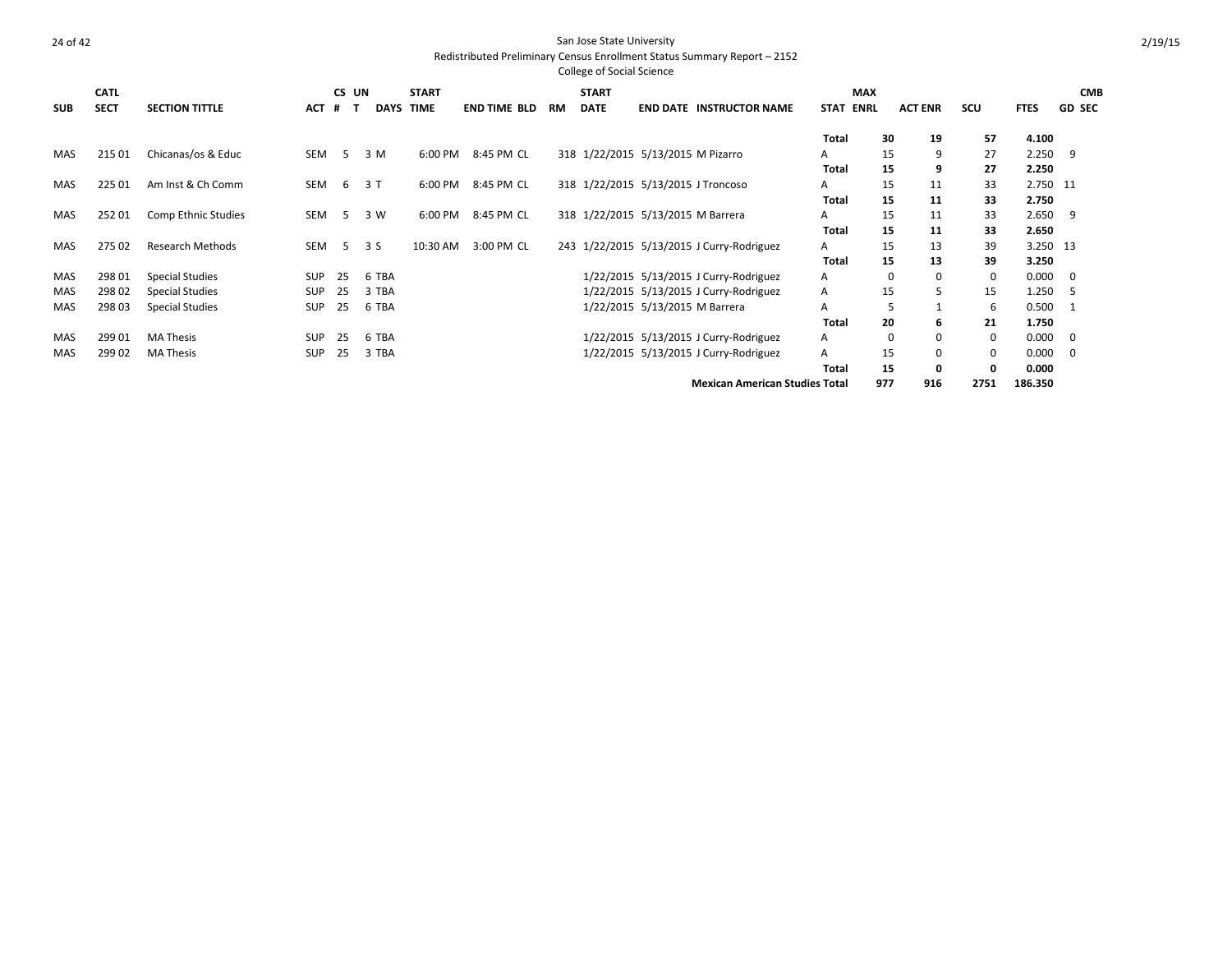|                            | <b>CATL</b>              |                            |                   | CS UN                            |                   | <b>START</b> |                                                            |           | <b>START</b> |                                                                       |                                     | <b>MAX</b>       |             |                |              |                | <b>CMB</b>     |  |
|----------------------------|--------------------------|----------------------------|-------------------|----------------------------------|-------------------|--------------|------------------------------------------------------------|-----------|--------------|-----------------------------------------------------------------------|-------------------------------------|------------------|-------------|----------------|--------------|----------------|----------------|--|
| <b>SUB</b>                 | <b>SECT</b>              | <b>SECTION TITTLE</b>      |                   |                                  | ACT # T DAYS TIME |              | END TIME BLD                                               | <b>RM</b> | <b>DATE</b>  |                                                                       | <b>END DATE INSTRUCTOR NAME</b>     | <b>STAT ENRL</b> |             | <b>ACT ENR</b> | scu          | <b>FTES</b>    | <b>GD SEC</b>  |  |
|                            |                          |                            |                   |                                  |                   |              |                                                            |           |              |                                                                       |                                     |                  |             |                |              |                |                |  |
|                            | <b>Political Science</b> |                            |                   |                                  |                   |              |                                                            |           |              |                                                                       |                                     |                  |             |                |              |                |                |  |
| PADM                       | 21001                    | Intro Pub Admin            | <b>SEM</b>        | -5                               | 3 M               | 6:00 PM      | 8:45 PM CL                                                 |           |              | 306 1/22/2015 5/13/2015 F Edwards                                     |                                     | Α                | 20          | 14             | 42           | 3.500 14       |                |  |
|                            |                          |                            |                   |                                  |                   |              |                                                            |           |              |                                                                       |                                     | <b>Total</b>     | 20          | 14             | 42           | 3.500          |                |  |
| PADM                       | 21201                    | Admin Research             | <b>SEM</b>        | -5                               | 3 W               | 6:00 PM      | 8:45 PM HGH                                                |           |              | 116 1/22/2015 5/13/2015 D Shim                                        |                                     | A                | 20          | $\overline{7}$ | 21           | 1.750          | $\overline{7}$ |  |
|                            |                          |                            |                   |                                  |                   |              |                                                            |           |              |                                                                       |                                     | Total            | 20          | $\overline{7}$ | 21           | 1.750          |                |  |
| PADM                       | 21301                    | Pol Analysis & Eval        | <b>SEM</b>        | 5                                | 3 T               | 6:00 PM      | 8:45 PM CL                                                 |           |              | 306 1/22/2015 5/13/2015 P Haas                                        |                                     | A                | 20          | 12             | 36           | 3.000 12       |                |  |
|                            |                          |                            |                   |                                  |                   |              |                                                            |           |              |                                                                       |                                     | Total            | 20          | 12             | 36           | 3.000          |                |  |
| PADM                       | 214 01                   | Intro to Public Management | SEM               | 5                                | 3T                | 6:00 PM      | 8:45 PM DMH 149A 1/22/2015 5/13/2015 F Edwards             |           |              |                                                                       |                                     | A                | 20          | 19             | 57           |                | 4.750 19 C     |  |
| <b>URBP</b>                | 214 01                   | Intro to Public Management | SEM               | - 5                              | 3T                | 6:00 PM      | 8:45 PM DMH 149A 1/22/2015 5/13/2015 F Edwards             |           |              |                                                                       |                                     | Α                | 0           | $\mathbf{0}$   | $\mathbf{0}$ | 0.000          | 0 <sup>C</sup> |  |
|                            |                          |                            |                   |                                  |                   |              |                                                            |           |              |                                                                       |                                     | Total            | 20          | 19             | 57           | 4.750          |                |  |
| PADM                       | 21701                    | Org Theory                 | <b>SEM</b>        |                                  | 3                 |              |                                                            |           |              |                                                                       |                                     | X                | $\mathbf 0$ | $\mathbf 0$    | $\mathbf 0$  | 0.000          | $\mathbf 0$    |  |
| PADM                       | 21702                    | Org Theory                 | SEM               | 5                                | 3T                | 6:00 PM      | 8:45 PM CL                                                 |           |              | 205 1/22/2015 5/13/2015 D Shim                                        |                                     | Α                | 20          | 18             | 54           | 4.500 18       |                |  |
|                            |                          |                            |                   |                                  |                   |              |                                                            |           |              |                                                                       |                                     | <b>Total</b>     | 20          | 18             | 54           | 4.500          |                |  |
| PADM                       | 21801                    | <b>Public Budgeting</b>    | SEM               | 5                                | 3 R               | 6:00 PM      | 8:45 PM CL                                                 |           |              | 306 1/22/2015 5/13/2015 D Shim                                        |                                     | A                | 20          | 13             | 39           | 3.250 13       |                |  |
|                            |                          |                            |                   |                                  |                   |              |                                                            |           |              |                                                                       |                                     | <b>Total</b>     | 20          | 13             | 39           | 3.250          |                |  |
| PADM                       | 21901                    | Pub Financial Adm          | <b>SEM</b>        | - 5                              | 3 W               | 6:00 PM      | 8:45 PM CL                                                 |           |              | 306 1/22/2015 5/13/2015 T Tung                                        |                                     | A                | 20          | 18             | 54           | 4.500 18       |                |  |
|                            |                          |                            |                   |                                  |                   |              |                                                            |           |              |                                                                       |                                     | Total            | 20          | 18             | 54           | 4.500          |                |  |
| PADM                       | 22301                    | Law & Pub Admin            | SEM               | 5                                | 3 M               | 6:00 PM      | 8:45 PM DMH 149A 1/22/2015 5/13/2015 K Nuger               |           |              |                                                                       |                                     | Α                | 20          | 21             | 63           | 5.250 21       |                |  |
|                            |                          |                            |                   |                                  |                   |              |                                                            |           |              |                                                                       |                                     | <b>Total</b>     | 20          | 21             | 63           | 5.250          |                |  |
| PADM                       | 28101                    | Pub Adm Internship         | <b>SUP</b>        | 25                               | 3T                | 3:00 PM      | 5:45 PM HGH                                                |           |              | 116 1/22/2015 5/13/2015 G Percival                                    |                                     | Α                | 5           | 12             | 36           | 3.000 12       |                |  |
|                            |                          |                            |                   |                                  |                   |              |                                                            |           |              |                                                                       |                                     | <b>Total</b>     | 5           | 12             | 36           | 3.000          |                |  |
| PADM                       | 298 01                   | <b>Special Problems</b>    | <b>SUP</b>        | 25                               | 3 TBA             |              |                                                            |           |              | 1/22/2015 5/13/2015 P Haas                                            |                                     | A                | 15          | 6              | 18           | 1.500          | 6              |  |
| PADM                       | 298 02                   | <b>Special Problems</b>    | <b>SUP</b>        | 25                               | 3 TBA             |              |                                                            |           |              | 1/22/2015 5/13/2015 D Shim                                            |                                     | Α                | 15          | 5              | 15           | 1.250          | 5              |  |
| PADM                       | 298 03                   | <b>Special Problems</b>    | SUP               | 25                               | 3 TBA             |              |                                                            |           |              | 1/22/2015 5/13/2015 F Edwards                                         |                                     | Α                | 15          | 3              | 9            | 0.750          | $\overline{3}$ |  |
|                            |                          |                            |                   |                                  |                   |              |                                                            |           |              |                                                                       |                                     | <b>Total</b>     | 45<br>35    | 14             | 42           | 3.500          |                |  |
| <b>POLS</b><br><b>POLS</b> | 101<br>102               | Amer Govt<br>Amer Govt     | LEC<br><b>LEC</b> | $\overline{2}$<br>$\overline{2}$ | 3 MW<br>3 TR      |              | 10:30 AM 11:45 AM DMH<br>9:00 AM 10:15 AM CL               |           |              | 161 1/22/2015 5/13/2015 K Nuger<br>303 1/22/2015 5/13/2015 G Percival |                                     | Α<br>Α           | 35          | 44<br>38       | 132<br>114   | 8.800<br>7.600 | 0<br>0         |  |
| <b>POLS</b>                | 180                      | Amer Govt                  | <b>LEC</b>        | $\overline{2}$                   | 3 TBA             |              |                                                            |           |              | 1/22/2015 5/13/2015 J Brent                                           |                                     | Α                | 35          | 36             | 108          | 7.200          | 0              |  |
| <b>POLS</b>                | 181                      | Amer Govt                  | <b>LEC</b>        | $\overline{2}$                   | 3 TBA             |              |                                                            |           |              | 1/22/2015 5/13/2015 J Brent                                           |                                     | Α                | 35          | 35             | 105          | 7.000          | $\mathbf 0$    |  |
|                            |                          |                            |                   |                                  |                   |              |                                                            |           |              |                                                                       |                                     | Total            | 140         | 153            | 459          | 30.600         |                |  |
| <b>POLS</b>                | 201                      | Intro Comp Pol             | <b>LEC</b>        | $\overline{2}$                   | 3 TR              |              | 10:30 AM 11:45 AM DMH 149A 1/22/2015 5/13/2015 D Dudley    |           |              |                                                                       |                                     | Α                | 35          | 33             | 99           | 6.600          | 0              |  |
| <b>POLS</b>                | 202                      | Intro Comp Pol             | <b>LEC</b>        | $\overline{2}$                   | 3 MW              |              | 1:30 PM 2:45 PM DMH 149A 1/22/2015 5/13/2015 S Pinnell     |           |              |                                                                       |                                     | A                | 35          | 33             | 99           | 6.600          | $\mathbf 0$    |  |
|                            |                          |                            |                   |                                  |                   |              |                                                            |           |              |                                                                       |                                     | Total            | 70          | 66             | 198          | 13.200         |                |  |
| <b>POLS</b>                | 301                      | Intro Pol Thought          | LEC               | 3                                | 3 TR              | 7:30 AM      | 8:45 AM CL                                                 |           |              | 303 1/22/2015 5/13/2015 S Benson                                      |                                     | A                | 35          | 33             | 99           | 6.600          | $\mathbf 0$    |  |
| <b>POLS</b>                | 302                      | Intro Pol Thought          | <b>LEC</b>        | $\overline{3}$                   | 3 MW              | 12:00 PM     | 1:15 PM HGH                                                |           |              |                                                                       | 116 1/22/2015 5/13/2015 A Schendan  | A                | 35          | 32             | 96           | 6.400          | $\mathbf 0$    |  |
|                            |                          |                            |                   |                                  |                   |              |                                                            |           |              |                                                                       |                                     | <b>Total</b>     | 70          | 65             | 195          | 13.000         |                |  |
| <b>POLS</b>                | 401                      | Intro Intl Rel             | <b>LEC</b>        | $\overline{2}$                   | 3 MW              |              | 10:30 AM 11:45 AM DMH 149A 1/22/2015 5/13/2015 K Sasikumar |           |              |                                                                       |                                     | Α                | 35          | 33             | 99           | 6.600          | 0              |  |
| <b>POLS</b>                | 402                      | Intro Intl Rel             | <b>LEC</b>        | $\overline{2}$                   | 3 TR              |              | 10:30 AM 11:45 AM CL                                       |           |              |                                                                       | 303 1/22/2015 5/13/2015 K Sasikumar | A                | 35          | 35             | 105          | 7.000          | $\mathbf 0$    |  |
|                            |                          |                            |                   |                                  |                   |              |                                                            |           |              |                                                                       |                                     | Total            | 70          | 68             | 204          | 13.600         |                |  |
| <b>POLS</b>                | 15B01                    | U.S. Hist/Govt             | <b>LEC</b>        | 3                                | 3 MW              |              | 9:00 AM 10:15 AM DMH                                       |           |              | 150 1/22/2015 5/13/2015 I Jerke                                       |                                     | A                | $\mathbf 0$ | 46             | 138          | 9.200          | 0 <sup>C</sup> |  |
| POLS                       | 15B02                    | U.S. Hist/Govt             | LEC               | 3                                | 3 MW              |              | 10:30 AM 11:45 AM DMH                                      |           |              | 150 1/22/2015 5/13/2015 I Jerke                                       |                                     | Α                | $\Omega$    | 46             | 138          | 9.200          | 0 <sup>c</sup> |  |
| POLS                       | 15B03                    | U.S. Hist/Govt             | <b>LEC</b>        | $\overline{3}$                   | 3 MW              |              | 12:00 PM 1:15 PM DMH                                       |           |              | 150 1/22/2015 5/13/2015 M Wilson                                      |                                     | A                | $\Omega$    | 46             | 138          | 9.200          | 0 <sup>c</sup> |  |
| POLS                       | 15B04                    | U.S. Hist/Govt             | <b>LEC</b>        | $\overline{3}$                   | 3 MW              | 1:30 PM      | 2:45 PM DMH                                                |           |              | 150 1/22/2015 5/13/2015 I Jerke                                       |                                     | A                | $\Omega$    | 45             | 135          | 9.000          | 0 <sup>c</sup> |  |
| <b>POLS</b>                | 15B 05                   | U.S. Hist/Govt             | <b>LEC</b>        | 3                                | 3 MW              | 3:00 PM      | 4:15 PM DMH                                                |           |              | 150 1/22/2015 5/13/2015 I Jerke                                       |                                     | A                | $\Omega$    | 45             | 135          | 9.000          | 0 <sup>c</sup> |  |
| POLS                       | 15B 06                   | U.S. Hist/Govt             | <b>LEC</b>        | 3                                | 3 M               | 6:00 PM      | 8:45 PM DMH                                                |           |              | 150 1/22/2015 5/13/2015 M Wilson                                      |                                     | Α                | $\Omega$    | 46             | 138          | 9.200          | 0 <sup>c</sup> |  |
| POLS                       | 15B 07                   | U.S. Hist/Govt             | LEC               | 3                                | 3 TR              | 7:30 AM      | 8:45 AM DMH                                                |           |              | 150 1/22/2015 5/13/2015 R Cirivilleri                                 |                                     | Α                | $\Omega$    | 44             | 132          | 8.800          | 0 <sup>c</sup> |  |
| POLS                       | 15B08                    | U.S. Hist/Govt             | <b>LEC</b>        | 3                                | 3 TR              |              | 9:00 AM 10:15 AM DMH                                       |           |              | 150 1/22/2015 5/13/2015 R Cirivilleri                                 |                                     | $\overline{A}$   | $\Omega$    | 45             | 135          | 9.000          | 0 <sup>c</sup> |  |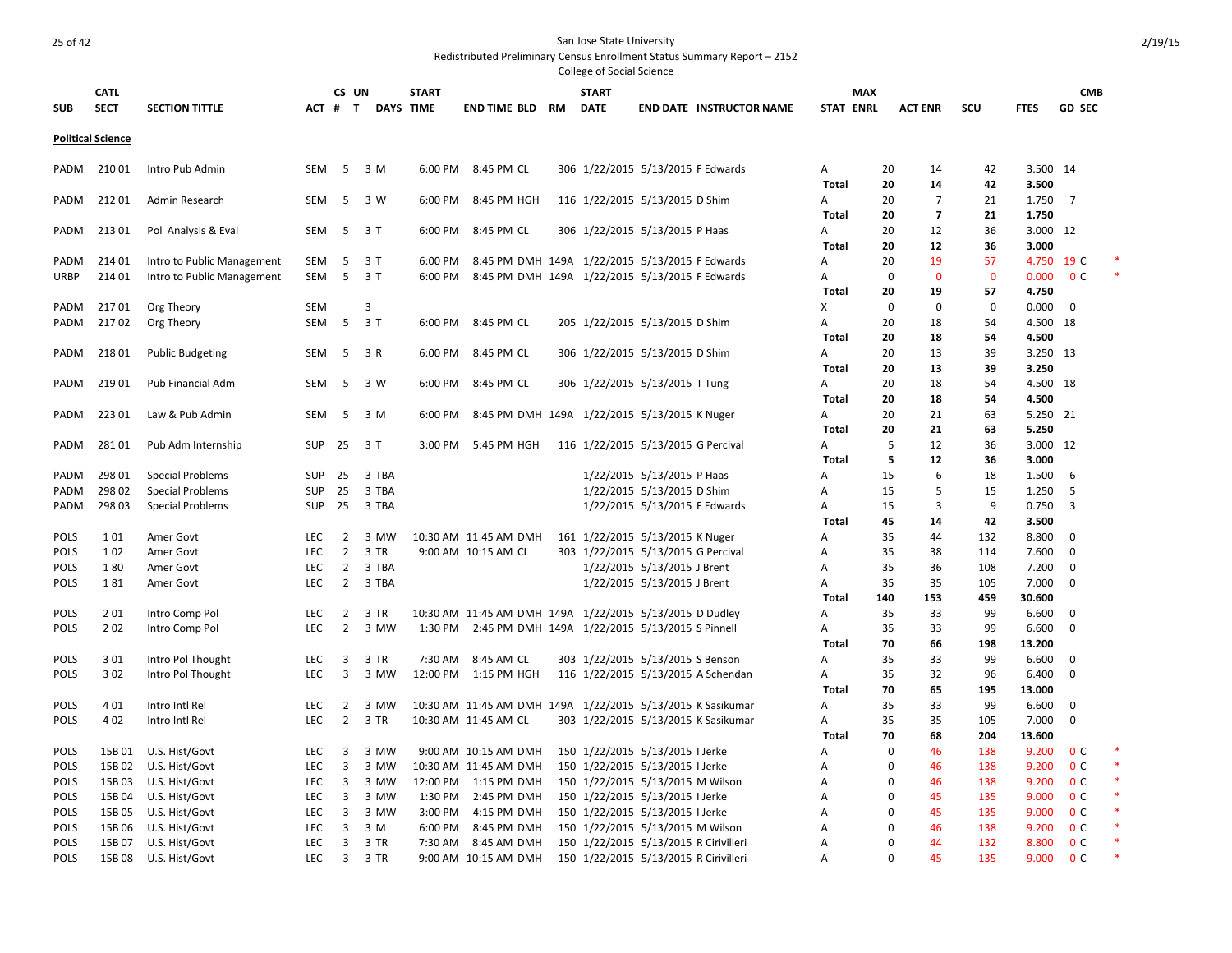**SUB CATL SECT SECTION TITTLE CS UN** ACT # T **DAYS TIME START TIME END TIME BLD RM START DATE END DATE INSTRUCTOR NAME STAT MAX ENRL ACT ENR SCU FTES GD CMB SEC** POLS 15B 09 U.S. Hist/Govt CHO LEC 3 3 TR 10:30 AM 11:45 AM DMH 150 1/22/2015 5/13/2015 M McBane A 0 46 138 9.200 0 C POLS 15B 10 U.S. Hist/Govt LEC 3 3 TR 12:00 PM 1:15 PM DMH 150 1/22/2015 5/13/2015 M McBane A 0 43 129 8.600 0 C \* POLS 15B 11 U.S. Hist/Govt **LEC 3 3 TR 1:30 PM 2:45 PM DMH 150 1/22/2015 5/13/2015 L Guardino** A 0 46 138 9.200 0 C POLS 15B 12 U.S. Hist/Govt LEC 3 3 TR 3:00 PM 4:15 PM DMH 150 1/22/2015 5/13/2015 L Guardino A 0 46 138 9.200 0 C **Total 0 544 1632 108.800** POLS 100W 01 Writing Workshop SEM 4 3 TR 9:00 AM 10:15 AM HGH 116 1/22/2015 5/13/2015 S Benson A 25 26 78 5.200 0 POLS 100W 02 Writing Workshop SEM 4 3 TR 3:00 PM 4:15 PM DMH 149A 1/22/2015 5/13/2015 S Benson A 25 26 78 5.200 0 **Total 50 52 156 10.400** POLS 102 01 State Politics LEC 2 3 TR 12:00 PM 1:15 PM HGH 116 1/22/2015 5/13/2015 G Percival A 35 37 111 7.450 1 **Total 35 37 111 7.450** POLS 103 01 Local Politics 
LEC 2 3 TR 1:30 PM 2:45 PM HGH 116 1/22/2015 5/13/2015 G Percival A 35 34 102 6.850 1 C URBP 103 01 Local Politics LEC 2 3 TR 1:30 PM 2:45 PM HGH 116 1/22/2015 5/13/2015 G Percival A 0 0 0 0.000 0 C \* **Total 35 34 102 6.850** POLS 107 01 Pol & Pub Opinion LEC 2 3 TR 10:30 AM 11:45 AM HGH 116 1/22/2015 5/13/2015 M Currin-Percival A 35 33 99 6.600 0 **Total 35 33 99 6.600** POLS 109 01 Women and Politics LEC 2 3 TR 1:30 PM 2:45 PM DMH 149A 1/22/2015 5/13/2015 S Benson A 35 36 108 7.200 0 **Total 35 36 108 7.200** POLS 114 01 Intro Pub Admin LEC 2 3 MW 1:30 PM 2:45 PM DMH 161 1/22/2015 5/13/2015 D Shim A 35 23 69 4.600 0 **Total 35 23 69 4.600** POLS 120 01 U S Law and Society LEC 2 3 MW 1:30 PM 2:45 PM HGH 116 1/22/2015 5/13/2015 K Nuger A 35 33 99 6.600 0 **Total 35 33 99 6.600** POLS 121C 01 Civil Rights **LEC 2 3 MW 9:00 AM 10:15 AM CL 303 1/22/2015 5/13/2015 K Nuger** A 35 23 69 4.600 0 **Total 35 23 69 4.600** POLS 122 01 Judicial Politics **LEC 2 3 MW 10:30 AM 11:45 AM HGH 116 1/22/2015 5/13/2015 J Brent** A 35 35 105 7.000 0 **Total 35 35 105 7.000** POLS 146 01 Latin American Pol LEC 2 3 TR 12:00 PM 1:15 PM DMH 149A 1/22/2015 5/13/2015 D Dudley A 35 32 96 6.400 0 **Total 35 32 96 6.400** POLS 148 01 Political Culture LEC 2 3 MW 3:00 PM 4:15 PM DMH 149A 1/22/2015 5/13/2015 S Pinnell A 35 31 93 6.200 0 **Total 35 31 93 6.200** POLS 150 01 War and Peace **LEC 2 3 MW 9:00 AM 10:30 AM HGH 116 1/22/2015 5/13/2015 S Pinnell** A 35 35 105 7.000 0 POLS 150 02 War and Peace **LEC 2 3 MW 12:00 PM 1:15 PM DMH 149A 1/22/2015** 5/13/2015 K Sasikumar A 35 36 108 7.200 0 **Total 70 71 213 14.200** POLS 152B 01 Model UN LEC 2 3 TR 4:30 PM 5:45 PM DMH 149A 1/22/2015 5/13/2015 D Dudley A 20 17 51 3.400 0 **Total 20 17 51 3.400** POLS 154 01 US Foreign Policy **LEC 2 3 TR 12:00 PM 1:15 PM CL 303 1/22/2015 5/13/2015 K Sasikumar A 35 41 123 8.200 0 Total 35 41 123 8.200** POLS 160B 01 Modern Pol Though LEC 3 3 TR 10:30 AM 11:45 AM DMH 355 1/22/2015 5/13/2015 A Schendan A 35 32 96 6.400 0 **Total 35 32 96 6.400** POLS 163 01 Amer Pol Thought LEC 3 3 MW 10:30 AM 11:45 AM CL 303 1/22/2015 5/13/2015 K Peter A 35 36 108 7.200 0 **Total 35 36 108 7.200** POLS 170V 01 Amer Pol Global SEM 3 3 TR 9:00 AM 10:15 AM MH 222 1/22/2015 5/13/2015 S Pinnell A 35 35 105 7.000 0 **Total 35 35 105 7.000** POLS 180 01 Indiv Studies SUP 36 3 TBA 1/22/2015 5/13/2015 K Sasikumar A 10 1 3 0.200 0 POLS 180 02 Indiv Studies SUP 36 3 TBA 1/22/2015 5/13/2015 A 10 0 0 0.000 0 POLS 180 03 Indiv Studies SUP 36 3 TBA 1/22/2015 5/13/2015 A 10 0 0 0.000 0 POLS 180 04 Indiv Studies SUP 36 2 TBA 1/22/2015 5/13/2015 A 10 0 0 0.000 0 POLS 180 05 Indiv Studies SUP 36 1 TBA 1/22/2015 5/13/2015 A 10 0 0 0.000 0

**Total 50 1 3 0.200**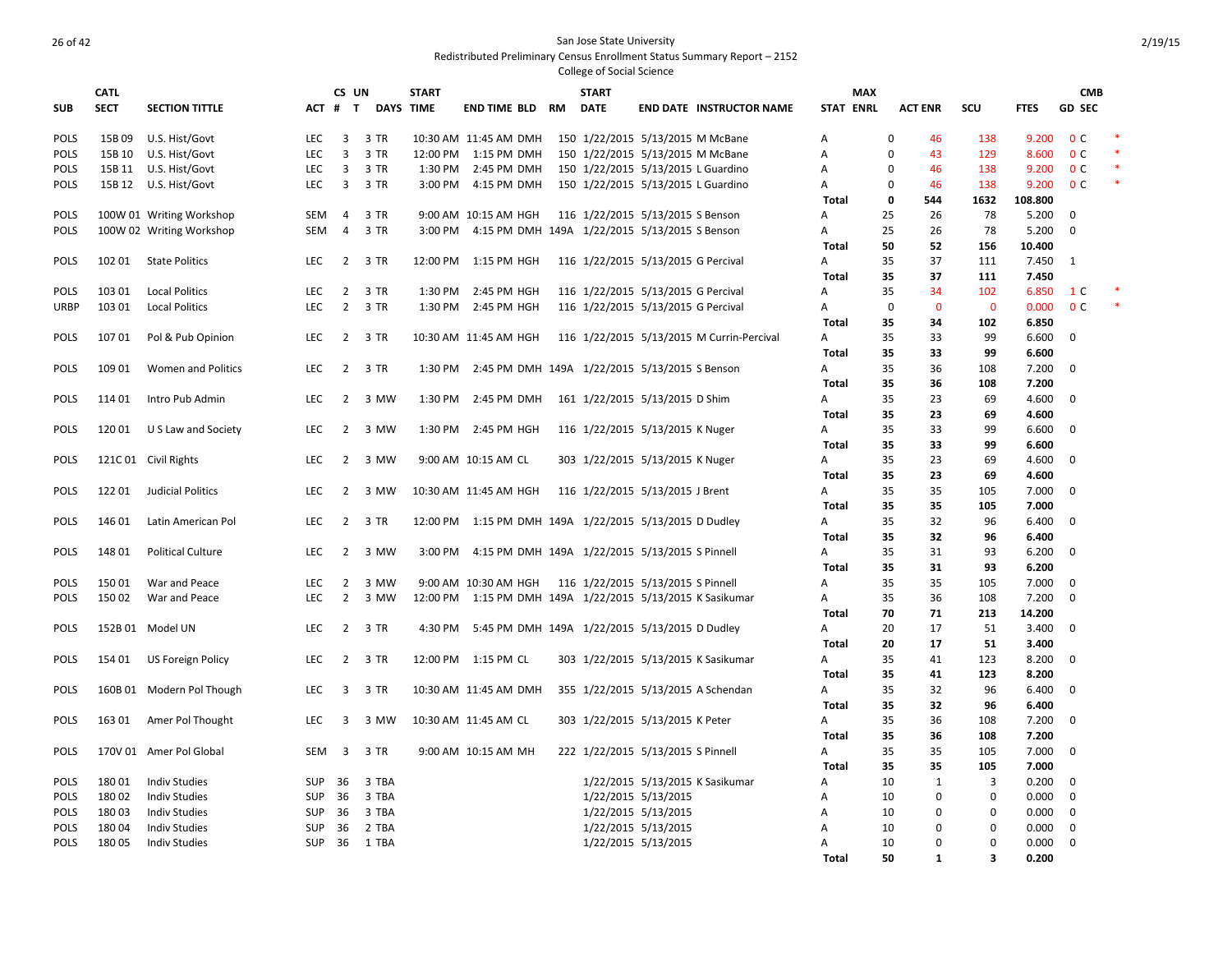|             |             |                         |            |       |             |                     |                     |           | <b>College of Social Science</b> |                                                         |              |             |                |             |             |               |
|-------------|-------------|-------------------------|------------|-------|-------------|---------------------|---------------------|-----------|----------------------------------|---------------------------------------------------------|--------------|-------------|----------------|-------------|-------------|---------------|
|             | <b>CATL</b> |                         |            | CS UN |             | <b>START</b>        |                     |           | <b>START</b>                     |                                                         | <b>MAX</b>   |             |                |             |             | <b>CMB</b>    |
| <b>SUB</b>  | <b>SECT</b> | <b>SECTION TITTLE</b>   | <b>ACT</b> | #     | <b>DAYS</b> | <b>TIME</b>         | <b>END TIME BLD</b> | <b>RM</b> | <b>DATE</b>                      | <b>END DATE INSTRUCTOR NAME</b>                         | <b>STAT</b>  | <b>ENRL</b> | <b>ACT ENR</b> | SCU         | <b>FTES</b> | <b>GD SEC</b> |
| <b>POLS</b> | 18101       | Internships             | SEM        | 6     | 3T          | 3:00 PM             | 5:45 PM HGH         |           |                                  | 116 1/22/2015 5/13/2015 G Percival                      | A            | 20          | 17             | 51          | 3.400       | $\mathbf 0$   |
|             |             |                         |            |       |             |                     |                     |           |                                  |                                                         | Total        | 20          | 17             | 51          | 3.400       |               |
| POLS        | 18401       | Directed Reading        | <b>SUP</b> | 36    | 3 TBA       |                     |                     |           |                                  | 1/22/2015 5/13/2015 K Peter                             | A            | 10          | 1              | 3           | 0.200       | 0             |
| <b>POLS</b> | 184 02      | <b>Directed Reading</b> | SUP        | 36    | 3 TBA       |                     |                     |           |                                  | 1/22/2015 5/13/2015                                     | A            | 10          | $\mathbf 0$    | 0           | 0.000       | 0             |
| <b>POLS</b> | 18403       | Directed Reading        | SUP        | 36    | 3 TBA       |                     |                     |           |                                  | 1/22/2015 5/13/2015                                     | A            | 10          | $\mathbf 0$    | 0           | 0.000       | 0             |
| <b>POLS</b> | 184 04      | <b>Directed Reading</b> | SUP        | 36    | 3 TBA       |                     |                     |           |                                  | 1/22/2015 5/13/2015                                     | A            | 10          | $\mathbf 0$    | $\mathbf 0$ | 0.000       | $\mathbf 0$   |
| <b>POLS</b> | 18405       | Directed Reading        | SUP        | 36    | 1 TBA       |                     |                     |           |                                  | 1/22/2015 5/13/2015                                     | A            | 10          | $\mathbf 0$    | 0           | 0.000       | 0             |
| <b>POLS</b> | 184 06      | <b>Directed Reading</b> | SUP        | 36    | 1 TBA       |                     |                     |           |                                  | 1/22/2015 5/13/2015                                     |              | 10          | 0              | $\mathbf 0$ | 0.000       | $\Omega$      |
|             |             |                         |            |       |             |                     |                     |           |                                  |                                                         | <b>Total</b> | 60          | 1              | 3           | 0.200       |               |
| POLS        | 19001       | Senior Seminar          | <b>SEM</b> | - 5   | 3 R         | $6:00 \, \text{PM}$ |                     |           |                                  | 8:45 PM DMH 149A 1/22/2015 5/13/2015 D Dudley           | A            | 20          | 23             | 69          | 4.600       | 0             |
| <b>POLS</b> | 19002       | <b>Senior Seminar</b>   | <b>SEM</b> | -5    | 3 MW        |                     |                     |           |                                  | 9:00 AM 10:15 AM DMH 149A 1/22/2015 5/13/2015 F Edwards | A            | 20          | 20             | 60          | 4.000       | $\mathbf 0$   |
|             |             |                         |            |       |             |                     |                     |           |                                  |                                                         | <b>Total</b> | 40          | 43             | 129         | 8.600       |               |
| <b>POLS</b> |             | 190H 01 Honors Thesis   | SUP        | 25    | 1 TBA       |                     |                     |           |                                  | 1/22/2015 5/13/2015 D Dudley                            | A            | 5           | $\overline{3}$ | 3           | 0.200       | 0             |
| <b>POLS</b> |             | 190H 02 Honors Thesis   | SUP        | 25    | 1 TBA       |                     |                     |           |                                  | 1/22/2015 5/13/2015 F Edwards                           | A            |             | 0              | 0           | 0.000       | $\mathbf 0$   |
|             |             |                         |            |       |             |                     |                     |           |                                  |                                                         | <b>Total</b> | 10          | 3              | 3           | 0.200       |               |
| <b>POLS</b> | 195A 01     | Political Inquiry       | <b>LEC</b> | 3     | 3 F         |                     | 9:30 AM 12:15 PM CL |           |                                  | 303 1/22/2015 5/13/2015 M Currin-Percival               | A            | 35          | 34             | 102         | 6.800       | $\mathbf 0$   |
|             |             |                         |            |       |             |                     |                     |           |                                  |                                                         | Total        | 35          | 34             | 102         | 6.800       |               |
| <b>POLS</b> | 19901       | Cur Pol Issues          | <b>LEC</b> |       | 3 MW        | 12:00 PM            | 1:15 PM DMH         |           |                                  | 161 1/22/2015 5/13/2015 M Jackson                       | А            | 35          | 17             | 51          | 3.400       | 0             |
|             |             |                         |            |       |             |                     |                     |           |                                  |                                                         | <b>Total</b> | 35          | 17             | 51          | 3.400       |               |
|             |             |                         |            |       |             |                     |                     |           |                                  | <b>Political Science Total</b>                          |              | 1440        | 1761           | 5277        | 359.300     |               |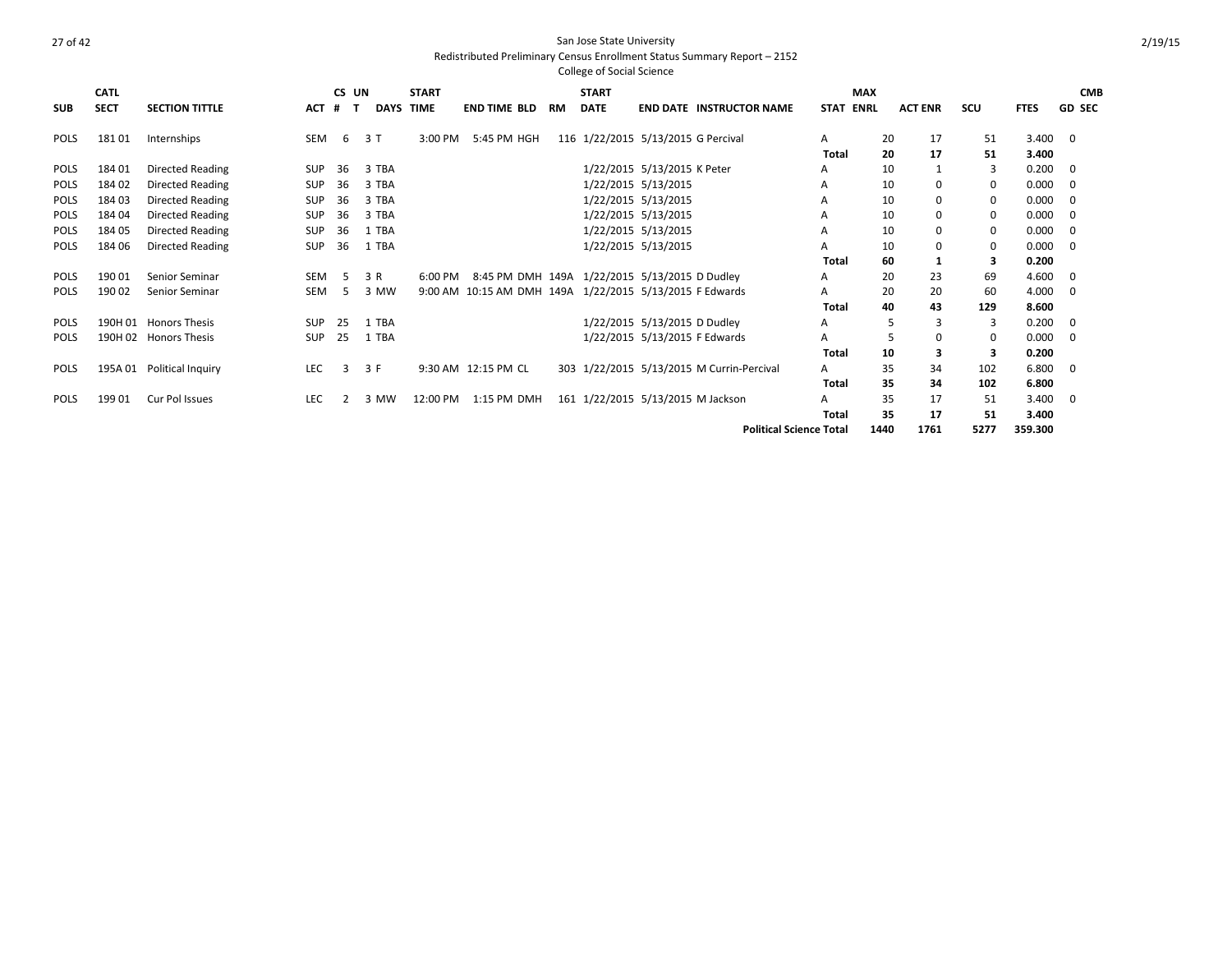|                            |             |                                                      |            |                     |              |                  |                                              |    | <b>College of Social Science</b>   |                                 |                                        |                     |             |                |             |                  |                            |  |
|----------------------------|-------------|------------------------------------------------------|------------|---------------------|--------------|------------------|----------------------------------------------|----|------------------------------------|---------------------------------|----------------------------------------|---------------------|-------------|----------------|-------------|------------------|----------------------------|--|
|                            | <b>CATL</b> |                                                      |            | CS UN               |              | <b>START</b>     |                                              |    | <b>START</b>                       |                                 |                                        |                     | <b>MAX</b>  |                |             |                  | <b>CMB</b>                 |  |
| <b>SUB</b>                 | <b>SECT</b> | <b>SECTION TITTLE</b>                                | ACT #      |                     | T            | <b>DAYS TIME</b> | <b>END TIME BLD</b>                          | RM | <b>DATE</b>                        |                                 | <b>END DATE INSTRUCTOR NAME</b>        | <b>STAT ENRL</b>    |             | <b>ACT ENR</b> | scu         | <b>FTES</b>      | <b>GD SEC</b>              |  |
| Psychology                 |             |                                                      |            |                     |              |                  |                                              |    |                                    |                                 |                                        |                     |             |                |             |                  |                            |  |
|                            |             |                                                      |            |                     |              |                  |                                              |    |                                    |                                 |                                        |                     |             |                |             |                  |                            |  |
| <b>PSYC</b>                | 101         | <b>General Psychology</b>                            | <b>LEC</b> | $\overline{2}$      | 3 TR         | 1:30 PM          | 2:45 PM MD                                   |    | 101 1/22/2015 5/13/2015 G Feist    |                                 |                                        | Α                   | 225         | 225            | 675         | 45.000           | $\mathbf 0$                |  |
| <b>PSYC</b>                | 1 0 2       | <b>General Psychology</b>                            | <b>LEC</b> | $\overline{2}$      | 3 TBA        |                  |                                              |    |                                    | 1/22/2015 5/13/2015 S Snycerski |                                        | A                   | 125         | 100            | 300         | 20.000           | $\mathbf 0$                |  |
| <b>PSYC</b>                | 1 0 3       | <b>General Psychology</b>                            | <b>LEC</b> | $\overline{2}$      | 3 TR         | 3:00 PM          | 4:15 PM WSQ                                  |    | 109 1/22/2015 5/13/2015 J Still    |                                 |                                        | A                   | 125         | 124            | 372         | 24.800           | 0                          |  |
| <b>PSYC</b>                | 1 0 4       | <b>General Psychology</b>                            | <b>LEC</b> | $\overline{2}$      | 3 MW         |                  | 9:00 AM 10:15 AM CL                          |    | 111 1/22/2015 5/13/2015 N Rattan   |                                 |                                        | $\overline{A}$      | 40          | 40             | 120         | 8.000            | $\mathbf 0$                |  |
| <b>PSYC</b>                | 105         | General Psychology                                   | <b>LEC</b> | $\overline{2}$      | 3 MW         |                  | 10:30 AM 11:45 AM DMH                        |    | 355 1/22/2015 5/13/2015 N Rattan   |                                 |                                        | $\overline{A}$      | 40          | 40             | 120         | 8.000            | $\mathbf 0$                |  |
| <b>PSYC</b>                | 1 0 6       | <b>General Psychology</b>                            | <b>LEC</b> | $\overline{2}$      | 3 M          | 6:00 PM          | 8:45 PM DMH                                  |    | 356 1/22/2015 5/13/2015 R Karlsson |                                 |                                        | A                   | 40          | 39             | 117         | 7.800            | 0                          |  |
| <b>PSYC</b>                | 107         | <b>General Psychology</b>                            | <b>LEC</b> | $2^{\circ}$         | 3T           | 6:00 PM          | 8:45 PM DMH                                  |    | 353 1/22/2015 5/13/2015 J Danese   |                                 |                                        | $\overline{A}$      | 40          | 35             | 105         | 7.000            | $\mathbf 0$                |  |
| <b>PSYC</b>                | 108         | <b>General Psychology</b>                            | <b>LEC</b> | $\overline{2}$      | 3 M          | 6:00 PM          | 8:45 PM DMH                                  |    | 353 1/22/2015 5/13/2015 J Danese   |                                 |                                        | Α                   | 40          | 36             | 108         | 7.200            | 0                          |  |
|                            |             |                                                      |            |                     |              |                  |                                              |    |                                    |                                 |                                        | <b>Total</b>        | 675         | 639            | 1917        | 127.800          |                            |  |
| <b>PSYC</b>                | 3001        | Intro Psychbiology                                   | <b>LEC</b> | $\overline{2}$      | 3 TR         | 3:00 PM          | 4:15 PM DMH                                  |    | 355 1/22/2015 5/13/2015 S Trafalis |                                 |                                        | A                   | 48          | 47             | 141         | 9.400            | $\mathbf 0$                |  |
| <b>PSYC</b>                | 3002        | Intro Psychbiology                                   | <b>LEC</b> | $\overline{2}$      | 3 W          | 6:00 PM          | 8:45 PM DMH                                  |    | 355 1/22/2015 5/13/2015 D Kalar    |                                 |                                        | Α                   | 48          | 48             | 144         | 9.600            | $\mathbf 0$                |  |
|                            |             |                                                      |            |                     |              |                  |                                              |    |                                    |                                 |                                        | Total               | 96          | 95             | 285         | 19.000           |                            |  |
| <b>PSYC</b>                |             | 100W 01 Writing Workshop                             | SEM        | $\overline{4}$      | 3 MW         |                  | 9:00 AM 10:15 AM DMH                         |    |                                    |                                 | 347 1/22/2015 5/13/2015 L Jones-Hagata | A                   | 22          | 25             | 75          | 5.000            | $\mathbf 0$                |  |
| <b>PSYC</b>                |             | 100W 02 Writing Workshop                             | SEM        | $\overline{4}$      | 3 TR         | 3:00 PM          | 4:15 PM DMH                                  |    | 149B 1/22/2015 5/13/2015 V Hoffman |                                 |                                        | A                   | 22          | 24             | 72          | 4.800            | 0                          |  |
| <b>PSYC</b>                |             | 100W 03 Writing Workshop                             | SEM        | 4                   | 3 MW         | 3:00 PM          | 4:15 PM DMH                                  |    | 347 1/22/2015 5/13/2015 M Still    |                                 |                                        | $\overline{A}$      | 22          | 25             | 75          | 5.000            | $\mathbf 0$                |  |
| <b>PSYC</b>                |             | 100W 04 Writing Workshop                             | SEM        | $\overline{4}$      | 3 MW         | 12:00 PM         | 1:15 PM DMH                                  |    | 347 1/22/2015 5/13/2015 J Fanos    |                                 |                                        | Α                   | 22          | 25             | 75          | 5.000            | 0                          |  |
| <b>PSYC</b><br><b>PSYC</b> |             | 100W 05 Writing Workshop                             | SEM<br>SEM | $\overline{4}$      | 3 TR<br>3 TR | 1:30 PM          | 2:45 PM CL<br>9:00 AM 10:15 AM SH            |    | 205 1/22/2015 5/13/2015 V Hoffman  |                                 |                                        | A<br>$\overline{A}$ | 22<br>22    | 21<br>26       | 63<br>78    | 4.200            | $\mathbf 0$<br>$\mathbf 0$ |  |
| <b>PSYC</b>                |             | 100W 06 Writing Workshop                             | SEM        | $\overline{4}$<br>4 | 3 MW         |                  | 1:30 PM 2:45 PM DMH                          |    | 311 1/22/2015 5/13/2015 S Pelaprat |                                 |                                        | A                   | 22          | 26             | 78          | 5.200<br>5.200   | 0                          |  |
| <b>PSYC</b>                |             | 100W 07 Writing Workshop<br>100W 08 Writing Workshop | SEM        | $\overline{4}$      | 3 TR         |                  | 10:30 AM 11:45 AM DMH                        |    | 347 1/22/2015 5/13/2015 J Fanos    |                                 | 347 1/22/2015 5/13/2015 L Jones-Hagata | Α                   | 22          | 26             | 78          | 5.200            | $\mathbf 0$                |  |
|                            |             |                                                      |            |                     |              |                  |                                              |    |                                    |                                 |                                        |                     | 176         | 198            | 594         |                  |                            |  |
| <b>PSYC</b>                | 102 01      | Child Psych                                          | <b>LEC</b> | $\overline{2}$      | 3 TR         |                  | 10:30 AM 11:45 AM WSQ                        |    | 207 1/22/2015 5/13/2015 M Alvarez  |                                 |                                        | Total<br>A          | 125         | 124            | 372         | 39.600<br>24.800 | 0                          |  |
| <b>PSYC</b>                | 102 02      | Child Psych                                          | <b>LEC</b> | $\overline{2}$      | 3 MW         |                  | 12:00 PM 1:15 PM DMH                         |    | 355 1/22/2015 5/13/2015 S Duh      |                                 |                                        | A                   | 42          | 43             | 129         | 8.600            | $\mathbf 0$                |  |
| <b>PSYC</b>                | 102 03      | Child Psych                                          | <b>LEC</b> | $\overline{2}$      | 3 MW         | 3:00 PM          | 4:15 PM DMH                                  |    | 356 1/22/2015 5/13/2015 S Duh      |                                 |                                        | A                   | 42          | 43             | 129         | 8.600            | $\mathbf 0$                |  |
|                            |             |                                                      |            |                     |              |                  |                                              |    |                                    |                                 |                                        | <b>Total</b>        | 209         | 210            | 630         | 42.000           |                            |  |
| <b>PSYC</b>                | 110 01      | Abnormal Psy                                         | <b>LEC</b> | $\overline{2}$      | 3 MW         |                  | 9:00 AM 10:15 AM WSQ                         |    |                                    |                                 | 207 1/22/2015 5/13/2015 G Callaghan    | A                   | 125         | 124            | 372         | 24.850           | <sup>1</sup>               |  |
| <b>PSYC</b>                | 11002       | Abnormal Psy                                         | <b>LEC</b> | $\overline{2}$      | 3 R          | 6:00 PM          | 8:45 PM DMH                                  |    | 353 1/22/2015 5/13/2015 A Prins    |                                 |                                        | A                   | 42          | 42             | 126         | 8.450            | $\mathbf{1}$               |  |
| <b>PSYC</b>                | 11003       | Abnormal Psy                                         | <b>LEC</b> | $2^{\circ}$         | 3 W          | 6:00 PM          | 8:45 PM DMH                                  |    | 353 1/22/2015 5/13/2015 A Prins    |                                 |                                        | A                   | 42          | 40             | 120         | 8.050            | 1                          |  |
| <b>PSYC</b>                | 11004       | Abnormal Psy                                         | <b>LEC</b> | $\overline{2}$      | 3 TR         |                  | 9:00 AM 10:15 AM DMH                         |    |                                    |                                 | 355 1/22/2015 5/13/2015 S Del Chiaro   | A                   | 42          | 41             | 123         | 8.200            | $\mathbf 0$                |  |
| <b>PSYC</b>                | 11005       | Abnormal Psy                                         | <b>LEC</b> | $\overline{2}$      | 3 TR         |                  | 10:30 AM 11:45 AM DMH                        |    |                                    |                                 | 348 1/22/2015 5/13/2015 S Del Chiaro   | Α                   | 42          | 41             | 123         | 8.200            | $\mathbf 0$                |  |
|                            |             |                                                      |            |                     |              |                  |                                              |    |                                    |                                 |                                        | <b>Total</b>        | 293         | 288            | 864         | 57.750           |                            |  |
| <b>PSYC</b>                | 11201       | Psych of Adoles                                      | <b>LEC</b> | $\overline{2}$      | 3 TR         |                  | 9:00 AM 10:15 AM DMH                         |    | 348 1/22/2015 5/13/2015 M Alvarez  |                                 |                                        | A                   | 42          | 42             | 126         | 8.400            | 0                          |  |
| <b>PSYC</b>                | 11202       | Psych of Adoles                                      | <b>LEC</b> | $\overline{2}$      | 3 TR         | 1:30 PM          | 2:45 PM DMH                                  |    | 356 1/22/2015 5/13/2015 M Alvarez  |                                 |                                        | A                   | 42          | 42             | 126         | 8.400            | $\mathbf 0$                |  |
| <b>PSYC</b>                | 11203       | Psych of Adoles                                      | <b>LEC</b> | $\overline{2}$      | 3 M          | 6:00 PM          | 8:45 PM DMH 149B 1/22/2015 5/13/2015 C Foley |    |                                    |                                 |                                        | Α                   | 42          | 43             | 129         | 8.600            | $\mathbf 0$                |  |
|                            |             |                                                      |            |                     |              |                  |                                              |    |                                    |                                 |                                        | Total               | 126         | 127            | 381         | 25.400           |                            |  |
| <b>PSYC</b>                | 114 01      | Psych of Aging                                       | <b>LEC</b> | $\overline{2}$      | 3 TBA        |                  |                                              |    |                                    |                                 | 1/22/2015 5/13/2015 E Woodhead         | Α                   | 42          | 42             | 126         | 8.400            | 0 <sup>c</sup>             |  |
| <b>GERO</b>                | 114 01      | Psych of Aging                                       | <b>LEC</b> | $\overline{2}$      | 3 TBA        |                  |                                              |    |                                    |                                 | 1/22/2015 5/13/2015 E Woodhead         | Α                   | $\mathbf 0$ | $\mathbf{0}$   | $\mathbf 0$ | 0.000            | 0 <sup>c</sup>             |  |
|                            |             |                                                      |            |                     |              |                  |                                              |    |                                    |                                 |                                        | Total               | 42          | 42             | 126         | 8.400            |                            |  |
| <b>PSYC</b>                | 11701       | Psych Tests & Meas                                   | <b>LEC</b> | $\overline{2}$      | 3 MW         |                  | 9:00 AM 10:15 AM CL                          |    | 117 1/22/2015 5/13/2015 B Oliveira |                                 |                                        | A                   | 42          | 41             | 123         | 8.200            | 0                          |  |
| <b>PSYC</b>                | 11702       | Psych Tests & Meas                                   | <b>LEC</b> | $\overline{2}$      | 3T           | 3:00 PM          | 5:45 PM CL                                   |    | 225 1/22/2015 5/13/2015 T Shirley  |                                 |                                        | A                   | 42          | 46             | 138         | 9.200            | $\mathbf 0$                |  |
| <b>PSYC</b>                | 11703       | Psych Tests & Meas                                   | <b>LEC</b> | $\overline{2}$      | 3 W          | 6:00 PM          | 8:45 PM DMH                                  |    | 165 1/22/2015 5/13/2015 B Oliveira |                                 |                                        | Α                   | 42          | 41             | 123         | 8.200            | 0                          |  |
| <b>PSYC</b>                | 11704       | Psych Tests & Meas                                   | <b>LEC</b> | $\overline{2}$      | 3 MW         | 7:30 AM          | 8:45 AM CL                                   |    | 117 1/22/2015 5/13/2015 B Oliveira |                                 |                                        | A                   | 42          | 42             | 126         | 8.400            | $\mathbf 0$                |  |
|                            |             |                                                      |            |                     |              |                  |                                              |    |                                    |                                 |                                        | Total               | 168         | 170            | 510         | 34.000           |                            |  |
| <b>PSYC</b>                | 120 10      | Adv Res Meth & Des                                   | <b>LEC</b> | $\overline{2}$      | 4 TR         | 12:00 PM         | 1:15 PM DMH                                  |    | 355 1/22/2015 5/13/2015 C Feria    |                                 |                                        | A                   | 46          | 48             | 144         | 12.800           | 0                          |  |
| <b>PSYC</b>                | 120 11      | Adv Res Meth & Des                                   | <b>ACT</b> | $\overline{7}$      | 0T           | 1:30 PM          | 3:30 PM DMH                                  |    | 339 1/22/2015 5/13/2015 C Feria    |                                 |                                        | $\overline{A}$      | 23          | 24             | 24          | 0.000            | $\mathbf 0$                |  |
| <b>PSYC</b>                | 120 12      | Adv Res Meth & Des                                   | <b>ACT</b> | $7^{\circ}$         | 0 R          | 1:30 PM          | 3:30 PM DMH                                  |    | 339 1/22/2015 5/13/2015 C Feria    |                                 |                                        | $\overline{A}$      | 23          | 24             | 24          | 0.000            | $\mathbf 0$                |  |
|                            |             |                                                      |            |                     |              |                  |                                              |    |                                    |                                 |                                        |                     |             |                |             |                  |                            |  |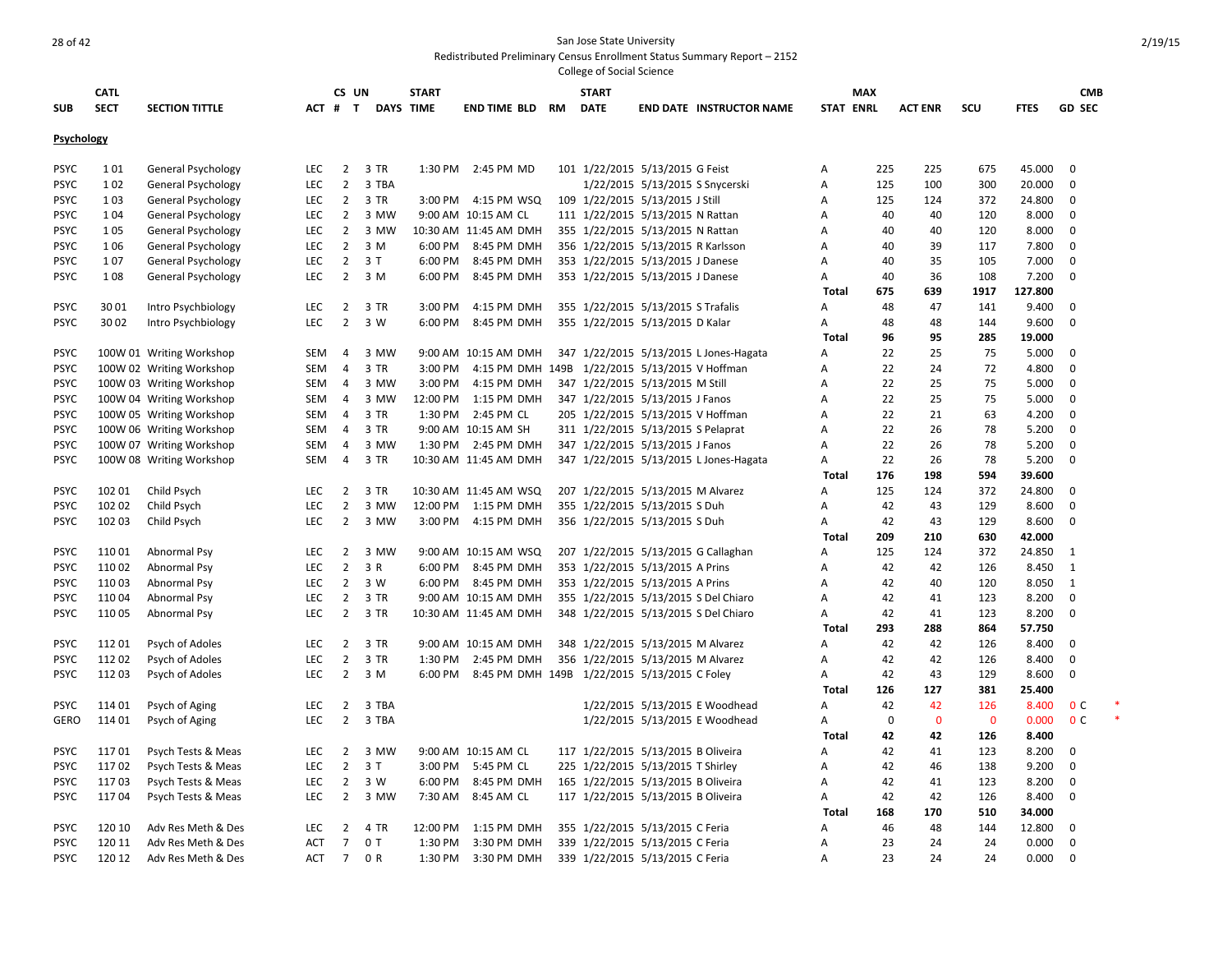|                            | <b>CATL</b>      |                             |                   | CS UN          |                  | <b>START</b>       |                            |           | <b>START</b> |                                                                      |                                               |                  | <b>MAX</b>  |                |                |             | <b>CMB</b>     |        |
|----------------------------|------------------|-----------------------------|-------------------|----------------|------------------|--------------------|----------------------------|-----------|--------------|----------------------------------------------------------------------|-----------------------------------------------|------------------|-------------|----------------|----------------|-------------|----------------|--------|
| <b>SUB</b>                 | <b>SECT</b>      | <b>SECTION TITTLE</b>       |                   | ACT # T        | <b>DAYS TIME</b> |                    | <b>END TIME BLD</b>        | <b>RM</b> | <b>DATE</b>  |                                                                      | <b>END DATE INSTRUCTOR NAME</b>               | <b>STAT ENRL</b> |             | <b>ACT ENR</b> | SCU            | <b>FTES</b> | <b>GD SEC</b>  |        |
| <b>PSYC</b>                | 120 20           | Adv Res Meth & Des          | <b>LEC</b>        | $\overline{2}$ | 4 TR             | 4:30 PM            | 5:45 PM DMH                |           |              | 347 1/22/2015 5/13/2015 S Trafalis                                   |                                               | A                | 24          | 24             | 72             | 6.400       | $\mathbf 0$    |        |
| <b>PSYC</b>                | 120 21           | Adv Res Meth & Des          | <b>ACT</b>        | $7^{\circ}$    | 0T               | 6:00 PM            | 8:00 PM DMH                |           |              | 339 1/22/2015 5/13/2015 S Trafalis                                   |                                               | A                | 24          | 24             | 24             | 0.000       | $\mathbf 0$    |        |
| <b>PSYC</b>                | 120 30           | Adv Res Meth & Des          | <b>LEC</b>        | $\overline{2}$ | 4 MW             |                    | 9:00 AM 10:15 AM DMH       |           |              | 355 1/22/2015 5/13/2015 M Still                                      |                                               | Α                | 46          | 48             | 144            | 12.800      | $\mathbf 0$    |        |
| <b>PSYC</b>                | 120 31           | Adv Res Meth & Des          | ACT               | $\overline{7}$ | 0 M              |                    | 10:30 AM 12:30 PM DMH      |           |              | 339 1/22/2015 5/13/2015 M Still                                      |                                               | Α                | 23          | 24             | 24             | 0.000       | $\mathbf 0$    |        |
| <b>PSYC</b>                | 120 32           | Adv Res Meth & Des          | <b>ACT</b>        | $\overline{7}$ | 0 W              |                    | 10:30 AM 12:30 PM DMH      |           |              | 339 1/22/2015 5/13/2015 M Still                                      |                                               | Α                | 23          | 24             | 24             | 0.000       | 0              |        |
| <b>PSYC</b>                | 120 40           | Adv Res Meth & Des          | <b>LEC</b>        | $\overline{2}$ | 4 MW             | 3:00 PM            | 4:15 PM DMH                |           |              | 355 1/22/2015 5/13/2015 S Trafalis                                   |                                               | A                | 46          | 47             | 141            | 12.533      | $\mathbf 0$    |        |
| <b>PSYC</b>                | 12041            | Adv Res Meth & Des          | <b>ACT</b>        | $\overline{7}$ | 0 M              | 4:30 PM            | 6:30 PM DMH                |           |              | 339 1/22/2015 5/13/2015 S Trafalis                                   |                                               | A                | 23          | 25             | 25             | 0.000       | $\mathbf 0$    |        |
| <b>PSYC</b>                | 120 42           | Adv Res Meth & Des          | <b>ACT</b>        | $\overline{7}$ | 0 W              | 4:30 PM            | 6:30 PM DMH                |           |              | 339 1/22/2015 5/13/2015 S Trafalis                                   |                                               | Α                | 23          | 22             | 22             | 0.000       | $\mathbf 0$    |        |
| <b>PSYC</b>                | 120 50           | Adv Res Meth & Des          | <b>LEC</b>        | $\overline{2}$ | 4 F              | 10:30 AM           | 1:15 PM DMH                |           |              | 347 1/22/2015 5/13/2015 G Savage                                     |                                               | Α                | 24          | 20             | 60             | 5.333       | $\mathbf 0$    |        |
| <b>PSYC</b>                | 120 51           | Adv Res Meth & Des          | ACT               | $\overline{7}$ | 0 F              | 1:30 PM            | 3:30 PM DMH                |           |              | 339 1/22/2015 5/13/2015 G Savage                                     |                                               | Α                | 24          | 20             | 20             | 0.000       | $\mathbf 0$    |        |
|                            |                  |                             |                   |                |                  |                    |                            |           |              |                                                                      |                                               | <b>Total</b>     | 372         | 374            | 748            | 49.867      |                |        |
| <b>PSYC</b>                |                  | 121C 10 Adv R Met: Clinical | <b>SEM</b>        | $\overline{4}$ | 2 W              |                    | 9:00 AM 10:00 AM DMH       |           |              | 353 1/22/2015 5/13/2015 O Rosito                                     |                                               | A                | 24          | 23             | 23             | 3.067       | $\mathbf 0$    |        |
| <b>PSYC</b>                |                  | 121C 11 Adv R Met: Clinical | LAB               | 16             | 0 W              |                    | 10:15 AM  1:00 PM DMH      |           |              | 236 1/22/2015 5/13/2015 O Rosito                                     |                                               | A                | 24          | 23             | 23             | 0.000       | $\mathbf 0$    |        |
|                            |                  |                             |                   |                |                  |                    |                            |           |              |                                                                      |                                               | <b>Total</b>     | 48          | 46             | 46             | 3.067       |                |        |
| <b>PSYC</b>                | 121E 10          | Physiopsyc Res Lab          | <b>LEC</b>        | $\overline{4}$ | 2T               |                    | 9:00 AM 10:00 AM DMH       |           |              |                                                                      | 353 1/22/2015 5/13/2015 C Chancellor-Freeland | Α                | 24          | 23             | 23             | 3.067       | $\mathbf 0$    |        |
| <b>PSYC</b>                |                  | 121E 11 Physiopsyc Res Lab  | LAB               | 16             | 0T               | 10:15 AM           | 1:00 PM DMH                |           |              |                                                                      | 236 1/22/2015 5/13/2015 C Chancellor-Freeland | A                | 24          | 23             | 23             | 0.000       | $\mathbf 0$    |        |
|                            |                  |                             |                   |                |                  |                    |                            |           |              |                                                                      |                                               | Total            | 48          | 46             | 46             | 3.067       |                |        |
| <b>PSYC</b>                | 126 01           | Drugs + Brain & Beh         | <b>LEC</b>        | $\overline{2}$ | 3 TR             | 1:30 PM            | 2:45 PM CL                 |           |              | 117 1/22/2015 5/13/2015 S Snycerski                                  |                                               | А                | 42          | 45             | 135            | 9.000       | 0 <sup>c</sup> | $\ast$ |
| HS                         | 126 01           | Drugs + Brain & Beh         | <b>LEC</b>        | $\overline{2}$ | 3 TR             | 1:30 PM            | 2:45 PM CL                 |           |              | 117 1/22/2015 5/13/2015 S Snycerski                                  |                                               | А                | $\mathbf 0$ | $\mathbf{0}$   | $\overline{0}$ | 0.000       | 0 <sup>c</sup> | $\ast$ |
|                            |                  |                             |                   |                |                  |                    |                            |           |              |                                                                      |                                               | Total            | 42          | 45             | 135            | 9.000       |                |        |
| <b>PSYC</b>                | 12901            | Neuroscience                | <b>LEC</b>        | $\overline{2}$ | 3 TR             | 3:00 PM            | 4:15 PM DMH                |           |              |                                                                      | 359 1/22/2015 5/13/2015 C Chancellor-Freeland | Α                | 40          | 35             | 105            | 7.050       | 1 C            |        |
| <b>BIOL</b>                | 129 01           | Neuroscience                | <b>LEC</b>        | $\overline{2}$ | 3 TR             | 3:00 PM            | 4:15 PM DMH                |           |              |                                                                      | 359 1/22/2015 5/13/2015 C Chancellor-Freeland | A                | $\mathbf 0$ | $\mathbf{0}$   | $\overline{0}$ | 0.000       | 0 <sup>C</sup> |        |
|                            |                  |                             |                   |                |                  |                    |                            |           |              |                                                                      |                                               | Total            | 40          | 35             | 105            | 7.050       |                |        |
| <b>PSYC</b>                | 135 01           | Cognition                   | SEM               | - 5            | 3 R              | 6:00 PM            | 8:45 PM DMH                |           |              |                                                                      | 348 1/22/2015 5/13/2015 S Macramalla          | А                | 42          | 44             | 132            | 8.850       | 1              |        |
| <b>PSYC</b>                | 135 02           | Cognition                   | <b>SEM</b>        | 5              | 3 MW             | 12:00 PM           | 1:15 PM CL                 |           |              |                                                                      | 117 1/22/2015 5/13/2015 L Huntsman            | Α                | 42          | 40             | 120            | 8.000       | $\mathbf 0$    |        |
|                            |                  |                             |                   |                |                  |                    |                            |           |              |                                                                      |                                               | <b>Total</b>     | 84          | 84             | 252            | 16.850      |                |        |
| <b>PSYC</b>                | 13901            | Psy of Person               | <b>LEC</b>        | $\overline{2}$ | 3 TR             | 12:00 PM           | 1:15 PM DMH                |           |              |                                                                      |                                               | А                | 42          | 40             | 120            | 8.000       | $\mathbf 0$    |        |
| <b>PSYC</b>                | 13902            | Psy of Person               | <b>LEC</b>        | $\overline{2}$ | 3 MW             | 7:30 AM            | 8:45 AM DMH                |           |              | 358 1/22/2015 5/13/2015 C Oyamot<br>356 1/22/2015 5/13/2015 N Wagner |                                               | А                | 40          | 39             | 117            | 7.850       | 1              |        |
| <b>PSYC</b>                | 13903            | Psy of Person               | LEC               | $\overline{2}$ | 3 MW             | 1:30 PM            | 2:45 PM DMH                |           |              | 356 1/22/2015 5/13/2015 N Wagner                                     |                                               | A                | 40          | 39             | 117            | 7.800       | $\mathbf 0$    |        |
| <b>PSYC</b>                | 13904            | Psy of Person               | LEC               | $\overline{2}$ | 3 TR             |                    | 12:00 PM 1:15 PM CL        |           |              | 117 1/22/2015 5/13/2015 C Kempel                                     |                                               | А                | 40          | 42             | 126            | 8.400       | $\mathbf 0$    |        |
|                            |                  |                             |                   |                |                  |                    |                            |           |              |                                                                      |                                               | <b>Total</b>     | 162         | 160            | 480            | 32.050      |                |        |
|                            | 14201            |                             | <b>LEC</b>        | $\overline{2}$ | 3 MW             |                    | 10:30 AM 11:45 AM DMH      |           |              | 356 1/22/2015 5/13/2015 N Wagner                                     |                                               | А                | 45          | 45             | 135            | 9.000       | $\mathbf 0$    |        |
| <b>PSYC</b><br><b>PSYC</b> | 142 02           | Child Psychopathology       | <b>LEC</b>        | $\overline{2}$ | 3 MW             |                    | 12:00 PM 1:15 PM DMH       |           |              |                                                                      |                                               | A                | 45          | 43             | 129            | 8.600       | $\mathbf 0$    |        |
|                            |                  | Child Psychopathology       |                   |                |                  |                    |                            |           |              | 356 1/22/2015 5/13/2015 N Wagner                                     |                                               | Total            | 90          | 88             | 264            | 17.600      |                |        |
|                            |                  |                             |                   | $\overline{2}$ | 3 TBA            |                    |                            |           |              |                                                                      |                                               |                  |             | 45             |                |             | $\mathbf 0$    |        |
| <b>PSYC</b>                | 154 01           | Social Psy                  | <b>LEC</b>        |                |                  |                    |                            |           |              | 1/22/2015 5/13/2015                                                  |                                               | А                | 42          | 43             | 135            | 9.000       |                |        |
| <b>PSYC</b>                | 154 02<br>154 03 | Social Psy                  | LEC<br><b>LEC</b> | $\overline{2}$ | 3 TR             | 7:30 AM<br>1:30 PM | 8:45 AM DMH<br>2:45 PM DMH |           |              |                                                                      | 356 1/22/2015 5/13/2015 A Asuncion            | Α                | 42<br>42    | 46             | 129<br>138     | 8.600       | 0<br>$\Omega$  |        |
| <b>PSYC</b>                |                  | Social Psy                  |                   | $\overline{2}$ | 3 TR             |                    |                            |           |              |                                                                      | 348 1/22/2015 5/13/2015 A Asuncion            | А                |             |                |                | 9.200       |                |        |
|                            |                  |                             |                   |                |                  |                    |                            |           |              |                                                                      |                                               | <b>Total</b>     | 126         | 134<br>49      | 402            | 26.800      |                |        |
| <b>PSYC</b>                | 155 01           | Human Learning              | LEC               | $\overline{2}$ | 3 MW             |                    | 10:30 AM 11:45 AM DMH      |           |              |                                                                      | 353 1/22/2015 5/13/2015 S Del Chiaro          | А                | 42          |                | 147            | 9.800       | 0              |        |
| <b>PSYC</b>                | 155 02           | Human Learning              | <b>LEC</b>        | $\overline{2}$ | 3 TR             |                    | 3:00 PM 4:15 PM CL         |           |              |                                                                      | 117 1/22/2015 5/13/2015 S Snycerski           | Α                | 42          | 42             | 126            | 8.400       | 0              |        |
| <b>PSYC</b>                | 155 03           | Human Learning              | <b>LEC</b>        | $\overline{2}$ | 3 MW             |                    | 9:00 AM 10:15 AM CL        |           |              |                                                                      | 234 1/22/2015 5/13/2015 S Del Chiaro          | А                | 40          | 40             | 120            | 8.000       | $\mathbf 0$    |        |
|                            |                  |                             |                   |                |                  |                    |                            |           |              |                                                                      |                                               | <b>Total</b>     | 124         | 131            | 393            | 26.200      |                |        |
| <b>PSYC</b>                | 15801            | Perception                  | <b>LEC</b>        | $\overline{2}$ | 3 MW             | 1:30 PM            | 2:45 PM DMH                |           |              |                                                                      | 359 1/22/2015 5/13/2015 L Jones-Hagata        | Α                | 40          | 40             | 120            | 8.000       | 0              |        |
| <b>PSYC</b>                | 15802            | Perception                  | <b>LEC</b>        | $\overline{2}$ | 3 TR             | 12:00 PM           | 1:15 PM DMH                |           |              | 348 1/22/2015 5/13/2015 J Still                                      |                                               | Α                | 40          | 40             | 120            | 8.000       | $\mathbf 0$    |        |
|                            |                  |                             |                   |                |                  |                    |                            |           |              |                                                                      |                                               | Total            | 80          | 80             | 240            | 16.000      |                |        |
| <b>PSYC</b>                | 16001            | <b>Clinical Psychology</b>  | <b>LEC</b>        | $\overline{2}$ | 3 TR             |                    | 7:30 AM 8:45 AM DMH        |           |              | 359 1/22/2015 5/13/2015 J Gregg                                      |                                               | Α                | 40          | 40             | 120            | 8.000       | 0              |        |
| <b>PSYC</b>                | 16002            | <b>Clinical Psychology</b>  | <b>LEC</b>        | $\overline{2}$ | 3 TR             |                    | 9:00 AM 10:15 AM DMH       |           |              | 359 1/22/2015 5/13/2015 J Gregg                                      |                                               | А                | 40          | 40             | 120            | 8.000       | 0              |        |
| <b>PSYC</b>                | 16003            | <b>Clinical Psychology</b>  | <b>LEC</b>        | $2^{\circ}$    | 3 TR             |                    | 9:00 AM 10:15 AM CL        |           |              | 234 1/22/2015 5/13/2015 S Nadeau                                     |                                               | A                | 40          | 39             | 117            | 7.800       | $\mathbf 0$    |        |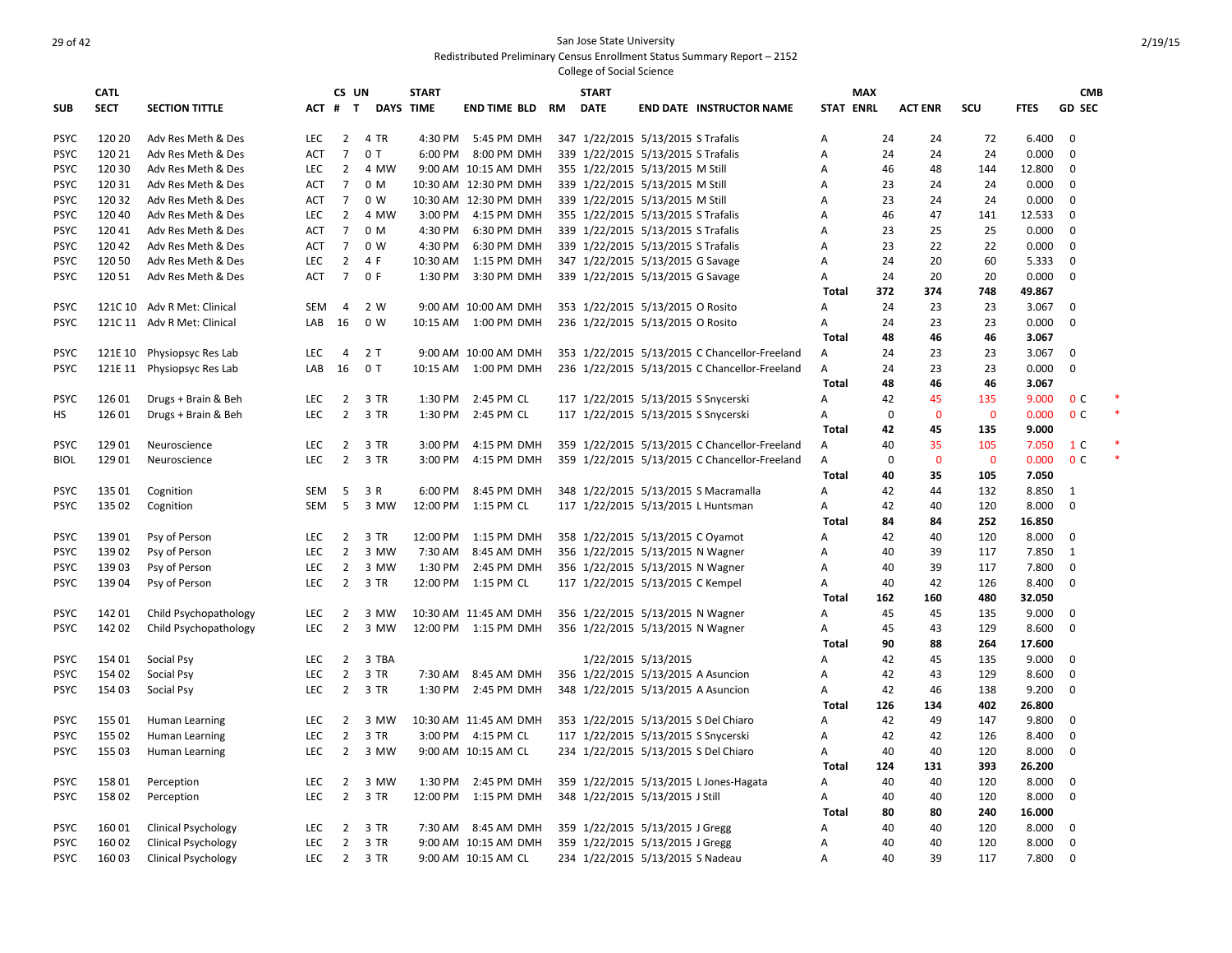|             | <b>CATL</b> |                                |            | CS UN          |           | <b>START</b> |                       |           | <b>START</b>        |                                               |                  | <b>MAX</b>  |                |                |             | <b>CMB</b>     |  |
|-------------|-------------|--------------------------------|------------|----------------|-----------|--------------|-----------------------|-----------|---------------------|-----------------------------------------------|------------------|-------------|----------------|----------------|-------------|----------------|--|
| <b>SUB</b>  | <b>SECT</b> | <b>SECTION TITTLE</b>          | ACT #      | $\mathbf{T}$   | DAYS TIME |              | <b>END TIME BLD</b>   | <b>RM</b> | <b>DATE</b>         | <b>END DATE INSTRUCTOR NAME</b>               | <b>STAT ENRL</b> |             | <b>ACT ENR</b> | scu            | <b>FTES</b> | <b>GD SEC</b>  |  |
| <b>PSYC</b> | 16004       | <b>Clinical Psychology</b>     | <b>LEC</b> | $\overline{2}$ | 3 MW      |              | 10:30 AM 11:45 AM DMH |           |                     | 359 1/22/2015 5/13/2015 J Maletis             | A                | 40          | 40             | 120            | 8.000       | $\mathbf 0$    |  |
|             |             |                                |            |                |           |              |                       |           |                     |                                               | Total            | 160         | 159            | 477            | 31.800      |                |  |
| <b>PSYC</b> | 165 01      | Theory Meth Couns              | <b>LEC</b> | 3              | 3 TR      | 3:00 PM      | 4:15 PM DMH           |           |                     | 160 1/22/2015 5/13/2015 E Herb                | А                | 35          | 37             | 111            | 7.400       | 0              |  |
| <b>PSYC</b> | 165 02      | Theory Meth Couns              | <b>LEC</b> | $\overline{3}$ | 3 TR      | 4:30 PM      | 5:45 PM DMH           |           |                     | 359 1/22/2015 5/13/2015 E Herb                | A                | 35          | 32             | 96             | 6.400       | $\mathbf 0$    |  |
|             |             |                                |            |                |           |              |                       |           |                     |                                               | <b>Total</b>     | 70          | 69             | 207            | 13.800      |                |  |
| <b>PSYC</b> | 16701       | Sports Psychology              | <b>LEC</b> | $\overline{2}$ | 3 MW      |              | 9:00 AM 10:15 AM CCB  |           |                     | 102 1/22/2015 5/13/2015 T Semerjian           | A                | 40          | $\Omega$       | $\mathbf 0$    | 0.000       | 0 <sup>c</sup> |  |
|             |             |                                |            |                |           |              |                       |           |                     |                                               | Total            | 40          | 0              | 0              | 0.000       |                |  |
| <b>PSYC</b> | 17001       | Indus Psy                      | LEC        | $\overline{2}$ | 3 MW      | 12:00 PM     | 1:15 PM DMH           |           |                     | 359 1/22/2015 5/13/2015 A Rogers              | A                | 40          | 37             | 111            | 7.400       | 0              |  |
| <b>PSYC</b> | 17002       | Indus Psy                      | <b>LEC</b> | $\overline{2}$ | 3 MW      |              | 3:00 PM 4:15 PM CL    |           |                     | 117 1/22/2015 5/13/2015 N Rattan              | Α                | 40          | 44             | 132            | 8.800       | 0              |  |
|             |             |                                |            |                |           |              |                       |           |                     |                                               | Total            | 80          | 81             | 243            | 16.200      |                |  |
| <b>PSYC</b> | 17301       | Human Factors                  | <b>LEC</b> | $\overline{2}$ | 3 TR      | 1:30 PM      | 2:45 PM DMH           |           |                     | 359 1/22/2015 5/13/2015 D Schuster            | Α                | 38          | 37             | 111            | 7.400       | $\Omega$       |  |
|             |             |                                |            |                |           |              |                       |           |                     |                                               | <b>Total</b>     | 38          | 37             | 111            | 7.400       |                |  |
| <b>PSYC</b> | 175 01      | <b>Management Psy</b>          | LEC        | $\overline{2}$ | 3 W       | 6:00 PM      | 8:45 PM DMH           |           |                     | 356 1/22/2015 5/13/2015 H Pila                | Α                | 35          | 28             | 84             | 5.650       | $\mathbf{1}$   |  |
|             |             |                                |            |                |           |              |                       |           |                     |                                               | Total            | 35          | 28             | 84             | 5.650       |                |  |
| <b>PSYC</b> | 18001       | <b>Indiv Studies</b>           | <b>SUP</b> | 36             | 4 TBA     |              |                       |           | 1/22/2015 5/13/2015 |                                               | А                | $\mathbf 0$ | $\Omega$       | 0              | 0.000       | 0              |  |
| <b>PSYC</b> | 18002       | <b>Indiv Studies</b>           | <b>SUP</b> | 36             | 1 TBA     |              |                       |           |                     | 1/22/2015 5/13/2015 E Klaw                    | A                | 5           | $\mathbf{1}$   | 1              | 0.067       | $\mathbf 0$    |  |
| <b>PSYC</b> | 18003       | <b>Indiv Studies</b>           | SUP        | 36             | 2 TBA     |              |                       |           |                     | 1/22/2015 5/13/2015 R Rogers                  | A                | 5           | $\Omega$       | $\mathbf 0$    | 0.000       | $\mathbf 0$    |  |
| <b>PSYC</b> | 18004       | <b>Indiv Studies</b>           | SUP        | 36             | 2 TBA     |              |                       |           |                     | 1/22/2015 5/13/2015 D Schuster                | A                | 5           | 1              | $\overline{2}$ | 0.133       | $\mathbf 0$    |  |
| <b>PSYC</b> | 18005       | <b>Indiv Studies</b>           | <b>SUP</b> | 36             | 3 TBA     |              |                       |           |                     | 1/22/2015 5/13/2015 E Klaw                    | A                | 5           | $\overline{2}$ | 6              | 0.400       | $\mathbf 0$    |  |
| <b>PSYC</b> | 18006       | <b>Indiv Studies</b>           | <b>SUP</b> | 36             | 3 TBA     |              |                       |           | 1/22/2015 5/13/2015 |                                               | A                | 5           | $\Omega$       | $\mathbf 0$    | 0.000       | $\mathbf 0$    |  |
| <b>PSYC</b> | 18007       | <b>Indiv Studies</b>           | <b>SUP</b> | 36             | 3 TBA     |              |                       |           | 1/22/2015 5/13/2015 |                                               | A                | 5           | 0              | $\mathbf 0$    | 0.000       | $\mathbf 0$    |  |
| <b>PSYC</b> | 18008       | <b>Indiv Studies</b>           | <b>SUP</b> | 36             | 3 TBA     |              |                       |           | 1/22/2015 5/13/2015 |                                               | Α                | 5           | $\Omega$       | 0              | 0.000       | 0              |  |
| <b>PSYC</b> | 18009       | <b>Indiv Studies</b>           | <b>SUP</b> | 36             | 2 TBA     |              |                       |           | 1/22/2015 5/13/2015 |                                               | A                | 5           | $\Omega$       | $\mathbf 0$    | 0.000       | $\mathbf 0$    |  |
| <b>PSYC</b> | 180 11      | <b>Indiv Studies</b>           | SUP        | 36             | 1 TBA     |              |                       |           |                     | 1/22/2015 5/13/2015 J Still                   | A                | 5           | O              | 0              | 0.000       | $\mathbf 0$    |  |
| <b>PSYC</b> | 180 12      | <b>Indiv Studies</b>           | SUP        | 36             | 3 TBA     |              |                       |           | 1/22/2015 5/13/2015 |                                               | A                | 5           | 0              | $\Omega$       | 0.000       | $\mathbf 0$    |  |
| <b>PSYC</b> | 180 15      | <b>Indiv Studies</b>           | <b>SUP</b> | 36             | 2 TBA     |              |                       |           | 1/22/2015 5/13/2015 |                                               | A                | 5           | $\Omega$       | 0              | 0.000       | $\mathbf 0$    |  |
| <b>PSYC</b> | 180 20      | <b>Indiv Studies</b>           | <b>SUP</b> | 36             | 2 TBA     |              |                       |           | 1/22/2015 5/13/2015 |                                               | А                | 5           | $\Omega$       | $\mathbf 0$    | 0.000       | $\mathbf 0$    |  |
| <b>PSYC</b> | 180 21      | <b>Indiv Studies</b>           | <b>SUP</b> | 36             | 2 TBA     |              |                       |           | 1/22/2015 5/13/2015 |                                               | Α                | 5           | $\Omega$       | 0              | 0.000       | $\mathbf 0$    |  |
| <b>PSYC</b> | 180 31      | <b>Indiv Studies</b>           | <b>SUP</b> | 36             | 2 TBA     |              |                       |           | 1/22/2015 5/13/2015 |                                               | Α                | 5           | $\Omega$       | 0              | 0.000       | 0              |  |
|             |             |                                |            |                |           |              |                       |           |                     |                                               | Total            | 70          | 4              | 9              | 0.600       |                |  |
| <b>PSYC</b> | 18401       | <b>Directed Reading</b>        | SUP        | 36             | 4 TBA     |              |                       |           | 1/22/2015 5/13/2015 |                                               | A                | $\Omega$    | O              | $\Omega$       | 0.000       | 0              |  |
| <b>PSYC</b> | 18402       | <b>Directed Reading</b>        | SUP        | 36             | 1 TBA     |              |                       |           | 1/22/2015 5/13/2015 |                                               | A                | 3           | $\Omega$       | $\Omega$       | 0.000       | 0              |  |
| <b>PSYC</b> | 184 10      | Directed Reading               | SUP        | 36             | 1 TBA     |              |                       |           | 1/22/2015 5/13/2015 |                                               | A                | 3           | $\Omega$       | $\mathbf 0$    | 0.000       | $\mathbf 0$    |  |
| <b>PSYC</b> | 184 14      | <b>Directed Reading</b>        | SUP        | 36             | 2 TBA     |              |                       |           |                     | 1/22/2015 5/13/2015 L Jones-Hagata            | Α                | 3           | $\mathbf{1}$   | $\overline{2}$ | 0.133       | $\mathbf 0$    |  |
| <b>PSYC</b> | 184 15      | <b>Directed Reading</b>        | <b>SUP</b> | 36             | 2 TBA     |              |                       |           | 1/22/2015 5/13/2015 |                                               | Α                | 3           | 0              | 0              | 0.000       | $\mathbf 0$    |  |
| <b>PSYC</b> | 184 16      | <b>Directed Reading</b>        | <b>SUP</b> | 36             | 4 TBA     |              |                       |           | 1/22/2015 5/13/2015 |                                               | A                | 3           | $\Omega$       | 0              | 0.000       | 0              |  |
| <b>PSYC</b> | 184 17      | <b>Directed Reading</b>        | <b>SUP</b> | 36             | 3 TBA     |              |                       |           |                     | 1/22/2015 5/13/2015 S Del Chiaro              | A                | 5           | 5              | 15             | 1.050       | $\mathbf{1}$   |  |
| <b>PSYC</b> | 184 18      | Directed Reading               | <b>SUP</b> | 36             | 3 TBA     |              |                       |           | 1/22/2015 5/13/2015 |                                               | A                | 5           | $\Omega$       | $\mathbf 0$    | 0.000       | $\mathbf 0$    |  |
|             |             |                                |            |                |           |              |                       |           |                     |                                               | Total            | 25          | 6              | 17             | 1.183       |                |  |
| <b>PSYC</b> | 18601       | Psych Field Wk                 | SUP        | 36             | 4 TBA     |              |                       |           | 1/22/2015 5/13/2015 |                                               | А                | $\Omega$    | $\Omega$       | $\mathbf 0$    | 0.000       | $\mathbf 0$    |  |
| <b>PSYC</b> | 18602       | Psych Field Wk                 | SUP        | 36             | 1 TBA     |              |                       |           | 1/22/2015 5/13/2015 |                                               | А                | 3           | $\Omega$       | $\mathbf 0$    | 0.000       | $\mathbf 0$    |  |
| <b>PSYC</b> | 18603       | Psych Field Wk                 | <b>SUP</b> | 36             | 2 TBA     |              |                       |           | 1/22/2015 5/13/2015 |                                               | A                | 3           | $\Omega$       | 0              | 0.000       | 0              |  |
| <b>PSYC</b> | 18604       | Psych Field Wk                 | <b>SUP</b> | 36             | 3 TBA     |              |                       |           | 1/22/2015 5/13/2015 |                                               | A                | 3           | $\Omega$       | $\mathbf 0$    | 0.000       | 0              |  |
|             |             |                                |            |                |           |              |                       |           |                     |                                               | Total            | 9           | $\Omega$       | 0              | 0.000       |                |  |
| <b>PSYC</b> | 19001       | <b>Current Issues Capstone</b> | SEM        | -5             | 3 TR      | 12:00 PM     | 1:15 PM DMH           |           |                     | 354 1/22/2015 5/13/2015 J Gregg               | A                | 27          | 31             | 93             | 6.200       | 0              |  |
| <b>PSYC</b> | 190 02      | <b>Current Issues Capstone</b> | SEM        | - 5            | 3 M       | 4:30 PM      | 7:15 PM DMH           |           |                     | 347 1/22/2015 5/13/2015 J Fanos               | A                | 27          | 27             | 81             | 5.400       | 0              |  |
| <b>PSYC</b> | 190 03      | <b>Current Issues Capstone</b> | SEM        | 5              | 3 W       | 4:30 PM      | 7:15 PM DMH           |           |                     | 347 1/22/2015 5/13/2015 J Fanos               | A                | 27          | 27             | 81             | 5.400       | 0              |  |
| <b>PSYC</b> | 190 04      | <b>Current Issues Capstone</b> | SEM        | 5              | 3 TR      | 1:30 PM      | 2:45 PM DMH           |           |                     | 167 1/22/2015 5/13/2015 C Chancellor-Freeland | A                | 27          | 30             | 90             | 6.000       | $\Omega$       |  |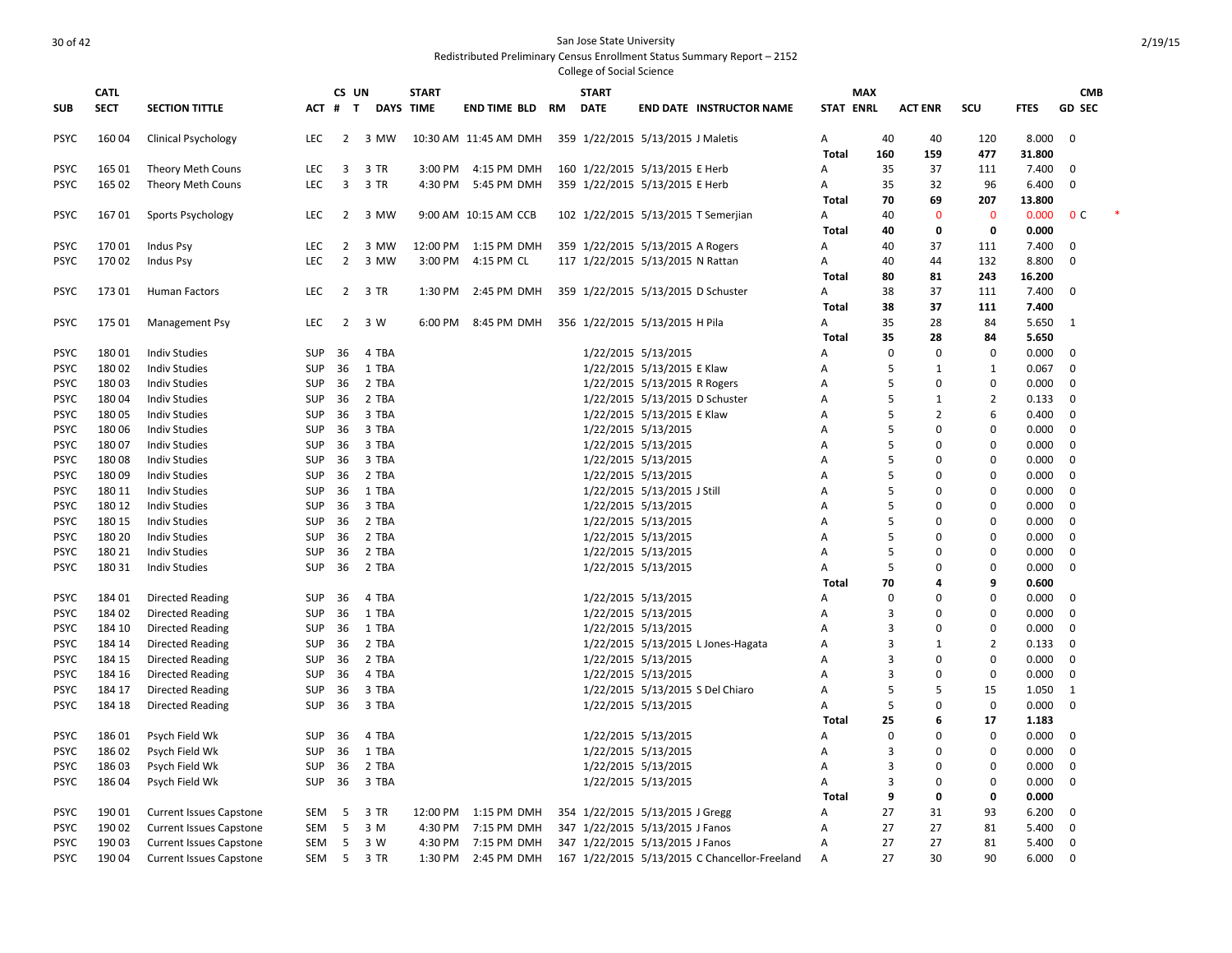|             |                            |                                |            | CS UN          |                  | <b>START</b> |                       |    | <b>START</b>                       |                             |                                     |                  | <b>MAX</b>     |                |             |             |                             |
|-------------|----------------------------|--------------------------------|------------|----------------|------------------|--------------|-----------------------|----|------------------------------------|-----------------------------|-------------------------------------|------------------|----------------|----------------|-------------|-------------|-----------------------------|
| <b>SUB</b>  | <b>CATL</b><br><b>SECT</b> | <b>SECTION TITTLE</b>          | ACT #      | $\mathbf{T}$   | <b>DAYS TIME</b> |              | <b>END TIME BLD</b>   | RM | <b>DATE</b>                        |                             | <b>END DATE INSTRUCTOR NAME</b>     | <b>STAT ENRL</b> |                | <b>ACT ENR</b> | scu         | <b>FTES</b> | <b>CMB</b><br><b>GD SEC</b> |
|             |                            |                                |            |                |                  |              |                       |    |                                    |                             |                                     |                  |                |                |             |             |                             |
| <b>PSYC</b> | 190 05                     | <b>Current Issues Capstone</b> | SEM        | -5             | 3 TR             | 3:00 PM      | 4:15 PM SH            |    | 312 1/22/2015 5/13/2015 A Caffrey  |                             |                                     | A                | 27             | 29             | 87          | 5.800       | 0                           |
| <b>PSYC</b> | 190 06                     | <b>Current Issues Capstone</b> | <b>SEM</b> | 5              | 3 MW             |              | 12:00 PM 1:15 PM DMH  |    | 354 1/22/2015 5/13/2015 E Klaw     |                             |                                     | Α                | 27             | 23             | 69          | 4.600       | 0                           |
| <b>PSYC</b> | 190 07                     | <b>Current Issues Capstone</b> | SEM        | 5              | 3 MW             |              | 10:30 AM 11:45 AM DMH |    | 208 1/22/2015 5/13/2015 S Duh      |                             |                                     | А                | 27             | 28             | 84          | 5.600       | 0                           |
|             |                            |                                |            |                |                  |              |                       |    |                                    |                             |                                     | Total            | 189            | 195            | 585         | 39.000      |                             |
| <b>PSYC</b> | 19101                      | Psych of Prejudice             | <b>LEC</b> | $\overline{2}$ | 3 TR             |              | 9:00 AM 10:15 AM DMH  |    | 356 1/22/2015 5/13/2015 A Asuncion |                             |                                     | A                | 40             | 41             | 123         | 8.200       | 0                           |
| <b>PSYC</b> | 19102                      | Psych of Prejudice             | LEC        | $\overline{2}$ | 3 MW             | 1:30 PM      | 2:45 PM DMH           |    | 355 1/22/2015 5/13/2015 N Rattan   |                             |                                     | A                | 40             | 43             | 129         | 8.600       | $\mathbf 0$                 |
| <b>PSYC</b> | 19103                      | Psych of Prejudice             | LEC        | $\overline{2}$ | 3 TR             | 3:00 PM      | 4:15 PM DMH           |    | 348 1/22/2015 5/13/2015 C Foley    |                             |                                     | Α                | 40             | 41             | 123         | 8.200       | $\mathbf 0$                 |
| <b>PSYC</b> | 19104                      | Psych of Prejudice             | LEC        | $\overline{2}$ | 3 MW             |              | 9:00 AM 10:15 AM DMH  |    | 359 1/22/2015 5/13/2015 A Harmon   |                             |                                     | Α                | 40             | 38             | 114         | 7.600       | $\mathbf 0$                 |
| <b>PSYC</b> | 19105                      | Psych of Prejudice             | <b>LEC</b> | $\overline{2}$ | 3 TR             |              | 10:30 AM 11:45 AM DMH |    | 356 1/22/2015 5/13/2015 A Asuncion |                             |                                     | Α                | 40             | 40             | 120         | 8.000       | 0                           |
| <b>PSYC</b> | 191 06                     | Psych of Prejudice             | <b>LEC</b> | $\overline{2}$ | 3T               |              | 6:00 PM 8:45 PM DMH   |    | 348 1/22/2015 5/13/2015 C Foley    |                             |                                     | Α                | 40             | 42             | 126         | 8.450       | 1                           |
|             |                            |                                |            |                |                  |              |                       |    |                                    |                             |                                     | <b>Total</b>     | 240            | 245            | 735         | 49.050      |                             |
| <b>PSYC</b> | 195 01                     | Honors Sem in Psy              | <b>SEM</b> |                | 3                |              |                       |    |                                    |                             |                                     | x                | 0              | $\mathbf 0$    | $\mathbf 0$ | 0.000       | 0                           |
| <b>PSYC</b> | 195 02                     | Honors Sem in Psy              | <b>SEM</b> | 5              | 3 MW             |              | 9:00 AM 10:15 AM CL   |    |                                    |                             | 205 1/22/2015 5/13/2015 M Van Selst | Α                | 20             | 12             | 36          | 2.400       | 0                           |
|             |                            |                                |            |                |                  |              |                       |    |                                    |                             |                                     | <b>Total</b>     | 20             | 12             | 36          | 2.400       |                             |
| <b>PSYC</b> | 19901                      | Senior Hon Thesis              | <b>SUP</b> | 36             | 3 TBA            |              |                       |    |                                    | 1/22/2015 5/13/2015         |                                     | А                | $\overline{2}$ | $\mathbf 0$    | 0           | 0.000       | 0                           |
| <b>PSYC</b> | 19902                      | Senior Hon Thesis              | <b>SUP</b> | 36             | 3 TBA            |              |                       |    |                                    | 1/22/2015 5/13/2015         |                                     | A                | $\overline{2}$ | $\mathbf 0$    | 0           | 0.000       | 0                           |
| <b>PSYC</b> | 19903                      | Senior Hon Thesis              | <b>SUP</b> | 36             | 3 TBA            |              |                       |    |                                    | 1/22/2015 5/13/2015         |                                     | Α                | $\overline{2}$ | $\Omega$       | 0           | 0.000       | 0                           |
| <b>PSYC</b> | 19904                      | Senior Hon Thesis              | <b>SUP</b> | 36             | 3 TBA            |              |                       |    |                                    | 1/22/2015 5/13/2015         |                                     | A                | $\overline{2}$ | $\mathbf 0$    | 0           | 0.000       | $\mathbf 0$                 |
|             |                            |                                |            |                |                  |              |                       |    |                                    |                             |                                     | Total            | 8              | 0              | 0           | 0.000       |                             |
| <b>PSYC</b> | 200 01                     | Sem Pers Theory                | <b>SEM</b> | -5             | 3 TR             |              | 10:30 AM 11:45 AM DMH |    | 308 1/22/2015 5/13/2015 G Feist    |                             |                                     | A                | 11             | 9              | 27          | 2.200       | 8                           |
|             |                            |                                |            |                |                  |              |                       |    |                                    |                             |                                     | Total            | 11             | 9              | 27          | 2.200       |                             |
| <b>PSYC</b> | 208 01                     | Fam Assesmt/Intrv              | <b>SEM</b> | 5              | 3 R              |              | 1:30 PM 4:15 PM DMH   |    | 308 1/22/2015 5/13/2015 A Prins    |                             |                                     | Α                | 11             | 11             | 33          | 2.750 11    |                             |
|             |                            |                                |            |                |                  |              |                       |    |                                    |                             |                                     | Total            | 11             | 11             | 33          | 2.750       |                             |
| <b>PSYC</b> | 210 01                     | Adsv Psychopath                | SEM        | - 5            | 3T               | 1:30 PM      | 4:15 PM DMH           |    | 308 1/22/2015 5/13/2015 J Gregg    |                             |                                     | A                | 11             | 11             | 33          | 2.750 11    |                             |
|             |                            |                                |            |                |                  |              |                       |    |                                    |                             |                                     | <b>Total</b>     | 11             | 11             | 33          | 2.750       |                             |
| <b>PSYC</b> | 21201                      | Life Span Dev                  | <b>SEM</b> | 5              | 3 W              | 1:30 PM      | 4:15 PM DMH           |    |                                    |                             | 308 1/22/2015 5/13/2015 E Woodhead  | A                | 11             | 11             | 33          | 2.750 11    |                             |
|             |                            |                                |            |                |                  |              |                       |    |                                    |                             |                                     | <b>Total</b>     | 11             | 11             | 33          | 2.750       |                             |
| <b>PSYC</b> | 22001                      | Sem Exper Psych                | <b>SEM</b> | 5              | 3 TR             | 12:00 PM     | 1:15 PM DMH           |    | 308 1/22/2015 5/13/2015 M Still    |                             |                                     | A                | 11             | 11             | 33          | 2.750 11    |                             |
|             |                            |                                |            |                |                  |              |                       |    |                                    |                             |                                     | Total            | 11             | 11             | 33          | 2.750       |                             |
| <b>PSYC</b> | 225 01                     | <b>Adv Grp Dynamics</b>        | <b>SEM</b> | 5              | 3 M              | 1:30 PM      | 4:15 PM DMH           |    | 308 1/22/2015 5/13/2015 E Klaw     |                             |                                     | Α                | 11             | 11             | 33          | 2.750 11    |                             |
|             |                            |                                |            |                |                  |              |                       |    |                                    |                             |                                     | Total            | 11             | 11             | 33          | 2.750       |                             |
| <b>PSYC</b> | 23001                      | Sem Physio Psych               | <b>SEM</b> | -5             | 3 TR             |              | 9:00 AM 10:15 AM DMH  |    | 308 1/22/2015 5/13/2015 B Kim      |                             |                                     | Α                | 11             | 12             | 36          | 3.000 12    |                             |
|             |                            |                                |            |                |                  |              |                       |    |                                    |                             |                                     | <b>Total</b>     | 11             | 12             | 36          | 3.000       |                             |
| <b>PSYC</b> | 23201                      | Clinical Psychopharm           | SEM        | 5              | 3 MW             |              | 10:30 AM 11:45 AM DMH |    |                                    |                             | 308 1/22/2015 5/13/2015 G Callaghan | Α                | 11             | 11             | 33          | 2.750       | - 11                        |
|             |                            |                                |            |                |                  |              |                       |    |                                    |                             |                                     | <b>Total</b>     | 11             | 11             | 33          | 2.750       |                             |
| <b>PSYC</b> | 249 01                     | I/O Psy Field Work             | <b>SUP</b> | 25             | 3 W              | 6:00 PM      | 8:45 PM DMH           |    | 308 1/22/2015 5/13/2015 M Hosoda   |                             |                                     | Α                | 13             | 14             | 42          | 3.500       | -14                         |
|             |                            |                                |            |                |                  |              |                       |    |                                    |                             |                                     | <b>Total</b>     | 13             | 14             | 42          | 3.500       |                             |
| <b>PSYC</b> | 27101                      | Sem App Psy H Res              | <b>SEM</b> | -5             | 3 MW             | 4:30 PM      | 5:45 PM DMH           |    | 308 1/22/2015 5/13/2015 A Rogers   |                             |                                     | Α                | 13             | 14             | 42          | 3.500       | 14                          |
|             |                            |                                |            |                |                  |              |                       |    |                                    |                             |                                     | Total            | 13             | 14             | 42          | 3.500       |                             |
| <b>PSYC</b> | 293 01                     | Org Dev                        | SEM        | -5             | 3 M              | 6:00 PM      | 8:45 PM DMH           |    | 308 1/22/2015 5/13/2015 H Pila     |                             |                                     | A                | 13             | 9              | 27          | 2.250       | 9                           |
|             |                            |                                |            |                |                  |              |                       |    |                                    |                             |                                     | Total            | 13             | 9              | 27          | 2.250       |                             |
| <b>PSYC</b> | 298 01                     | Special Prob                   | <b>SUP</b> | 25             | 4 TBA            |              |                       |    |                                    | 1/22/2015 5/13/2015         |                                     | Α                | 0              | $\mathbf 0$    | $\mathbf 0$ | 0.000       | 0                           |
| <b>PSYC</b> | 298 02                     | Special Prob                   | <b>SUP</b> | 25             | 3 TBA            |              |                       |    |                                    | 1/22/2015 5/13/2015 J Still |                                     | Α                | 4              | $\Omega$       | 0           | 0.000       | 0                           |
| <b>PSYC</b> | 298 03                     | Special Prob                   | <b>SUP</b> | 25             | 1 TBA            |              |                       |    |                                    | 1/22/2015 5/13/2015         |                                     | A                | 4              | $\Omega$       | $\Omega$    | 0.000       | 0                           |
| <b>PSYC</b> | 298 05                     | Special Prob                   | <b>SUP</b> | 25             | 3 TBA            |              |                       |    |                                    | 1/22/2015 5/13/2015 G Feist |                                     | A                | 4              | $\Omega$       | $\Omega$    | 0.000       | $\mathbf 0$                 |
| <b>PSYC</b> | 298 09                     | Special Prob                   | <b>SUP</b> | 25             | 2 TBA            |              |                       |    |                                    | 1/22/2015 5/13/2015 J Still |                                     | Α                | 4              | 3              | 6           | 0.500       | 3                           |
| <b>PSYC</b> | 298 10                     | <b>Special Prob</b>            | <b>SUP</b> | 25             | 3 TBA            |              |                       |    |                                    | 1/22/2015 5/13/2015         |                                     | Α                | 4              | $\Omega$       | 0           | 0.000       | $\mathbf 0$                 |
| <b>PSYC</b> | 298 11                     | <b>Special Prob</b>            | <b>SUP</b> | 25             | 3 TBA            |              |                       |    |                                    | 1/22/2015 5/13/2015         |                                     | A                | $\Delta$       | $\Omega$       | $\Omega$    | 0.000       | $\Omega$                    |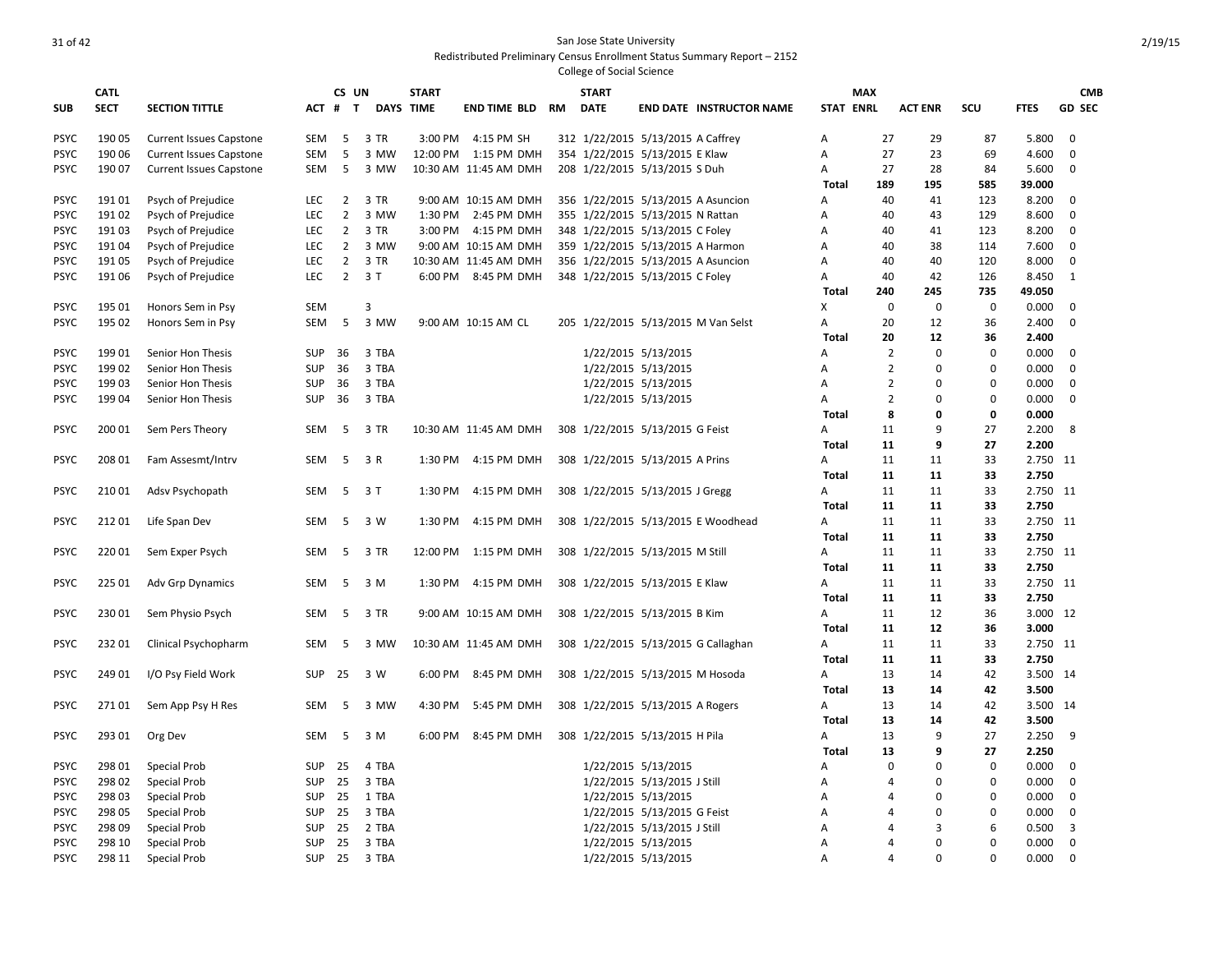|             | <b>CATL</b> |                          |            | CS UN          |                  | <b>START</b> |                                                 |    | <b>START</b> |                                    |                                      |                         | <b>MAX</b>       |                         |                |             | <b>CMB</b>     |
|-------------|-------------|--------------------------|------------|----------------|------------------|--------------|-------------------------------------------------|----|--------------|------------------------------------|--------------------------------------|-------------------------|------------------|-------------------------|----------------|-------------|----------------|
| <b>SUB</b>  | <b>SECT</b> | <b>SECTION TITTLE</b>    | $ACT$ #    | T              | <b>DAYS TIME</b> |              | <b>END TIME BLD</b>                             | RM | <b>DATE</b>  |                                    | <b>END DATE INSTRUCTOR NAME</b>      |                         | <b>STAT ENRL</b> | <b>ACT ENR</b>          | <b>SCU</b>     | <b>FTES</b> | <b>GD SEC</b>  |
| <b>PSYC</b> | 298 12      | <b>Special Prob</b>      | SUP        | 25             | 3 TBA            |              |                                                 |    |              | 1/22/2015 5/13/2015                |                                      | A                       | 4                | 0                       | $\mathbf 0$    | 0.000       | $\mathbf 0$    |
|             |             |                          |            |                |                  |              |                                                 |    |              |                                    |                                      | Total                   | 28               | $\overline{\mathbf{3}}$ | 6              | 0.500       |                |
| <b>PSYC</b> | 299 01      | <b>Masters Thesis</b>    | <b>SUP</b> | 25             | 6 TBA            |              |                                                 |    |              | 1/22/2015 5/13/2015                |                                      | A                       | 0                | 0                       | $\Omega$       | 0.000       | 0              |
| <b>PSYC</b> | 29902       | <b>Masters Thesis</b>    | <b>SUP</b> | 25             | 3 TBA            |              |                                                 |    |              | 1/22/2015 5/13/2015 S Laraway      |                                      | A                       | 4                | 2                       | 6              | 0.500       | $\overline{2}$ |
| <b>PSYC</b> | 29903       | <b>Masters Thesis</b>    | SUP        | 25             | 3 TBA            |              |                                                 |    |              | 1/22/2015 5/13/2015 M Hosoda       |                                      | A                       | 4                | $\mathbf{1}$            | 3              | 0.250       | 1              |
| <b>PSYC</b> | 299 04      | <b>Masters Thesis</b>    | <b>SUP</b> | 25             | 3 TBA            |              |                                                 |    |              | 1/22/2015 5/13/2015 A Asuncion     |                                      | A                       | 4                | 1                       | 3              | 0.250       | 1              |
| <b>PSYC</b> | 299 05      | <b>Masters Thesis</b>    | <b>SUP</b> | 25             | 3 TBA            |              |                                                 |    |              | 1/22/2015 5/13/2015 C Feria        |                                      | A                       | 4                | $\mathbf{1}$            | 3              | 0.250       | 1              |
| <b>PSYC</b> | 299 06      | <b>Masters Thesis</b>    | <b>SUP</b> | 25             | 3 TBA            |              |                                                 |    |              | 1/22/2015 5/13/2015 C Oyamot       |                                      | A                       | 4                | $\mathbf{1}$            | 3              | 0.250       | 1              |
| <b>PSYC</b> | 299 07      | <b>Masters Thesis</b>    | <b>SUP</b> | 25             | 3 TBA            |              |                                                 |    |              | 1/22/2015 5/13/2015 G Feist        |                                      | А                       | 4                | 3                       | 9              | 0.750       | 3              |
| <b>PSYC</b> | 299 08      | <b>Masters Thesis</b>    | <b>SUP</b> | 25             | 3 TBA            |              |                                                 |    |              |                                    | 1/22/2015 5/13/2015 H Tokunaga       | Α                       | 4                | $\mathbf{1}$            | 3              | 0.250       | 1              |
| <b>PSYC</b> | 299 09      | <b>Masters Thesis</b>    | SUP        | 25             | 6 TBA            |              |                                                 |    |              | 1/22/2015 5/13/2015 A Rogers       |                                      | A                       | 5                | $\mathbf{1}$            | 6              | 0.500       | $\mathbf{1}$   |
| <b>PSYC</b> | 299 18      | <b>Masters Thesis</b>    | <b>SUP</b> | 25             | 2 TBA            |              |                                                 |    |              | 1/22/2015 5/13/2015 S Laraway      |                                      | Α                       | 4                | $\mathbf{1}$            | 2              | 0.167       | $\mathbf{1}$   |
| <b>PSYC</b> | 299 19      | <b>Masters Thesis</b>    | <b>SUP</b> | 25             | 2 TBA            |              |                                                 |    |              | 1/22/2015 5/13/2015                |                                      | A                       | 4                | $\Omega$                | 0              | 0.000       | $\mathbf 0$    |
| <b>PSYC</b> | 299 20      | <b>Masters Thesis</b>    | <b>SUP</b> | 25             | 4 TBA            |              |                                                 |    |              |                                    | 1/22/2015 5/13/2015 H Tokunaga       | A                       | 5                | $\mathbf{1}$            | $\overline{4}$ | 0.333       | 1              |
| <b>PSYC</b> | 299 21      | <b>Masters Thesis</b>    | <b>SUP</b> | 25             | 4 TBA            |              |                                                 |    |              | 1/22/2015 5/13/2015                |                                      | A                       | 5                | 0                       | $\mathbf 0$    | 0.000       | 0              |
| <b>PSYC</b> | 299 22      | <b>Masters Thesis</b>    | <b>SUP</b> | 25             | 6 TBA            |              |                                                 |    |              |                                    | 1/22/2015 5/13/2015 H Tokunaga       | A                       | 5                | $\overline{2}$          | 12             | 1.000       | 2              |
| <b>PSYC</b> | 299 23      | <b>Masters Thesis</b>    | SUP        | 25             | 6 TBA            |              |                                                 |    |              | 1/22/2015 5/13/2015                |                                      | A                       | 5                | 0                       | $\mathbf 0$    | 0.000       | 0              |
| <b>PSYC</b> | 299 24      | <b>Masters Thesis</b>    | <b>SUP</b> | 25             | 6 TBA            |              |                                                 |    |              | 1/22/2015 5/13/2015                |                                      | A                       | $\overline{a}$   | 0                       | $\mathbf 0$    | 0.000       | 0              |
| <b>PSYC</b> | 299 25      | <b>Masters Thesis</b>    | <b>SUP</b> | 25             | 1 TBA            |              |                                                 |    |              | 1/22/2015 5/13/2015 A Rogers       |                                      | A                       | 5                | 0                       | $\Omega$       | 0.000       | $\mathbf 0$    |
| <b>PSYC</b> | 299 26      | <b>Masters Thesis</b>    | <b>SUP</b> | 25             | 6 TBA            |              |                                                 |    |              | 1/22/2015 5/13/2015                |                                      | A                       | 5                | $\Omega$                | 0              | 0.000       | $\mathbf 0$    |
| <b>PSYC</b> | 299 27      | <b>Masters Thesis</b>    | <b>SUP</b> | 25             | 1 TBA            |              |                                                 |    |              | 1/22/2015 5/13/2015                |                                      | A                       | 5                | $\Omega$                | 0              | 0.000       | $\mathbf 0$    |
|             |             |                          |            |                |                  |              |                                                 |    |              |                                    |                                      | Total                   | 80               | 15                      | 54             | 4.500       |                |
| <b>STAT</b> | 95 01       | Elem Stat                | <b>LEC</b> | $\overline{2}$ | 3 MW             | 1:30 PM      | 2:45 PM WSQ                                     |    |              |                                    | 207 1/22/2015 5/13/2015 S Macramalla | A                       | 125              | 131                     | 393            | 26.200      | $\Omega$       |
| <b>STAT</b> | 95 02       | Elem Stat                | <b>LEC</b> | $\overline{2}$ | 3 MW             | 12:00 PM     | 1:15 PM WSQ                                     |    |              |                                    | 207 1/22/2015 5/13/2015 H Tokunaga   | A                       | 125              | 127                     | 381            | 25.450      | 1              |
| <b>STAT</b> | 95 03       | Elem Stat                | LEC        | $\overline{2}$ | 3 TR             | 3:00 PM      | 4:15 PM WSQ                                     |    |              | 207 1/22/2015 5/13/2015 C Kempel   |                                      | A                       | 125              | 124                     | 372            | 24.800      | 0              |
| <b>STAT</b> | 95 04       | Elem Stat                | LEC        | $\overline{2}$ | 3 TBA            |              |                                                 |    |              | 1/22/2015 5/13/2015 S Laraway      |                                      | A                       | 42               | 32                      | 96             | 6.500       | $\overline{2}$ |
| <b>STAT</b> | 95 05       | Elem Stat                | LEC        | $\overline{2}$ | 3 MW             |              | 10:30 AM 11:45 AM CL                            |    |              |                                    | 117 1/22/2015 5/13/2015 L Huntsman   | Α                       | 42               | 42                      | 126            | 8.450       | 1              |
| <b>STAT</b> | 95 06       | Elem Stat                | LEC        | $\overline{2}$ | 3 TR             |              | 9:00 AM 10:15 AM CL                             |    |              | 117 1/22/2015 5/13/2015 D Schuster |                                      | A                       | 42               | 44                      | 132            | 8.800       | $\mathbf 0$    |
| <b>STAT</b> | 95 07       | Elem Stat                | <b>LEC</b> | $\overline{2}$ | 3 W              | 6:00 PM      | 8:45 PM DMH                                     |    |              |                                    | 164 1/22/2015 5/13/2015 S Macramalla | Α                       | 42               | 42                      | 126            | 8.400       | $\mathbf 0$    |
|             |             |                          |            |                |                  |              |                                                 |    |              |                                    |                                      | <b>Total</b>            | 543              | 542                     | 1626           | 108.600     |                |
| <b>STAT</b> | 115 01      | Interm Stat              | LEC        | $\overline{2}$ | 3 MW             | 3:00 PM      | 4:15 PM DMH                                     |    |              | 359 1/22/2015 5/13/2015 M Hosoda   |                                      | A                       | 40               | 40                      | 120            | 8.150       | 3              |
| <b>STAT</b> | 115 02      | Interm Stat              | LEC        | $\overline{2}$ | 3 TR             |              | 10:30 AM 11:45 AM DMH                           |    |              | 359 1/22/2015 5/13/2015 D Schuster |                                      | Α                       | 40               | 39                      | 117            | 7.850       | 1              |
| <b>STAT</b> | 115 03      | Interm Stat              | <b>LEC</b> | $\overline{2}$ | 3 TR             |              | 12:00 PM 1:15 PM DMH                            |    |              | 356 1/22/2015 5/13/2015 A Rogers   |                                      | A                       | 40               | 43                      | 129            | 8.800       | $\overline{4}$ |
|             |             |                          |            |                |                  |              |                                                 |    |              |                                    |                                      | Total                   | 120              | 122                     | 366            | 24.800      |                |
| <b>STAT</b> | 235 01      | <b>Multivar Analysis</b> | SEM        | -5             | 3 MW             | 3:00 PM      | 4:15 PM DMH 226B 1/22/2015 5/13/2015 H Tokunaga |    |              |                                    |                                      | A                       | 15               | 24                      | 72             | 6.000 24    |                |
|             |             |                          |            |                |                  |              |                                                 |    |              |                                    |                                      | Total                   | 15               | 24                      | 72             | 6.000       |                |
|             |             |                          |            |                |                  |              |                                                 |    |              |                                    |                                      | <b>Psychology Total</b> | 4898             | 4658                    | 13418          | 903.933     |                |

## **Social Sciences - All College**

| <b>SSED</b> |       | 184Y 01 Stdt Tchg II  | <b>SUP</b> | 25   | 4 TBA |                     |            | 1/22/2015 5/13/2015 W Rouse   | А     |    | Q  | 36 | 2.467            |                |
|-------------|-------|-----------------------|------------|------|-------|---------------------|------------|-------------------------------|-------|----|----|----|------------------|----------------|
|             |       |                       |            |      |       |                     |            |                               | Total | 25 | 9  | 36 | 2.467            |                |
| <b>SSED</b> |       | 184Z 01 Stdt Tchg III | SUP        | - 25 | 5 TBA |                     |            | 1/22/2015 5/13/2015 W Rouse   | А     |    | Q  | 45 | 3.083            |                |
|             |       |                       |            |      |       |                     |            |                               | Total | 25 | 9  | 45 | 3.083            |                |
| SSCI        | 90 01 | Success Soc Sci       | LEC        |      |       |                     |            |                               | X     |    |    |    | $0.000 \qquad 0$ |                |
| SSCI        | 90 02 | Success Soc Sci       | LEC        |      |       | $3:00 \text{ PM}$   | 3:50 PM CL | 234 1/22/2015 5/13/2015 H Do  | А     | 30 | 29 | 29 | 1.933 0          |                |
| SSCI        | 90 03 | Success Soc Sci       | LEC        |      | 1 W   | $3:00 \text{ PM}$   | 3:50 PM CL | 234 1/22/2015 5/13/2015 H Do  | А     | 30 | 30 | 30 | $2.000 \ 0$      |                |
| SSCI        | 90 04 | Success Soc Sci       | LEC        |      | 1 R   | $3:00 \, \text{PM}$ | 3:50 PM CL | 234 1/22/2015 5/13/2015 X Luu | А     | 30 | 28 | 28 | .867             | $\overline{0}$ |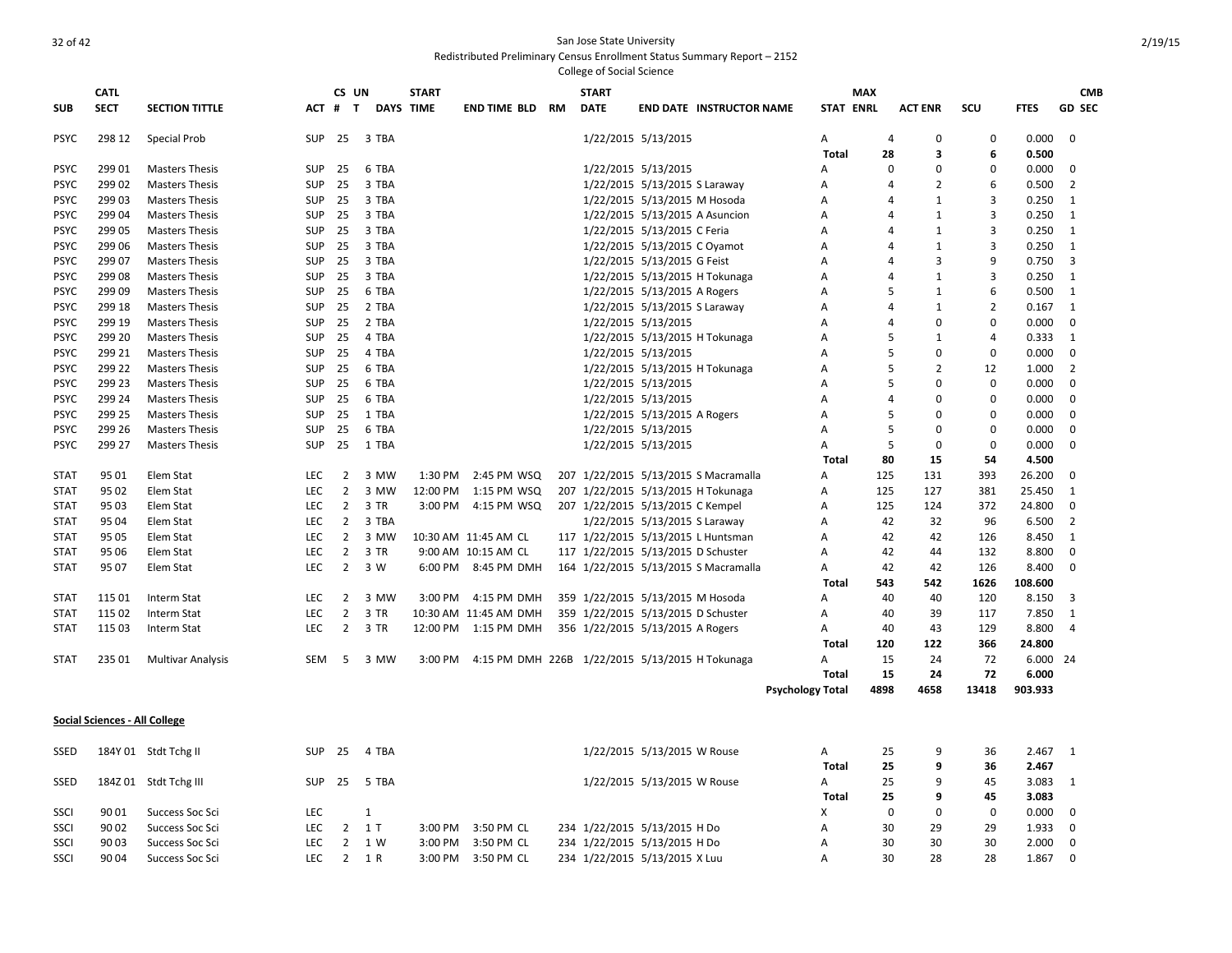|            | <b>CATL</b> |                       |         | CS UN |                  | <b>START</b> |              |    | <b>START</b>                  |                                     |             | <b>MAX</b>  |                |     |             | <b>CMB</b>    |
|------------|-------------|-----------------------|---------|-------|------------------|--------------|--------------|----|-------------------------------|-------------------------------------|-------------|-------------|----------------|-----|-------------|---------------|
| <b>SUB</b> | <b>SECT</b> | <b>SECTION TITTLE</b> | ACT # T |       | <b>DAYS TIME</b> |              | END TIME BLD | RM | <b>DATE</b>                   | <b>END DATE INSTRUCTOR NAME</b>     | <b>STAT</b> | <b>ENRL</b> | <b>ACT ENR</b> | scu | <b>FTES</b> | <b>GD SEC</b> |
| SSCI       | 90 05       | Success Soc Sci       |         |       | LEC $2 \t1R$     | 4:00 PM      | 4:50 PM CL   |    | 218 1/22/2015 5/13/2015 X Luu |                                     | A           | 30          |                |     | 1.133       | - 0           |
|            |             |                       |         |       |                  |              |              |    |                               |                                     | Total       | 120         | 104            | 104 | 6.933       |               |
|            |             |                       |         |       |                  |              |              |    |                               | Social Sciences - All College Total |             | 170         | 122            | 185 | 12.483      |               |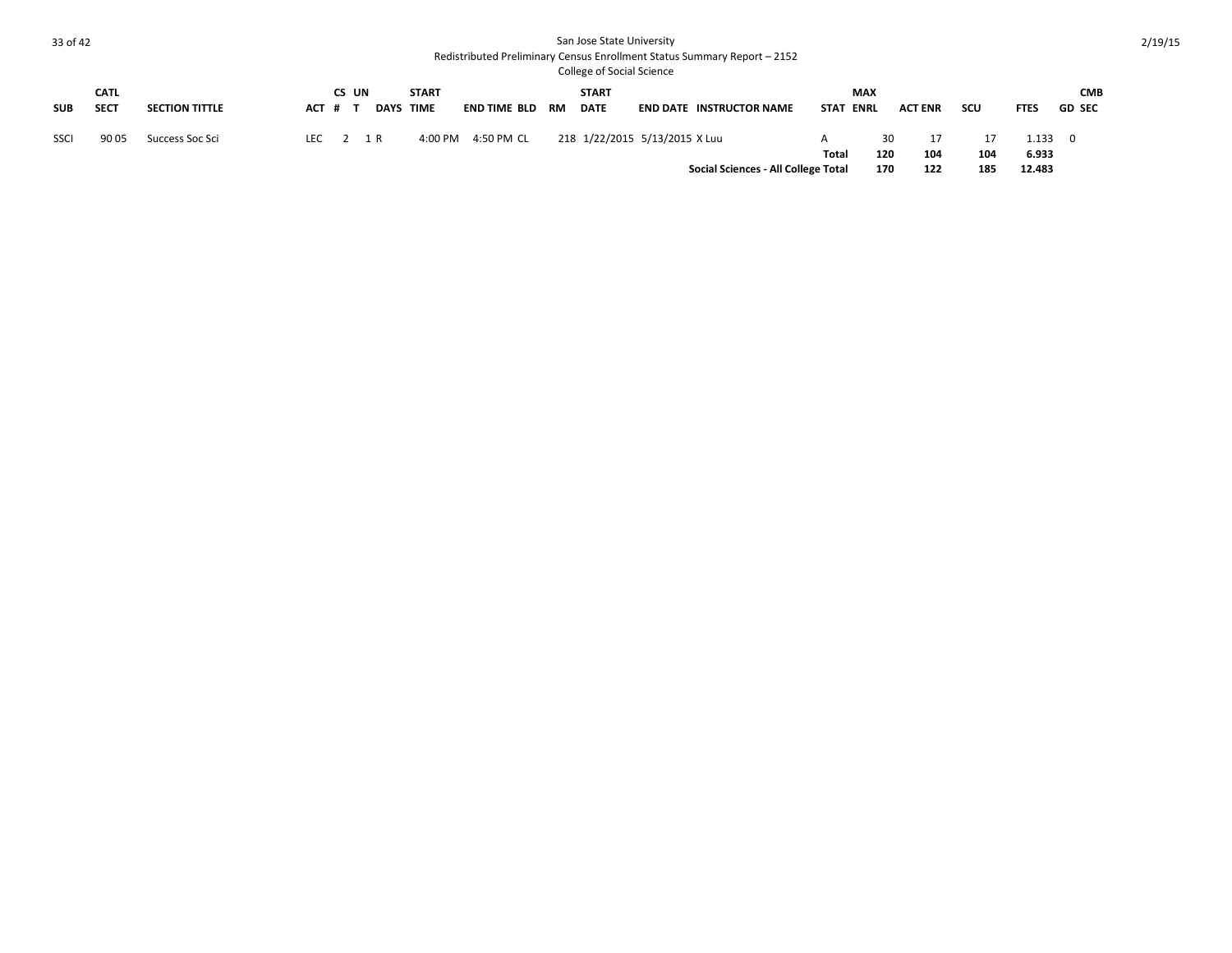|                        | <b>CATL</b> |                           |            | CS UN          |                  | <b>START</b> |                          |    | <b>START</b>                      |                     |                                      |                  | <b>MAX</b>     |                |              |             | <b>CMB</b>     |  |
|------------------------|-------------|---------------------------|------------|----------------|------------------|--------------|--------------------------|----|-----------------------------------|---------------------|--------------------------------------|------------------|----------------|----------------|--------------|-------------|----------------|--|
| <b>SUB</b>             | <b>SECT</b> | <b>SECTION TITTLE</b>     |            | ACT # T        | <b>DAYS TIME</b> |              | <b>END TIME BLD</b>      | RM | <b>DATE</b>                       |                     | <b>END DATE INSTRUCTOR NAME</b>      | <b>STAT ENRL</b> |                | <b>ACT ENR</b> | scu          | <b>FTES</b> | <b>GD SEC</b>  |  |
|                        |             |                           |            |                |                  |              |                          |    |                                   |                     |                                      |                  |                |                |              |             |                |  |
| <b>Social Sciences</b> |             |                           |            |                |                  |              |                          |    |                                   |                     |                                      |                  |                |                |              |             |                |  |
| AAS                    | 33B 01      | As Am US Hist/Pol         | LEC        | $\overline{2}$ | 3 MW             |              | 9:00 AM 10:15 AM ENG     |    | 343 1/22/2015 5/13/2015 J Franks  |                     |                                      | Α                | 40             | 45             | 135          | 9.000       | $\mathbf 0$    |  |
| AAS                    | 33B 02      | As Am US Hist/Pol         | LEC        | $\overline{2}$ | 3 MW             |              | 9:00 AM 10:15 AM ENG     |    | 343 1/22/2015 5/13/2015 G Smay    |                     |                                      | A                | 45             | 42             | 126          | 8.400       | $\mathbf 0$    |  |
| AAS                    | 33B03       | As Am US Hist/Pol         | LEC        | $\overline{2}$ | 3 MW             |              | 10:30 AM 11:45 AM ENG    |    | 343 1/22/2015 5/13/2015 J Franks  |                     |                                      | Α                | 40             | 46             | 138          | 9.200       | 0              |  |
| AAS                    | 33B04       | As Am US Hist/Pol         | LEC        | $\overline{2}$ | 3 MW             |              | 10:30 AM 11:45 AM ENG    |    | 343 1/22/2015 5/13/2015 S Choi    |                     |                                      | A                | 45             | 45             | 135          | 9.000       | $\mathbf 0$    |  |
| AAS                    | 33B 05      | As Am US Hist/Pol         | LEC        | $\overline{2}$ | 3 MW             |              | 12:00 PM  1:15 PM ENG    |    | 343 1/22/2015 5/13/2015 S Doi     |                     |                                      | A                | 40             | 42             | 126          | 8.400       | 0              |  |
| AAS                    | 33B 06      | As Am US Hist/Pol         | LEC        | $\overline{2}$ | 3 MW             | 12:00 PM     | 1:15 PM ENG              |    | 343 1/22/2015 5/13/2015 S Choi    |                     |                                      | Α                | 45             | 45             | 135          | 9.000       | 0              |  |
| AAS                    | 33B 07      | As Am US Hist/Pol         | LEC        | $\overline{2}$ | 3 MW             | 1:30 PM      | 2:45 PM ENG              |    | 343 1/22/2015 5/13/2015 A Yamato  |                     |                                      | A                | 40             | 45             | 135          | 9.000       | $\mathbf 0$    |  |
| AAS                    | 33B08       | As Am US Hist/Pol         | LEC        | $\overline{2}$ | 3 MW             | 1:30 PM      | 2:45 PM ENG              |    | 343 1/22/2015 5/13/2015 S Doi     |                     |                                      | A                | 45             | 44             | 132          | 8.800       | $\mathbf 0$    |  |
| AAS                    | 33B09       | As Am US Hist/Pol         | LEC        | $\overline{2}$ | 3 MW             | 3:00 PM      | 4:15 PM ENG              |    | 343 1/22/2015 5/13/2015 S Doi     |                     |                                      | A                | 40             | 44             | 132          | 8.800       | 0              |  |
| AAS                    | 33B 10      | As Am US Hist/Pol         | LEC        | $\overline{2}$ | 3 MW             | 3:00 PM      | 4:15 PM ENG              |    | 343 1/22/2015 5/13/2015 D Adachi  |                     |                                      | Α                | 45             | 41             | 123          | 8.200       | 0              |  |
| AAS                    | 33B 11      | As Am US Hist/Pol         | LEC        | $\overline{2}$ | 3 TR             |              | 9:00 AM 10:15 AM ENG     |    | 343 1/22/2015 5/13/2015 J Franks  |                     |                                      | Α                | 40             | 44             | 132          | 8.800       | $\mathbf 0$    |  |
| AAS                    | 33B 12      | As Am US Hist/Pol         | <b>LEC</b> | $\overline{2}$ | 3 TR             |              | 9:00 AM 10:15 AM ENG     |    | 343 1/22/2015 5/13/2015 S Choi    |                     |                                      | A                | 45             | 45             | 135          | 9.000       | 0              |  |
| AAS                    | 33B 13      | As Am US Hist/Pol         | <b>LEC</b> | $\overline{2}$ | 3 TR             |              | 10:30 AM 11:45 AM ENG    |    | 343 1/22/2015 5/13/2015 S Choi    |                     |                                      | A                | 40             | 44             | 132          | 8.800       | $\mathbf 0$    |  |
| AAS                    | 33B 14      | As Am US Hist/Pol         | LEC        | $\overline{2}$ | 3 TR             |              | 10:30 AM 11:45 AM ENG    |    |                                   |                     | 343 1/22/2015 5/13/2015 S de Bourbon | Α                | 45             | 44             | 132          | 8.800       | 0              |  |
| AAS                    | 33B 15      | As Am US Hist/Pol         | <b>LEC</b> | $\overline{2}$ | 3 TR             |              | 12:00 PM   1:15 PM   ENG |    | 343 1/22/2015 5/13/2015 A Berney  |                     |                                      | A                | 40             | 47             | 141          | 9.400       | $\mathbf 0$    |  |
| AAS                    | 33B 16      | As Am US Hist/Pol         | <b>LEC</b> | $\overline{2}$ | 3 TR             | 12:00 PM     | 1:15 PM ENG              |    |                                   |                     | 343 1/22/2015 5/13/2015 S de Bourbon | A                | 45             | 42             | 126          | 8.400       | $\mathbf 0$    |  |
| AAS                    | 33B 17      | As Am US Hist/Pol         | <b>LEC</b> | $\overline{2}$ | 3 TR             | 1:30 PM      | 2:45 PM ENG              |    | 343 1/22/2015 5/13/2015 A Berney  |                     |                                      | A                | 40             | 46             | 138          | 9.200       | $\mathbf 0$    |  |
| AAS                    | 33B 18      | As Am US Hist/Pol         | <b>LEC</b> | $\overline{2}$ | 3 TR             | 1:30 PM      | 2:45 PM ENG              |    |                                   |                     | 343 1/22/2015 5/13/2015 S de Bourbon | A                | 45             | 45             | 135          | 9.000       | $\mathbf 0$    |  |
| AAS                    | 33B 19      | As Am US Hist/Pol         | <b>LEC</b> | $\overline{2}$ | 3 TR             | 3:00 PM      | 4:15 PM ENG              |    | 343 1/22/2015 5/13/2015 A Berney  |                     |                                      | A                | 40             | 45             | 135          | 9.000       | $\mathbf{0}$   |  |
| AAS                    | 33B 20      | As Am US Hist/Pol         | <b>LEC</b> | $\overline{2}$ | 3 TR             |              | 3:00 PM 4:15 PM ENG      |    |                                   |                     | 343 1/22/2015 5/13/2015 S de Bourbon | A                | 45             | 45             | 135          | 9.000       | $\mathbf 0$    |  |
| AAS                    | 33B 21      | As Am US Hist/Pol         | <b>LEC</b> | $\overline{2}$ | 3 F              |              | 9:30 AM 12:15 PM ENG     |    | 343 1/22/2015 5/13/2015 A Berney  |                     |                                      | A                | 40             | 43             | 129          | 8.600       | $\mathbf 0$    |  |
| AAS                    | 33B 22      | As Am US Hist/Pol         | <b>LEC</b> | $2^{\circ}$    | 3 F              |              | 9:30 AM 12:15 PM ENG     |    | 343 1/22/2015 5/13/2015 D Adachi  |                     |                                      | A                | 45             | 39             | 117          | 7.800       | 0              |  |
|                        |             |                           |            |                |                  |              |                          |    |                                   |                     |                                      | Total            | 935            | 968            | 2904         | 193.600     |                |  |
| AAS                    | 175 01      | Asian Am Comm             | LEC        | $\overline{2}$ | 3 MW             |              | 10:30 AM 11:45 AM HGH    |    | 122 1/22/2015 5/13/2015 A Yamato  |                     |                                      | Α                | 40             | 36             | 108          | 7.200       | $\mathbf 0$    |  |
|                        |             |                           |            |                |                  |              |                          |    |                                   |                     |                                      | <b>Total</b>     | 40             | 36             | 108          | 7.200       |                |  |
| AAS                    | 18001       | <b>Individual Studies</b> | <b>SUP</b> | 36             | 4 TBA            |              |                          |    |                                   | 1/22/2015 5/13/2015 |                                      | A                | 0              | 0              | 0            | 0.000       | $\mathbf 0$    |  |
| AAS                    | 18031       | Individual Studies        | <b>SUP</b> | 36             | 3 TBA            |              |                          |    |                                   | 1/22/2015 5/13/2015 |                                      | A                | $\overline{3}$ | 0              | 0            | 0.000       | 0              |  |
|                        |             |                           |            |                |                  |              |                          |    |                                   |                     |                                      | Total            | 3              | 0              | 0            | 0.000       |                |  |
| AAS                    | 190 01      | Internship                | <b>SUP</b> | 36             | 3 TBA            |              |                          |    |                                   | 1/22/2015 5/13/2015 |                                      | A                | 5              | 0              | 0            | 0.000       | $\mathbf{0}$   |  |
|                        |             |                           |            |                |                  |              |                          |    |                                   |                     |                                      | <b>Total</b>     | 5              | 0              | 0            | 0.000       |                |  |
| SOCS                   |             | 100W 01 Writing Workshop  | SEM        | $\overline{4}$ | 3 TR             | 1:30 PM      | 2:45 PM DMH              |    | 162 1/22/2015 5/13/2015 M Wilson  |                     |                                      | A                | 25             | 20             | 60           | 4.050       | - 1            |  |
|                        |             |                           |            |                |                  |              |                          |    |                                   |                     |                                      | Total            | 25             | 20             | 60           | 4.050       |                |  |
| SOCS                   | 13701       | CA Hist Soc Sci Pers      | LEC        |                | 3                |              |                          |    |                                   |                     |                                      | X                | 0              | $\Omega$       | 0            | 0.000       | 0              |  |
| ANTH                   | 13701       | CA Hist Soc Sci Pers      | <b>LEC</b> |                | $\overline{3}$   |              |                          |    |                                   |                     |                                      | X                | 0              | 0              | $\Omega$     | 0.000       | 0              |  |
| GEOG                   | 13701       | CA Hist Soc Sci Pers      | LEC        |                | 3                |              |                          |    |                                   |                     |                                      | X                | 0              | $\mathbf 0$    | $\mathbf 0$  | 0.000       | $\mathbf 0$    |  |
| <b>HIST</b>            | 13701       | CA Hist Soc Sci Pers      | LEC        |                | 3                |              |                          |    |                                   |                     |                                      | X                | $\mathbf 0$    | $\mathbf 0$    | $\mathbf 0$  | 0.000       | $\mathbf 0$    |  |
| SOCS                   | 13702       | CA Hist Soc Sci Pers      | <b>LEC</b> | $\overline{2}$ | 3 MW             | 3:00 PM      | 4:15 PM DMH              |    | 163 1/22/2015 5/13/2015 S Millner |                     |                                      | $\overline{A}$   | 40             | 18             | 54           | 3.600       | 0 <sup>c</sup> |  |
| ANTH                   | 13702       | CA Hist Soc Sci Pers      | <b>LEC</b> | $\overline{2}$ | 3 MW             | 3:00 PM      | 4:15 PM DMH              |    | 163 1/22/2015 5/13/2015 S Millner |                     |                                      | Α                | $\mathbf 0$    | $\overline{0}$ | $\mathbf 0$  | 0.000       | 0 <sup>c</sup> |  |
| GEOG                   | 13702       | CA Hist Soc Sci Pers      | LEC        | $\overline{2}$ | 3 MW             | 3:00 PM      | 4:15 PM DMH              |    | 163 1/22/2015 5/13/2015 S Millner |                     |                                      | Α                | $\mathbf 0$    | $\mathbf{0}$   | $\mathbf{0}$ | 0.000       | 0 <sup>c</sup> |  |
| <b>HIST</b>            | 13702       | CA Hist Soc Sci Pers      | LEC        | $\overline{2}$ | 3 MW             | 3:00 PM      | 4:15 PM DMH              |    | 163 1/22/2015 5/13/2015 S Millner |                     |                                      | Α                | $\mathbf 0$    | $\mathbf{0}$   | $\mathbf{0}$ | 0.000       | 0 <sup>c</sup> |  |
| SOCS                   | 13703       | CA Hist Soc Sci Pers      | LEC        | $\overline{2}$ | 3 TR             | 12:00 PM     | 1:15 PM DMH              |    | 208 1/22/2015 5/13/2015 W Rouse   |                     |                                      | Α                | 40             | 36             | 108          | 7.200       | 0 <sup>c</sup> |  |
| ANTH                   | 13703       | CA Hist Soc Sci Pers      | <b>LEC</b> | $\overline{2}$ | 3 TR             | 12:00 PM     | 1:15 PM DMH              |    | 208 1/22/2015 5/13/2015 W Rouse   |                     |                                      | A                | $\mathbf 0$    | $\mathbf{0}$   | $\mathbf{0}$ | 0.000       | 0 <sup>c</sup> |  |
| <b>GEOG</b>            | 13703       | CA Hist Soc Sci Pers      | <b>LEC</b> | $\overline{2}$ | 3 TR             | 12:00 PM     | 1:15 PM DMH              |    | 208 1/22/2015 5/13/2015 W Rouse   |                     |                                      | A                | 0              | $\mathbf{0}$   | $\mathbf{0}$ | 0.000       | 0 <sup>c</sup> |  |
| <b>HIST</b>            | 13703       | CA Hist Soc Sci Pers      | <b>LEC</b> | $2^{\circ}$    | 3 TR             | 12:00 PM     | 1:15 PM DMH              |    | 208 1/22/2015 5/13/2015 W Rouse   |                     |                                      | A                | 0              | $\mathbf{0}$   | $\mathbf{0}$ | 0.000       | 0 <sup>c</sup> |  |
|                        |             |                           |            |                |                  |              |                          |    |                                   |                     |                                      | Total            | 80             | 54             | 162          | 10.800      |                |  |
| SOCS                   | 13801       | US Hist Soc Sci Pers      | <b>LEC</b> | $2^{\circ}$    | 3 TR             | 4:30 PM      | 5:45 PM DMH              |    | 231 1/22/2015 5/13/2015 W Thowdis |                     |                                      | Α                | 40             | 32             | 96           | 6.400       | 0 <sup>c</sup> |  |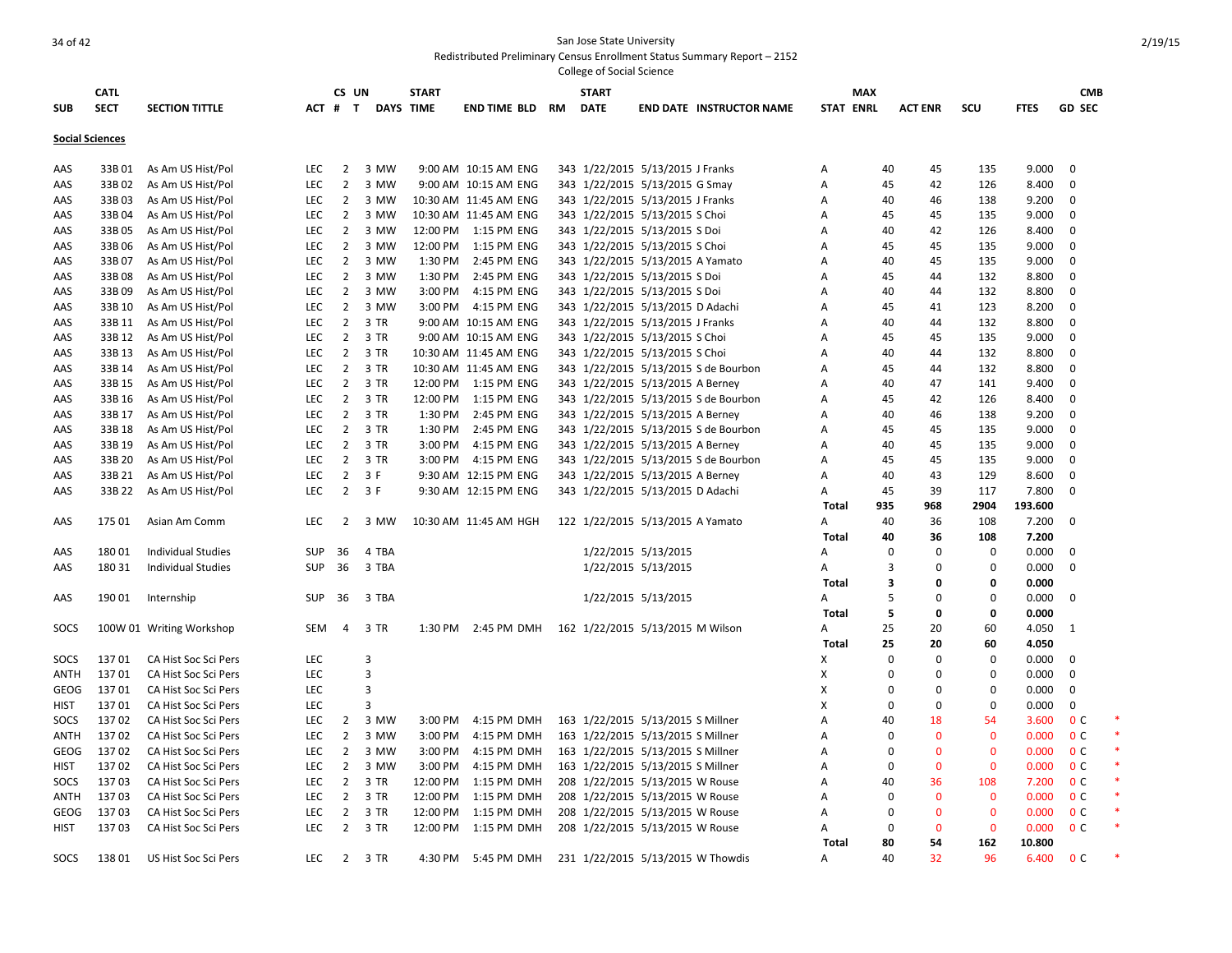|             | <b>CATL</b> |                                    |            | CS UN          |                  | <b>START</b> |                       |    | <b>START</b>                                                         |                              |                                           |                  | <b>MAX</b> |             |                |              |             | <b>CMB</b>     |        |
|-------------|-------------|------------------------------------|------------|----------------|------------------|--------------|-----------------------|----|----------------------------------------------------------------------|------------------------------|-------------------------------------------|------------------|------------|-------------|----------------|--------------|-------------|----------------|--------|
| <b>SUB</b>  | <b>SECT</b> | <b>SECTION TITTLE</b>              |            | ACT # T        | <b>DAYS TIME</b> |              | END TIME BLD          | RM | <b>DATE</b>                                                          |                              | <b>END DATE INSTRUCTOR NAME</b>           | <b>STAT ENRL</b> |            |             | <b>ACT ENR</b> | scu          | <b>FTES</b> | <b>GD SEC</b>  |        |
| <b>ANTH</b> | 13801       | US Hist Soc Sci Pers               | LEC.       | $\overline{2}$ | 3 TR             | 4:30 PM      | 5:45 PM DMH           |    | 231 1/22/2015 5/13/2015 W Thowdis                                    |                              |                                           | Α                |            | 0           | $\mathbf{0}$   | $\mathbf{0}$ | 0.000       | 0 <sup>C</sup> |        |
| GEOG        | 13801       | US Hist Soc Sci Pers               | <b>LEC</b> | $\overline{2}$ | 3 TR             | 4:30 PM      | 5:45 PM DMH           |    | 231 1/22/2015 5/13/2015 W Thowdis                                    |                              |                                           | Α                |            | $\Omega$    | $\Omega$       | $\mathbf{0}$ | 0.000       | 0 <sup>c</sup> | $\ast$ |
| HIST        | 13801       | US Hist Soc Sci Pers               | <b>LEC</b> | $\overline{2}$ | 3 TR             | 4:30 PM      | 5:45 PM DMH           |    | 231 1/22/2015 5/13/2015 W Thowdis                                    |                              |                                           | A                |            | $\Omega$    | $\mathbf{0}$   | $\mathbf{0}$ | 0.000       | 0 <sup>C</sup> | $\ast$ |
| SOCS        | 13802       | US Hist Soc Sci Pers               | <b>LEC</b> | $\overline{2}$ | 3 W              | 6:00 PM      | 8:45 PM DMH           |    | 231 1/22/2015 5/13/2015 W Thowdis                                    |                              |                                           | Α                |            | 32          | 24             | 72           | 4.800       | 0 <sup>c</sup> | $\ast$ |
| ANTH        | 13802       | US Hist Soc Sci Pers               | <b>LEC</b> |                | 2 3 W            | 6:00 PM      | 8:45 PM DMH           |    | 231 1/22/2015 5/13/2015 W Thowdis                                    |                              |                                           | Α                |            | $\mathbf 0$ | $\mathbf 0$    | $\mathbf{0}$ | 0.000       | 0 <sup>c</sup> | $\ast$ |
| GEOG        | 13802       | US Hist Soc Sci Pers               | LEC        | $\overline{2}$ | 3 W              | 6:00 PM      | 8:45 PM DMH           |    | 231 1/22/2015 5/13/2015 W Thowdis                                    |                              |                                           | Α                |            | 0           | $\mathbf{0}$   | $\mathbf{0}$ | 0.000       | 0 <sup>c</sup> | $\ast$ |
| HIST        | 13802       | US Hist Soc Sci Pers               | LEC.       |                | 2 3 W            | 6:00 PM      | 8:45 PM DMH           |    | 231 1/22/2015 5/13/2015 W Thowdis                                    |                              |                                           | A                |            | $\Omega$    | $\mathbf{0}$   | $\mathbf 0$  | 0.000       | 0 <sup>C</sup> | $\ast$ |
|             |             |                                    |            |                |                  |              |                       |    |                                                                      |                              |                                           | Total            |            | 72          | 56             | 168          | 11.200      |                |        |
| SOCS        | 13901       | Wrl Hist Soc Sci Pers              | <b>LEC</b> | $\overline{3}$ | 3 MW             |              | 10:30 AM 11:45 AM DMH |    |                                                                      |                              | 348 1/22/2015 5/13/2015 J Gonzalez - Luna | A                |            | 35          | 38             | 114          | 7.600       | 0 <sup>c</sup> |        |
| ANTH        | 13901       | Wrl Hist Soc Sci Pers              | <b>LEC</b> | $\overline{3}$ | 3 MW             |              | 10:30 AM 11:45 AM DMH |    |                                                                      |                              | 348 1/22/2015 5/13/2015 J Gonzalez - Luna | Α                |            | $\Omega$    | $\mathbf 0$    | $\mathbf{0}$ | 0.000       | 0 <sup>C</sup> | $\ast$ |
| GEOG        | 13901       | Wrl Hist Soc Sci Pers              | LEC        | $\overline{3}$ | 3 MW             |              | 10:30 AM 11:45 AM DMH |    |                                                                      |                              | 348 1/22/2015 5/13/2015 J Gonzalez - Luna | Α                |            | 0           | $\mathbf 0$    | $\mathbf{0}$ | 0.000       | 0 <sup>c</sup> | $\ast$ |
| HIST        | 13901       | Wrl Hist Soc Sci Pers              | <b>LEC</b> | $\overline{3}$ | 3 MW             |              | 10:30 AM 11:45 AM DMH |    |                                                                      |                              | 348 1/22/2015 5/13/2015 J Gonzalez - Luna | A                |            | $\Omega$    | $\mathbf 0$    | $\mathbf 0$  | 0.000       | 0 <sup>C</sup> | $\ast$ |
|             |             |                                    |            |                |                  |              |                       |    |                                                                      |                              |                                           | <b>Total</b>     |            | 35          | 38             | 114          | 7.600       |                |        |
| SOCS        | 17701       | Soci Education                     | <b>LEC</b> |                | 2 3 TR           |              | 10:30 AM 11:45 AM DMH |    | 227 1/22/2015 5/13/2015 M Alaniz                                     |                              |                                           | Α                |            | 40          | 34             | 102          | 6.800       | 0 <sup>C</sup> |        |
| SOCI        | 17701       | Soci Education                     | LEC        | $\overline{2}$ | 3 TR             |              | 10:30 AM 11:45 AM DMH |    | 227 1/22/2015 5/13/2015 M Alaniz                                     |                              |                                           | A                |            | $\Omega$    | $\mathbf{0}$   | $\mathbf{0}$ | 0.000       | 0 <sup>c</sup> | $\ast$ |
| SOCS        | 17702       | Soci Education                     | <b>LEC</b> |                | 2 3 TR           |              | 1:30 PM 2:45 PM DMH   |    | 227 1/22/2015 5/13/2015 M Alaniz                                     |                              |                                           | Α                |            | 40          | 22             | 66           | 4.400       | 0 <sup>c</sup> | $\ast$ |
| SOCI        | 17702       | Soci Education                     | <b>LEC</b> | $\overline{2}$ | 3 TR             |              | 1:30 PM 2:45 PM DMH   |    | 227 1/22/2015 5/13/2015 M Alaniz                                     |                              |                                           | Α                |            | $\mathbf 0$ | $\mathbf 0$    | $\mathbf{0}$ | 0.000       | 0 <sup>C</sup> | $\ast$ |
|             |             |                                    |            |                |                  |              |                       |    |                                                                      |                              |                                           | <b>Total</b>     |            | 80          | 56             | 168          | 11.200      |                |        |
| SOCS        | 18001       | <b>Indiv Studies</b>               | <b>SUP</b> | 36             | 3 TBA            |              |                       |    |                                                                      | 1/22/2015 5/13/2015          |                                           | A                |            | $\Omega$    | $\Omega$       | $\mathbf 0$  | 0.000       | 0              |        |
| SOCS        | 180 31      | <b>Indiv Studies</b>               | SUP        | 36             | 3 TBA            |              |                       |    |                                                                      | 1/22/2015 5/13/2015          |                                           | Α                |            | 3           | $\mathbf 0$    | $\mathbf 0$  | 0.000       | $\mathbf 0$    |        |
|             |             |                                    |            |                |                  |              |                       |    |                                                                      |                              |                                           | Total            |            | 3           | $\mathbf 0$    | 0            | 0.000       |                |        |
| SOCS        | 185 01      | <b>Teaching in Diverse Society</b> | <b>LEC</b> | $\overline{2}$ | 3 MW             |              | 12:00 PM 1:15 PM DMH  |    | 162 1/22/2015 5/13/2015 M Pizarro                                    |                              |                                           | Α                |            | 30          | $\Omega$       | $\Omega$     | 0.000       | 0 <sup>C</sup> |        |
|             |             |                                    |            |                |                  |              |                       |    |                                                                      |                              |                                           | <b>Total</b>     |            | 30          | $\mathbf 0$    | 0            | 0.000       |                |        |
| SOCS        | 190 01      | Internship                         | <b>SUP</b> | 36             | 3 TBA            |              |                       |    |                                                                      | 1/22/2015 5/13/2015          |                                           | A                |            | 8           | $\Omega$       | $\Omega$     | 0.000       | $\mathbf 0$    |        |
| SOCS        | 190 31      | Internship                         | <b>SUP</b> | 36             | 3 TBA            |              |                       |    |                                                                      | 1/22/2015 5/13/2015 M Alaniz |                                           | Α                |            | 3           | $\overline{2}$ | 6            | 0.400       | 0              |        |
|             |             |                                    |            |                |                  |              |                       |    |                                                                      |                              |                                           | <b>Total</b>     |            | 11          | $\overline{2}$ | 6            | 0.400       |                |        |
| <b>WOMS</b> | 5Q 01       | Gender Race Media                  | SEM        | $\overline{4}$ | 3 MW             |              | 10:30 AM 11:45 AM CL  |    | 238 1/22/2015 5/13/2015 S Gallardo                                   |                              |                                           | Α                |            | 25          | 25             | 75           | 5.000       | $\mathbf 0$    |        |
|             |             |                                    |            |                |                  |              |                       |    |                                                                      |                              |                                           | <b>Total</b>     |            | 25          | 25             | 75           | 5.000       |                |        |
| <b>WOMS</b> | 1001        |                                    | <b>LEC</b> | $\overline{2}$ | 3 TR             |              | 12:00 PM 1:15 PM DMH  |    |                                                                      |                              |                                           | A                |            | 40          | 39             | 117          | 7.800       | $\Omega$       |        |
| <b>WOMS</b> | 1002        | Women, Gender &Sex                 | LEC        | $\overline{2}$ | 3 TR             | 3:00 PM      | 4:15 PM DMH           |    | 231 1/22/2015 5/13/2015 S Gerami<br>231 1/22/2015 5/13/2015 S Gerami |                              |                                           |                  |            | 40          | 39             | 117          | 7.800       | 0              |        |
|             |             | Women, Gender &Sex                 |            |                |                  |              |                       |    |                                                                      |                              |                                           | Α                |            |             |                |              |             |                |        |
|             |             |                                    |            |                |                  |              |                       |    |                                                                      |                              |                                           | <b>Total</b>     |            | 80          | 78             | 234          | 15.600      |                |        |
| <b>WOMS</b> | 2001        | Wom of Color in US                 | <b>LEC</b> | $\overline{2}$ | 3 MW             |              | 9:00 AM 10:15 AM CL   |    | 238 1/22/2015 5/13/2015 S Gallardo                                   |                              |                                           | Α                |            | 40          | 38             | 114          | 7.600       | 0 <sup>C</sup> | $\ast$ |
| AAS         | 2001        | Wom of Color in US                 | LEC        | $\overline{2}$ | 3 MW             |              | 9:00 AM 10:15 AM CL   |    | 238 1/22/2015 5/13/2015 S Gallardo                                   |                              |                                           | A                |            | 0           | $\mathbf 0$    | $\mathbf 0$  | 0.000       | 0 <sup>c</sup> | $\ast$ |
| <b>WOMS</b> | 2002        | Wom of Color in US                 | LEC        | $\overline{2}$ | 3T               | 6:00 PM      | 8:45 PM DMH           |    | 231 1/22/2015 5/13/2015 S Gerami                                     |                              |                                           | Α                |            | 40          | 35             | 105          | 7.000       | 0 <sup>c</sup> |        |
| AAS         | 2002        | Wom of Color in US                 | <b>LEC</b> | $\overline{2}$ | 3T               |              | 6:00 PM 8:45 PM DMH   |    | 231 1/22/2015 5/13/2015 S Gerami                                     |                              |                                           | Α                |            | 0           | $\mathbf 0$    | $\mathbf 0$  | 0.000       | 0 <sup>C</sup> |        |
|             |             |                                    |            |                |                  |              |                       |    |                                                                      |                              |                                           | Total            |            | 80          | 73             | 219          | 14.600      |                |        |
| WOMS 10101  |             | Study of Women                     | <b>LEC</b> | $\overline{2}$ | 3 MW             |              | 10:30 AM 11:45 AM DMH |    | 162 1/22/2015 5/13/2015 A Castillo                                   |                              |                                           | Α                |            | 35          | 32             | 96           | 6.400       | $\mathbf 0$    |        |
| WOMS 10102  |             | Study of Women                     | <b>LEC</b> | $\overline{2}$ | 3 MW             |              | 1:30 PM 2:45 PM DMH   |    | 162 1/22/2015 5/13/2015 V Rue                                        |                              |                                           | Α                |            | 35          | 33             | 99           | 6.600       | $\Omega$       |        |
|             |             |                                    |            |                |                  |              |                       |    |                                                                      |                              |                                           | Total            |            | 70          | 65             | 195          | 13.000      |                |        |
| WOMS 10201  |             | Global Women                       | LEC        | $\overline{2}$ | 3 MW             |              | 9:00 AM 10:15 AM DMH  |    | 162 1/22/2015 5/13/2015 A Castillo                                   |                              |                                           | A                |            | 35          | 36             | 108          | 7.200       | $\Omega$       |        |
| <b>WOMS</b> | 102 02      | Global Women                       | LEC        | $\overline{2}$ | 3 R              | 6:00 PM      | 8:45 PM DMH           |    | 161 1/22/2015 5/13/2015 A Castillo                                   |                              |                                           | A                |            | 35          | 36             | 108          | 7.200       | 0              |        |
|             |             |                                    |            |                |                  |              |                       |    |                                                                      |                              |                                           | Total            |            | 70          | 72             | 216          | 14.400      |                |        |
| WOMS 11401  |             | Pol Mother Reprod                  | <b>LEC</b> | $\overline{2}$ | 3 TR             |              | 10:30 AM 11:45 AM DMH |    |                                                                      |                              | 161 1/22/2015 5/13/2015 A Leisenring      | Α                |            | 40          | 21             | 63           | 4.250       | 1              |        |
|             |             |                                    |            |                |                  |              |                       |    |                                                                      |                              |                                           | <b>Total</b>     |            | 40          | 21             | 63           | 4.250       |                |        |
| WOMS 18001  |             | <b>Individual Studies</b>          | SUP        | 36             | 3 TBA            |              |                       |    |                                                                      | 1/22/2015 5/13/2015          |                                           | Α                |            | $\Omega$    | $\Omega$       | $\Omega$     | 0.000       | 0              |        |
| WOMS 180 11 |             | Individual Studies                 | <b>SUP</b> | 36             | 1 TBA            |              |                       |    |                                                                      | 1/22/2015 5/13/2015          |                                           | Α                |            | 3           | 0              | 0            | 0.000       | 0              |        |
| WOMS 180 31 |             | Individual Studies                 | <b>SUP</b> | 36             | 3 TBA            |              |                       |    |                                                                      | 1/22/2015 5/13/2015          |                                           | Α                |            | 3           | 0              | $\Omega$     | 0.000       | 0              |        |
| WOMS 18032  |             | <b>Individual Studies</b>          | <b>SUP</b> | 36             | 3 TBA            |              |                       |    |                                                                      | 1/22/2015 5/13/2015          |                                           | Α                |            | 3           | $\Omega$       | $\Omega$     | 0.000       | $\Omega$       |        |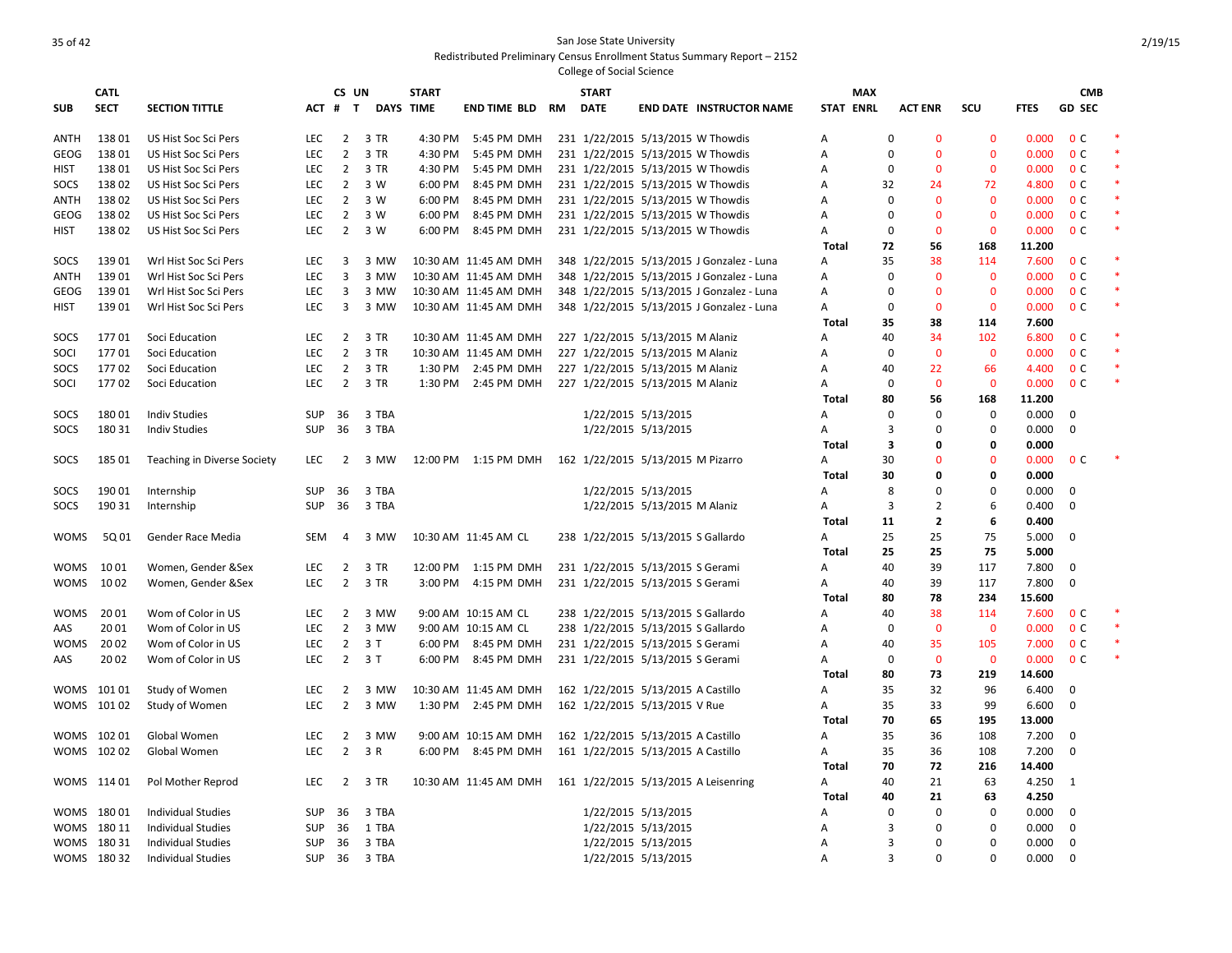College of Social Science **SUB CATL SECT <b>SECTION TITTLE CS UN # T DAYS START TIME END TIME BLD RM START END DATE INSTRUCTOR NAME MAX EXAMPLE ACT ENR SCU CMB**  FTES GD SEC **Total 9 0 0 0.000** WOMS 19001 Internship SUP 36 3 TBA 1/22/2015 5/13/2015 113/2015 A 5 0 0.000 0 WOMS 190 11 Internship SUP 36 1 TBA 1/22/2015 5/13/2015 5/13/2015 A 3 0 0 0.000 0 **Total 8 0 0 0.000 Social Sciences Total 1701 1564 4692 312.900**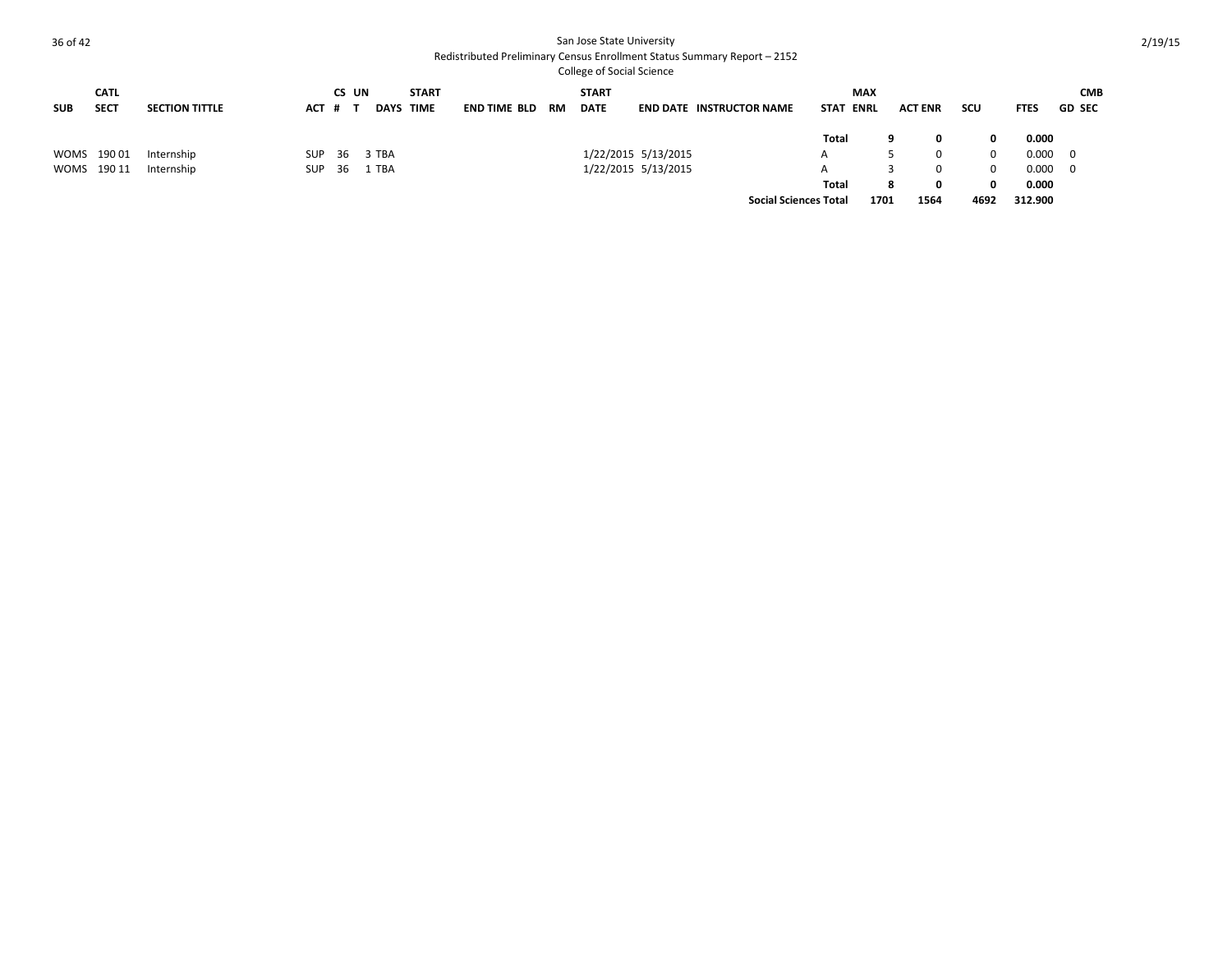**SUB CATL SECT SECTION TITTLE CS UN # T DAYS START TIME END TIME BLD RM START DATE END DATE INSTRUCTOR NAME STAT MAX ENRL ACT ENR SCU FTES GD CMB SEC Sociology** SOCI 101 Intro to Sociology LEC 1 3 MW 9:00 AM 10:15 AM DMH 227 1/22/2015 5/13/2015 M Pasion A 40 45 135 9.000 0 SOCI 102 Intro to Sociology LEC 1 3 MW 10:30 AM 11:45 AM DMH 227 1/22/2015 5/13/2015 M Pasion A 40 46 138 9.200 0 SOCI 103 Intro to Sociology LEC 1 3 TR 9:00 AM 10:15 AM WSQ 207 1/22/2015 5/13/2015 S Murray A 120 117 351 23.400 0 **Total 200 208 624 41.600** SOCI 15 01 Stat Ap in Soc Sci CHC 3 3 MW 1:30 PM 2:45 PM DMH 231 1/22/2015 5/13/2015 M Thiele A 30 33 99 6.600 0 C SOCS 15 01 Stat Ap in Soc Sci LEC 3 3 MW 1:30 PM 2:45 PM DMH 231 1/22/2015 5/13/2015 M Thiele A 0 0 0 0 0.000 0 C SOCI 15 02 Stat Ap in Soc Sci LEC 3 3 MW 3:00 PM 4:15 PM DMH 162 1/22/2015 5/13/2015 M Thiele A 30 29 87 5.800 0 C SOCS 1502 Stat Ap in Soc Sci CHC 3 3 MW 3:00 PM 4:15 PM DMH 162 1/22/2015 5/13/2015 M Thiele A 0 0 0 0 0.000 0 C SOCI 15 03 Stat Ap in Soc Sci LEC 3 X 0 0 0 0.000 0 SOCS 15 03 Stat Ap in Soc Sci LEC 3 X 0 0 0 0.000 0 **Total 60 62 186 12.400** SOCI 5701 Community Involve LEC 1 3 MW 1:30 PM 2:45 PM DMH 167 1/22/2015 5/13/2015 C Cox A 40 36 108 7.200 0 C UNVS 5701 Community Involve LEC 1 3 MW 1:30 PM 2:45 PM DMH 167 1/22/2015 5/13/2015 C Cox A 0 0 0 0 0 000 0 C **Total 40 36 108 7.200** SOCI 80 01 Social Problems LEC 1 3 MW 1:30 PM 2:45 PM DH 135 1/22/2015 5/13/2015 N Boero A 115 111 333 22.200 0 SOCI 80 02 Social Problems LEC 1 3 TR 9:00 AM 10:15 AM DMH 227 1/22/2015 5/13/2015 D Brook A 50 48 144 9.600 0 SOCI 80 03 Social Problems LEC 1 3 TR 3:00 PM 4:15 PM DMH 227 1/22/2015 5/13/2015 D Brook A 50 40 120 8.000 0 **Total 215 199 597 39.800** SOCI 100W 01 Writing Workshop SEM 4 3 MW 9:00 AM 10:15 AM DMH 226A 1/22/2015 5/13/2015 S Morewitz A 25 27 81 5.400 0 SOCI 100W 02 Writing Workshop SEM 4 3 MW 10:30 AM 11:45 AM DMH 226A 1/22/2015 5/13/2015 R Bryant-Anderson A 25 26 78 5.200 0 SOCI 100W 03 Writing Workshop SEM 4 3 MW 4:30 PM 5:45 PM DMH 226A 1/22/2015 5/13/2015 J DeHaan A 25 26 78 5.200 0 SOCI 100W 04 Writing Workshop SEM 4 3 TR 10:30 AM 11:45 AM DMH 226A 1/22/2015 5/13/2015 D Brook A 25 25 75 5.000 0 SOCI 100W 05 Writing Workshop SEM 4 3 TR 3:00 PM 4:15 PM DMH 162 1/22/2015 5/13/2015 T Dehaan A 25 26 78 5.200 0 **Total 125 130 390 26.000** SOCI 101 01 Social Theory LEC 2 3 MW 10:30 AM 11:45 AM DMH 167 1/22/2015 5/13/2015 M Rokni A 35 37 111 7.400 0 SOCI 101 02 Social Theory LEC 2 3 MW 4:30 PM 5:45 PM DMH 227 1/22/2015 5/13/2015 M Rokni A 35 35 105 7.000 0 SOCI 101 03 Social Theory **LEC 2 3 TR 10:30 AM 11:45 AM DMH 231 1/22/2015 5/13/2015 P Chua** A 35 35 105 7.000 0 SOCI 101 04 Social Theory **LEC 2 3 R 6:00 PM 8:45 PM DMH 231 1/22/2015 5/13/2015 T Dehaan** A 35 35 105 7.000 0 **Total 140 142 426 28.400** SOCI 102 01 Intro To Stat LEC 3 3 M 6:30 PM 9:15 PM DMH 226A 1/22/2015 5/13/2015 J Bautista A 35 15 45 3.000 0 **Total 35 15 45 3.000** SOCI 103 80 SPSS Computer Analysis ACT 1 and the set of the set of the set of the set of the set of the set of the set of the set of the set of the set of the set of the set of the set of the set of the set of the set of t **Total 0 0 0 0.000** SOCI 104 01 Quantit Res Meth LEC 2 3 MW 1:30 PM 2:45 PM HGH 122 1/22/2015 5/13/2015 J DeHaan A 35 43 129 8.600 0 SOCI 104 02 Quantit Res Meth LEC 2 3 TR 9:00 AM 10:15 AM DMH 162 1/22/2015 5/13/2015 C Garcia A 35 21 63 4.200 0 SOCI 104 03 Quantit Res Meth LEC 2 3 TR 12:00 PM 1:15 PM DMH 226A 1/22/2015 5/13/2015 C Garcia A 35 29 87 5.800 0 **Total 105 93 279 18.600** SOCI 105 01 Qual Research Meth LEC 2 3 MW 10:30 AM 11:45 AM CL 234 1/22/2015 5/13/2015 N Boero A 35 37 111 7.400 0 SOCI 105 02 Qual Research Meth LEC 2 3 M 6:00 PM 8:45 PM DMH 231 1/22/2015 5/13/2015 N Boero A 35 39 117 7.800 0 SOCI 105 03 Qual Research Meth LEC 3 X 0 0 0 0.000 0 **Total 70 76 228 15.200** SOCI 105B 01 Adv Qual Research LEC 2 3 TR 12:00 PM 1:15 PM DMH 161 1/22/2015 5/13/2015 A Leisenring A 30 24 72 4.850 1 **Total 30 24 72 4.850** SOCI 116 01 Global Society LEC 1 3 MW 3:00 PM 4:15 PM DMH 231 1/22/2015 5/13/2015 V Montes A 40 37 111 7.400 0 SOCI 116 02 Global Society **LEC 1 3 TR 9:00 AM 10:15 AM DMH 231 1/22/2015 5/13/2015 P** Chua A 35 31 93 6.200 0 SOCI 116 03 Global Society **LEC 1 3 TR 1:30 PM 2:45 PM DMH 231 1/22/2015 5/13/2015 P Chua** A 35 35 105 7.000 0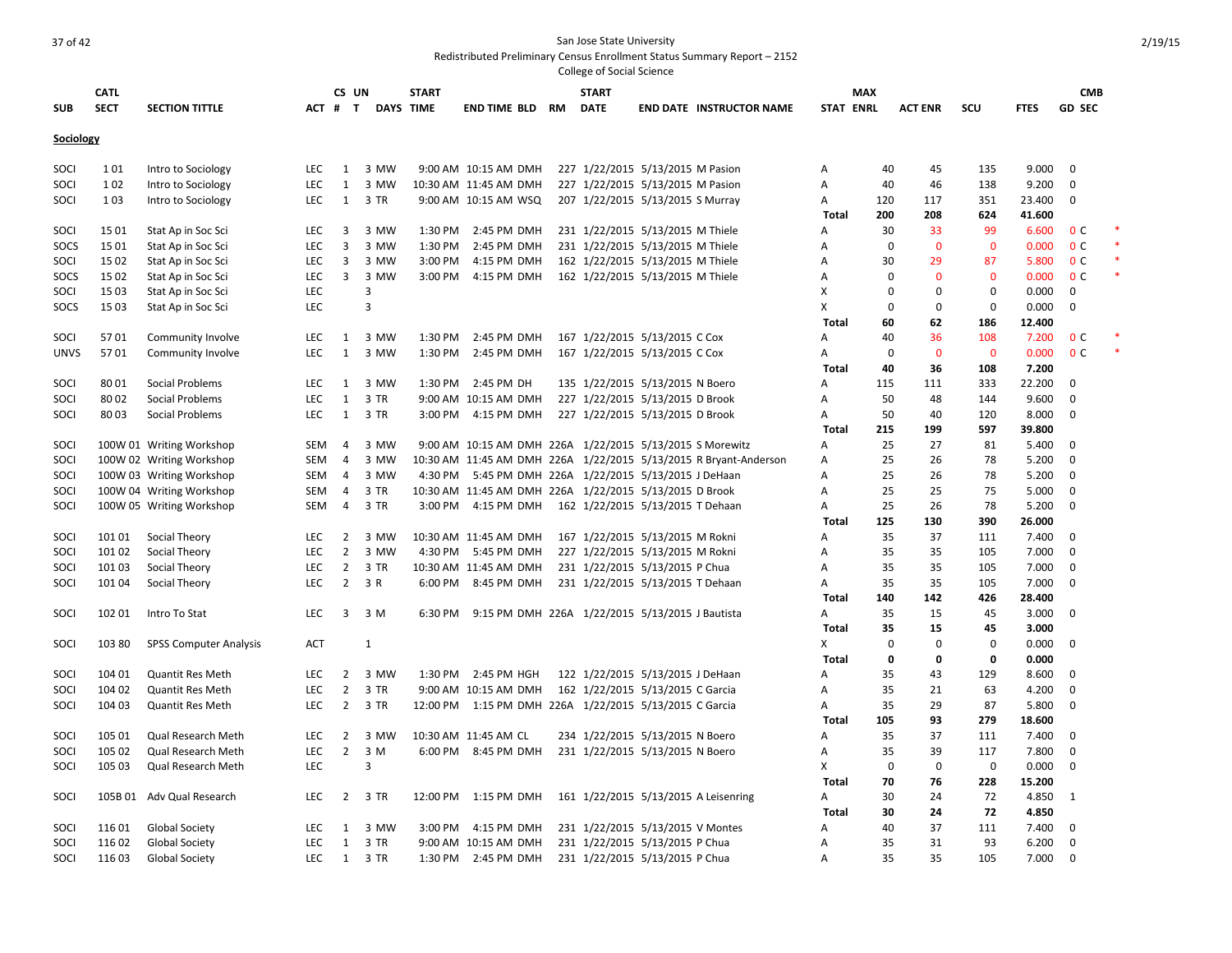|              | <b>CATL</b>      |                                              |                          | CS UN          |                | <b>START</b> |                                                             | <b>START</b>                       |                     |                                           |              | <b>MAX</b>                       |                          |             |                | <b>CMB</b>     |  |
|--------------|------------------|----------------------------------------------|--------------------------|----------------|----------------|--------------|-------------------------------------------------------------|------------------------------------|---------------------|-------------------------------------------|--------------|----------------------------------|--------------------------|-------------|----------------|----------------|--|
| <b>SUB</b>   | <b>SECT</b>      | <b>SECTION TITTLE</b>                        | $ACT$ #                  | $\mathbf{T}$   | DAYS TIME      |              | <b>END TIME BLD RM</b>                                      | <b>DATE</b>                        |                     | <b>END DATE INSTRUCTOR NAME</b>           |              | <b>STAT ENRL</b>                 | <b>ACT ENR</b>           | scu         | <b>FTES</b>    | <b>GD SEC</b>  |  |
|              |                  |                                              |                          |                |                |              |                                                             |                                    |                     |                                           | Total        | 110                              | 103                      | 309         | 20.600         |                |  |
| SOCI         | 11801            | Soci of Hum Rights                           | <b>LEC</b>               |                | 2 3 W          |              | 6:00 PM 8:45 PM DMH                                         | 227 1/22/2015 5/13/2015 C Cox      |                     |                                           | Α            | 40                               | 40                       | 120         | 8.150          | $\overline{3}$ |  |
|              |                  |                                              |                          |                |                |              |                                                             |                                    |                     |                                           | <b>Total</b> | 40                               | 40                       | 120         | 8.150          |                |  |
| SOCI         | 12001            | Contemp Soc Issues                           | <b>LEC</b>               | $\overline{2}$ | 3 MW           | 3:00 PM      | 4:15 PM HGH                                                 | 122 1/22/2015 5/13/2015 S Choi     |                     |                                           | Α            | 35                               | 29                       | 87          | 5.850          | 1              |  |
|              |                  |                                              |                          |                |                |              |                                                             |                                    |                     |                                           | Total        | 35                               | 29                       | 87          | 5.850          |                |  |
| SOCI         | 14001            | Soci of Media                                | <b>LEC</b>               | $\overline{2}$ | 3 MW           | $3:00$ PM    | 4:15 PM DMH                                                 | 227 1/22/2015 5/13/2015 M Rokni    |                     |                                           | A            | 40                               | 41                       | 123         | 8.350          | $\overline{3}$ |  |
| SOCI         | 15101            |                                              | <b>LEC</b>               | $\overline{2}$ | 3 TR           |              | 9:00 AM 10:15 AM HGH                                        |                                    |                     | 122 1/22/2015 5/13/2015 S de Bourbon      | Total        | 40<br>40                         | 41<br>44                 | 123<br>132  | 8.350<br>8.800 | $\overline{0}$ |  |
|              |                  | Violence in Family                           |                          |                |                |              |                                                             |                                    |                     |                                           | Α<br>Total   | 40                               | 44                       | 132         | 8.800          |                |  |
| SOCI         | 154 01           | Non Conform Behav                            | LEC                      | 2              | 3 MW           |              | 12:00 PM 1:15 PM DMH 226A 1/22/2015 5/13/2015 V Montes      |                                    |                     |                                           | Α            | 40                               | 37                       | 111         | 7.400          | $\mathbf 0$    |  |
|              |                  |                                              |                          |                |                |              |                                                             |                                    |                     |                                           | Total        | 40                               | 37                       | 111         | 7.400          |                |  |
| SOCI         | 16001            | Immigration & Identy                         | LEC                      | $\overline{2}$ | 3 MW           | 12:00 PM     | 1:15 PM DMH                                                 | 231 1/22/2015 5/13/2015 F DuCros   |                     |                                           | А            | 40                               | 40                       | 120         | 8.100          | $\overline{2}$ |  |
|              |                  |                                              |                          |                |                |              |                                                             |                                    |                     |                                           | <b>Total</b> | 40                               | 40                       | 120         | 8.100          |                |  |
| SOCI         | 16101            | City Life                                    | <b>LEC</b>               | $\overline{2}$ | 3T             | 6:00 PM      | 8:45 PM DMH                                                 | 227 1/22/2015 5/13/2015 P Chua     |                     |                                           | А            | 40                               | 31                       | 93          | 6.200          | $\mathbf 0$    |  |
|              |                  |                                              |                          |                |                |              |                                                             |                                    |                     |                                           | <b>Total</b> | 40                               | 31                       | 93          | 6.200          |                |  |
| SOCI         | 162 01           | Race/Ethnic Rels                             | LEC                      | $\overline{2}$ | 3 MW           |              | 10:30 AM 11:45 AM DMH                                       | 231 1/22/2015 5/13/2015 F DuCros   |                     |                                           | А            | 35                               | 36                       | 108         | 7.200          | $\mathbf{0}$   |  |
| SOCI         | 162 02           | Race/Ethnic Rels                             | LEC                      | $\overline{2}$ | 3 MW           | 3:00 PM      | 4:15 PM DMH 226A 1/22/2015 5/13/2015 F DuCros               |                                    |                     |                                           | А            | 35                               | 32                       | 96          | 6.400          | $\mathbf 0$    |  |
|              |                  |                                              |                          |                |                |              |                                                             |                                    |                     |                                           | Total        | 70                               | 68                       | 204         | 13.600         |                |  |
| SOCI         | 16301            | Social Change                                | <b>LEC</b>               | $\overline{2}$ | 3 TR           | 1:30 PM      | 2:45 PM DMH 226A 1/22/2015 5/13/2015 D Brook                |                                    |                     |                                           | А            | 40                               | 39                       | 117         | 7.800          | $\mathbf{0}$   |  |
|              |                  |                                              |                          |                |                |              |                                                             |                                    |                     |                                           | <b>Total</b> | 40                               | 39                       | 117         | 7.800          |                |  |
| SOCI         | 164 01           | Social Action                                | <b>LEC</b>               | $\overline{2}$ | 3 TR           |              | 9:00 AM 10:15 AM DMH 161 1/22/2015 5/13/2015 S Myers-Lipton |                                    |                     |                                           | Α            | 40                               | 28                       | 84          | 5.600          | $\mathbf{0}$   |  |
|              |                  |                                              |                          |                |                |              |                                                             |                                    |                     |                                           | Total        | 40                               | 28                       | 84          | 5.600          |                |  |
| SOCI         | 165 01           | Poverty Wealth Prv                           | <b>LEC</b>               | $\overline{2}$ | 3 MW           | 4:30 PM      | 5:45 PM DMH                                                 | 231 1/22/2015 5/13/2015 C Cox      |                     |                                           | А            | 40                               | 39                       | 117         | 7.850          | 1              |  |
|              |                  |                                              |                          |                |                |              |                                                             |                                    |                     |                                           | Total        | 40                               | 39                       | 117         | 7.850          |                |  |
| SOCI         | 16901            | Polit Sociology                              | <b>LEC</b>               | $\overline{2}$ | 3 MW           |              | 12:00 PM 1:15 PM DMH                                        | 227 1/22/2015 5/13/2015 M Rokni    |                     |                                           | Α            | 40                               | 35                       | 105         | 7.100          | $\overline{2}$ |  |
|              |                  |                                              |                          |                |                |              |                                                             |                                    |                     |                                           | Total        | 40                               | 35                       | 105         | 7.100          |                |  |
| SOCI         | 17001            | Soci of Family                               | <b>LEC</b>               | $\overline{2}$ | 3 TR           | 4:30 PM      | 5:45 PM DMH                                                 | 161 1/22/2015 5/13/2015 T Dehaan   |                     |                                           | А<br>Total   | 40<br>40                         | 41<br>41                 | 123<br>123  | 8.200<br>8.200 | $\mathbf 0$    |  |
| SOCI         | 17101            | Person and Society                           | <b>LEC</b>               |                | 2 3 TR         | 1:30 PM      | 2:45 PM DMH                                                 | 161 1/22/2015 5/13/2015 S Nava     |                     |                                           | А            | 40                               | 39                       | 117         | 7.800          | $\mathbf 0$    |  |
|              |                  |                                              |                          |                |                |              |                                                             |                                    |                     |                                           | Total        | 40                               | 39                       | 117         | 7.800          |                |  |
| SOCI         | 17201            | <b>LGBT Studies</b>                          | <b>LEC</b>               |                | 3              |              |                                                             |                                    |                     |                                           | X            | 0                                | 0                        | 0           | 0.000          | $\mathbf 0$    |  |
|              |                  |                                              |                          |                |                |              |                                                             |                                    |                     |                                           | <b>Total</b> | 0                                | 0                        | 0           | 0.000          |                |  |
| SOCI         | 17301            | Socialization                                | <b>LEC</b>               | $\overline{2}$ | 3 MW           |              | 9:00 AM 10:15 AM DMH                                        |                                    |                     | 231 1/22/2015 5/13/2015 R Bryant-Anderson | А            | 40                               | 38                       | 114         | 7.650          | - 1            |  |
|              |                  |                                              |                          |                |                |              |                                                             |                                    |                     |                                           | Total        | 40                               | 38                       | 114         | 7.650          |                |  |
| SOCI         | 174 01           | Sexualities                                  | <b>LEC</b>               | $\overline{2}$ | 3 MW           |              | 12:00 PM 1:15 PM DMH 167 1/22/2015 5/13/2015 C Cox          |                                    |                     |                                           | А            | 40                               | 39                       | 117         | 7.800          | $\mathbf{0}$   |  |
| SOCI         | 174 02           | Sexualities                                  | <b>LEC</b>               |                | 3              |              |                                                             |                                    |                     |                                           | x            | $\mathbf 0$                      | $\mathbf 0$              | $\mathbf 0$ | 0.000          | $\mathbf 0$    |  |
|              |                  |                                              |                          |                |                |              |                                                             |                                    |                     |                                           | Total        | 40                               | 39                       | 117         | 7.800          |                |  |
| SOCI         | 17501            | Soc of Mas & Fem                             | <b>LEC</b>               | 2              | 3 MW           | 1:30 PM      | 2:45 PM DMH                                                 | 227 1/22/2015 5/13/2015 S Gallardo |                     |                                           | А            | 40                               | 43                       | 129         | 8.600          | 0 <sup>c</sup> |  |
|              | WOMS 17501       | Soc of Mas & Fem                             | LEC                      | $\overline{2}$ | 3 MW           | 1:30 PM      | 2:45 PM DMH                                                 | 227 1/22/2015 5/13/2015 S Gallardo |                     |                                           | А            | $\mathbf 0$                      | $\mathbf{0}$             | $\mathbf 0$ | 0.000          | 0 <sup>c</sup> |  |
|              |                  |                                              |                          |                |                |              |                                                             |                                    |                     |                                           | Total        | 40                               | 43                       | 129         | 8.600          |                |  |
| SOCI         | 17801            | Sociology of Childhood                       | <b>LEC</b>               | $\overline{2}$ | 3 TR           | 3:00 PM      | 4:15 PM DMH                                                 | 161 1/22/2015 5/13/2015 S Nava     |                     |                                           | А            | 40                               | 39                       | 117         | 7.800          | $\mathbf 0$    |  |
|              |                  |                                              |                          |                |                |              |                                                             |                                    |                     |                                           | <b>Total</b> | 40                               | 39                       | 117         | 7.800          |                |  |
| SOCI         | 18001            | <b>Indiv Studies</b>                         | <b>SUP</b>               | 36             | 4 TBA          |              |                                                             |                                    | 1/22/2015 5/13/2015 |                                           | А            | 0                                | $\Omega$                 | 0           | 0.000          | $\mathbf{0}$   |  |
| SOCI         | 180 21           | <b>Indiv Studies</b>                         | <b>SUP</b>               | 36             | 2 TBA          |              |                                                             |                                    | 1/22/2015 5/13/2015 |                                           | A            | $\overline{2}$                   | $\Omega$<br>$\mathbf{1}$ | $\mathbf 0$ | 0.000          | $\mathbf 0$    |  |
| SOCI<br>SOCI | 180 31<br>180 41 | <b>Indiv Studies</b><br><b>Indiv Studies</b> | <b>SUP</b><br><b>SUP</b> | 36<br>36       | 3 TBA<br>4 TBA |              |                                                             |                                    | 1/22/2015 5/13/2015 | 1/22/2015 5/13/2015 S Myers-Lipton        | А<br>А       | $\overline{2}$<br>$\overline{2}$ | $\mathbf 0$              | 3<br>0      | 0.200<br>0.000 | 0<br>0         |  |
|              |                  |                                              |                          |                |                |              |                                                             |                                    |                     |                                           | Total        | 6                                | 1                        | 3           | 0.200          |                |  |
| SOCI         | 18101            | Service Internship                           | <b>SUP</b>               | 36             | 6 TBA          |              |                                                             |                                    | 1/22/2015 5/13/2015 |                                           | Α            | $\Omega$                         | $\Omega$                 | $\Omega$    | 0.000          | $\Omega$       |  |
|              |                  |                                              |                          |                |                |              |                                                             |                                    |                     |                                           |              |                                  |                          |             |                |                |  |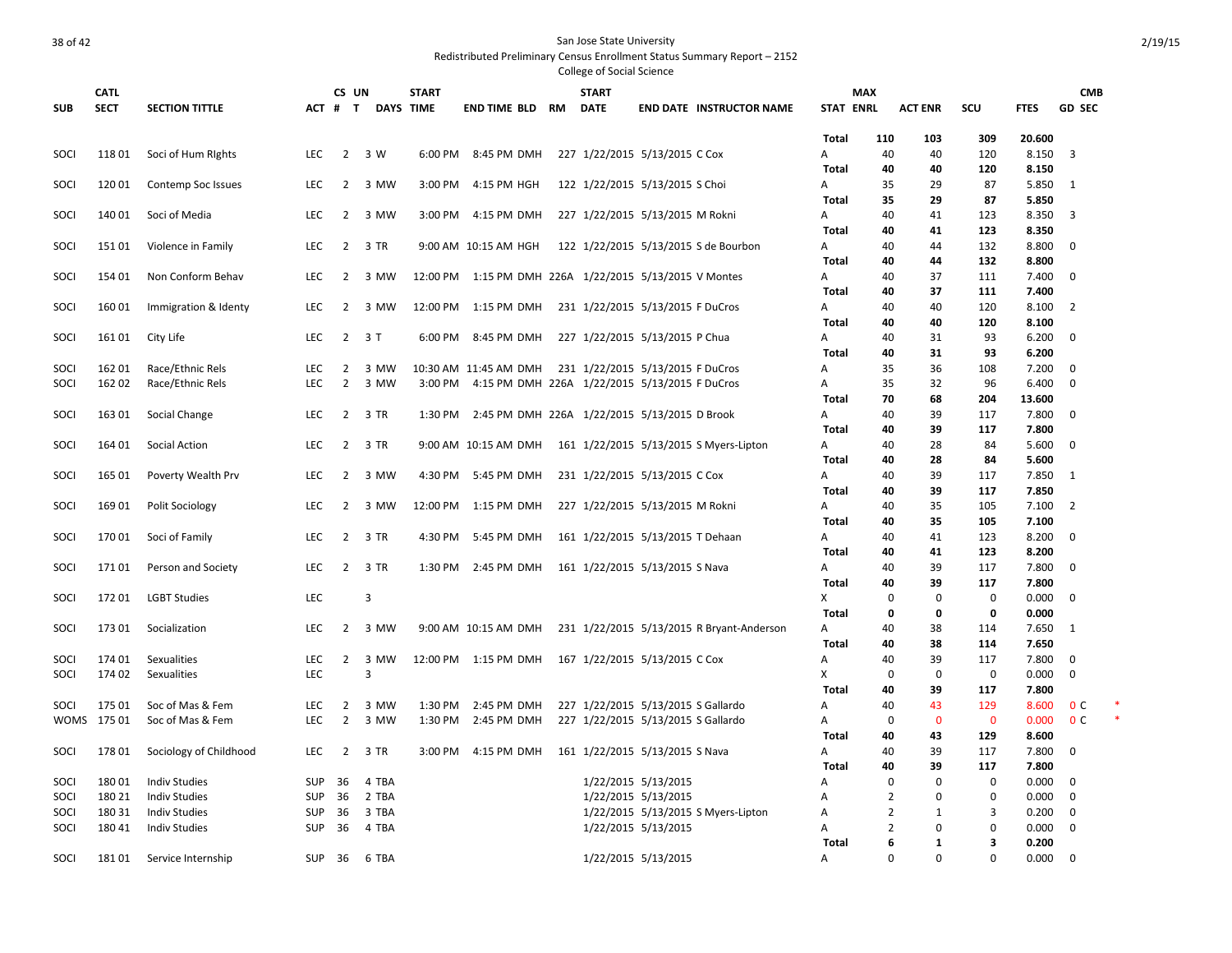|            | <b>CATL</b> |                            |            | CS UN          |       | <b>START</b>     |                                               |    | <b>START</b> |                                  |                                 | <b>MAX</b>             |                |                |             |             | <b>CMB</b>    |
|------------|-------------|----------------------------|------------|----------------|-------|------------------|-----------------------------------------------|----|--------------|----------------------------------|---------------------------------|------------------------|----------------|----------------|-------------|-------------|---------------|
| <b>SUB</b> | <b>SECT</b> | <b>SECTION TITTLE</b>      |            | ACT # T        |       | <b>DAYS TIME</b> | <b>END TIME BLD</b>                           | RM | <b>DATE</b>  |                                  | <b>END DATE INSTRUCTOR NAME</b> | <b>STAT ENRL</b>       |                | <b>ACT ENR</b> | <b>SCU</b>  | <b>FTES</b> | <b>GD SEC</b> |
| SOCI       | 181 11      | Service Internship         | <b>SUP</b> | 36             | 1 TBA |                  |                                               |    |              | 1/22/2015 5/13/2015              |                                 | A                      | $\overline{2}$ | 0              | $\Omega$    | 0.000       | $\mathbf 0$   |
| SOCI       | 181 21      | Service Internship         | <b>SUP</b> | 36             | 2 TBA |                  |                                               |    |              | 1/22/2015 5/13/2015              |                                 | A                      | $\overline{2}$ | 0              | $\Omega$    | 0.000       | $\Omega$      |
| SOCI       | 181 31      | Service Internship         | <b>SUP</b> | 36             | 3 TBA |                  |                                               |    |              | 1/22/2015 5/13/2015              |                                 | A                      | $\overline{2}$ | 0              | 0           | 0.000       | $\mathbf 0$   |
| SOCI       | 181 32      | Service Internship         | <b>SUP</b> | 36             | 3 TBA |                  |                                               |    |              | 1/22/2015 5/13/2015              |                                 | A                      | $\overline{2}$ | $\Omega$       | $\Omega$    | 0.000       | $\mathbf 0$   |
| SOCI       | 18141       | Service Internship         | <b>SUP</b> | 36             | 4 TBA |                  |                                               |    |              | 1/22/2015 5/13/2015              |                                 | A                      | $\Omega$       | 0              | 0           | 0.000       | $\mathbf 0$   |
|            |             |                            |            |                |       |                  |                                               |    |              |                                  |                                 | <b>Total</b>           | 8              | 0              | 0           | 0.000       |               |
| SOCI       |             | 181B 01 Sociology Capstone | <b>LEC</b> | $\overline{2}$ | 3 TR  |                  | 9:00 AM 10:15 AM DMH                          |    |              | 164 1/22/2015 5/13/2015 P Rudy   |                                 | A                      | 50             | 43             | 129         | 8.600       | $\mathbf 0$   |
| SOCI       |             | 181B 02 Sociology Capstone | <b>LEC</b> | $\overline{2}$ | 3 W   |                  | 6:00 PM 8:45 PM BBC                           |    |              | 22 1/22/2015 5/13/2015 P Rudy    |                                 | Α                      | 48             | 41             | 123         | 8.200       | 0             |
|            |             |                            |            |                |       |                  |                                               |    |              |                                  |                                 | <b>Total</b>           | 98             | 84             | 252         | 16.800      |               |
| SOCI       |             | 199H 01 Sen Hon Thesis     | <b>SUP</b> | 36             | 4 TBA |                  |                                               |    |              | 1/22/2015 5/13/2015              |                                 | A                      | $\Omega$       | $\mathbf 0$    | $\mathbf 0$ | 0.000       | 0             |
| SOCI       |             | 199H 31 Sen Hon Thesis     | <b>SUP</b> | 36             | 3 TBA |                  |                                               |    |              | 1/22/2015 5/13/2015              |                                 | A                      | $\overline{2}$ | $\Omega$       | $\mathbf 0$ | 0.000       | $\mathbf 0$   |
| SOCI       |             | 199H 32 Sen Hon Thesis     | <b>SUP</b> | 36             | 3 TBA |                  |                                               |    |              | 1/22/2015 5/13/2015              |                                 | A                      | $\overline{2}$ | 0              | 0           | 0.000       | $\mathbf 0$   |
| SOCI       |             | 199H 33 Sen Hon Thesis     | <b>SUP</b> | 36             | 3 TBA |                  |                                               |    |              | 1/22/2015 5/13/2015              |                                 | A                      | $\overline{2}$ | 0              | 0           | 0.000       | 0             |
|            |             |                            |            |                |       |                  |                                               |    |              |                                  |                                 | Total                  | 6              | 0              | 0           | 0.000       |               |
| SOCI       |             | 200B 01 Research Meth II   | <b>SEM</b> | 5              | 3 MW  | 4:30 PM          | 5:45 PM DMH 235B 1/22/2015 5/13/2015 M Thiele |    |              |                                  |                                 | A                      | 15             | 10             | 30          | 2.500       | 10            |
|            |             |                            |            |                |       |                  |                                               |    |              |                                  |                                 | Total                  | 15             | 10             | 30          | 2.500       |               |
| SOCI       |             | 201B 01 Sociol Theory II   | SEM        | 5              | 3 M   | 6:00 PM          | 8:45 PM DMH                                   |    |              | 162 1/22/2015 5/13/2015 P Rudy   |                                 | Α                      | 15             | 8              | 24          | 2.000       | 8             |
|            |             |                            |            |                |       |                  |                                               |    |              |                                  |                                 | <b>Total</b>           | 15             | 8              | 24          | 2.000       |               |
| SOCI       | 27001       | Sem Modern Family          | <b>SEM</b> | 5              | 3 T   | 6:00 PM          | 8:45 PM DMH                                   |    |              | 162 1/22/2015 5/13/2015 S Murray |                                 | A                      | 20             | 11             | 33          | 2.750       | 11            |
|            |             |                            |            |                |       |                  |                                               |    |              |                                  |                                 | <b>Total</b>           | 20             | 11             | 33          | 2.750       |               |
| SOCI       | 28101       | Internship in Soc          | <b>SUP</b> | 25             | 6 TBA |                  |                                               |    |              | 1/22/2015 5/13/2015              |                                 | A                      | $\mathbf 0$    | 0              | $\mathbf 0$ | 0.000       | $\mathbf 0$   |
| SOCI       | 281 11      | Internship in Soc          | <b>SUP</b> | 25             | 1 TBA |                  |                                               |    |              | 1/22/2015 5/13/2015              |                                 | A                      | 2              | $\Omega$       | $\Omega$    | 0.000       | $\mathbf 0$   |
| SOCI       | 281 21      | Internship in Soc          | <b>SUP</b> | 25             | 2 TBA |                  |                                               |    |              | 1/22/2015 5/13/2015              |                                 | A                      | $\overline{2}$ | 0              | $\Omega$    | 0.000       | $\mathbf 0$   |
| SOCI       | 28131       | Internship in Soc          | <b>SUP</b> | 25             | 3 TBA |                  |                                               |    |              | 1/22/2015 5/13/2015 A Leisenring |                                 | A                      | $\overline{a}$ | $\mathbf{1}$   | 3           | 0.250       | 1             |
| SOCI       | 28132       | Internship in Soc          | <b>SUP</b> | 25             | 3 TBA |                  |                                               |    |              | 1/22/2015 5/13/2015 S Murray     |                                 | A                      | $\Omega$       | 1              | 3           | 0.250       | 1             |
| SOCI       | 28133       | Internship in Soc          | <b>SUP</b> | 25             | 3 TBA |                  |                                               |    |              | 1/22/2015 5/13/2015 M Thiele     |                                 | A                      | $\mathbf{1}$   | $\mathbf{1}$   | 3           | 0.250       | 1             |
| SOCI       | 28134       | Internship in Soc          | <b>SUP</b> | 25             | 3 TBA |                  |                                               |    |              | 1/22/2015 5/13/2015 N Boero      |                                 | A                      | $\mathbf{1}$   | $\mathbf{1}$   | 3           | 0.250       | 1             |
| SOCI       | 28135       | Internship in Soc          | <b>SUP</b> | 25             | 3 TBA |                  |                                               |    |              | 1/22/2015 5/13/2015              |                                 | A                      | $\mathbf{1}$   | $\Omega$       | $\mathbf 0$ | 0.000       | $\mathbf 0$   |
| SOCI       | 28161       | Internship in Soc          | <b>SUP</b> | 25             | 6 TBA |                  |                                               |    |              | 1/22/2015 5/13/2015              |                                 | A                      | $\mathbf{1}$   | $\Omega$       | 0           | 0.000       | $\mathbf 0$   |
|            |             |                            |            |                |       |                  |                                               |    |              |                                  |                                 | <b>Total</b>           | 12             | 4              | 12          | 1.000       |               |
| SOCI       | 298 01      | <b>Special Studies</b>     | <b>SUP</b> | 25             | 4 TBA |                  |                                               |    |              | 1/22/2015 5/13/2015              |                                 | Α                      | $\Omega$       | 0              | $\mathbf 0$ | 0.000       | 0             |
| SOCI       | 298 31      | <b>Special Studies</b>     | <b>SUP</b> | 25             | 3 TBA |                  |                                               |    |              | 1/22/2015 5/13/2015 A Leisenring |                                 | A                      | $\overline{2}$ | $\mathbf{1}$   | 3           | 0.250       | 1             |
| SOCI       | 298 32      | <b>Special Studies</b>     | <b>SUP</b> | 25             | 3 TBA |                  |                                               |    |              | 1/22/2015 5/13/2015 S Murray     |                                 | A                      | $\overline{2}$ | $\mathbf{1}$   | 3           | 0.250       | 1             |
| SOCI       | 298 33      | <b>Special Studies</b>     | <b>SUP</b> | 25             | 3 TBA |                  |                                               |    |              | 1/22/2015 5/13/2015 P Rudy       |                                 | A                      | $\overline{2}$ | $\mathbf{1}$   | 3           | 0.250       | 1             |
| SOCI       | 298 34      | <b>Special Studies</b>     | <b>SUP</b> | 25             | 3 TBA |                  |                                               |    |              | 1/22/2015 5/13/2015 C Garcia     |                                 | A                      | $\mathbf{1}$   | $\mathbf{1}$   | 3           | 0.250       | 1             |
| SOCI       | 298 35      | <b>Special Studies</b>     | <b>SUP</b> | 25             | 3 TBA |                  |                                               |    |              | 1/22/2015 5/13/2015              |                                 | A                      | $\mathbf{1}$   | 0              | 0           | 0.000       | $\mathbf 0$   |
| SOCI       | 298 41      | <b>Special Studies</b>     | <b>SUP</b> | 25             | 4 TBA |                  |                                               |    |              | 1/22/2015 5/13/2015              |                                 | A                      | $\Omega$       | $\Omega$       | 0           | 0.000       | $\mathbf 0$   |
|            |             |                            |            |                |       |                  |                                               |    |              |                                  |                                 | <b>Total</b>           | 8              | 4              | 12          | 1.000       |               |
| SOCI       | 299 01      | <b>Masters Thesis</b>      | <b>SUP</b> | 25             | 6 TBA |                  |                                               |    |              | 1/22/2015 5/13/2015              |                                 | A                      | $\Omega$       | $\Omega$       | $\mathbf 0$ | 0.000       | 0             |
| SOCI       | 299 31      | <b>Masters Thesis</b>      | <b>SUP</b> | 25             | 3 TBA |                  |                                               |    |              | 1/22/2015 5/13/2015              |                                 | Α                      | $\overline{2}$ | 0              | $\mathbf 0$ | 0.000       | 0             |
| SOCI       | 299 61      | <b>Masters Thesis</b>      | <b>SUP</b> | 25             | 6 TBA |                  |                                               |    |              | 1/22/2015 5/13/2015              |                                 | A                      | $\overline{2}$ | 0              | 0           | 0.000       | $\mathbf 0$   |
| SOCI       | 299 62      | <b>Masters Thesis</b>      | <b>SUP</b> | 25             | 6 TBA |                  |                                               |    |              | 1/22/2015 5/13/2015              |                                 | A                      | $\overline{2}$ | 0              | $\mathbf 0$ | 0.000       | $\mathbf 0$   |
| SOCI       | 299 63      | <b>Masters Thesis</b>      | <b>SUP</b> | 25             | 6 TBA |                  |                                               |    |              | 1/22/2015 5/13/2015              |                                 | A                      | $\mathbf{1}$   | 0              | 0           | 0.000       | $\mathbf 0$   |
|            |             |                            |            |                |       |                  |                                               |    |              |                                  |                                 | <b>Total</b>           | $\overline{7}$ | 0              | 0           | 0.000       |               |
|            |             |                            |            |                |       |                  |                                               |    |              |                                  |                                 | <b>Sociology Total</b> | 2070           | 1920           | 5760        | 386.550     |               |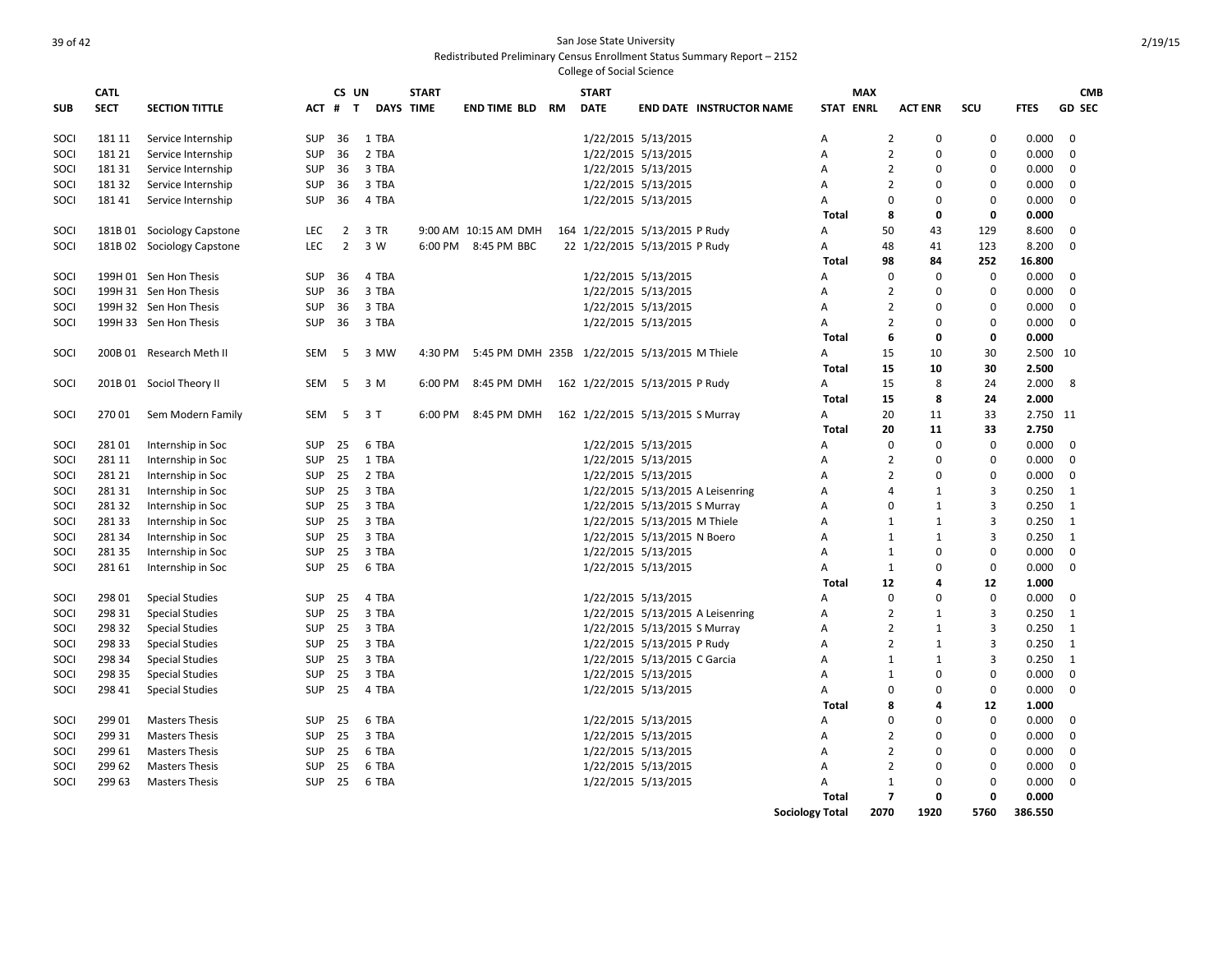College of Social Science **SUB CATL SECT SECTION TITTLE CS UN # T DAYS START TIME END TIME BLD RM START DATE END DATE INSTRUCTOR NAME STAT MAX ENRL ACT ENR SCU FTES GD CMB SEC Urban & Regional Planning** URBP 120 01 Int Hous Econ Poli SEM 5 4 TBA 1/22/2015 5/13/2015 A 5 1 4 0.267 0 **Total 5 1 4 0.267** URBP 13601 Int Land Use Plan SEM 5 4 TBA 10 1/22/2015 5/13/2015 5/13/2015 A 5 6 24 1.670 1 C \* ENVS 13601 Int Land Use Plan SEM 5 4 TBA 1990 C 2001 1/22/2015 5/13/2015 5/13/2015 A 0 0 0 0.000 O C \* **Total 5 6 24 1.670** URBP 151 01 Intro Urban Design SEM 5 4 TBA 1/22/2015 5/13/2015 A 5 3 12 0.800 0 C \* DSIT 151 01 Intro Urban Design SEM 5 4 TBA 1/22/2015 5/13/2015 A 0 0 0 0.000 0 C \* **Total 5 3 12 0.800** URBP 156 01 Intro Local Trans SEM 5 4 TBA 1/22/2015 5/13/2015 A 5 5 20 1.330 0 C \* ENVS 156 01 Intro Local Trans SEM 5 4 TBA 1/22/2015 5/13/2015 A 0 0 0 0.000 0 C \* **Total 5 5 20 1.330** URBP 160 01 Topics Env Plnng SEM 4 X 0 0 0 0.000 0 ENVS 160 01 Topics Env Plnng SEM 4 X 0 0 0 0.000 0 URBP 160 02 Topics Env Plnng SEM 5 4 W 4:30 PM 7:00 PM SH 240 1/22/2015 5/13/2015 J Kott A 5 0 0 0.000 0 C ENVS 160 02 Topics Env Plnng SEM 5 4 W 4:30 PM 7:00 PM SH 240 1/22/2015 5/13/2015 J Kott A 0 0 0 0 0.000 0 C **Total 5 0 0 0.000** URBP 175 01 Urb Studies Topics SEM 4 X 0 0 0 0.000 0 **Total 0 0 0 0.000** URBP 179A 01 Fund of GIS Urb Plng ACT 13 4 TBA 1/22/2015 5/13/2015 A 5 5 20 1.330 0 C \* ENVS 179A 01 Fund of GIS Urb Plng ACT 13 4 TBA 1/22/2015 5/13/2015 A 0 0 0 0.000 0 C \* **Total 5 5 20 1.330** URBP 20101 Comm. Assessment SEM 5 6 F 10:00 AM 3:30 PM WSQ 208 1/22/2015 5/13/2015 R Kos A 15 17 102 8.500 17 **Total 15 17 102 8.500** URBP 204 01 Quant Methods SEM 5 4 TBA 1/22/2015 5/13/2015 A 18 9 36 3.000 9 **Total 18 9 36 3.000** URBP 207 01 Real Estate Bus Plan SEM 5 3 R 7:30 PM 10:00 PM SH 240 1/22/2015 5/13/2015 E Berns A 15 14 42 3.500 14 **Total 15 14 42 3.500** URBP 208 01 Real Estate Studio SEM 5 3 W 7:30 PM 10:00 PM CL 205 1/22/2015 5/13/2015 K Snider A 15 8 24 2.000 8 **Total 15 8 24 2.000** URBP 223 01 Housing Econ & Pol SEM 5 4 TBA 1/22/2015 5/13/2015 A 15 6 24 2.000 6 **Total 15 6 24 2.000** URBP 225 01 Land Use Plng Law SEM 5 4 TBA 1/22/2015 5/13/2015 A 18 13 52 4.333 13 **Total 18 13 52 4.333** URBP 231 01 Urb Design in Plan SEM 5 4 TBA 1/22/2015 5/13/2015 A 15 8 32 2.667 8 **Total 15 8 32 2.667** URBP 234 01 Field Study Sem SEM 5 1 TBA 1/22/2015 5/13/2015 H Nixon A 5 3 3 0.233 2 **Total 5 3 3 0.233** URBP 236 01 Urb Plan Pol Analysis SEM 5 4 TBA 1/22/2015 5/13/2015 A 18 12 48 4.000 12 URBP 236 02 Urb Plan Pol Analysis SEM 5 4 TBA 1/22/2015 5/13/2015 A 18 19 76 6.333 19 **Total 36 31 124 10.333** URBP 241 01 Plan Sustain City SEM 5 2 W 4:30 PM 7:00 PM CL 205 1/22/2015 5/13/2015 R Eastwood A 18 13 26 2.167 13 URBP 241 02 Plan Sustain City SEM 2 X 0 0 0 0.000 0 **Total 18 13 26 2.167** URBP 250 01 Urb Pl Pub Finance SEM 5 4 TBA 1/22/2015 5/13/2015 A 15 8 32 2.667 8 **Total 15 8 32 2.667** URBP 256 01 Local Transp Plan SEM 5 4 TBA 1/22/2015 5/13/2015 A 15 14 56 4.667 14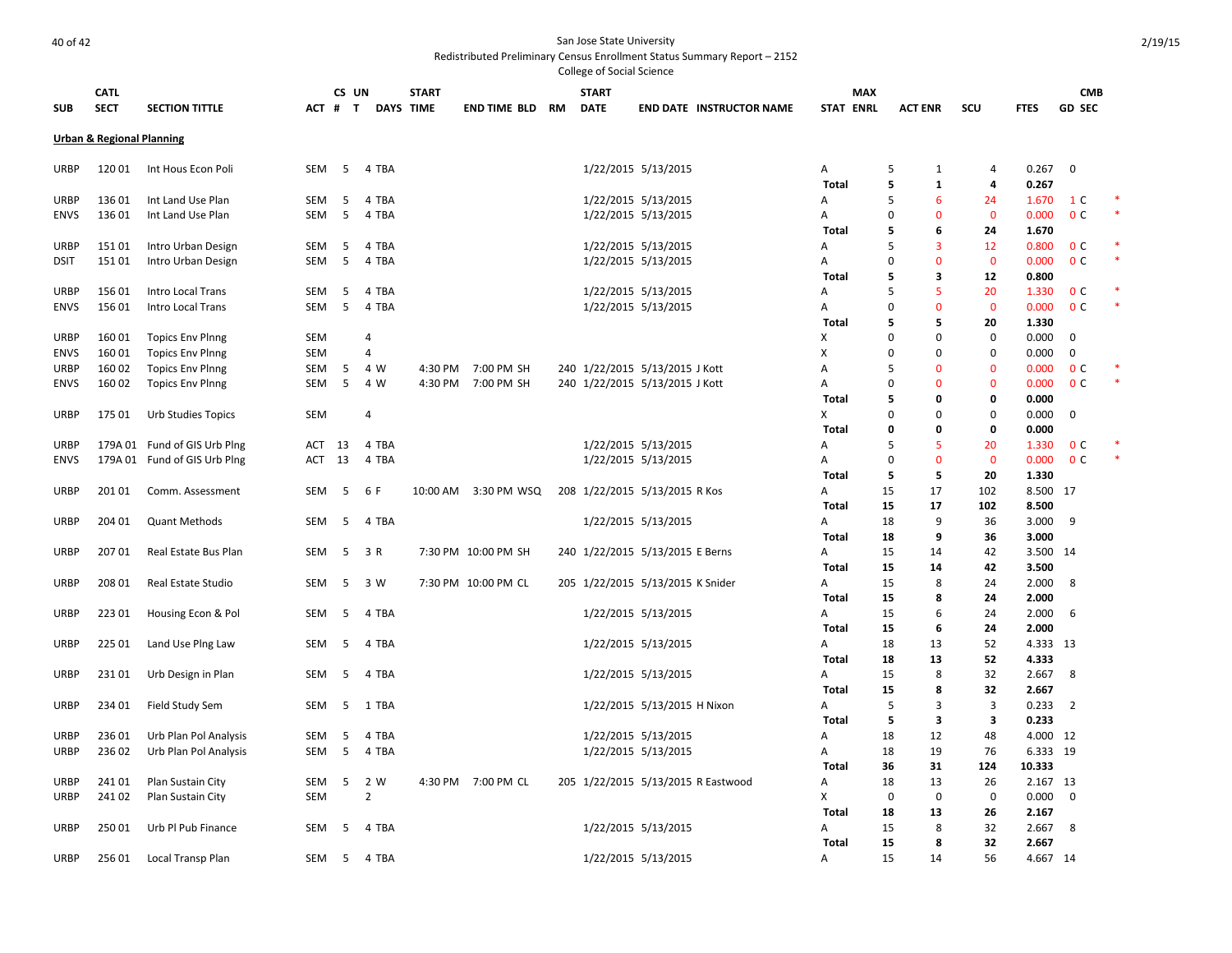| <b>SUB</b>  | <b>CATL</b><br><b>SECT</b> | <b>SECTION TITTLE</b>               | ACT #         | CS UN<br>$\mathbf{T}$ | <b>DAYS TIME</b> | <b>START</b> | <b>END TIME BLD</b>  | RM | <b>START</b><br><b>DATE</b> |                                            | <b>END DATE INSTRUCTOR NAME</b>        |              | <b>MAX</b><br><b>STAT ENRL</b> | <b>ACT ENR</b> | scu         | <b>FTES</b> | <b>CMB</b><br><b>GD SEC</b> |
|-------------|----------------------------|-------------------------------------|---------------|-----------------------|------------------|--------------|----------------------|----|-----------------------------|--------------------------------------------|----------------------------------------|--------------|--------------------------------|----------------|-------------|-------------|-----------------------------|
|             |                            |                                     |               |                       |                  |              |                      |    |                             |                                            |                                        |              |                                |                |             |             |                             |
|             |                            |                                     |               |                       |                  |              |                      |    |                             |                                            |                                        | <b>Total</b> | 15                             | 14             | 56          | 4.667       |                             |
| URBP        | 260 01                     | <b>Envtl Planning Topics</b>        | SEM           | -5                    | 4 TBA            |              |                      |    |                             | 1/22/2015 5/13/2015                        |                                        | Α            | 15                             | 14             | 56          | 4.667 14    |                             |
|             |                            |                                     |               |                       |                  |              |                      |    |                             |                                            |                                        | <b>Total</b> | 15                             | 14             | 56          | 4.667       |                             |
| URBP        |                            | 275G 01 GIS Overview                | <b>SEM</b>    | 5                     | 1 <sub>T</sub>   |              | 7:30 PM 10:00 PM WSQ |    |                             |                                            | 208 1/22/2015 5/13/2015 I Jeyachandran | Α            | 18                             | 12             | 12          | 1.000 12    |                             |
|             |                            |                                     |               |                       |                  |              |                      |    |                             |                                            |                                        | <b>Total</b> | 18                             | 12             | 12          | 1.000       |                             |
| <b>URBP</b> | 27601                      | Social Media Plnng                  | <b>SEM</b>    | 5                     | 1 R              | 4:30 PM      | 7:00 PM WSQ          |    |                             | 208 1/22/2015 5/13/2015 N Afzalan          |                                        | Α            | 18                             | 13             | 13          | 1.083 13    |                             |
|             |                            |                                     |               |                       |                  |              |                      |    |                             |                                            |                                        | Total        | 18                             | 13             | 13          | 1.083       |                             |
| <b>URBP</b> | 27801                      | Intro to GIS Urb Plng               | SEM           | 5                     | 4 TBA            |              |                      |    |                             | 1/22/2015 5/13/2015                        |                                        | A            | 15                             | 15             | 60          | 5.000 15    |                             |
|             |                            |                                     |               |                       |                  |              |                      |    |                             |                                            |                                        | <b>Total</b> | 15                             | 15             | 60          | 5.000       |                             |
| <b>URBP</b> | 280 01                     | Plng Rsearch Topic                  | SEM           | 5                     | 1 TBA            |              |                      |    |                             | 1/22/2015 5/13/2015 H Nixon                |                                        | Α            | 5                              | 1              | 1           | 0.083       | 1                           |
| <b>URBP</b> | 28002                      | Plng Rsearch Topic                  | <b>SEM</b>    | 5                     | 2 TBA            |              |                      |    |                             | 1/22/2015 5/13/2015 H Nixon                |                                        | A            | 5                              | $\overline{2}$ | 2           | 0.333       | $\overline{2}$              |
|             |                            |                                     |               |                       |                  |              |                      |    |                             |                                            |                                        | Total        | 10                             | 3              | 3           | 0.417       |                             |
| <b>URBP</b> | 297P 01                    | Plan Rpt Prelim                     | <b>SEM</b>    | 5                     | 1 M              | 4:30 PM      | 7:00 PM BBC          |    |                             | 125 1/22/2015 5/13/2015 A Agrawal          |                                        | A            | 15                             | 18             | 18          | 1.500 18    |                             |
| <b>URBP</b> | 297P 02                    | Plan Rpt Prelim                     | <b>SEM</b>    | .5                    | 1 M              |              | 7:30 PM 10:00 PM BBC |    |                             | 121 1/22/2015 5/13/2015 A Agrawal          |                                        | Α            | 15                             | 12             | 12          | 1.000 12    |                             |
|             |                            |                                     |               |                       |                  |              |                      |    |                             |                                            |                                        | Total        | 30                             | 30             | 30          | 2.500       |                             |
| URBP        | 298A01                     | Special Study-Rpt Devt              | SUP           |                       | 3                |              |                      |    |                             |                                            |                                        | X            | 0                              | $\Omega$       | $\mathbf 0$ | 0.000       | $\mathbf 0$                 |
| <b>URBP</b> | 298A02                     | Special Study-Rpt Devt              | SUP           |                       | 3                |              |                      |    |                             |                                            |                                        | x            | 0                              | $\Omega$       | 0           | 0.000       | 0                           |
| <b>URBP</b> | 298A03                     | Special Study-Rpt Devt              | SUP           |                       | 3                |              |                      |    |                             |                                            |                                        | x            | 0                              | $\Omega$       | 0           | 0.000       | 0                           |
| <b>URBP</b> | 298A04                     | Special Study-Rpt Devt              | SUP           |                       | 3                |              |                      |    |                             |                                            |                                        | X            | 0                              | $\Omega$       | 0           | 0.000       | 0                           |
| <b>URBP</b> | 298A05                     | Special Study-Rpt Devt              | SUP           |                       | 3                |              |                      |    |                             |                                            |                                        | X            | $\Omega$                       | $\Omega$       | 0           | 0.000       | $\mathbf 0$                 |
| URBP        | 298A06                     | Special Study-Rpt Devt              | SUP           | 25                    | 3 M              | 4:30 PM      | 7:00 PM SH           |    |                             | 240 1/22/2015 5/13/2015 A Agrawal          |                                        | А            | 12                             | 1              | 3           | 0.250       | 1                           |
| <b>URBP</b> | 298A07                     | Special Study-Rpt Devt              | <b>SUP 25</b> |                       | 3 M              | 4:30 PM      | 7:00 PM SH           |    |                             | 240 1/22/2015 5/13/2015 H Nixon            |                                        | A            | 12                             | 3              | 9           | 0.750       | 3                           |
| <b>URBP</b> | 298A08                     | Special Study-Rpt Devt              | SUP           | 25                    | 3 M              | 4:30 PM      | 7:00 PM SH           |    |                             | 240 1/22/2015 5/13/2015 R Kos              |                                        | А            | 12                             | 4              | 12          | 1.000       | $\overline{4}$              |
| <b>URBP</b> | 298A09                     | Special Study-Rpt Devt              | SUP           | 25                    | 3 M              | 4:30 PM      | 7:00 PM SH           |    |                             | 240 1/22/2015 5/13/2015 L Prevetti         |                                        | A            | 12                             | 6              | 18          | 1.500       | -6                          |
| <b>URBP</b> |                            | 298A 10 Special Study-Rpt Devt      | SUP           |                       | 3                |              |                      |    |                             |                                            |                                        | X            | $\Omega$                       | $\Omega$       | $\mathbf 0$ | 0.000       | $\Omega$                    |
|             |                            |                                     |               |                       |                  |              |                      |    |                             |                                            |                                        | Total        | 48                             | 14             | 42          | 3.500       |                             |
| <b>URBP</b> |                            | 298B 01 Special Study: Pln Rpt Comp | <b>SUP</b>    | 25                    | 3 TBA            |              |                      |    |                             | 1/22/2015 5/13/2015 A Agrawal              |                                        | А            | 12                             | $\overline{7}$ | 21          | 1.750       | $\overline{7}$              |
| <b>URBP</b> | 298B02                     | Special Study: Pln Rpt Comp         | SUP           | 25                    | 3 TBA            |              |                      |    |                             | 1/22/2015 5/13/2015 H Nixon                |                                        | А            | 12                             | $\overline{7}$ | 21          | 1.750       | $\overline{7}$              |
| <b>URBP</b> | 298B03                     | Special Study: Pln Rpt Comp         | SUP           | - 25                  | 3 TBA            |              |                      |    |                             | 1/22/2015 5/13/2015 R Kos                  |                                        | А            | 12                             | 5              | 15          | 1.250       | -5                          |
| URBP        | 298B04                     | Special Study: Pln Rpt Comp         | SUP           | 25                    | 3 TBA            |              |                      |    |                             | 1/22/2015 5/13/2015 L Prevetti             |                                        | А            | 12                             | 2              | 6           | 0.500       | $\overline{2}$              |
| <b>URBP</b> | 298B05                     | Special Study: Pln Rpt Comp         | <b>SUP</b>    | 25                    | 3 TBA            |              |                      |    |                             | 1/22/2015 5/13/2015 M Roberts              |                                        | A            | 12                             | 9              | 27          | 2.250       | 9                           |
|             |                            |                                     |               |                       |                  |              |                      |    |                             |                                            |                                        | <b>Total</b> | 60                             | 30             | 90          | 7.500       |                             |
|             |                            |                                     |               |                       |                  |              |                      |    |                             | <b>Urban &amp; Regional Planning Total</b> |                                        |              | 444                            | 295            | 939         | 77.130      |                             |